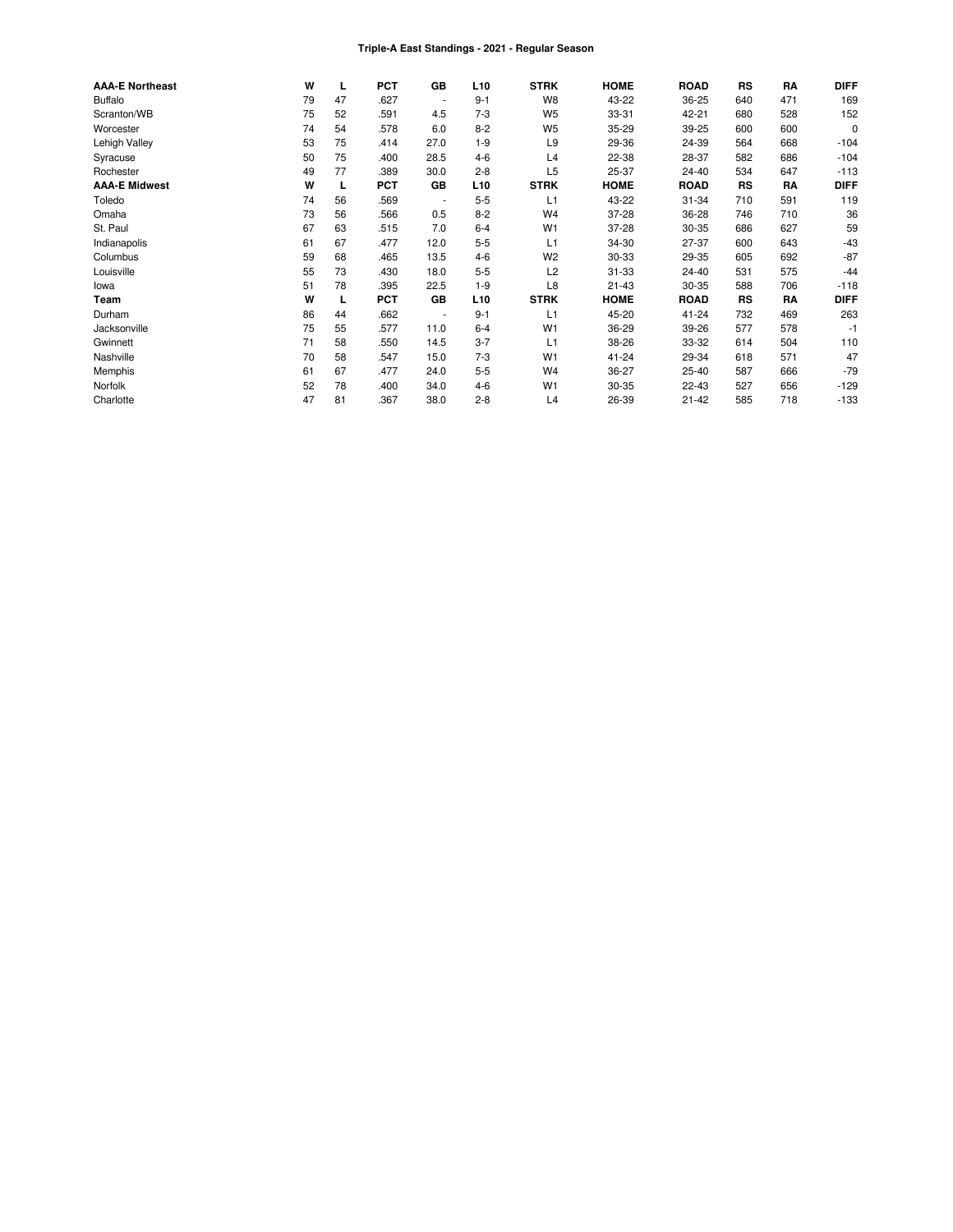| # Player                           | Team                     | в      | AVG          | G                    | АB                      | R                            | н                    | ΤВ                | 2Β                            | 3В                | HR                  | RBI                          | <b>BBIBB</b>  |         | so             | SВ                      | СS            | <b>OBP</b>        | <b>SLG</b>   | <b>OPS</b>     |                | PA SAC |        | <b>SF HBP GIDP</b> |         | Е                   |
|------------------------------------|--------------------------|--------|--------------|----------------------|-------------------------|------------------------------|----------------------|-------------------|-------------------------------|-------------------|---------------------|------------------------------|---------------|---------|----------------|-------------------------|---------------|-------------------|--------------|----------------|----------------|--------|--------|--------------------|---------|---------------------|
| 27 Alexander, J                    | <b>JAX</b>               | R      | .000         | 5                    | 3                       | 0                            | 0                    | 0                 | 0                             | 0                 | 0                   | 0                            | 0             | 0       | 0              | 0                       | 0             | .000              | .000         | .000           | 3              |        | 0      | 0                  | 0       | 0                   |
| 38 Alfaro, J<br>1 Alvarez, E       | <b>JAX</b><br><b>JAX</b> | R<br>S | .250<br>.288 | 5<br>31              | 16<br>111               | 3<br>23                      | $\overline{4}$<br>32 | 10<br>49          | 0<br>5                        | 0<br>0            | $\overline{c}$<br>4 | 5<br>16                      | 0<br>18       | 0<br>-1 | 1<br>27        | 0<br>2                  | 0<br>5        | .250<br>.423      | .625<br>.441 | .875<br>.864   | 16<br>138      | 0<br>1 | 0<br>0 | 0<br>8             | 1<br>0  | 0<br>4              |
| 8 Anderson, B                      | <b>JAX</b>               | R      | .077         | 5                    | 13                      | $\overline{2}$               | -1                   | 1                 | 0                             | 0                 | 0                   | 1                            | 0             | 0       | 6              | 0                       | 0             | .133              | .077         | .210           | 15             | 0      | 1      | 1                  | 0       | 0                   |
| 34 Arcaya, L                       | <b>JAX</b>               | R      | .000         | 2                    | 5                       | 0                            | 0                    | 0                 | 0                             | 0                 | 0                   | 0                            | 0             | 0       | 2              | 0                       | 0             | .000              | .000         | .000           | 5              | 0      | 0      | 0                  | 0       | 0                   |
| 28 Bellatti, A                     | <b>JAX</b>               | R      | .000         | 26                   | 0                       | 0                            | 0                    | 0                 | 0                             | 0                 | 0                   | 0                            | 0             | 0       | 0              | 0                       | 0             | .000              | .000         | .000           | 0              | 0      | 0      | 0                  | 0       | 0                   |
| 12 Bird, C<br>31 Bradshaw, D       | JAX<br>JAX               | L<br>L | .239<br>.154 | 94<br>7              | 280<br>13               | 47<br>1                      | 67<br>$\overline{c}$ | 107<br>2          | 18<br>0                       | 2<br>0            | 6<br>0              | 24<br>0                      | 37<br>1       | -1<br>0 | 67<br>3        | 15<br>0                 | 2<br>0        | .332<br>.214      | .382<br>.154 | .714<br>.368   | 319<br>14      | 0<br>0 | 0<br>0 | 2<br>0             | 3<br>0  | 3<br>0              |
| 6 Brigman, B                       | <b>JAX</b>               | R      | .282         | 104                  | 376                     | 54                           | 106                  | 150               | 19                            | 5                 | 5                   | 33                           | 46            | 0       | 68             | 10                      | 5             | .361              | .399         | .760           | 434            | 4      | 4      | 3                  | 7       | 7                   |
| 20 Brinson, L                      | <b>JAX</b>               | R      | .283         | 12                   | 46                      | 3                            | 13                   | 19                | 1                             | 1                 | $\mathbf{1}$        | 3                            | 2             | 0       | 11             | 2                       | 0             | .313              | .413         | .726           | 48             | 0      | 0      | 0                  | 1       | 0                   |
| 25 Bugg, P                         | <b>JAX</b>               | R      | .000         | 33                   | 1                       | 0                            | 0                    | 0                 | 0                             | 0                 | 0                   | 0                            | 0             | 0       | -1             | 0                       | 0             | .000              | .000         | .000           | -1             | 0      | 0      | 0                  | 0       | 2                   |
| 21 Burdick, P<br>27 Cabrera, E     | JAX<br><b>JAX</b>        | R      | .143         | 8                    | 28                      | 5                            | 4                    | 7                 | 3                             | 0                 | 0                   | 1                            | 3<br>0        | 0       | 11             | 0                       | 0<br>0        | .226              | .250<br>.000 | .476<br>.000   | 31             | 0      | 0      | 0                  | 2       | 1                   |
| 4 Campbell, P                      | JAX                      | R<br>L | .000<br>.000 | 6<br>3               | 2<br>3                  | 0<br>0                       | 0<br>0               | 0<br>0            | 0<br>0                        | 0<br>0            | 0<br>0              | 0<br>0                       | 0             | 0<br>0  | 2<br>2         | 0<br>0                  | 0             | .000<br>.000      | .000         | .000           | 2<br>3         | 0<br>0 | 0<br>0 | 0<br>0             | 0<br>0  | 1<br>0              |
| 45 Carroll, C                      | <b>JAX</b>               | R      | .000         | 3                    | 0                       | 0                            | 0                    | 0                 | 0                             | 0                 | 0                   | 0                            | 0             | 0       | 0              | 0                       | 0             | .000              | .000         | .000           | 0              | 0      | 0      | 0                  | 0       | 0                   |
| Castano, D                         | <b>JAX</b>               | L      | .286         | 14                   | 7                       | 0                            | $\overline{c}$       | 2                 | 0                             | 0                 | 0                   | 1                            | 0             | 0       | $\overline{c}$ | 0                       | 0             | .375              | .286         | .661           | 9              | 1      | 0      | 1                  | 0       | 1                   |
| 8 Chávez, S                        | <b>JAX</b>               | R      | .186         | 33                   | 97                      | 14                           | 18                   | 28                | 4                             | 0                 | $\overline{c}$      | 6                            | 6             | 0       | 38             | 1                       | O             | .269              | .289         | .558           | 110            | 2      | 0      | 5                  | 2       | 1                   |
| 26 Chinea, C<br>31 Chisholm Jr., J | <b>JAX</b><br><b>JAX</b> | R<br>L | .150<br>.444 | 8<br>3               | 20<br>9                 | $\overline{c}$<br>3          | 3<br>4               | 7<br>8            | 1<br>1                        | 0<br>0            | -1<br>-1            | 1<br>4                       | 1<br>1        | 0<br>0  | 6<br>2         | 0<br>-1                 | $\Omega$<br>2 | .227<br>.500      | .350<br>.889 | .577<br>1.389  | 22<br>10       | 0<br>0 | 0<br>0 | 1<br>0             | 0<br>0  | ı<br>2              |
| 29 Cooper, G                       | JAX                      | R      | .400         | $\overline{c}$       | 5                       | 1                            | 2                    | 2                 | 0                             | 0                 | 0                   | 0                            | 1             | 0       | -1             | 0                       | 0             | .500              | .400         | .900           | 6              | 0      | 0      | 0                  | 0       | 0                   |
| 8 Cribbs Jr., G                    | <b>JAX</b>               | L      | .071         | 10                   | 14                      | 0                            | $\mathbf{1}$         | -1                | 0                             | 0                 | 0                   | 0                            | 3             | 0       | 8              | 0                       |               | 235               | .071         | .306           | 17             | 0      | 0      | 0                  | 0       | 1                   |
| Devers, J                          | <b>JAX</b>               | L      | .231         | 12                   | 39                      | 4                            | 9                    | 12                | 1                             | 1                 | 0                   | 3                            | 1             | 0       | 5              | 0                       | 0             | .250              | .308         | .558           | 41             |        | 0      | 0                  | 0       | 1                   |
| 11 Díaz, I<br>11 Díaz. L           | JAX<br><b>JAX</b>        | L<br>L | .243<br>.248 | 29<br>74             | 103<br>278              | 16<br>52                     | 25<br>69             | 50<br>144         | 8<br>15                       | 1<br>0            | 5<br>20             | 15<br>51                     | 11<br>26      | 0<br>2  | 30<br>60       | 0<br>2                  | 2<br>0        | .328<br>.327      | .485<br>.518 | .813<br>.845   | 116<br>312     | 0<br>0 | 0<br>1 | 2<br>7             | 1<br>7  | 4<br>2              |
| 26 Dunand, J                       | JAX                      | R      | .201         | 64                   | 204                     | 20                           | 41                   | 76                | 9                             | -1                | 8                   | 32                           | 17            | 0       | 70             | 0                       | 0             | .276              | .373         | .649           | 229            | -1     | 2      | 5                  | 4       | 7                   |
| Eibner, B                          | JAX                      | R      | .000         | 11                   | 0                       | 0                            | 0                    | 0                 | 0                             | 0                 | 0                   | 0                            | 0             | 0       | 0              | 0                       | 0             | .000              | .000         | .000           | 0              | 0      | 0      | 0                  | 0       | 0                   |
| 37 Eveld, T                        | JAX                      | R      | .000         | 37                   | $\mathbf{1}$            | 0                            | 0                    | 0                 | 0                             | 0                 | 0                   | 0                            | 0             | 0       | -1             | 0                       | 0             | .000              | .000         | .000           | 1              | 0      | 0      | 0                  | 0       | 0                   |
| 17 Fishman, J<br>21 Fortes, N      | <b>JAX</b>               | L<br>R | .000         | 34<br>38             | $\overline{c}$          | 0                            | 0<br>32              | 0                 | 0                             | 0<br>0            | 0<br>4              | 0                            | 0             | 0       | 1<br>18        | 0                       | 0<br>0        | .000<br>.322      | .000<br>.378 | .000<br>.700   | 2<br>152       | 0<br>0 | 0<br>0 | 0<br>7             | 0       | 0<br>3              |
| 38 Fowler, D                       | JAX<br><b>IND</b>        | L      | .237<br>.270 | 13                   | 135<br>37               | 16<br>8                      | 10                   | 51<br>23          | 7<br>2                        | 1                 | 3                   | 21<br>6                      | 10<br>9       | -1<br>0 | 16             | 0<br>2                  | 0             | .426              | .622         | 1.048          | 47             | 0      | 0      | 1                  | 11<br>0 | 0                   |
| 38 Fowler, D                       | <b>JAX</b>               | L      | .295         | 28                   | 105                     | 13                           | 31                   | 53                | 2                             | -1                | 6                   | 24                           | 2             | 0       | 33             | 0                       | 0             | .309              | .505         | .814           | 110            | 0      | 2      | 1                  | 0       | 0                   |
| 38 Fowler, D                       | 2 Teams L                |        | .289         | 41                   | 142                     | 21                           | 41                   | 76                | 4                             | 2                 | 9                   | 30                           | 11            | 0       | 49             | 2                       | O             | .344              | .535         | .879           | 157            | O      | 2      | 2                  | 0       | 0                   |
| 22 Garrett, B                      | JAX                      | R      | .400         | 18                   | 5                       | 0                            | 2                    | 2                 | 0                             | 0                 | 0                   | 0                            | 0             | 0       | 0              | 0                       | 0             | .400              | .400         | .800           | 7              | 2      | 0      | 0                  | 0       | 0                   |
| 32 Guenther, S<br>39 Guerrero, A   | <b>JAX</b><br><b>JAX</b> | L<br>R | .000<br>.000 | 15<br>11             | 0<br>0                  | 0<br>0                       | 0<br>0               | 0<br>0            | 0<br>0                        | 0<br>0            | 0<br>0              | 0<br>0                       | 0<br>0        | 0<br>0  | 0<br>0         | 0<br>0                  | 0<br>0        | .000<br>.000      | .000<br>.000 | .000<br>.000   | 0<br>0         | 0<br>0 | 0<br>0 | 0<br>0             | 0<br>0  | 0<br>0              |
| 23 Guillen, A                      | <b>JAX</b>               | R      | .000         | 14                   | 1                       | 0                            | 0                    | 0                 | 0                             | 0                 | 0                   | 0                            | 0             | 0       | 1              | 0                       | 0             | .000              | .000         | .000           | 1              | 0      | 0      | 0                  | 0       | 0                   |
| 23 Guilmet, P                      | <b>JAX</b>               | R      | .000         | 32                   | 1                       | 0                            | 0                    | 0                 | 0                             | 0                 | 0                   | 0                            | 0             | 0       | 0              | 0                       | 0             | .000              | .000         | .000           | 2              | 1      | 0      | 0                  | 0       | 1                   |
| 45 Guzman, J                       | <b>JAX</b>               | R      | .000         | g                    | 0                       | 0                            | 0                    | 0                 | 0                             | 0                 | 0                   | 0                            | 0             | 0       | 0              | 0                       | 0             | .000              | .000         | .000           | 0              | 0      | 0      | 0                  | 0       | 0                   |
| 8 Hairston, D                      | JAX                      | R      | .175         | 14                   | 40                      | 3                            | $\overline{7}$       | 12                | 0                             | -1                | $\mathbf{1}$        | 4                            | 5             | 0       | 12             | 0                       | 0             | .261              | .300         | .561           | 47             | 1      | 1      | 0                  | 0       | 0                   |
| 3 Harrison, M<br>35 Henry, P       | <b>JAX</b><br><b>JAX</b> | R<br>R | .242<br>.188 | 74<br>22             | 269<br>69               | 47<br>7                      | 65<br>13             | 120<br>27         | 8<br>2                        | -1<br>0           | 15<br>4             | 52<br>8                      | 31<br>10      | 0<br>0  | 121<br>26      | 24<br>0                 | 3<br>1        | .331<br>.300      | .446<br>.391 | .777<br>.691   | 308<br>80      | 0<br>0 | 2<br>0 | 6<br>1             | 4<br>4  | 1<br>$\overline{c}$ |
| 35 Henry, P                        | <b>NAS</b>               | R      | .262         | 19                   | 61                      | 7                            | 16                   | 22                | 3                             | 0                 | -1                  | 9                            | 4             | 0       | 17             | 0                       | 0             | .338              | .361         | .699           | 71             | 0      | 2      | 4                  | 0       | 0                   |
| 35 Henry, P                        | 2 Teams R                |        | .223         | 41                   | 130                     | 14                           | 29                   | 49                | 5                             | 0                 | 5                   | 17                           | 14            | 0       | 43             | 0                       |               | .318              | .377         | .695           | 151            | 0      | 2      | 5                  | 4       | 2                   |
| 33 Hock, C                         | JAX                      | R      | .000         | 8                    | C                       | 0                            | 0                    | 0                 | 0                             | 0                 | 0                   | 0                            | 0             | 0       | 0              | 0                       | 0             | .000              | .000         | .000           | 0              | 0      | 0      | 0                  | 0       | 0                   |
| Holloway, J<br>2 Justus, C         | JAX<br><b>JAX</b>        | R<br>R | .000<br>.201 | 8<br>45              | 1<br>149                | 0<br>9                       | -1<br>30             | -1<br>36          | 0<br>4                        | 0<br>1            | 0<br>0              | 1<br>7                       | 0<br>10       | 0<br>0  | 0<br>45        | 0<br>0                  | 0<br>2        | .000<br>1<br>.264 | .000<br>.242 | 2.000<br>.506  | -1<br>165      | 0<br>2 | 0<br>1 | 0<br>3             | 0<br>4  | 1<br>4              |
| 38 Kone, Z                         | <b>JAX</b>               | R      | .333         | 2                    | 3                       | 0                            | -1                   | 1                 | 0                             | 0                 | 0                   | 0                            | 1             | 0       | 0              | 0                       | 0             | .500              | .333         | .833           | 4              | 0      | 0      | 0                  | 0       | 0                   |
| 35 Leban, Z                        | JAX                      | R      | .000         | 4                    | 0                       | 0                            | 0                    | 0                 | 0                             | 0                 | 0                   | 0                            | 0             | 0       | 0              | 0                       | 0             | .000              | .000         | .000           | 0              | 0      | 0      | 0                  | 0       | 0                   |
| 34 Leibrandt, B                    | JAX                      | L      | .250         | 14                   | 4                       | 0                            | -1                   | 1                 | 0                             | 0                 | 0                   | 1                            | 0             | 0       | 2              | 0                       | 0             | .250              | .250         | .500           | 4              | O      | 0      | 0                  | 0       | 0                   |
| 20 López, P                        | JAX<br>JAX               | L<br>R | .000<br>.000 | $\overline{2}$<br>17 | $\Omega$<br>2           | $\Omega$<br>0                | $\Omega$<br>0        | O<br>0            | O                             | $\Omega$<br>0     | $\Omega$            | $\Omega$<br>0                | $\Omega$<br>0 | n<br>0  | ი<br>1         | 0                       | $\Omega$<br>0 | .000<br>.000      | .000<br>.000 | .000<br>.000   | O<br>3         | ŋ<br>1 | O<br>0 | 0<br>0             | 0<br>1  | 0<br>2              |
| 20 Madero, L<br>18 Marrero, D      | <b>JAX</b>               | R      | .215         | 59                   | 181                     | 23                           | 39                   | 61                | 0<br>7                        | 0                 | 0<br>5              | 21                           | 21            | 0       | 60             | 0<br>0                  | 1             | .299              | .337         | .636           | 207            | 3      | 1      | 1                  | 9       | 3                   |
| Marté, L                           | <b>JAX</b>               | R      | .202         | 27                   | 84                      | 7                            | 17                   | 28                | $\overline{c}$                | 0                 | 3                   | 11                           | 2             | 0       | 20             | 3                       | 1             | .216              | .333         | .549           | 88             | 0      | 2      | 0                  | 1       | 3                   |
| 21 Marte, S                        | <b>JAX</b>               | R      | .000         | 2                    | 6                       | 0                            | 0                    | 0                 | 0                             | 0                 | 0                   | 0                            | 0             | 0       | 1              | 0                       | 0             | .000              | .000         | .000           | 6              | 0      | 0      | 0                  | 1       | 0                   |
| 40 Melotakis, M<br>1 Meyer, M      | JAX<br><b>JAX</b>        | R<br>L | .000<br>.000 | 22<br>2              | $\mathbf{1}$<br>3       | 0<br>0                       | 0<br>0               | 0<br>0            | 0<br>0                        | 0<br>0            | 0<br>0              | 0<br>0                       | 0<br>0        | 0<br>0  | 0<br>2         | 0<br>0                  | 0<br>0        | .000<br>.000      | .000<br>.000 | .000<br>.000   | -1<br>3        | 0<br>0 | 0<br>0 | 0<br>0             | 0<br>0  | 1<br>0              |
| 5 Miller, B                        | JAX                      | L      | .268         | 113                  | 396                     | 53                           | 106                  | 134               | 16                            | 3                 | $\overline{c}$      | 34                           | 34            | 0       | 88             | 36                      | 8             | .326              | .338         | .664           | 443            | 7      | 4      | 2                  | 7       | 3                   |
| 7 Mitchell, B                      | JAX                      | L      | .000         | 11                   | 0                       | 0                            | 0                    | 0                 | 0                             | 0                 | 0                   | 0                            | 0             | 0       | 0              | 0                       | 0             | .000              | .000         | .000           | 0              | 0      | 0      | 0                  | 0       | 0                   |
| 7 Mitchell, B                      | LHV                      | L      | .000         | 20                   | 2                       | 0                            | 0                    | 0                 | 0                             | 0                 | 0                   | 0                            | 0             | 0       | 0              | 0                       | 0             | .000              | .000         | .000           | 2              | 0      | 0      | 0                  | 0       | 0                   |
| 7 Mitchell, B                      | 2 Teams L                |        | .000         | 31                   | $\overline{\mathbf{c}}$ | 0                            | 0                    | 0                 | 0                             | 0                 | 0                   | 0                            | 0             | 0       | 0              | 0                       | 0             | .000              | .000         | .000           | $\overline{c}$ | 0      | 0      | 0                  | 0       | 0                   |
| 19 Mitchell, T<br>33 Morimando, S  | JAX<br><b>JAX</b>        | R<br>L | .111<br>.200 | g<br>18              | 18<br>5                 | 5<br>0                       | 2<br>$\mathbf{1}$    | 7<br>$\mathbf{1}$ | 0<br>0                        | $\mathbf{1}$<br>0 | $\mathbf{1}$<br>0   | $\mathbf{1}$<br>$\mathbf{1}$ | 2<br>1        | 0<br>0  | 11<br>4        | 0<br>0                  | 1<br>0        | .304<br>.333      | .389<br>.200 | .693<br>.533   | 23<br>6        | 0<br>0 | 0<br>0 | 3<br>0             | 0<br>0  | 0<br>1              |
| 41 Navarreto, B                    | JAX                      | R      | .214         | 33                   | 98                      | 15                           | 21                   | 41                | 3                             | $\mathbf{1}$      | 5                   | 17                           | 12            | 0       | 34             | 0                       | 0             | .301              | .418         | .719           | 113            | 0      | 2      | 1                  | 1       | 1                   |
| 29 Neidert, N                      | JAX                      | R      | .333         | 14                   | 3                       | 1                            | $\mathbf{1}$         | $\mathbf{1}$      | 0                             | 0                 | 0                   | 0                            | 2             | 0       | 1              | 0                       | 0             | .600              | .333         | .933           | 5              | 0      | 0      | 0                  | 0       | 3                   |
| 15 Okert, S                        | JAX                      | L      | .000         | 15                   | 0                       | 0                            | 0                    | 0                 | 0                             | 0                 | 0                   | 0                            | 0             | 0       | 0              | 0                       | 0             | .000              | .000         | .000           | 0              | 0      | 0      | 0                  | 0       | 0                   |
| 15 Osborne, J<br>1 Pompey, T       | <b>JAX</b><br><b>JAX</b> | R<br>S | .216<br>.194 | 13<br>25             | 37<br>67                | $\overline{\mathbf{c}}$<br>9 | 8<br>13              | 10<br>18          | 2<br>3                        | O<br>1            | 0<br>0              | 2<br>6                       | 1<br>13       | 0<br>0  | 10<br>25       | 0<br>0                  | 0<br>0        | .256<br>.321      | .270<br>.269 | .526<br>.590   | 40<br>81       | 0<br>0 | 0<br>1 | 1<br>0             | 1<br>2  | 3<br>0              |
| 4 Pruitt, A                        | <b>JAX</b>               | R      | .000         | 8                    | 0                       | 0                            | 0                    | 0                 | 0                             | 0                 | 0                   | 0                            | 0             | 0       | 0              | 0                       | 0             | .000              | .000         | .000           | 0              | 0      | 0      | 0                  | 0       | 0                   |
| 31 Quintana, L                     | <b>JAX</b>               | R      | .294         | 64                   | 204                     | 28                           | 60                   | 107               | 14                            | 3                 | 9                   | 34                           | 14            | -1      | 45             | 0                       | 0             | .354              | .525         | .879           | 226            | 0      | 2      | 6                  | 4       | 7                   |
| 31 Quintana, L                     | <b>SUG</b>               | R      | .311         | 28                   | 103                     | 11                           | 32                   | 35                | 3                             | 0                 | 0                   | 4                            | 9             | 0       | 19             | 2                       | 0             | .372              | .340         | .712           | 113            | 0      | 0      | 1                  | 3       | 5                   |
| 31 Quintana, L                     | 2 Teams R                |        | .300         | 92                   | 307                     | 39                           | 92                   | 142               | 17                            | 3                 | 9                   | 38                           | 23            | -1      | 64             | $\overline{\mathbf{c}}$ | 0             | .360              | .463         | .823           | 339            | 0      | 2      | 7                  | 7       | 12                  |
| 18 Rojas, M<br>7 Sánchez, J        | JAX<br><b>JAX</b>        | R<br>L | .500<br>.348 | 2<br>37              | 8<br>141                | $\mathbf{1}$<br>23           | 4<br>49              | 5<br>92           | 1<br>5                        | 0<br>4            | 0<br>10             | 1<br>31                      | 0<br>12       | 0<br>-1 | 1<br>29        | 0<br>1                  | 0<br>0        | .500<br>.406      | .625<br>.652 | 1.125<br>1.058 | 8<br>155       | 0<br>0 | 0<br>0 | 0<br>2             | 0<br>2  | 0<br>1              |
| 20 Smith, J                        | JAX                      | R      | .333         | 8                    | 3                       | 0                            | -1                   | -1                | 0                             | 0                 | 0                   | 0                            | 0             | 0       | 1              | 0                       | 0             | .333              | .333         | .666           | 3              | 0      | 0      | 0                  | 0       | 0                   |
| 38 Stout, E                        | JAX                      | L      | .000         | 7                    | 3                       | 0                            | 0                    | 0                 | 0                             | 0                 | 0                   | 0                            | 0             | 0       | 1              | 0                       | 0             | .000              | .000         | .000           | 3              | 0      | 0      | 0                  | 0       | $\mathbf{1}$        |
| 32 Thompson, Z                     | JAX                      | R      | .000         | 8                    | 0                       | 0                            | 0                    | 0                 | 0                             | 0                 | 0                   | 0                            | 0             | 0       | 0              | 0                       | 0             | .000              | .000         | .000           | 0              | 0      | 0      | 0                  | 0       | 0                   |
| 30 Twine, J                        | JAX                      | R<br>R | .229         | 71                   | 231                     | 35                           | 53<br>21             | 86                | 10<br>$\overline{\mathbf{c}}$ | 4<br>0            | 5<br>7              | 26                           | 6             | 0       | 97             | 12<br>0                 | 1<br>0        | .263              | .372         | .635           | 247            | 0<br>0 | 4<br>0 | 6<br>4             | 7<br>2  | 14<br>0             |
| 21 Wallach, C                      | JAX                      |        | .204         | 31                   | 103                     | 11                           |                      | 44                |                               |                   |                     | 17                           | 23            | 0       | 35             |                         |               | .369              | .427         | .796           | 130            |        |        |                    |         |                     |
|                                    | <b>JAX</b>               |        | .243         | 130                  | 4222                    | 577                          | 1026                 | 1682              | 182                           | 33                | 136                 | 535                          | 406           | 7       | 1204           | 112                     | 35            | .319              | .398         | .717           | 4768           | 27     | 32     | 79                 | 93      | 96                  |
|                                    | <b>OPP</b>               |        | .235         | 130                  | 4251                    | 578                          | 998                  | 1742 196          |                               | 22                | 168                 | 543                          | 436           | 3       | 1202           | 82                      | 36            | .313              | .410         | .723           | 4794           | 8      | 31     | 65                 | 77      |                     |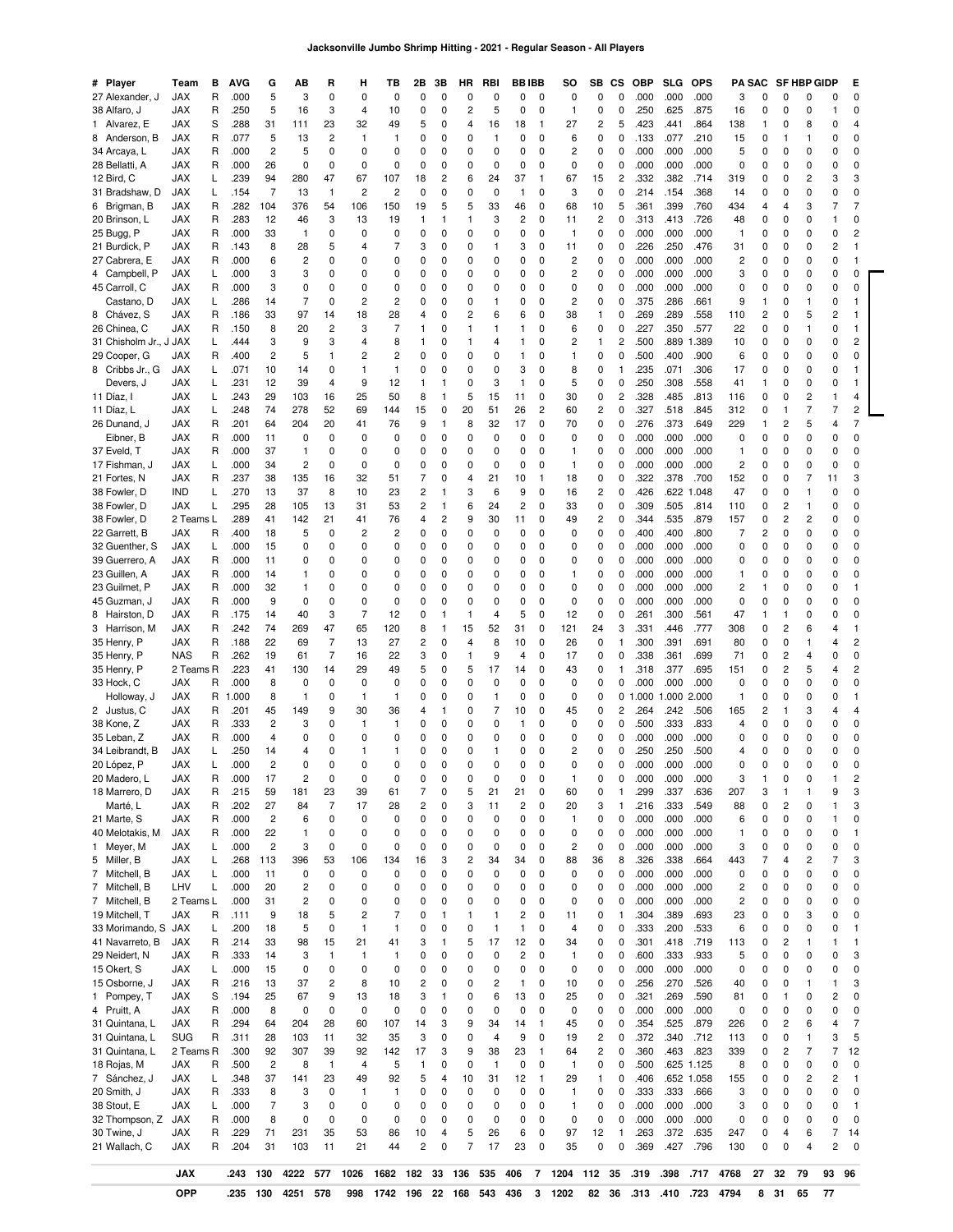| # Player        | Team       | в. | <b>AVG</b> | G   | AВ       | <b>R</b> | н        | тв       | 2B            | 3B            | HR.      | RBI      |            | <b>BBIBB</b>   | <b>SO</b> |          |          | SB CS OBP |      | SLG OPS |          |          |          |          | PA SAC SF HBP GIDP E |              |
|-----------------|------------|----|------------|-----|----------|----------|----------|----------|---------------|---------------|----------|----------|------------|----------------|-----------|----------|----------|-----------|------|---------|----------|----------|----------|----------|----------------------|--------------|
|                 |            |    |            |     |          |          |          |          |               |               |          |          |            |                |           |          |          |           |      |         |          |          |          |          |                      |              |
| 21 Wallach, C   | <b>OKC</b> | R. | .000       |     |          |          | 0        | $\Omega$ | $\Omega$      | $\Omega$      | $\Omega$ | $\Omega$ |            | - 0            |           | 0        | $\Omega$ | .250      | .000 | .250    | 4        | $\Omega$ |          |          |                      | $0\quad 0$   |
| 21 Wallach, C   | -SL        | R. | .223       | 39  | 148      | 30       | 33       | 64       |               | $\Omega$      | 8        | 22       | 20         |                | 45        | $\Omega$ | $\Omega$ | .322      | .432 | .754    | 171      | $\Omega$ |          | 2        | 8                    |              |
| 21 Wallach. C   | 3 Teams R  |    | .213       | 71  | 254      | 42       | 54       | 108      | 9             | $\Omega$      | 15       | 39       | 44         |                | 81        | $\Omega$ | $\Omega$ | .341      | .425 | .766    | 305      | $\Omega$ |          | 6        |                      | $10 \quad 1$ |
| 32 Zastryzny, R | JAX        | R. | .000       | 24  | $\Omega$ | $\Omega$ | $\Omega$ | $\Omega$ | $\Omega$      | $\Omega$      | $\Omega$ | $\Omega$ | $^{\circ}$ | $\Omega$       | $\Omega$  | $\Omega$ | $\Omega$ | .000      | .000 | .000    | $\Omega$ | $\Omega$ | $\Omega$ | $\Omega$ |                      | $0 \quad 1$  |
| 36 Zehner, Z    | <b>JAX</b> | R. | .259       | 60  | 170      | 19       | 44       | 67       | 9             |               | 4        | 19       | 20         | $\Omega$       | 55        | -3       | $\Omega$ | .333      | .394 | .727    | 192      | $\Omega$ | 2        |          |                      | 4 1          |
| 36 Zehner, Z    | <b>SWB</b> | R. | .143       | 12  | 35       | 4        | 5        | 9        | $\mathcal{P}$ |               | $\Omega$ | 4        | 10         | $\Omega$       | 15        | 3        | $\Omega$ | .333      | .257 | .590    | 45       | $\Omega$ | $\Omega$ |          |                      | 10           |
| 36 Zehner, Z    | 2 Teams R  |    | .239       | 72  | 205      | 23       | 49       | 76       | 11            | $\mathcal{P}$ | 4        | 23       | 30         | $\overline{0}$ | 70        | 6        | $\Omega$ | .333      | .371 | .704    | 237      | $\Omega$ | 2        |          |                      | $5 \quad 1$  |
|                 | <b>JAX</b> |    | .243       | 130 | 4222     | 577      | 1026     | 1682     | 182 33        |               | 136      | 535      | 406        | 7              | 1204      | 112      | -35      | .319      | .398 | .717    | 4768     | 27       | -32      | 79       | 93 96                |              |
|                 | <b>OPP</b> |    | .235       | 130 | 4251     | 578      | 998      | 1742     | 196           | -22           | 168      | 543      | 436        | з.             | 1202      | 82       | -36      | .313      | .410 | .723    | 4794     | 8        | -31      | 65       | -77                  |              |

**Jacksonville Jumbo Shrimp Pitching - 2021 - Regular Season - All Players**

| # Player            | Team       | т            | w              |                | <b>ERA</b> | G              |                | <b>GS CG SHO</b> |          |                | <b>GF HLD</b>  |                | <b>SV SVO</b>  | IP     | н            | R              | ER             | HR           | HB             | <b>BBIBB</b> |              | so   | AVG WP |                | <b>BK GIDP</b> |                | <b>TBF</b> |  |
|---------------------|------------|--------------|----------------|----------------|------------|----------------|----------------|------------------|----------|----------------|----------------|----------------|----------------|--------|--------------|----------------|----------------|--------------|----------------|--------------|--------------|------|--------|----------------|----------------|----------------|------------|--|
| 27 Alexander, J     | <b>JAX</b> | R            | 1              | 1              | 1.84       | 5              | 4              | 0                | 0        | 0              | 0              | $\Omega$       | 0              | 14.2   | 12           | 5              | 3              | 1            | $\overline{c}$ | 3            | $\mathbf 0$  | 18   | .222   | 3              | $\Omega$       | $\overline{c}$ | 59         |  |
| 28 Bellatti, A      | JAX        | R            | 1              | 2              | 1.52       | 26             | 0              | 0                | 0        | 18             | 1              | 11             | 14             | 29.2   | 15           | 7              | 5              | 2            | 3              | 10           | $\mathbf{1}$ | 38   | .149   | 1              | 0              | 3              | 115        |  |
| 25 Bugg, P          | JAX        | R            | 6              | 2              | 4.46       | 32             | 4              | 0                | 0        | 4              | $\overline{c}$ | $\Omega$       | 3              | 66.2   | 49           | 41             | 33             | 10           | 3              | 45           | 0            | 85   | .201   | 9              | $\mathbf{1}$   | 2              | 296        |  |
| 27 Cabrera, E       | JAX        | R            | $\mathbf{1}$   | 3              | 3.68       | 6              | 6              | 0                | 0        | 0              | 0              | 0              | 0              | 29.1   | 22           | 13             | 12             | 4            | $\mathbf{1}$   | 19           | 0            | 48   | .206   | 5              | 0              | -1             | 129        |  |
| 4 Campbell, P       | <b>JAX</b> | R            | $\Omega$       | 0              | 0.84       | 3              | 3              | 0                | $\Omega$ | 0              | $\mathbf C$    | $\Omega$       | 0              | 10.2   | 3            | 1              | 1              | 1            | $\Omega$       | 6            | $\mathbf 0$  | 9    | .086   | 0              | 0              | 0              | 41         |  |
| 45 Carroll, C       | JAX        | R            | 0              | 0              | 6.00       | 3              | 0              | O                | $\Omega$ | 1              | $\mathbf{1}$   | $\Omega$       | 0              | 3.0    | 5            | $\overline{c}$ | $\overline{c}$ | 1            | $\Omega$       | 1            | $\mathbf 0$  | 6    | .357   | 0              | 0              | $\Omega$       | 15         |  |
| 45 Carroll, C       | <b>NOR</b> | $\mathsf{R}$ | 2              | 0              | 5.57       | 22             | 0              | 0                | 0        | 8              | -1             | 0              | 1              | 21.0   | 21           | 14             | 13             | 5            | $\Omega$       | 11           | 0            | 23   | .269   | 2              | 0              | 3              | 90         |  |
| 45 Carroll. C       | 2 Teams R  |              | 2              | 0              | 5.63       | 25             | 0              | $\mathbf 0$      | 0        | 9              | 2              | 0              | 1              | 24.0   | 26           | 16             | 15             | 6            | 0              | 12           | $\mathbf 0$  | 29   | .283   | $\overline{2}$ | $\mathbf 0$    | 3              | 105        |  |
| Castano, D          | JAX        | L            | 7              | 2              | 3.91       | 14             | 14             | -1               | 0        | 0              | 0              | 0              | 0              | 78.1   | 69           | 35             | 34             | 16           | 4              | 16           | 0            | 54   | .235   | 0              | 2              | 6              | 316        |  |
| Eibner, B           | <b>JAX</b> | R            | 1              | 2              | 3.46       | 11             | 0              | 0                | $\Omega$ | $\overline{7}$ | $\mathbf{1}$   | 3              | 5              | 13.0   | 13           | 7              | 5              | 0            | $\overline{c}$ | 6            | $\mathbf 0$  | 14   | .250   | $\mathbf{1}$   | 0              | $\mathbf{1}$   | 60         |  |
| 37 Eveld, T         | <b>JAX</b> | R            | 5              | 3              | 3.63       | 36             | 0              | 0                | 0        | 22             | 3              | 6              | $\overline{7}$ | 44.2   | 38           | 20             | 18             | 8            | 2              | 16           | 2            | 54   | .230   | 0              | 0              | 5              | 186        |  |
| 17 Fishman, J       | <b>JAX</b> | L            | 5              | 1              | 3.67       | 34             | $\overline{c}$ | 0                | 0        | 11             | 3              | 1              | $\mathbf{1}$   | 56.1   | 44           | 26             | 23             | 7            | $\overline{7}$ | 17           | $\mathbf 0$  | 51   | .213   | 4              | $\mathbf{1}$   | 3              | 231        |  |
| 22 Garrett, B       | JAX        | L            | 5              | 4              | 3.89       | 18             | 18             | 0                | 0        | 0              | 0              | $\Omega$       | 0              | 85.2   | 73           | 41             | 37             | 10           | 4              | 32           | 0            | 86   | .231   | 1              | 0              | 5              | 357        |  |
| 32 Guenther, S      | <b>JAX</b> | L            | 3              | 1              | 4.76       | 15             | 1              | 0                | $\Omega$ | 3              | 3              | 1              | $\mathbf{1}$   | 22.2   | 21           | 15             | 12             | 2            | $\overline{c}$ | 4            | $\mathbf 0$  | 28   | .247   | 0              | 0              | 1              | 93         |  |
| 39 Guerrero, A      | <b>JAX</b> | R            | 1              | 1              | 4.70       | 11             | 0              | O                | $\Omega$ | 2              | $\mathbf{1}$   | $\Omega$       | 2              | 15.1   | 15           | 10             | 8              | 3            | 3              | 7            | 0            | 14   | .283   | 1              | 0              | 3              | 67         |  |
| 23 Guillen, A       | JAX        | R            | $\mathbf{1}$   | 1              | 5.84       | 13             | 1              | 0                | $\Omega$ | 3              | 2              | 1              | 1              | 24.2   | 30           | 16             | 16             | 4            | -1             | 10           | $\mathbf 0$  | 21   | .294   | 1              | 0              | -1             | 113        |  |
| 23 Guilmet, P       | JAX        | R            | 5              | $\overline{c}$ | 3.78       | 32             | 0              | 0                | $\Omega$ | 6              | 5              | 0              | 1              | 52.1   | 37           | 24             | 22             | 8            | 1              | 13           | $\mathbf 0$  | 67   | .194   | 3              | 0              | $\mathbf{1}$   | 206        |  |
| 45 Guzman, J        | JAX        | R            | 0              | 1              | 3.52       | 9              | 0              | 0                | 0        | 6              | O              | 4              | 5              | 15.1   | 14           | 8              | 6              | 1            | $\Omega$       | 9            | $\mathbf 0$  | 20   | .230   | 0              | $\mathbf{1}$   | 0              | 70         |  |
| 32 Hernandez, E JAX |            | R            | 0              | $\mathbf{1}$   | 2.95       | 5              | 5              | O                | 0        | 0              | $\mathbf C$    | $\Omega$       | $\Omega$       | 21.1   | 11           | 8              | $\overline{7}$ | 3            | $\Omega$       | 3            | $\mathbf 0$  | 32   | .149   | 0              | 0              | $\mathbf{1}$   | 77         |  |
| 33 Hock, C          | JAX        | R            | 2              | -1             | 5.56       | 8              | 0              | 0                | 0        | 4              | -1             | 0              | 3              | 11.1   | 16           | 8              | 7              | 1            | 1              | 2            | 0            | 9    | .333   | 0              | 0              | $\overline{c}$ | 51         |  |
| Holloway, J         | <b>JAX</b> | R            | 0              | 5              | 4.88       | 8              | 6              | 0                | 0        | 0              | $\mathbf{1}$   | $\Omega$       | 0              | 31.1   | 29           | 20             | 17             | 5            | $\overline{c}$ | 14           | 0            | 29   | .248   | 1              | 0              | 5              | 134        |  |
| 35 Leban, Z         | JAX        | R            | 0              | 1              | 4.50       | 4              | 0              | 0                | 0        | 1              | 0              | $\Omega$       | 0              | 8.0    | 7            | 4              | 4              | 1            | 0              | 7            | 0            | 8    | .250   | 0              | 0              | 1              | 35         |  |
| 34 Leibrandt, B     | <b>JAX</b> | L            | 2              | 6              | 5.18       | 14             | 11             | -1               | $\Omega$ | $\mathbf{1}$   | $\mathbf C$    | $\Omega$       | 0              | 57.1   | 61           | 34             | 33             | 12           | 4              | 19           | 0            | 53   | .279   | 3              | 0              | 4              | 245        |  |
| 20 López, P         | JAX        | R            | 0              | 0              | 0.00       | $\overline{c}$ | $\overline{c}$ | 0                | $\Omega$ | 0              | 0              | 0              | 0              | 5.0    | $\mathbf{1}$ | 0              | $\mathbf 0$    | 0            | 1              | 0            | 0            | 5    | .067   | 0              | 0              | $\mathbf 1$    | 16         |  |
| 20 Madero, L        | JAX        | R            | 7              | 3              | 2.84       | 17             | $\overline{7}$ | 0                | 0        | -1             | 0              | 0              | 0              | 57.0   | 46           | 28             | 18             | 4            | 1              | 24           | 0            | 58   | .215   | 2              | 0              | 3              | 240        |  |
| McKenna, B          | <b>JAX</b> | R            | 0              | 0              | 20.25      | $\mathbf{1}$   | 0              | 0                | 0        | 0              | 0              | $\Omega$       | $\Omega$       | 1.1    | 3            | 3              | 3              | 2            | 0              | 1            | $\mathbf 0$  | 1    | .429   | 0              | 0              | $\mathbf 0$    | 8          |  |
| 40 Melotakis, M     | JAX        | L            | 3              | -1             | 5.59       | 22             | 0              | 0                | 0        | 9              | $\mathbf{1}$   | 2              | 4              | 29.0   | 37           | 21             | 18             | 9            | $\mathbf{1}$   | 16           | 0            | 23   | .311   | 1              | 0              | $\overline{c}$ | 138        |  |
| 45 Mesa Jr., J      | <b>JAX</b> | R            | 0              | 0              | 10.13      | 5              | 0              | 0                | 0        | 2              | $\mathbf C$    | $\Omega$       | $\mathbf{1}$   | 8.0    | 15           | 9              | 9              | 3            | 0              | 4            | 0            | 7    | .395   | 1              | 0              | 0              | 42         |  |
| 1 Meyer, M          | JAX        | R            | 0              | 1              | 0.90       | 2              | 2              | 0                | 0        | 0              | 0              | 0              | 0              | 10.0   | 6            | 5              | 1              | 1            | 0              | 2            | 0            | 17   | .167   | 0              | $\mathbf{1}$   | $\mathbf 1$    | 38         |  |
| 7 Mitchell, B       | <b>JAX</b> | R            | $\mathbf{1}$   | 0              | 2.76       | 11             | 3              | 0                | 0        | $\mathbf{1}$   | $\mathbf{1}$   | $\Omega$       | 0              | 29.1   | 20           | 9              | 9              | 3            | $\Omega$       | 13           | $\mathbf 0$  | 37   | .192   | 1              | 0              | 2              | 117        |  |
| 7 Mitchell, B       | LHV        | R            | 3              | 1              | 6.04       | 20             | 0              | 0                | 0        | 6              | $\mathbf{1}$   | 1              | 1              | 28.1   | 32           | 20             | 19             | 2            | 1              | 16           | $\mathbf{1}$ | 20   | .302   | 4              | 0              | 6              | 127        |  |
| 7 Mitchell, B       | 2 Teams R  |              | 4              | 1              | 4.37       | 31             | 3              | 0                | $\Omega$ | 7              | $\overline{c}$ | 1              | 1              | 57.2   | 52           | 29             | 28             | 5            | $\mathbf{1}$   | 29           | $\mathbf{1}$ | 57   | .248   | 5              | 0              | 8              | 244        |  |
| 33 Morimando, S JAX |            | L            | 3              | 4              | 4.32       | 18             | 16             | 0                | $\Omega$ | 1              | 0              | 0              | 0              | 89.2   | 90           | 45             | 43             | 17           | 2              | 31           | 0            | 86   | .259   | 3              | 0              | 7              | 382        |  |
| 29 Neidert, N       | JAX        | R            | 6              | 4              | 3.67       | 14             | 13             | -1               | 0        | 1              | 0              | 0              | 0              | 68.2   | 71           | 41             | 28             | 8            | 7              | 21           | $\mathbf 0$  | 52   | .264   | 4              | 0              | 8              | 303        |  |
| 15 Okert, S         | JAX        | L            | $\overline{c}$ | 0              | 1.80       | 15             | 0              | 0                | 0        | 10             | $\overline{c}$ | 4              | 4              | 20.0   | 13           | 4              | 4              | 1            | $\overline{2}$ | 4            | $\mathbf 0$  | 29   | .188   | $\overline{c}$ | $\mathbf{1}$   | 1              | 76         |  |
| 29 Poteet, C        | JAX        | R            | 1              | 0              | 3.38       | $\overline{c}$ | $\overline{c}$ | 0                | 0        | 0              | 0              | $\Omega$       | 0              | 8.0    | 6            | 3              | 3              | $\mathbf{1}$ | $\Omega$       | 3            | 0            | 12   | .207   | 0              | 0              | $\mathbf{1}$   | 32         |  |
| 4 Pruitt, A         | JAX        | $\mathsf{R}$ | 1              | 0              | 4.50       | 8              | 0              | 0                | 0        | $\mathbf{1}$   | -1             | 0              | 1              | 10.0   | 9            | 9              | 5              | 1            | 0              | 3            | $\mathbf 0$  | 11   | .237   | 0              | 0              | 1              | 43         |  |
| 4 Pruitt, A         | SUG        | R            | 1              | 0              | 3.68       | 5              | 2              | 0                | 0        | 0              | $\mathbf{1}$   | 0              | 0              | 7.1    | 7            | 3              | 3              | 1            | 0              | 1            | 0            | 6    | .259   | 0              | 0              | 1              | 28         |  |
| 4 Pruitt, A         | 2 Teams R  |              | 2              | 0              | 4.15       | 13             | $\overline{c}$ | 0                | 0        | $\mathbf{1}$   | 2              | 0              | 1              | 17.1   | 16           | 12             | 8              | 2            | $\Omega$       | 4            | 0            | 17   | .246   | 0              | 0              | 2              | 71         |  |
| 20 Smith, J         | JAX        | R            | 2              | 0              | 2.76       | 8              | 6              | 0                | $\Omega$ | 0              | 0              | $\Omega$       | 0              | 32.2   | 24           | 10             | 10             | 1            | $\mathbf{1}$   | 13           | 0            | 30   | .197   | 2              | 0              | 0              | 136        |  |
| 38 Stout, E         | JAX        | L            | 0              | 2              | 10.19      | $\overline{7}$ | $\overline{4}$ | 0                | $\Omega$ | 0              | 0              | 0              | $\Omega$       | 17.2   | 19           | 22             | 20             | 6            | 3              | 18           | 0            | 21   | .268   | 0              | $\mathbf{1}$   | 1              | 92         |  |
| 32 Thompson, Z      | JAX        | R            | 0              | 0              | 6.60       | 8              | 0              | 0                | $\Omega$ | 4              | 2              | 1              | $\overline{c}$ | 15.0   | 22           | 11             | 11             | 4            | 1              | 2            | 0            | 21   | .338   | 1              | 0              | 0              | 69         |  |
| 28 Walters, J       | JAX        | R            | 0              | 0              | 0.00       | $\overline{c}$ | 0              | 0                | 0        | 0              | 0              | 0              | 0              | 7.0    | 3            | 1              | 0              | 0            | $\overline{c}$ | 7            | $\mathbf 0$  | 7    | .130   | 1              | $\Omega$       | 1              | 32         |  |
| 32 Zastryzny, R     | <b>JAX</b> | L            | 3              | 0              | 3.68       | 24             | $\mathbf 0$    | 0                | 0        | 8              | $\overline{c}$ | $\overline{2}$ | $\overline{c}$ | 29.1   | 29           | 12             | 12             | 7            | $\overline{c}$ | 15           | $\Omega$     | 41   | .248   | $\overline{2}$ | $\Omega$       | 1              | 134        |  |
|                     | <b>JAX</b> |              | 75             | 55             | 3.94       | 130            | 130            | 3                | 9        | 127            | 33             | 36             | 57             | 1129.1 | 998          | 578            | 494            | 168          | 65             | 436          | 3            | 1202 | .235   | 53             | 8              | 77             | 4794       |  |
|                     | <b>OPP</b> |              | 55             | 75             | 4.12       | 130            | 130            | 1                | 6        | 129            | 44             | 21             | 42             | 1121.0 | 1026         | 577            | 513            | 136          | 79             | 406          | 7            | 1204 | .243   | 53             | 13             | 93             | 4768       |  |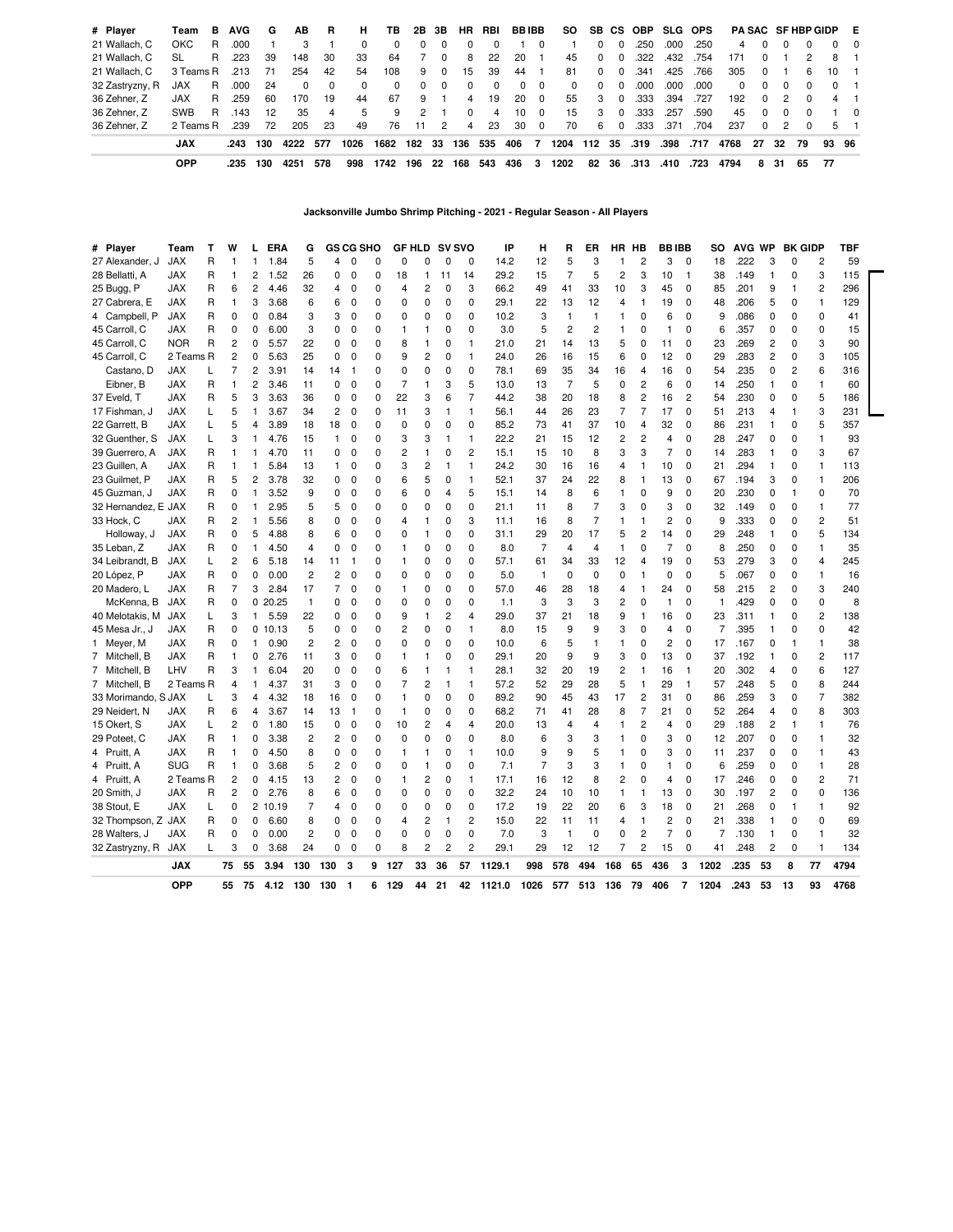| # | Player             | Team       | в | <b>AVG</b> | G              | AB           | R              | н           | ΤВ   | 2Β             | 3В           | ΗR             | RBI            | <b>BBIBB</b>   |                | so             | SB             | СS       | <b>OBP</b> | SLG  | <b>OPS</b> |                | <b>PA SAC</b>  |                | <b>SF HBP GIDP</b> |                | Е              |
|---|--------------------|------------|---|------------|----------------|--------------|----------------|-------------|------|----------------|--------------|----------------|----------------|----------------|----------------|----------------|----------------|----------|------------|------|------------|----------------|----------------|----------------|--------------------|----------------|----------------|
|   | 3 Araúz, J         | <b>WOR</b> | S | .245       | 68             | 233          | 32             | 57          | 85   | 8              |              | 6              | 30             | 30             | $\mathbf 0$    | 45             | 2              | O        | .326       | .365 | .691       | 267            | $\Omega$       | 4              | 0                  | 7              | 5              |
|   | 53 Arroyo, C       | <b>WOR</b> | R | .091       | 11             | 33           | $\overline{4}$ | 3           | 4    | 1              | 0            | $\Omega$       | 2              | $\overline{c}$ | 0              | 12             | 1              | O        | .184       | .121 | .305       | 38             | 0              | 1              | 2                  | 0              | 0              |
|   | 47 Bandy, J        | <b>WOR</b> | R | .208       | 34             | 101          | 16             | 21          | 33   | 3              | 0            | 3              | 16             | 11             | -1             | 34             | 0              | O        | .305       | 327  | .632       | 121            | 0              | 2              | 4                  | 2              | 1              |
|   | 36 Casas, T        | WOR        | L | 242        | 9              | 33           | 6              | 8           | 16   | 3              | -1           |                | 7              | 8              | 0              | 8              |                | O        | 381        | .485 | .866       | 42             | 0              | 1              | 0                  | 1              | $\Omega$       |
|   | 17 Chavis, M       | <b>IND</b> | R | .278       | 25             | 97           | 19             | 27          | 57   | 6              | 0            | 8              | 20             | 6              | 0              | 26             | 1              |          | .364       | .588 | .952       | 110            | $\Omega$       | $\Omega$       | 7                  | 0              | 3              |
|   | 17 Chavis, M       | <b>WOR</b> | R | 263        | 24             | 95           | 19             | 25          | 45   | $\overline{c}$ | 0            | 6              | 17             | 8              | 0              | 30             | 1              | O        | .327       | 474  | .801       | 107            | $\Omega$       | $\overline{c}$ | 2                  |                | 3              |
|   | 17 Chavis, M       | 2 Teams R  |   | 271        | 49             | 192          | 38             | 52          | 102  | 8              | 0            | 14             | 37             | 14             | 0              | 56             | 2              |          | .346       | 531  | .877       | 217            | 0              | 2              | 9                  |                | 6              |
|   | 37 Cordero, F      | <b>WOR</b> | L | 300        | 78             | 287          | 53             | 86          | 153  | 24             | 2            | 13             | 56             | 42             | $\overline{2}$ | 94             | 12             |          | .398       | 533  | .931       | 335            | $\Omega$       | $\Omega$       | 5                  | 3              | 8              |
|   | 16 Cubillan, R     | <b>WOR</b> | S | 000        | 1              | $\mathbf{1}$ | 0              | 0           | 0    | 0              | $\Omega$     | $\Omega$       | 0              | $\Omega$       | 0              | $\overline{1}$ | 0              | O        | .000       | .000 | .000       | $\overline{1}$ | $\Omega$       | $\Omega$       | 0                  | 0              | 0              |
|   | 13 De La Guerra, C | <b>WOR</b> | L | .197       | 49             | 152          | 22             | 30          | 52   | 11             |              | 3              | 13             | 23             | 0              | 57             | 6              | O        | .311       | .342 | .653       | 177            | $\Omega$       | $\Omega$       | 2                  |                | 6              |
|   | 12 DeShields, D    | RR         | R | .263       | 66             | 247          | 46             | 65          | 91   | 9              |              | 5              | 18             | 50             | 0              | 62             | 16             | 2        | .392       | .368 | .760       | 305            | 4              | 1              | 3                  |                | 3              |
|   | 12 DeShields, D    | <b>WOR</b> | R | .210       | 18             | 62           | 10             | 13          | 22   | 4              | $\mathbf{1}$ | 1              | 4              | 13             | 0              | 24             | 5              | 1        | .355       | .355 | .710       | 76             | 0              | 0              |                    |                | 1              |
|   | 12 DeShields, D    | 2 Teams R  |   | 252        | 84             | 309          | 56             | 78          | 113  | 13             | 2            | 6              | 22             | 63             | 0              | 86             | 21             | 3        | .385       | .366 | .751       | 381            | $\overline{4}$ | 1              | 4                  | 2              | 4              |
|   | 2 Downs, J         | <b>WOR</b> | R | .190       | 99             | 357          | 39             | 68          | 119  | 9              | $\mathbf 0$  | 14             | 39             | 38             | 0              | 131            | 18             | 3        | .272       | 333  | .605       | 405            | 1              | 5              | 4                  | 7              | 12             |
|   | 24 Duran, J        | <b>WOR</b> | L | 258        | 60             | 244          | 46             | 63          | 126  | 11             | 2            | 16             | 36             | 30             | 0              | 66             | 16             | 3        | .357       | .516 | .873       | 283            | $\Omega$       | 1              | 8                  |                | 1              |
|   | 15 Fitzgerald, R   | <b>WOR</b> | Г | 262        | 13             | 42           | 9              | 11          | 24   | $\overline{2}$ | 1            | 3              | 9              | $\overline{4}$ | 0              | 13             | $\Omega$       |          | 340        | .571 | .911       | 47             | $\Omega$       | $\Omega$       | 1                  | O              | $\overline{c}$ |
|   | Gettys, M          | <b>WOR</b> | R | .201       | 46             | 149          | 24             | 30          | 52   | 7              | 0            | 5              | 14             | 12             | $\mathbf 0$    | 60             | 7              |          | .271       | .349 | .620       | 166            | $\Omega$       | $\overline{c}$ | 3                  |                | 4              |
|   | 17 Gonzalez, M     | <b>SUG</b> | S | 286        | 2              | 7            | $\mathbf{1}$   | 2           | 3    | 1              | 0            | $\Omega$       | $\mathbf{1}$   |                | 0              | 2              | O              | n        | .375       | .429 | .804       | 8              | $\Omega$       | $\Omega$       | 0                  | 0              | 0              |
|   |                    |            |   |            |                |              |                | 2           |      |                |              |                |                |                | 0              |                |                | O        | .429       |      |            |                | 0              | 0              | 0                  | 0              |                |
|   | 17 Gonzalez, M     | <b>WOR</b> | S | 333        | 2              | 6            | 1              |             | 5    | 0              | 0            |                | 1              | $\overline{c}$ |                | 1              | 0              | O        |            | .833 | 1.262      | 7              |                |                |                    |                | 0<br>O         |
|   | 17 Gonzalez, M     | 2 Teams S  |   | 308        | 4              | 13           | $\overline{c}$ | 4           | 8    | 1              | 0            |                | 2<br>5         |                | 0              | 3              | 0              |          | 400        | .615 | 1.015      | 15             | 0              | 0              | 0                  | 0              |                |
|   | 5 Hernández, K     | <b>WOR</b> | R | .333       | 2              | 6            | 3              | 2           | 8    | $\mathbf 0$    | 0            | 2              |                | 0              | 0              | 2              | 0              | O        | .429       | .333 | 1.762      | $\overline{7}$ | $\Omega$       | $\Omega$       | 1                  | 0              | 0              |
|   | 52 Hernández, R    | WOR        | R | .333       | $\overline{7}$ | 27           | $\mathbf{1}$   | 9           | 12   | 3              | $\Omega$     | $\Omega$       | 5              |                | 0              | 7              | 0              | O        | .400       | .444 | .844       | 30             | $\Omega$       | $\Omega$       | 2                  | 0              | $\Omega$       |
|   | 18 Herrmann, C     | <b>WOR</b> | Г | 222        | 48             | 153          | 26             | 34          | 66   | 9              | 1            | 7              | 20             | 22             | -1             | 56             | 0              | O        | .328       | .431 | .759       | 181            | $\Omega$       | $\overline{c}$ | 3                  |                | $\Omega$       |
|   | 16 López, J        | <b>WOR</b> | R | 274        | 68             | 223          | 29             | 61          | 86   | 14             | 1            | 3              | 33             | 19             | $\mathbf 0$    | 54             | 15             | 2        | .345       | 386  | .731       | 252            | $\Omega$       | 3              | 7                  | 6              | 6              |
|   | 35 Matheny, T      | <b>WOR</b> | R | 225        | 63             | 182          | 27             | 41          | 73   | 15             | -1           | 5              | 28             | 20             | 0              | 74             | 4              |          | 302        | .401 | .703       | 202            | $\Omega$       | $\Omega$       | 0                  | $\overline{c}$ |                |
|   | 65 Meneses, J      | <b>WOR</b> | R | .260       | 38             | 146          | 14             | 38          | 66   | 9              | 2            | 5              | 27             | 13             | 0              | 39             | 0              | O        | .315       | 452  | .767       | 162            | 0              | 3              | 0                  | 3              | 1              |
|   | 39 Mieses, J       | <b>WOR</b> | R | .211       | 59             | 199          | 28             | 42          | 77   | 9              | 1            | 8              | 26             | 22             | 0              | 64             | 3              | 1        | .304       | .387 | .691       | 230            | 0              | 3              | 6                  | 3              | 2              |
|   | 32 Motter, T       | ABQ        | R | .332       | 68             | 214          | 54             | 71          | 161  | 16             | 1            | 24             | 57             | 49             | 3              | 50             | 0              | O        | .457       | .752 | .209<br>-1 | 267            | 0              | 2              | 2                  | 11             | 7              |
|   | 32 Motter. T       | <b>WOR</b> | R | .222       | 14             | 45           | 5              | 10          | 12   | 2              | 0            | $\Omega$       | 6              | 7              | 0              | 13             | 0              | 0        | .327       | .267 | .594       | 52             | $\Omega$       | $\Omega$       | 0                  | 0              | $\Omega$       |
|   | 32 Motter. T       | 2 Teams R  |   | 313        | 82             | 259          | 59             | 81          | 173  | 18             | $\mathbf{1}$ | 24             | 63             | 56             | 3              | 63             | 0              | O        | .436       | .668 | 1.104      | 319            | $\Omega$       | $\overline{c}$ | 2                  | 11             | 7              |
|   | 60 Muñoz, Y        | <b>WOR</b> | R | 308        | 88             | 351          | 45             | 108         | 156  | 16             | 4            | 8              | 36             | 17             | $\mathbf 0$    | 53             | 18             | 5        | .340       | 444  | .784       | 374            | 1              | 3              | 2                  | 6              | 14             |
|   | 30 Ockimey, J      | <b>WOR</b> | L | 225        | 98             | 293          | 35             | 66          | 122  | 11             | 0            | 15             | 45             | 62             | 0              | 117            | 0              | O        | .358       | .416 | .774       | 360            | $\Omega$       | 4              | 1                  | 3              | 9              |
|   | 33 Ort, K          | <b>WOR</b> | R | .000       | 42             | 0            | 0              | $\mathbf 0$ | 0    | 0              | $\Omega$     | $\Omega$       | 0              | $\Omega$       | 0              | 0              | 0              | $\Omega$ | .000       | .000 | .000       | 0              | 0              | 0              | 0                  | O              | $\Omega$       |
|   | 28 Pereda, J       | <b>WOR</b> | R | .247       | 25             | 77           | 8              | 19          | 21   | 2              | 0            | 0              | 11             | 9              | 0              | 10             | 1              | O        | .318       | .273 | .591       | 89             | 0              | $\overline{c}$ | 0                  | 6              | 3              |
|   | 25 Puello, C       | <b>SYR</b> | R | .241       | 33             | 79           | 10             | 19          | 26   | 4              | 0            | 1              | 10             | 5              | 0              | 22             | 3              | O        | .310       | .329 | .639       | 87             | 0              | 0              | 3                  |                | 0              |
|   | 25 Puello, C       | <b>WOR</b> | R | .158       | 15             | 38           | 6              | 6           | 7    | 1              | 0            | 0              | 7              | 8              | 0              | 8              | 6              |          | .370       | .184 | .554       | 54             | 0              | 2              | 6                  |                | 0              |
|   | 25 Puello, C       | 2 Teams R  |   | 214        | 48             | 117          | 16             | 25          | 33   | 5              | 0            |                | 17             | 13             | 0              | 30             | 9              |          | 333        | 282  | .615       | 141            | 0              | $\overline{c}$ | 9                  | 2              | 0              |
|   | 53 Rivera, J       | WOR        | S | .270       | 45             | 137          | 23             | 37          | 50   | 7              | $\Omega$     | 2              | 12             | 15             | 0              | 28             | 3              | O        | .351       | .365 | .716       | 156            | 2              | $\Omega$       | 2                  |                | 4              |
|   | 53 Santana, D      | <b>WOR</b> | S | .300       | 12             | 40           | 8              | 12          | 23   | 5              | 0            | 2              | $\overline{4}$ | 7              | -1             | 9              | 2              | O        | .404       | .575 | .979       | 47             | $\Omega$       | $\Omega$       | 0                  | 0              | $\Omega$       |
|   | Williams, G        | <b>WOR</b> | Г | 265        | 11             | 34           | 5              | 9           | 11   | 0              | $\mathbf{1}$ | $\Omega$       | $\overline{4}$ | 3              | $\mathbf 0$    | 7              | $\overline{2}$ |          | .324       | 324  | .648       | 39             | $\overline{c}$ | $\Omega$       | O                  | O              | 0              |
|   | 12 Wilson, M       | <b>TAC</b> | R | .236       | 39             | 144          | 25             | 34          | 54   | 8              | 0            | $\overline{4}$ | 22             | 27             | 0              | 58             | 5              | 2        | .355       | .375 | .730       | 172            | $\Omega$       | 1              | 0                  |                | $\Omega$       |
|   | 12 Wilson, M       | <b>WOR</b> | R | 242        | 64             | 219          | 34             | 53          | 99   | 10             | 3            | 10             | 30             | 41             | 0              | 88             | 10             | 1        | .370       | .452 | .822       | 265            | $\Omega$       | 1              | 4                  | 3              | 1              |
|   | 12 Wilson, M       | 2 Teams R  |   | .240       | 103            | 363          | 59             | 87          | 153  | 18             | 3            | 14             | 52             | 68             | 0              | 146            | 15             | 3        | .364       | 421  | .785       | 437            | $\Omega$       | 2              | 4                  | 4              |                |
|   | 7 Wong, C          | <b>WOR</b> | R | .256       | 50             | 199          | 22             | 51          | 88   | 13             | $\Omega$     | 8              | 26             | 9              | 0              | 58             | 7              |          | .288       | .442 | .730       | 208            | $\Omega$       | $\Omega$       | O                  | $\overline{2}$ |                |
|   |                    | <b>WOR</b> |   | .244       | 128            | 4164         | 600            | 1015        | 1713 | 211            | 23           | 147            | 569            | 497            | 5              | 1263           | 140            | 23       | .331       | .411 | .742       | 4780           | 6              | 41             | 66                 | 62             | 101            |
|   |                    | <b>OPP</b> |   | .248       | 128            | 4207         | 600            | 1042        | 1701 | 206            | 24           | 135            | 557            | 471            | 5              | 1161           | 116            | 34       | .335       | .404 | .739       | 4822           | 10             | 34             | 99                 | 87             |                |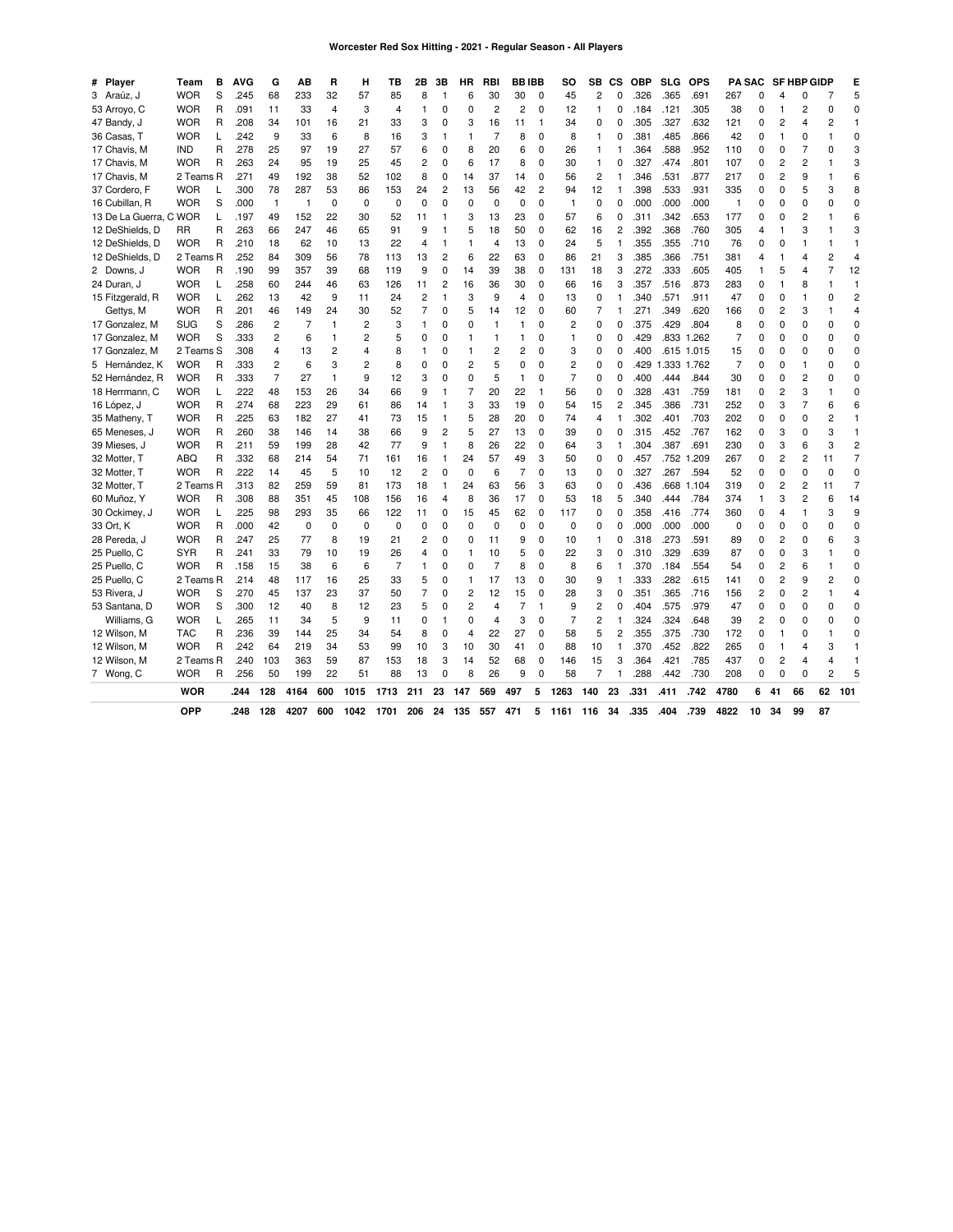## **Worcester Red Sox Pitching - 2021 - Regular Season - All Players**

| # Player             | Team       | ш | W                       | L                       | ERA            | G              | GS CG |   | SHO |       | GF HLD |    | <b>SV SVO</b>  | IP                 | н            | R                       | ER  | HR         | нв                      | BB IBB                  |              | so   | AVG  | WP                      |    | <b>BK GIDP</b> | TBF  |
|----------------------|------------|---|-------------------------|-------------------------|----------------|----------------|-------|---|-----|-------|--------|----|----------------|--------------------|--------------|-------------------------|-----|------------|-------------------------|-------------------------|--------------|------|------|-------------------------|----|----------------|------|
| 52 Adames, J         | <b>WOR</b> | R | $\overline{c}$          | 0                       | 6.32           | 16             | 0     | 0 | 0   | 5     | 1      | 0  | -1             | 15.2               | 19           | 15                      | 11  | 2          | 3                       | 12                      | 0            | 19   | .297 | 2                       | 1  | $\overline{c}$ | 79   |
| 35 Andriese, M       | <b>WOR</b> | R | 0                       | 0                       | 0.00           | 3              | 0     | 0 | 0   | 0     | 0      | 0  | 0              | 4.0                | 3            | 0                       | 0   | 0          | 0                       | 0                       | 0            | 4    | .200 | 0                       | 0  | 0              | 15   |
| 32 Barnes, M         | <b>WOR</b> | R | 0                       | 0                       | 0.00           | $\mathbf{1}$   | 0     | 0 | 0   | 0     | 0      | 0  | 0              | 1.0                | 0            | 0                       | 0   | 0          | 1                       | 0                       | 0            | 1    | .000 | 0                       | 0  | 0              | 4    |
| Bazardo. E           | <b>WOR</b> | R | 1                       | 1                       | 8.74           | 11             | 0     | 0 | 0   | 4     | 0      | 3  | 4              | 11.1               | 16           | 11                      | 11  | 3          | 2                       | 5                       | 0            | 12   | .327 | 1                       | 0  | 0              | 57   |
| 36 Blair, S          | <b>WOR</b> | R | 3                       | 1                       | 3.80           | 17             | 1     | 0 | 0   | 7     | 3      | 0  | 0              | 23.2               | 17           | 11                      | 10  | 1          | 12                      | 11                      | $\mathbf{1}$ | 30   | .202 | 3                       | 1  | 1              | 108  |
| Brasier, R           | <b>WOR</b> | R | 1                       | 0                       | 19.29          | 5              | 0     | 0 | 0   | 0     | 0      | 0  | 0              | 4.2                | 9            | 10                      | 10  | 1          | 0                       | 3                       | 0            | 3    | .409 | 0                       | 0  | 1              | 25   |
| 61 Brennan, B        | <b>WOR</b> | R | 1                       | 2                       | 5.97           | 32             | 0     | 0 | 0   | 6     | 4      | 1  | 4              | 37.2               | 44           | 28                      | 25  | 3          | 5                       | 15                      | 0            | 37   | .293 | 0                       | 0  | 4              | 173  |
| 62 Brewer, C         | <b>WOR</b> | R | 1                       | 1                       | 4.00           | 11             | 0     | 0 | 0   | 2     | 3      | 1  | 1              | 18.0               | 15           | 8                       | 8   | 2          | 0                       | 9                       | 0            | 18   | .224 | 2                       | 0  | 0              | 77   |
| 25 Brice, A          | <b>WOR</b> | R | 3                       | 0                       | 3.27           | 26             | 2     | 0 | 0   | 10    | 3      | 2  | 4              | 33.0               | 25           | 12                      | 12  | 4          | 9                       | 14                      | 0            | 34   | .212 | 1                       | 0  | 2              | 142  |
| 21 Claudio, A        | <b>WOR</b> | L | 0                       | 0                       | 6.17           | 8              | 2     | 0 | 0   | 1     | 1      | 1  | $\mathbf{1}$   | 11.2               | 15           | 9                       | 8   | 0          | 0                       | 3                       | 0            | 13   | .313 | 0                       | 1  | 1              | 52   |
| 22 Crawford, K       | <b>WOR</b> | R | 3                       | 4                       | 5.21           | 10             | 9     | 0 | 0   | 0     | 0      | 0  | 0              | 48.1               | 49           | 29                      | 28  | 5          | 3                       | 15                      | 0            | 67   | .259 | 1                       | 2  | 2              | 209  |
| 37 De Jesus, E       | <b>WOR</b> |   | 0                       | 1                       | 3.60           | 1              | 1     | 0 | 0   | 0     | 0      | 0  | 0              | 5.0                | 4            | 2                       | 2   | 2          | 0                       | 1                       | 0            | 3    | .200 | 0                       | 0  | 0              | 21   |
| 55 Espinal, R        | <b>WOR</b> | R | 11                      | 4                       | 3.44           | 23             | 21    | 0 | 0   | 0     | 0      | 0  | 0              | 117.2              | 86           | 50                      | 45  | 12         | 10                      | 43                      | 0            | 115  | .202 | 6                       | 2  | 4              | 486  |
| 60 Feliz, M          | LOU        | R | 1                       | 0                       | 1.98           | 13             | 0     | 0 | 0   | 0     | 2      | 0  | 0              | 13.2               | 8            | 3                       | 3   | 0          | 1                       | 1                       | 0            | 15   | .163 | 0                       | 1  | 0              | 52   |
| 60 Feliz, M          | <b>WOR</b> | R | 1                       | 0                       | 0.00           | $\overline{c}$ | 0     | 0 | 0   | 0     | 1      | 0  | 0              | 2.0                | 1            | 0                       | 0   | 0          | 0                       | 0                       | 0            | 4    | .143 | 0                       | 0  | 0              | 7    |
| 60 Feliz, M          | 2 Teams R  |   | 2                       | 0                       | 1.72           | 15             | 0     | 0 | 0   | 0     | 3      | 0  | 0              | 15.2               | 9            | 3                       | 3   | 0          | 1                       | 1                       | 0            | 19   | .161 | 0                       | 1  | 0              | 59   |
| 53 Feltman, D        | <b>WOR</b> | R | $\overline{c}$          | 1                       | 2.59           | 17             | 0     | 0 | 0   | 7     | 4      | 1  | 1              | 24.1               | 18           | 7                       | 7   | 3          | 0                       | 4                       | 0            | 25   | .200 | 1                       | 0  | 1              | 94   |
| 43 Gonsalves, S      | <b>WOR</b> | L | 5                       | 4                       | 4.68           | 22             | 10    | 0 | 0   | 2     | 3      | 1  | 1              | 73.0               | 65           | 41                      | 38  | 13         | 6                       | 52                      | 0            | 103  | .241 | 3                       | 1  | 3              | 330  |
| 19 Gossett, D        | <b>WOR</b> | R | 7                       | 5                       | 4.22           | 20             | 18    | 0 | 0   | 0     | 0      | 0  | 0              | 98.0               | 94           | 54                      | 46  | 14         | 0                       | 46                      | 0            | 81   | .249 | 4                       | 0  | 12             | 426  |
| 53 Grotz, Z          | WOR        | R | 1                       | 0                       | 9.58           | 8              | 1     | 0 | 0   | 1     | 0      | 0  | 0              | 10.1               | 17           | 11                      | 11  | 3          | 2                       | 4                       | 0            | 7    | .378 | 0                       | 0  | 1              | 51   |
| 22 Hall, M           | <b>WOR</b> |   | $\overline{\mathbf{c}}$ | $\overline{c}$          | 7.36           | 28             | 0     | 0 | 0   | 10    | 5      | 1  | $\overline{c}$ | 36.2               | 50           | 34                      | 30  | 4          | $\overline{\mathbf{c}}$ | 26                      | 0            | 37   | .327 | 6                       | 0  | 5              | 186  |
| 38 Hart, K           | <b>WOR</b> | L | 6                       | 9                       | 4.22           | 23             | 20    | 1 | 0   | 0     | 1      | 0  | 0              | 106.2              | 100          | 58                      | 50  | 19         | 8                       | 47                      | 0            | 90   | .246 | 2                       | 3  | 9              | 465  |
| 30 Hartlieb, G       | <b>IND</b> | R | 1                       | 1                       | 1.86           | 9              | 0     | 0 | 0   | 2     | 3      | 0  | $\mathbf 0$    | 9.2                | 5            | $\overline{\mathbf{c}}$ | 2   | 1          | 0                       | 4                       | 0            | 13   | .147 | 1                       | 0  | 1              | 38   |
| 30 Hartlieb, G       | SYR        | R | 1                       | 1                       | 6.23           | 10             | 0     | 0 | 0   | 2     | 2      | 0  | -1             | 13.0               | 16           | 10                      | 9   | 3          | 0                       | 9                       | 0            | 14   | .276 | 2                       | 0  | 0              | 67   |
| 30 Hartlieb, G       | <b>WOR</b> | R | 1                       | 0                       | 0.00           | 4              | 0     | 0 | 0   | 1     | 0      | 0  | 0              | 3.2                | 0            | 1                       | 0   | 0          | 2                       | 4                       | 0            | 2    | .000 | 0                       | 0  | 1              | 16   |
| 30 Hartlieb, G       | 3 Teams R  |   | 3                       | $\overline{c}$          | 3.76           | 23             | 0     | 0 | 0   | 5     | 5      | 0  | 1              | 26.1               | 21           | 13                      | 11  | 4          | 2                       | 17                      | 0            | 29   | .206 | 3                       | 0  | 2              | 121  |
| 53 Hernandez, D      | <b>WOR</b> | L | 0                       | 0                       | 0.00           | 1              | 0     | 0 | 0   | 0     | 1      | 0  | 0              | 1.0                | 0            | 0                       | 0   | 0          | 0                       | 1                       | 0            | 1    | .000 | 0                       | 0  | 0              | 4    |
| Houck. T             | <b>WOR</b> | R | 0                       | $\overline{c}$          | 5.14           | 6              | 6     | 0 | 0   | 0     | 0      | 0  | 0              | 21.0               | 19           | 13                      | 12  | 1          | 3                       | 7                       | 0            | 26   | .241 | 0                       | 0  | 0              | 90   |
| 17 Kelly, Z          | WOR        | R | 1                       | 0                       | 2.89           | 15             | 0     | 0 | 0   | 2     | 6      | 1  | 2              | 18.2               | 13           | 6                       | 6   | 1          | 1                       | 5                       | 0            | 29   | .191 | 3                       | 1  | 0              | 75   |
| 31 Kent, M           | <b>WOR</b> | L | 1                       | 0                       | 5.40           | 3              | 2     | 0 | 0   | 0     | 0      | 0  | 0              | 11.2               | 9            | 7                       | 7   | 1          | $\overline{c}$          | 4                       | 0            | 9    | .209 | 1                       | 0  | 1              | 49   |
| 35 Matheny, T        | <b>WOR</b> | R | 0                       | 0                       | 0.00           | 1              | 0     | 0 | 0   | 1     | 0      | 0  | 0              | 1.0                | 1            | 0                       | 0   | 0          | 0                       | 0                       | 0            | 0    | .250 | 0                       | 0  | 0              | 4    |
| 40 McCarthy, K       | <b>CLT</b> | R | 0                       | 0                       | 7.04           | 7              | 0     | 0 | 0   | 2     | 0      | 0  | $\mathbf 0$    | 7.2                | 8            | 6                       | 6   | 2          | 0                       | 3                       | 0            | 6    | .276 | 1                       | 0  | 0              | 32   |
| 40 McCarthy, K       | WOR        | R | 1                       | $\overline{c}$          | 7.13           | 28             | 2     | 0 | 0   | 7     | 6      | 1  | -1             | 35.1               | 54           | 31                      | 28  | 5          | 4                       | 6                       | 0            | 35   | .340 | 1                       | 0  | 3              | 170  |
| 40 McCarthy, K       | 2 Teams R  |   | 1                       | $\overline{c}$          | 7.12           | 35             | 2     | 0 | 0   | 9     | 6      | 1  | 1              | 43.0               | 62           | 37                      | 34  | 7          | 4                       | 9                       | 0            | 41   | .330 | 2                       | 0  | 3              | 202  |
| 33 Ort, K            | WOR        | R | 1                       | 3                       | 2.98           | 42             | 0     | 0 | 0   | 35    | 1      | 19 | 21             | 45.1               | 40           | 19                      | 15  | 4          | 5                       | 20                      | 2            | 62   | .233 | 1                       | 0  | 3              | 200  |
| 61 Peacock, B        | COL        | R | 0                       | 4                       | 7.68           | 11             | 10    | 0 | 0   | 0     | 0      | 0  | 0              | 34.0               | 39           | 30                      | 29  | 6          | 5                       | 14                      | 0            | 38   | .283 | 0                       | 0  | 0              | 160  |
| 61 Peacock, B        | WOR        | R | 0                       | 0                       | 13.50          | $\overline{c}$ | 0     | 0 | 0   | 1     | 1      | 0  | 0              | 2.0                | 4            | 3                       | 3   | 2          | 0                       | 2                       | 0            | 3    | .444 | 0                       | 0  | 0              | 12   |
| 61 Peacock, B        | 2 Teams R  |   | 0                       | 4                       | 8.00           | 13             | 10    | 0 | 0   | 1     | 1      | 0  | 0              | 36.0               | 43           | 33                      | 32  | 8          | 5                       | 16                      | 0            | 41   | .293 | 0                       | 0  | 0              | 172  |
| 54 Pérez, M          | <b>WOR</b> |   | 1                       | 0                       | 0.00           | 1              | 0     | 0 | 0   | 0     | 0      | 0  | $\mathbf 0$    | 1.0                | $\mathbf{1}$ | 0                       | 0   | 0          | 0                       | 0                       | 0            | 1    | .250 | 0                       | 0  | 0              | 4    |
| 36 Poyner, B         | <b>WOR</b> | L | 0                       | 0                       | 9.69           | 8              | 0     | 0 | 0   | 2     | 0      | 0  | 0              | 13.0               | 22           | 15                      | 14  | 6          | 3                       | 2                       | 0            | 12   | .361 | 0                       | 0  | 0              | 66   |
| 29 Ríos, Y           | DUR        | R | 2                       | 0                       | 0.66           | 12             | 0     | 0 | 0   | 7     | 1      | 2  | $\overline{c}$ | 13.2               | 8            | 2                       | 1   | 1          | 0                       | 2                       | 0            | 17   | .170 | 1                       | 0  | 2              | 49   |
| 29 Ríos, Y           | <b>WOR</b> | R | 0                       | 0                       | 7.50           | 5              | 0     | 0 | 0   | 2     | 1      | 1  | $\mathbf{1}$   | 6.0                | 10           | 5                       | 5   | 0          | 0                       | 3                       | 0            | 8    | .370 | 3                       | 0  | 0              | 31   |
| 29 Ríos, Y           | 2 Teams R  |   | 2                       | 0                       | 2.75           | 17             | 0     | 0 | 0   | 9     | 2      | 3  | 3              | 19.2               | 18           | 7                       | 6   | 1          | 0                       | 5                       | 0            | 25   | .243 | 4                       | 0  | 2              | 80   |
| 41 Sale, C           | <b>WOR</b> |   | 1                       | 0                       | 0.93           | 2              | 2     | 0 | 0   | 0     | 0      | 0  | 0              | 9.2                | 7            | 1                       | 1   | 0          | 0                       | 4                       | 0            | 15   | .194 | 0                       | 0  | 0              | 40   |
| 39 Sawamura, H       | <b>WOR</b> | R | 0                       | 0                       | 0.00           | $\mathbf{1}$   | 1     | 0 | 0   | 0     | 0      | 0  | 0              | 1.0                | 0            | 0                       | 0   | 0          | 0                       | 0                       | 0            | 1    | .000 | 0                       | 0  | 0              | 3    |
| 22 Schreiber, J      | <b>WOR</b> | R | 3                       | 3                       | 2.71           | 33             | 8     | 0 | 0   | 6     | 2      | 1  | $\overline{c}$ | 66.1               | 61           | 23                      | 20  | 3          | 1                       | 26                      | 0            | 65   | .242 | $\overline{\mathbf{c}}$ | 0  | 11             | 280  |
| 23 Seabold, C        | <b>WOR</b> | R | 4                       | 3                       | 3.50           | 11             | 11    | 0 | 0   | 0     | 0      | 0  | 0              | 54.0               | 43           | 24                      | 21  | 6          | 6                       | 19                      | 0            | 52   | .215 | 2                       | 0  | 4              | 227  |
| Simpson, C           | <b>WOR</b> | R | 1                       | 0                       | 3.86           | 13             | 0     | 0 | 0   | 3     | 1      | 0  | 0              | 14.0               | 9            | 6                       | 6   | 2          | 3                       | 8                       | -1           | 21   | .180 | 3                       | 0  | 1              | 61   |
| 5 Valdez, P          | WOR        | R | 1                       | 0                       | 3.94           | 17             | 0     | 0 | 0   | 5     | 2      | 1  | 1              | 16.0               | 13           | 7                       | 7   | 2          | 0                       | 14                      | 0            | 20   | .228 | 1                       | 0  | 2              | 72   |
| 21 Walden, M         | <b>IOW</b> | R | 1                       | 1                       | 7.36           | 11             | 0     | 0 | 0   | 2     | 2      | 0  | $\overline{c}$ | 14.2               | 24           | 16                      | 12  | 4          | 0                       | 4                       | 0            | 18   | .358 | 2                       | 0  | 2              | 72   |
| 21 Walden, M         | <b>WOR</b> | R | 5                       | 3                       | 4.01           | 27             | 3     | 0 | 0   | 5     | 4      | 0  | 3              | 42.2               | 46           | 23                      | 19  | 5          | $\overline{c}$          | 19                      | -1           | 40   | .269 | 1                       | 0  | 4              | 192  |
| 21 Walden, M         | 2 Teams R  |   | 6                       | 4                       | 4.87           | 38             | 3     | 0 | 0   |       | 6      | 0  | 5              | 57.1               | 70           | 39                      | 31  | 9          | 2                       | 23                      |              | 58   | .294 | 3                       | 0  | 6              | 264  |
| 5 Weber, R           | NAS        | R | 0                       | 1                       | 6.75           | 2              | 2     | 0 | 0   | 0     | 0      | 0  | 0              | 8.0                | 13           | 6                       | 6   | 1          | 0                       | 1                       | 0            | 10   | .371 | 0                       | 0  | 1              | 36   |
| 5 Weber, R           | TAC        | R | 4                       | 2                       | 3.58           | 10             | 10    | 0 | 0   | 0     | 0      | 0  | 0              | 60.1               | 54           | 26                      | 24  | 9          | 2                       | $\overline{\mathbf{c}}$ | 0            | 59   | .235 | 1                       | 0  | 3              | 235  |
| 5 Weber, R           | <b>WOR</b> | R | $\overline{\mathbf{c}}$ | $\overline{\mathbf{c}}$ | 4.63           | 7              | 6     | 0 | 0   | 0     | 0      | 0  | 0              | 35.0               | 35           | 22                      | 18  | 5          | 3                       | 10                      | 0            | 33   | .265 | 1                       | 0  | 6              | 147  |
| 5 Weber, R           | 3 Teams R  |   | 6                       | 5                       | 4.18           | 19             | 18    | 0 | 0   | 0     | 0      | 0  | 0              | 103.1              | 102          | 54                      | 48  | 15         | 5                       | 13                      | 0            | 102  | .257 | 2                       | 0  | 10             | 418  |
| 21 Winckowski, J WOR |            | R | 1                       | $\mathbf{1}$            | 2.25           | 2              | 2     | 0 | 0   | 0     | 0      | 0  | 0              | 12.0               | 5            | 3                       | 3   | 1          | 1                       | 3                       | 0            | 13   | .122 | 0                       | 0  | 1              | 45   |
| Workman, B           | <b>WOR</b> | R | 0                       | 0                       | 1.29           | 7              | 0     | 0 | 0   | 2     | 2      | 1  | $\mathbf{1}$   | 7.0                | 3            | -1                      | 1   | 0          | 0                       | 4                       | 0            | 10   | .130 | 0                       | 0  | $\overline{c}$ | 27   |
|                      | <b>WOR</b> |   | 74                      | 54                      | 4.39           | 128            | 128   | 1 | 8   | 127   | 56     | 36 | 51             | 1100.0             | 1042         | 600                     | 536 | 135        | 99                      | 471                     | 5            | 1161 | .248 | 51                      | 12 | 87             | 4822 |
|                      | <b>OPP</b> |   | 54                      | 74                      | 4.46 128 128 1 |                |       |   |     | 6 127 | 30 19  |    |                | 32 1091.1 1015 600 |              |                         |     | 541 147 66 |                         | 497                     | 5            | 1263 | .244 | 60 12                   |    | 62             | 4780 |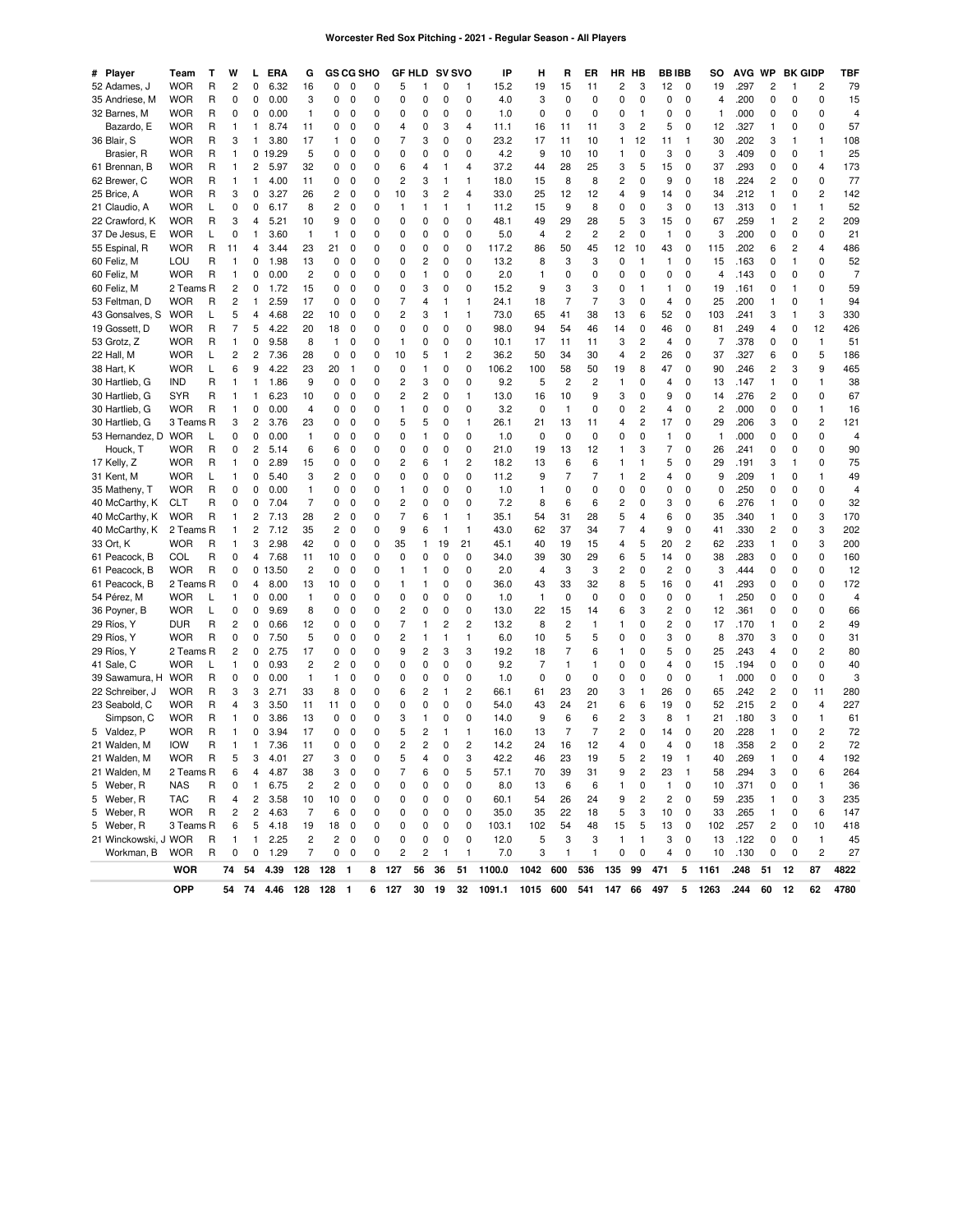| # Player           | Team       | в | AVG          | G            | AB R | н   | ΤВ             | 2В                      | 3В             | HR             | RBI    | <b>BB IBB</b>  |              | SO SB CS     | ОВР   | <b>SLG</b> | OPS   |                | PA SAC |    |    | SF HBP GIDP    |
|--------------------|------------|---|--------------|--------------|------|-----|----------------|-------------------------|----------------|----------------|--------|----------------|--------------|--------------|-------|------------|-------|----------------|--------|----|----|----------------|
| 38 Alfaro, J       | JAX        | R | .500         | 3            | 8    | 4   | 10             | 0                       | 0              | 2              | 5      | 0              | 0            | 0            | .500  | 1.250      | 1.750 | 8              | 0      | 0  | 0  | 1              |
| 1 Alvarez, E       | JAX        | S | .303         | 22           | 33   | 10  | 11             | 1                       | 0              | 0              | 3      | 2              | 1            | 5            | .395  | .333       | .728  | 38             | 0      | 0  | 3  | 0              |
| 8 Anderson, B      | JAX        | R | .333         | $\mathbf{1}$ | 3    | 1   | 1              | 0                       | 0              | 0              | 0      | 0              | 0            | 1            | .333  | .333       | .666  | 3              | 0      | 0  | 0  | 0              |
| 12 Bird, C         | JAX        | L | .164         | 48           | 61   | 10  | 13             | 3                       | 0              | 0              | 3      | 11             | 0            | 17           | .292  | .213       | .505  | 72             | 0      | 0  | 0  | 0              |
| 31 Bradshaw, D     | <b>JAX</b> | L | .333         | 2            | 3    | 1   | 1              | 0                       | 0              | 0              | 0      | 0              | 0            | 0            | .333  | .333       | .666  | 3              | 0      | 0  | 0  | 0              |
| 6 Brigman, B       | JAX        | R | .264         | 54           | 91   | 24  | 39             | 5                       | 2              | $\overline{c}$ | 7      | 10             | 0            | 19           | .337  | .429       | .766  | 102            | 0      | 0  | 0  | 1              |
| 20 Brinson, L      | <b>JAX</b> | R | .333         | 7            | 12   | 4   | 4              | 0                       | 0              | 0              | 0      | 0              | 0            | 3            | .333  | .333       | .666  | 12             | 0      | 0  | 0  | 0              |
| 21 Burdick, P      | JAX        | R | .111         | 6            | 9    | 1   | 1              | 0                       | 0              | 0              | 0      | 2              | 0            | 5            | .273  | .111       | .384  | 11             | 0      | 0  | 0  | 0              |
| 4 Campbell, P      | JAX        | L | .000         | 2            | 2    | 0   | 0              | 0                       | 0              | 0              | 0      | $\mathbf 0$    | 0            | 1            | .000  | .000       | .000  | 2              | 0      | 0  | 0  | 0              |
| Castano, D         | JAX        | L | .000         | 2            | 1    | 0   | 0              | 0                       | 0              | 0              | 0      | 0              | 0            | 0            | .000  | .000       | .000  | 2              | 1      | 0  | 0  | 0              |
| 8 Chávez, S        | JAX        | R | .083         | 16           | 24   | 2   | 2              | 0                       | 0              | 0              | 0      | 3              | $\pmb{0}$    | 10           | .214  | .083       | .297  | 28             | 0      | 0  | 1  | 0              |
| 26 Chinea, C       | JAX        | R | .000         | 5            | 7    | 0   | 0              | 0                       | 0              | 0              | 0      | 0              | 0            | 3            | .125  | .000       | .125  | 8              | 0      | 0  | 1  | 0              |
| 31 Chisholm Jr., J | <b>JAX</b> | L | 1.000        | 1            | 1    | 1   | 1              | 0                       | 0              | 0              | 1      | 0              | 0            | 0            | 1.000 | 1.000      | 2.000 | 1              | 0      | 0  | 0  | 0              |
| 8 Cribbs Jr., G    | JAX        | L | .000         | 3            | 3    | 0   | 0              | 0                       | 0              | 0              | 0      | $\mathbf 0$    | $\mathbf 0$  | 1            | .000  | .000       | .000  | 3              | 0      | 0  | 0  | 0              |
| Devers, J          | <b>JAX</b> | L | .400         | 8            | 10   | 4   | 4              | 0                       | 0              | 0              | 2      | 1              | 0            | 0            | .455  | .400       | .855  | 11             | 0      | 0  | 0  | 0              |
| 11 Díaz, I         | JAX        | L | .280         | 19           | 25   | 7   | 11             | 4                       | 0              | 0              | 5      | 7              | 0            | 8            | .471  | .440       | .911  | 34             | 0      | 0  | 2  | 1              |
| 11 Díaz, L         | <b>JAX</b> | L | .237         | 46           | 76   | 18  | 36             | 3                       | 0              | 5              | 13     | 3              | 0            | 19           | .293  | .474       | .767  | 82             | 0      | 0  | 3  | 1              |
| 26 Dunand, J       | <b>JAX</b> | R | .226         | 37           | 62   | 14  | 26             | 3                       | 0              | 3              | 12     | 4              | 0            | 18           | .284  | .419       | .703  | 67             | 0      | 0  | 1  | 0              |
| 37 Eveld, T        | JAX        | R | .000         | $\mathbf{1}$ | 1    | 0   | 0              | 0                       | 0              | 0              | 0      | 0              | 0            | 1            | .000  | .000       | .000  | $\mathbf{1}$   | 0      | 0  | 0  | 0              |
| 21 Fortes, N       | <b>JAX</b> | R | .286         | 26           | 35   | 10  | 14             | 4                       | 0              | 0              | 9      | 5              | 1            | 2            | .390  | .400       | .790  | 41             | 0      | 0  | 1  | 2              |
|                    |            |   |              | 8            |      | 2   | 3              |                         |                | 0              |        |                |              |              |       | .250       |       |                |        | 0  | 1  | 0              |
| 38 Fowler, D       | <b>IND</b> | L | .167<br>.357 |              | 12   |     |                | 1                       | 0              |                | 1      | 0              | 0            | 6            | .231  |            | .481  | 13             | 0      |    | 1  |                |
| 38 Fowler, D       | <b>JAX</b> | L | .300         | 19<br>27     | 28   | 10  | 13             | 1<br>$\overline{c}$     | 1              | 0<br>0         | 1<br>2 | 1              | 0            | 10           | .400  | .464       | .864  | 30             | 0      | 0  | 2  | 0<br>0         |
| 38 Fowler, D       | 2 Teams L  |   |              |              | 40   | 12  | 16             |                         | 1              |                |        | 1              | 0            | 16           | .349  | .400       | .749  | 43             | 0      | 0  |    |                |
| 22 Garrett, B      | JAX        | R | .500         | 2            | 2    | 1   | 1              | 0                       | 0              | 0              | 0      | 0              | 0            | $\mathbf 0$  | .500  | .500       | 1.000 | 4              | 2      | 0  | 0  | 0              |
| 8 Hairston, D      | JAX        | R | .067         | 9            | 15   | 1   | $\mathbf{1}$   | 0                       | 0              | 0              | 1      | $\overline{4}$ | 0            | 6            | .263  | .067       | .330  | 19             | 0      | 0  | 0  | 0              |
| 3 Harrison, M      | JAX        | R | .218         | 48           | 78   | 17  | 30             | 1                       | 0              | 4              | 15     | 10             | 0            | 40           | .315  | .385       | .700  | 89             | 0      | 0  | 1  | 1              |
| 35 Henry, P        | JAX        | R | .222         | 12           | 18   | 4   | 8              | 1                       | 0              | 1              | 1      | 3              | 0            | 8            | .364  | .444       | .808  | 22             | 0      | 0  | 1  | 1              |
| 35 Henry, P        | <b>NAS</b> | R | .167         | 12           | 12   | 2   | 2              | 0                       | 0              | 0              | 0      | 3              | 0            | 5            | .375  | .167       | .542  | 16             | 0      | 0  | 1  | 0              |
| 35 Henry, P        | 2 Teams R  |   | .200         | 24           | 30   | 6   | 10             | 1                       | 0              | 1              | 1      | 6              | 0            | 13           | .368  | .333       | .701  | 38             | 0      | 0  | 2  | 1              |
| 2 Justus, C        | <b>JAX</b> | R | .146         | 24           | 41   | 6   | 7              | 1                       | 0              | 0              | 2      | 4              | 0            | 17           | .239  | .171       | .410  | 46             | 0      | 0  | 1  | 0              |
| 38 Kone, Z         | JAX        | R | 1.000        | $\mathbf{1}$ | 1    | 1   | $\mathbf{1}$   | 0                       | 0              | 0              | 0      | $\mathbf{1}$   | 0            | 0            | 1.000 | 1.000      | 2.000 | $\overline{c}$ | 0      | 0  | 0  | 0              |
| 18 Marrero, D      | <b>JAX</b> | R | .204         | 32           | 49   | 10  | 17             | 1                       | 0              | $\overline{c}$ | 4      | 6              | 0            | 15           | .291  | .347       | .638  | 55             | 0      | 0  | 0  | 0              |
| Marté, L           | JAX        | R | .158         | 14           | 19   | 3   | 6              | 0                       | 0              | 1              | 3      | 1              | 0            | 5            | .200  | .316       | .516  | 20             | 0      | 0  | 0  | 0              |
| 21 Marte, S        | JAX        | R | .000         | 1            | 3    | 0   | 0              | 0                       | 0              | 0              | 0      | 0              | 0            | 1            | .000  | .000       | .000  | 3              | 0      | 0  | 0  | 0              |
| 40 Melotakis, M    | JAX        | R | .000         | 1            | 1    | 0   | 0              | 0                       | 0              | 0              | 0      | 0              | 0            | 0            | .000  | .000       | .000  | 1              | 0      | 0  | 0  | 0              |
| 1 Meyer, M         | JAX        | L | .000         | 1            | 1    | 0   | 0              | 0                       | 0              | 0              | 0      | 0              | 0            | 1            | .000  | .000       | .000  | 1              | 0      | 0  | 0  | 0              |
| 5 Miller, B        | JAX        | L | .224         | 68           | 107  | 24  | 31             | 5                       | 1              | 0              | 4      | 11             | 0            | 38           | .297  | .290       | .587  | 122            | 4      | 0  | 0  | 1              |
| 19 Mitchell, T     | JAX        | R | .111         | 6            | 9    | 1   | 3              | 0                       | 1              | 0              | 0      | -1             | 0            | 6            | .273  | .333       | .606  | 11             | 0      | 0  | 1  | 0              |
| 33 Morimando, S    | <b>JAX</b> | L | .200         | 4            | 5    | 1   | 1              | 0                       | 0              | 0              | 1      | 1              | 0            | 4            | .333  | .200       | .533  | 6              | 0      | 0  | 0  | 0              |
| 41 Navarreto, B    | <b>JAX</b> | R | .241         | 23           | 29   | 7   | 12             | $\overline{c}$          | 0              | 1              | 6      | 3              | 0            | 12           | .324  | .414       | .738  | 34             | 0      | 1  | 1  | 0              |
| 29 Neidert, N      | JAX        | R | .000         | 1            | 0    | 0   | 0              | 0                       | 0              | 0              | 0      | 1              | 0            | 0            | 1.000 | .000       | 1.000 | $\mathbf{1}$   | 0      | 0  | 0  | 0              |
| 15 Osborne, J      | JAX        | R | .111         | 5            | 9    | 1   | $\overline{c}$ | $\mathbf{1}$            | 0              | 0              | 1      | 0              | 0            | 2            | .111  | .222       | .333  | 10             | 0      | 0  | 0  | 0              |
| 1 Pompey, T        | <b>JAX</b> | S | .227         | 14           | 22   | 5   | 7              | 2                       | 0              | 0              | 2      | 2              | 0            | 9            | .292  | .318       | .610  | 24             | 0      | 0  | 0  | 1              |
| 31 Quintana, L     | JAX        | R | .263         | 38           | 57   | 15  | 26             | 5                       | 0              | 2              | 6      | 6              | 1            | 15           | .354  | .456       | .810  | 65             | 0      | 0  | 2  | 0              |
| 31 Quintana, L     | <b>SUG</b> | R | .346         | 18           | 26   | 9   | 10             | 1                       | 0              | 0              | 2      | 4              | 0            | 6            | .433  | .385       | .818  | 30             | 0      | 0  | 0  | 0              |
| 31 Quintana, L     | 2 Teams R  |   | .289         | 56           | 83   | 24  | 36             | 6                       | 0              | $\overline{c}$ | 8      | 10             | 1            | 21           | .379  | .434       | .813  | 95             | 0      | 0  | 2  | 0              |
| 18 Rojas, M        | JAX        | R | .000         | $\mathbf{1}$ | 1    | 0   | 0              | 0                       | 0              | 0              | 0      | $\mathbf 0$    | 0            | 0            | .000  | .000       | .000  | 1              | 0      | 0  | 0  | 0              |
| 7 Sánchez, J       | JAX        | L | 349          | 27           | 43   | 15  | 30             | $\overline{2}$          | $\overline{2}$ | 3              | 11     | 3              | $\mathbf 0$  | 13           | .417  | .698       | 1.115 | 48             | 0      | 0  | 2  | 0              |
| 38 Stout, E        | JAX        | L | .000         | $\mathbf{1}$ | 1    | 0   | 0              | $\pmb{0}$               | $\pmb{0}$      | 0              | 0      | 0              | 0            | 0            | .000  | .000       | .000  | $\mathbf{1}$   | 0      | 0  | 0  | 0              |
| 30 Twine, J        | <b>JAX</b> | R | .212         | 42           | 66   | 14  | 24             | $\overline{\mathbf{c}}$ | $\mathbf{1}$   | $\overline{c}$ | 5      | 1              | 0            | 22           | .224  | .364       | .588  | 67             | 0      | 0  | 0  | $\overline{c}$ |
| 21 Wallach, C      | JAX        | R | .160         | 19           | 25   | 4   | 8              | 1                       | 0              | $\mathbf{1}$   | 3      | 5              | 0            | 7            | .344  | .320       | .664  | 32             | 0      | 0  | 2  | 1              |
| 21 Wallach, C      | ОКС        | R | .000         | $\mathbf{1}$ | 2    | 0   | 0              | 0                       | 0              | 0              | 0      | 0              | 0            | $\mathbf{1}$ | .000  | .000       | .000  | 2              | 0      | 0  | 0  | 0              |
| 21 Wallach, C      | SL         | R | .233         | 23           | 30   | 7   | 10             | 0                       | 0              | 1              | 3      | 8              | 1            | 12           | .410  | .333       | .743  | 39             | 0      | 0  | 1  | 0              |
| 21 Wallach, C      | 3 Teams R  |   | .193         | 43           | 57   | 11  | 18             | 1                       | 0              | 2              | 6      | 13             | 1            | 20           | .370  | .316       | .686  | 73             | 0      | 0  | 3  | 1              |
| 36 Zehner, Z       | JAX        | R | .298         | 37           | 57   | 17  | 32             | 4                       | 1              | 3              | 7      | 6              | 0            | 19           | .359  | .561       | .920  | 64             | 0      | 1  | 0  | 0              |
| 36 Zehner, Z       | <b>SWB</b> | R | .375         | 7            | 8    | 3   | 6              | 1                       | 1              | 0              | 3      | 3              | 0            | $\mathbf{1}$ | .545  | .750       | 1.295 | 11             | 0      | 0  | 0  | 0              |
| 36 Zehner, Z       | 2 Teams R  |   | .308         | 44           | 65   | 20  | 38             | 5                       | $\overline{c}$ | 3              | 10     | 9              | 0            | 20           | .387  | .585       | .972  | 75             | 0      | 1  | 0  | 0              |
|                    | JAX        |   | .232         | 107          | 1154 | 268 | 434            | 52                      | 9              | 32             | 133    | 118            | 3            | 363          | .316  | .376       | .692  | 1307           | 7      | 2  | 24 | 13             |
|                    | <b>OPP</b> |   | .239         | 128          | 1811 | 432 | 744            | 93                      | 9              | 67             | 235    | 197            | $\mathbf{2}$ | 494          | .319  | .411       | .730  |                | 3      | 16 | 24 | 27             |
|                    |            |   |              |              |      |     |                |                         |                |                |        |                |              |              |       |            |       |                |        |    |    |                |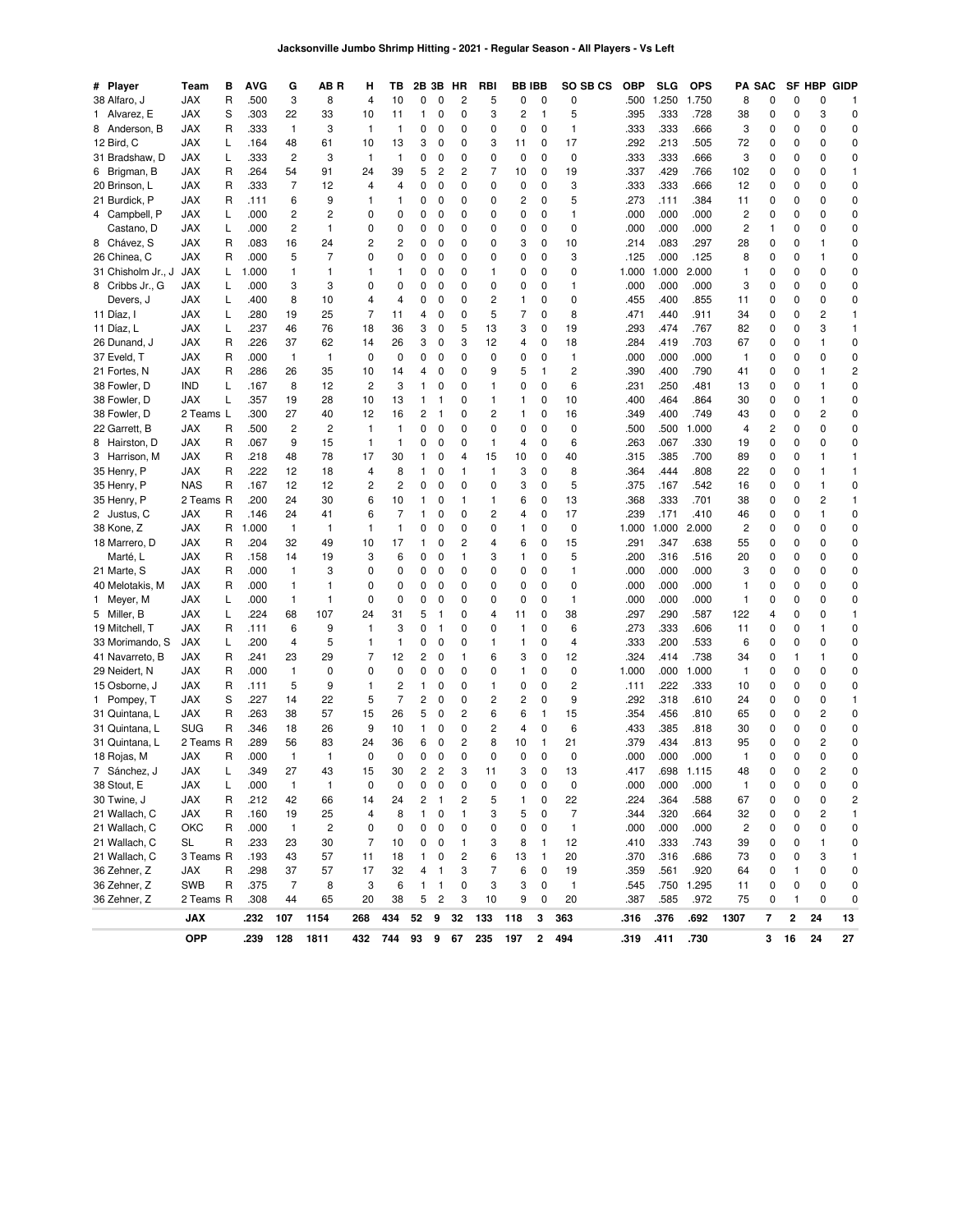| Player<br>#     | Team       | Т | <b>AVG</b> | AB R           | н              | ΤВ             | 2Β             | 3B           | HR             | RBI            |                         | <b>BB IBB</b>  |                | SO SB CS | <b>OBP</b> | SLG   | <b>OPS</b> |                | <b>PA SAC</b> |                | SF HBP         | GIDP           |
|-----------------|------------|---|------------|----------------|----------------|----------------|----------------|--------------|----------------|----------------|-------------------------|----------------|----------------|----------|------------|-------|------------|----------------|---------------|----------------|----------------|----------------|
| 27 Alexander, J | <b>JAX</b> | R | .241       | 29             | $\overline{7}$ | 11             | 1              | 0            | 1              | 1              | 3                       | 0              | 13             |          | .313       | .379  | .692       | 32             | 0             | 0              | $\Omega$       | 2              |
| 28 Bellatti, A  | <b>JAX</b> | R | .160       | 50             | 8              | 19             | 5              | 0            | $\overline{c}$ | 5              | 6                       | 1              | 23             |          | .246       | .380  | .626       | 57             | 0             | 1              | 0              | 1              |
| 25 Bugg, P      | <b>JAX</b> | R | .193       | 114            | 22             | 39             | 8              | $\mathbf 0$  | 3              | 12             | 32                      | 0              | 35             |          | .362       | .342  | .704       | 149            | 0             | 3              | 0              | 1              |
| 27 Cabrera, E   | JAX        | R | .243       | 37             | 9              | 17             | 3              | 1            | 1              | 5              | 10                      | 0              | 13             |          | .400       | .459  | .859       | 50             | 0             | $\overline{c}$ | 1              | 1              |
| 4 Campbell, P   | JAX        | R | .000       | $\overline{7}$ | 0              | $\mathbf 0$    | 0              | $\mathbf 0$  | 0              | $\mathbf 0$    | $\overline{\mathbf{c}}$ | $\mathbf 0$    | 0              |          | .222       | .000  | .222       | 9              | 0             | $\mathbf 0$    | 0              | 0              |
| 45 Carroll, C   | <b>JAX</b> | R | .250       | 8              | $\overline{2}$ | 5              | 0              | 0            | 1              | $\overline{2}$ | 0                       | $\mathbf 0$    | 4              |          | .250       | .625  | .875       | 8              | 0             | 0              | 0              | 0              |
| 45 Carroll, C   | <b>NOR</b> | R | .275       | 40             | 11             | 25             | 2              | 0            | 4              | 12             | 4                       | 0              | 8              |          | .333       | .625  | .958       | 45             | 0             | 1              | 0              | $\overline{c}$ |
| 45 Carroll, C   | 2 Teams R  |   | .271       | 48             | 13             | 30             | $\overline{c}$ | 0            | 5              | 14             | 4                       | 0              | 12             |          | .321       | .625  | .946       | 53             | 0             | $\mathbf{1}$   | 0              | $\overline{c}$ |
| Castano, D      | <b>JAX</b> | L | .220       | 109            | 24             | 47             | 3              | $\mathbf{1}$ | 6              | 8              | 7                       | $\Omega$       | 25             |          | .274       | .431  | .705       | 118            | 1             | 0              | 1              | 1              |
| Eibner, B       | JAX        | R | .250       | 24             | 6              | 8              | 2              | 0            | 0              | 1              | 4                       | 0              | 8              |          | .379       | .333  | .712       | 29             | 0             | 0              | 1              | $\mathbf 0$    |
| 37 Eveld, T     | <b>JAX</b> | R | .241       | 79             | 19             | 32             | 4              | 0            | 3              | 12             | 7                       | 1              | 22             |          | .310       | .405  | .715       | 88             | 1             | 0              | 1              | 3              |
| 17 Fishman, J   | <b>JAX</b> | L | .200       | 90             | 18             | 24             | 3              | $\mathbf 0$  | 1              | 5              | 3                       | 0              | 23             |          | .234       | .267  | .501       | 94             | 0             | 0              | 1              | 1              |
| 22 Garrett, B   | JAX        | L | .244       | 90             | 22             | 37             | 4              | 1            | 3              | 13             | 7                       | 0              | 23             |          | .306       | .411  | .717       | 98             | 0             | 0              | 1              | 1              |
| 32 Guenther, S  | <b>JAX</b> | Г | 242        | 33             | 8              | 13             | 2              | 0            | 1              | 9              | 1                       | 0              | 8              |          | .257       | .394  | .651       | 35             | 0             | 1              | 0              | $\mathbf 0$    |
| 39 Guerrero, A  | <b>JAX</b> | R | .357       | 14             | 5              | 13             | 2              | $\mathbf 0$  | 2              | 9              | 3                       | $\mathbf 0$    | 3              |          | .450       | .929  | 1.379      | 20             | 0             | $\overline{2}$ | 1              | 0              |
| 23 Guillen, A   | <b>JAX</b> | R | .277       | 47             | 13             | 23             | 1              | 0            | 3              | 10             | 4                       | 0              | 9              |          | .346       | .489  | .835       | 52             | 0             | 0              | 1              | 0              |
| 23 Guilmet, P   | JAX        | R | .196       | 102            | 20             | 38             | 9              | 0            | 3              | 11             | 8                       | 0              | 30             |          | .255       | .373  | .628       | 110            | 0             | 0              | 0              | 1              |
| 45 Guzman, J    | <b>JAX</b> | R | .192       | 26             | 5              | 6              | $\mathbf{1}$   | 0            | 0              | 3              | 4                       | $\Omega$       | 6              |          | .300       | .231  | .531       | 30             | 0             | 0              | $\Omega$       | $\mathbf 0$    |
| 32 Hernandez, E | <b>JAX</b> | R | .276       | 29             | 8              | 19             | 2              | 0            | 3              | 8              | 1                       | 0              | 9              |          | .300       | .655  | .955       | 30             | 0             | 0              | 0              | 0              |
| 33 Hock, C      | <b>JAX</b> | R | .154       | 13             | $\overline{c}$ | $\overline{c}$ | 0              | 0            | 0              | $\mathbf{1}$   | $\mathbf{1}$            | 0              | 3              |          | .214       | .154  | .368       | 14             | 0             | 0              | 0              | 0              |
| Holloway, J     | <b>JAX</b> | R | .266       | 64             | 17             | 31             | 6              | 1            | 2              | 10             | 5                       | 0              | 16             |          | .329       | .484  | .813       | 70             | 0             | 0              | 1              | 3              |
| 35 Leban, Z     | JAX        | R | .300       | 10             | 3              | 6              | 0              | 0            | 1              | 3              | $\overline{c}$          | 0              | 3              |          | .417       | .600  | 1.017      | 12             | 0             | 0              | 0              | 0              |
| 34 Leibrandt, B | <b>JAX</b> | Г | 284        | 88             | 25             | 48             | 5              | $\mathbf 0$  | 6              | 18             | 6                       | 0              | 28             |          | .340       | .545  | .885       | 97             | 0             | 1              | 2              | 1              |
| 20 López, P     | <b>JAX</b> | R | .091       | 11             | $\mathbf{1}$   | $\overline{2}$ | 1              | $\mathbf 0$  | 0              | $\mathbf 0$    | 0                       | $\mathbf 0$    | $\overline{4}$ |          | .167       | .182  | .349       | 12             | 0             | 0              | 1              | 1              |
| 20 Madero, L    | <b>JAX</b> | R | .253       | 99             | 25             | 37             | 4              | 1            | 2              | 11             | 18                      | $\mathbf 0$    | 24             |          | .368       | .374  | .742       | 117            | 0             | 0              | 0              | $\overline{c}$ |
| McKenna, B      | <b>JAX</b> | R | .500       | $\overline{c}$ | $\mathbf{1}$   | 4              | 0              | $\mathbf 0$  | 1              | 1              | 0                       | 0              | 0              |          | .500       | 2.000 | 2.500      | $\overline{c}$ | 0             | 0              | 0              | 0              |
| 40 Melotakis, M | <b>JAX</b> | L | .245       | 49             | 12             | 15             | 3              | $\mathbf 0$  | 0              | $\overline{c}$ | 7                       | $\Omega$       | 10             |          | .333       | .306  | .639       | 57             | 0             | 1              | 0              | 1              |
| 45 Mesa Jr., J  | JAX        | R | .389       | 18             | $\overline{7}$ | 11             | 1              | 0            | 1              | 6              | $\mathbf{1}$            | 0              | 5              |          | .421       | .611  | 1.032      | 19             | 0             | 0              | 0              | 0              |
| 1 Meyer, M      | <b>JAX</b> | R | .188       | 16             | 3              | 9              | 1              | 1            | 1              | 3              | 0                       | $\mathbf 0$    | 6              |          | .188       | .563  | .751       | 16             | 0             | 0              | 0              | 0              |
| 7 Mitchell, B   | <b>JAX</b> | R | .132       | 38             | 5              | 9              | 1              | 0            | 1              | 2              | 3                       | 0              | 15             |          | .195       | .237  | .432       | 41             | 0             | 0              | 0              | 1              |
| 7 Mitchell, B   | LHV        | R | .367       | 49             | 18             | 24             | 3              | 0            | 1              | 10             | 6                       | 1              | 10             |          | .439       | .490  | .929       | 58             | 1             | 1              | 1              | 0              |
| 7 Mitchell, B   | 2 Teams R  |   | 264        | 87             | 23             | 33             | 4              | 0            | $\overline{c}$ | 12             | 9                       | 1              | 25             |          | .337       | .379  | .716       | 99             | 1             | 1              | 1              | 1              |
| 33 Morimando, S | <b>JAX</b> | L | .255       | 137            | 35             | 57             | 4              | $\mathbf 0$  | 6              | 17             | 10                      | 0              | 32             |          | .311       | .416  | .727       | 148            | 0             | 0              | 1              | 1              |
| 29 Neidert, N   | <b>JAX</b> | R | .308       | 146            | 45             | 68             | 6              | 1            | 5              | 20             | 11                      | 0              | 28             |          | .368       | .466  | .834       | 164            | 0             | $\overline{c}$ | 4              | 2              |
| 15 Okert, S     | <b>JAX</b> | L | .179       | 28             | 5              | 5              | 0              | 0            | 0              | 1              | 0                       | 0              | 12             |          | .207       | .179  | .386       | 30             | 1             | 0              | 1              | 0              |
| 29 Poteet, C    | JAX        | R | .182       | 11             | 2              | $\overline{c}$ | 0              | 0            | $\Omega$       | $\mathbf 0$    | $\mathbf{1}$            | $\Omega$       | 5              |          | .250       | .182  | .432       | 12             | 0             | 0              | 0              | 1              |
| 4 Pruitt, A     | JAX        | R | .235       | 17             | 4              | 6              | 0              | 1            | 0              | 3              | 3                       | 0              | 6              |          | .318       | .353  | .671       | 22             | 0             | 2              | 0              | 0              |
| 4 Pruitt, A     | <b>SUG</b> | R | .273       | 11             | 3              | 5              | 2              | 0            | 0              | 0              | 1                       | $\mathbf 0$    | 3              |          | .333       | .455  | .788       | 12             | 0             | 0              | 0              | 0              |
| 4 Pruitt, A     | 2 Teams R  |   | .250       | 28             | $\overline{7}$ | 11             | 2              | $\mathbf{1}$ | 0              | 3              | 4                       | 0              | 9              |          | .324       | .393  | .717       | 34             | 0             | 2              | 0              | 0              |
| 20 Smith, J     | JAX        | R | .213       | 61             | 13             | 20             | 4              | 0            | 1              | 6              | 9                       | $\mathbf 0$    | 12             |          | .324       | .328  | .652       | 71             | 0             | 0              | 1              | 0              |
| 38 Stout, E     | <b>JAX</b> | L | .176       | 17             | 3              | 6              | 0              | $\mathbf 0$  | 1              | 3              | 8                       | 0              | 4              |          | .481       | .353  | .834       | 27             | 0             | 0              | 2              | $\mathbf 0$    |
| 32 Thompson, Z  | <b>JAX</b> | R | .385       | 39             | 15             | 28             | 4              | $\mathbf 0$  | 3              | 7              | 1                       | 0              | 12             |          | .405       | .718  | 1.123      | 42             | 0             | $\mathbf{1}$   | 1              | 0              |
| 28 Walters, J   | JAX        | R | .077       | 13             | $\mathbf{1}$   | $\mathbf{1}$   | 0              | 0            | 0              | 0              | 4                       | 0              | 2              |          | .294       | .077  | .371       | 17             | 0             | 0              | 0              | 1              |
| 32 Zastryzny, R | <b>JAX</b> | L | .261       | 46             | 12             | 26             | 3              | $\mathbf{1}$ | 3              | $\overline{7}$ | 5                       | 0              | 13             |          | .358       | .565  | .923       | 53             | $\mathbf 0$   | $\Omega$       | $\overline{c}$ | 1              |
|                 | <b>JAX</b> |   | .239       | 1811           | 432            | 744            | 93             | 9            | 67             | 235            | 197                     | $\overline{2}$ | 494            |          | .319       | .411  | .730       | 2052           | 3             | 16             | 24             | 27             |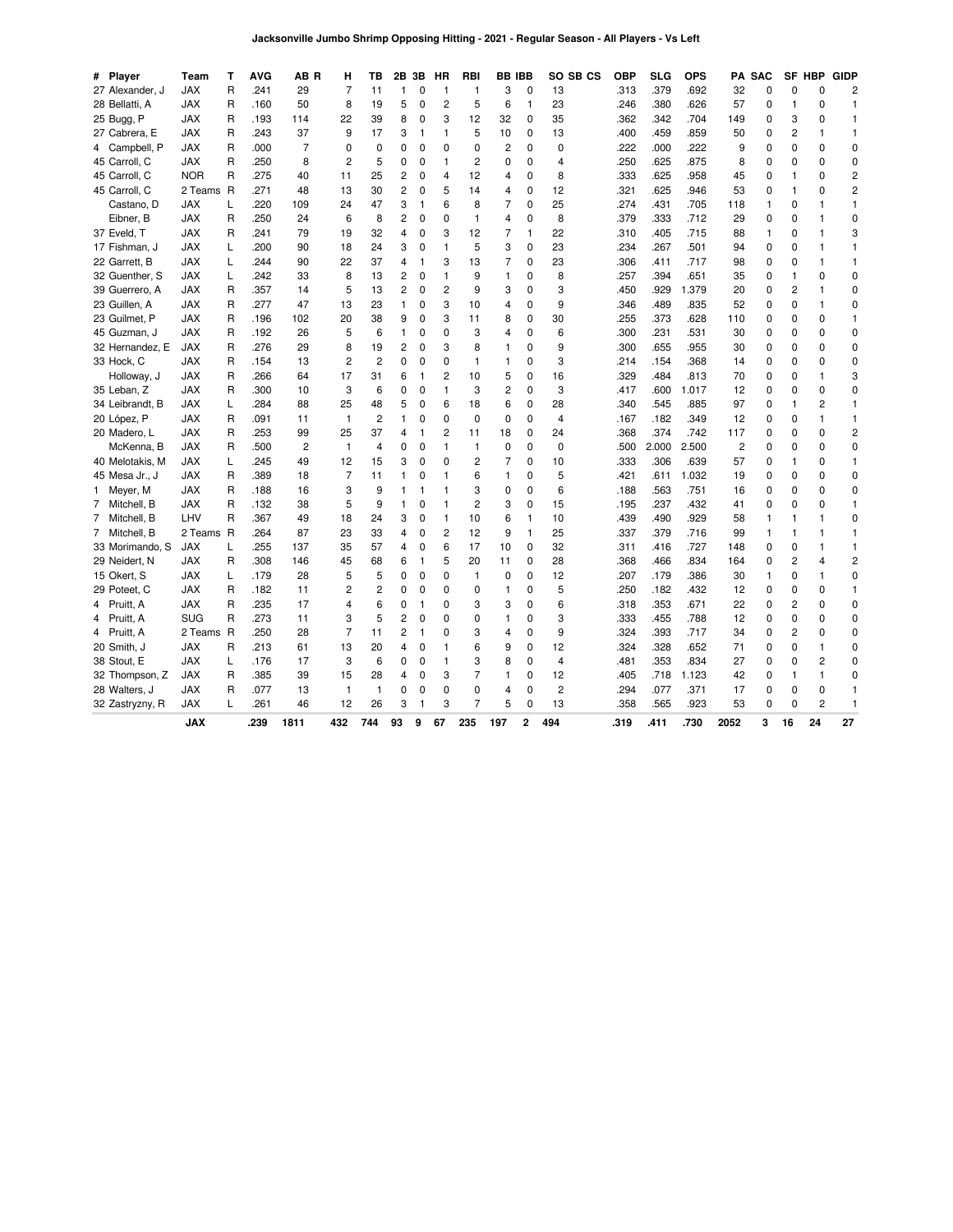| # Player                       | Team                    | в      | AVG           | G                  | AB R                    | н              | ΤВ                 | 2Β                      | 3Β             | HR             | RBI            | BB IBB    |                   | SO SB CS                | <b>OBP</b>    | SLG           | <b>OPS</b>    |                | <b>PA SAC</b> |                    | SF HBP                  | <b>GIDP</b>    |
|--------------------------------|-------------------------|--------|---------------|--------------------|-------------------------|----------------|--------------------|-------------------------|----------------|----------------|----------------|-----------|-------------------|-------------------------|---------------|---------------|---------------|----------------|---------------|--------------------|-------------------------|----------------|
| 27 Alexander, J                | <b>JAX</b>              | R      | .000          | $\mathbf{1}$       | 3                       | 0              | $\mathbf 0$        | 0                       | 0              | 0              | 0              | 0         | 0                 | 0                       | .000          | .000          | .000          | 3              | 0             | 0                  | 0                       | 0              |
| 38 Alfaro, J                   | <b>JAX</b>              | R      | .000          | 3                  | 8                       | 0              | 0                  | 0                       | 0              | 0              | 0              | 0         | 0                 | $\mathbf{1}$            | .000          | .000          | .000          | 8              | 0             | 0                  | 0                       | 0              |
| 1 Alvarez, E                   | <b>JAX</b>              | S      | .282          | 31                 | 78                      | 22             | 38                 | 4                       | 0              | 4              | 13             | 16        | 0                 | 22                      | .434          | .487          | .921          | 100            | 1             | 0                  | 5                       | 0              |
| 8 Anderson, B                  | <b>JAX</b>              | R      | .000          | 5                  | 10                      | 0              | 0                  | 0                       | 0              | 0              | $\mathbf{1}$   | 0         | 0                 | 5                       | .083          | .000          | .083          | 12             | 0             | 1                  | 1                       | 0              |
| 34 Arcaya, L<br>12 Bird. C     | <b>JAX</b>              | R      | .000          | 2                  | 5                       | 0              | 0                  | 0                       | 0              | 0              | 0              | 0         | 0                 | 2                       | .000          | .000          | .000          | 5              | 0             | 0                  | 0                       | 0              |
|                                | JAX<br><b>JAX</b>       | L<br>L | .260<br>.100  | 89<br>6            | 219<br>10               | 57<br>1        | 94<br>$\mathbf{1}$ | 15<br>0                 | 2<br>0         | 6<br>0         | 21<br>0        | 26<br>1   | $\mathbf{1}$<br>0 | 50<br>3                 | .344<br>.182  | .429<br>.100  | .773<br>.282  | 247            | 0             | 0<br>0             | $\overline{c}$<br>0     | 3<br>0         |
| 31 Bradshaw, D<br>6 Brigman, B | <b>JAX</b>              | R      | .288          | 99                 | 285                     | 82             | 111                | 14                      | 3              | 3              | 26             | 36        | 0                 | 49                      | .369          | .389          | .758          | 11<br>332      | 0<br>4        | 4                  | 3                       | 6              |
| 20 Brinson, L                  | <b>JAX</b>              | R      | .265          | 12                 | 34                      | 9              | 15                 | 1                       | 1              | 1              | 3              | 2         | 0                 | 8                       | .306          | .441          | .747          | 36             | 0             | 0                  | 0                       | 1              |
| 25 Bugg, P                     | <b>JAX</b>              | R      | .000          | $\mathbf{1}$       | 1                       | $\mathbf 0$    | 0                  | 0                       | 0              | 0              | 0              | 0         | 0                 | $\mathbf{1}$            | .000          | .000          | .000          | $\mathbf{1}$   | 0             | 0                  | $\mathbf 0$             | 0              |
| 21 Burdick, P                  | <b>JAX</b>              | R      | .158          | 7                  | 19                      | 3              | 6                  | 3                       | 0              | 0              | 1              | 1         | 0                 | 6                       | .200          | .316          | .516          | 20             | 0             | 0                  | 0                       | $\overline{c}$ |
| 27 Cabrera, E                  | JAX                     | R      | .000          | 1                  | 2                       | 0              | 0                  | 0                       | 0              | 0              | 0              | 0         | 0                 | 2                       | .000          | .000          | .000          | 2              | 0             | 0                  | 0                       | 0              |
| 4 Campbell, P                  | JAX                     | L      | .000          | 1                  | 1                       | 0              | 0                  | 0                       | 0              | 0              | 0              | 0         | 0                 | 1                       | .000          | .000          | .000          | 1              | 0             | 0                  | 0                       | 0              |
| Castano, D                     | JAX                     | L      | .333          | 3                  | 6                       | 2              | $\overline{c}$     | 0                       | 0              | 0              | 1              | 0         | 0                 | 2                       | .429          | .333          | .762          | 7              | 0             | 0                  | $\mathbf{1}$            | 0              |
| 8 Chávez, S                    | <b>JAX</b>              | R      | .219          | 28                 | 73                      | 16             | 26                 | 4                       | 0              | 2              | 6              | 3         | 0                 | 28                      | .288          | .356          | .644          | 82             | 2             | 0                  | 4                       | $\overline{c}$ |
| 26 Chinea, C                   | JAX                     | R      | .231          | 6                  | 13                      | 3              | 7                  | 1                       | 0              | 1              | 1              | 1         | 0                 | 3                       | .286          | .538          | .824          | 14             | 0             | 0                  | 0                       | 0              |
| 31 Chisholm Jr., J             | <b>JAX</b>              | L      | .375          | 3                  | 8                       | 3              | 7                  | 1                       | 0              | 1              | 3              | 1         | 0                 | $\overline{\mathbf{c}}$ | .444          | .875          | 1.319         | 9              | 0             | 0                  | 0                       | 0              |
| 29 Cooper, G                   | JAX                     | R      | .400          | $\overline{c}$     | 5                       | 2              | $\overline{c}$     | 0                       | 0              | 0              | 0              | 1         | 0                 | $\mathbf{1}$            | .500          | .400          | .900          | 6              | 0             | 0                  | 0                       | 0              |
| 8 Cribbs Jr., G                | <b>JAX</b>              | L      | .091          | $\overline{7}$     | 11                      | 1              | 1                  | 0                       | 0              | 0              | 0              | 3         | 0                 | 7                       | .286          | .091          | .377          | 14             | 0             | 0                  | $\mathbf 0$             | 0              |
| Devers, J                      | <b>JAX</b>              | L      | .172          | 11                 | 29                      | 5              | 8                  | 1                       | $\overline{1}$ | 0              | 1              | 0         | 0                 | 5                       | .172          | .276          | .448          | 30             | 1             | 0                  | 0                       | 0              |
| 11 Díaz, I                     | <b>JAX</b>              | L      | .231          | 28                 | 78                      | 18             | 39                 | 4                       | $\mathbf{1}$   | 5              | 10             | 4         | 0                 | 22                      | .268          | .500          | .768          | 82             | 0             | 0                  | 0                       | 0              |
| 11 Díaz, L                     | <b>JAX</b>              | L      | .252          | 73                 | 202                     | 51             | 108                | 12                      | 0              | 15             | 38             | 23        | 2                 | 41                      | .339          | .535          | .874          | 230            | 0             | 1                  | 4                       | 6              |
| 26 Dunand, J                   | JAX                     | R      | .190          | 55                 | 142                     | 27             | 50                 | 6                       | $\mathbf{1}$   | 5              | 20             | 13        | 0                 | 52                      | .273          | .352          | .625          | 162            | 1             | 2                  | 4                       | 4              |
| 17 Fishman, J                  | <b>JAX</b>              | L      | .000          | 1                  | $\overline{c}$          | 0              | 0                  | 0                       | 0              | 0              | 0              | 0         | 0                 | $\mathbf{1}$            | .000          | .000          | .000          | $\overline{c}$ | 0             | 0                  | 0                       | 0              |
| 21 Fortes, N                   | <b>JAX</b>              | R      | .220          | 37                 | 100                     | 22             | 37                 | 3                       | 0              | 4              | 12             | 5         | 0                 | 16                      | .297          | .370          | .667          | 111            | 0             | 0                  | 6                       | 9              |
| 38 Fowler, D                   | <b>IND</b>              | L      | .320          | 13                 | 25                      | 8              | 20                 | 1                       | -1             | 3              | 5              | 9         | 0                 | 10                      | .500          | .800          | 1.300         | 34             | 0             | 0                  | $\mathbf 0$             | 0              |
| 38 Fowler, D                   | JAX                     | L      | .273          | 27                 | 77                      | 21             | 40                 | 1                       | 0              | 6              | 23             | 1         | 0                 | 23                      | .275          | .519          | .794          | 80             | 0             | 2                  | 0                       | 0              |
| 38 Fowler, D                   | 2 Teams L               |        | .284          | 40                 | 102                     | 29             | 60                 | 2                       | 1              | 9              | 28             | 10        | 0                 | 33                      | .342          | .588          | .930          | 114            | 0             | 2                  | 0                       | 0              |
| 22 Garrett, B                  | JAX                     | R      | .333          | 2                  | 3                       | 1              | 1                  | 0                       | 0              | 0              | 0              | 0         | 0                 | 0                       | .333          | .333          | .666          | 3              | 0             | 0                  | 0                       | 0              |
| 23 Guillen, A                  | <b>JAX</b>              | R      | .000          | 1                  | 1                       | 0              | 0                  | 0                       | 0              | 0              | 0              | 0         | 0                 | $\mathbf{1}$            | .000          | .000          | .000          | 1              | 0             | 0                  | 0                       | 0              |
| 23 Guilmet, P                  | JAX                     | R      | .000          | 2                  | 1                       | 0              | 0                  | 0                       | 0              | 0              | 0              | 0         | 0                 | 0                       | .000          | .000          | .000          | 2              | 1             | 0                  | 0                       | 0              |
| 8 Hairston, D                  | <b>JAX</b>              | R      | .240          | 11                 | 25                      | 6              | 11                 | 0                       | -1             | 1              | 3              | 1         | 0                 | 6                       | .259          | .440          | .699          | 28             | 1             | 1                  | 0                       | 0              |
| 3 Harrison, M                  | <b>JAX</b>              | R      | .251          | 72                 | 191                     | 48             | 90                 | 7                       | $\mathbf{1}$   | 11             | 37             | 21        | 0                 | 81                      | .338          | .471          | .809          | 219            | 0             | 2                  | 5                       | 3              |
| 35 Henry, P                    | <b>JAX</b>              | R      | .176          | 20                 | 51                      | 9              | 19                 | 1                       | 0              | 3              | $\overline{7}$ | 7         | 0                 | 18                      | .276          | .373          | .649          | 58             | 0             | 0                  | 0                       | 3              |
| 35 Henry, P                    | <b>NAS</b>              | R      | .286          | 18                 | 49                      | 14             | 20                 | 3                       | 0              | 1              | 9              | 1         | 0                 | 12                      | .327          | .408          | .735          | 55             | 0             | 2                  | 3<br>3                  | 0<br>3         |
| 35 Henry, P<br>Holloway, J     | 2 Teams R<br><b>JAX</b> | R      | .230<br>1.000 | 38<br>$\mathbf{1}$ | 100<br>1                | 23<br>1        | 39<br>$\mathbf{1}$ | 4<br>0                  | 0<br>0         | 4<br>0         | 16<br>1        | 8<br>0    | 0<br>0            | 30<br>0                 | .301<br>1.000 | .390<br>1.000 | .691<br>2.000 | 113<br>1       | 0<br>0        | 2<br>0             | 0                       | 0              |
| 2 Justus, C                    | <b>JAX</b>              | R      | .222          | 41                 | 108                     | 24             | 29                 | 3                       | $\mathbf{1}$   | 0              | 5              | 6         | 0                 | 28                      | .274          | .269          | .543          | 119            | 2             | 1                  | $\overline{c}$          | 4              |
| 38 Kone, Z                     | <b>JAX</b>              | R      | .000          | 2                  | 2                       | 0              | 0                  | 0                       | 0              | 0              | 0              | 0         | 0                 | 0                       | .000          | .000          | .000          | 2              | 0             | 0                  | 0                       | 0              |
| 34 Leibrandt, B                | <b>JAX</b>              | L      | .250          | 3                  | 4                       | 1              | 1                  | 0                       | 0              | 0              | 1              | 0         | 0                 | 2                       | .250          | .250          | .500          | 4              | 0             | 0                  | 0                       | 0              |
| 20 Madero, L                   | JAX                     | R      | .000          | 1                  | 2                       | 0              | 0                  | 0                       | 0              | 0              | 0              | 0         | 0                 | 1                       | .000          | .000          | .000          | 3              | 1             | 0                  | 0                       | 1              |
| 18 Marrero, D                  | <b>JAX</b>              | R      | .220          | 52                 | 132                     | 29             | 44                 | 6                       | 0              | 3              | 17             | 15        | 0                 | 45                      | .302          | .333          | .635          | 152            | 3             | 1                  | $\mathbf{1}$            | 9              |
| Marté, L                       | <b>JAX</b>              | R      | .215          | 24                 | 65                      | 14             | 22                 | 2                       | 0              | 2              | 8              | 1         | 0                 | 15                      | .221          | .338          | .559          | 68             | 0             | 2                  | 0                       | $\mathbf{1}$   |
| 21 Marte, S                    | <b>JAX</b>              | R      | .000          | 1                  | 3                       | $\mathbf 0$    | 0                  | 0                       | 0              | 0              | 0              | 0         | 0                 | 0                       | .000          | .000          | .000          | 3              | 0             | 0                  | 0                       | $\mathbf{1}$   |
| 1 Meyer, M                     | <b>JAX</b>              | L      | .000          | $\overline{c}$     | $\overline{c}$          | 0              | 0                  | 0                       | $\mathbf 0$    | 0              | 0              | 0         | 0                 | $\mathbf{1}$            | .000          | .000          | .000          | 2              | 0             | 0                  | 0                       | 0              |
| 5 Miller, B                    | JAX                     | L      | .284          | 104                | 289                     | 82             | 103                | 11                      | 2              | 2              | 30             | 23        | 0                 | 50                      | .336          | .356          | .692          | 321            | 3             | 4                  | $\overline{\mathbf{c}}$ | 6              |
| 7 Mitchell, B                  | LHV                     | L      | .000          | $\mathbf{1}$       | 2                       | 0              | 0                  | 0                       | 0              | 0              | 0              | 0         | 0                 | 0                       | .000          | .000          | .000          | 2              | 0             | 0                  | 0                       | 0              |
| 19 Mitchell, T                 | JAX                     | R      | .111          | 6                  | 9                       | 1              | 4                  | 0                       | 0              | 1              | 1              | 1         | 0                 | 5                       | .333          | .444          | .777          | 12             | 0             | 0                  | 2                       | 0              |
| 41 Navarreto, B                | JAX                     | R      | .203          | 30                 | 69                      | 14             | 29                 | 1                       | 1              | 4              | 11             | 9         | 0                 | 22                      | .291          | .420          | .711          | 79             | 0             | $\mathbf{1}$       | 0                       | 1              |
| 29 Neidert, N                  | JAX                     | R      | .333          | $\overline{c}$     | 3                       | 1              | $\mathbf{1}$       | 0                       | 0              | 0              | 0              | 1         | 0                 | $\mathbf{1}$            | .500          | .333          | .833          | 4              | 0             | 0                  | 0                       | 0              |
| 15 Osborne, J                  | JAX                     | R      | .250          | 11                 | 28                      | $\overline{7}$ | 8                  | 1                       | 0              | 0              | 1              | 1         | 0                 | 8                       | .300          | .286          | .586          | 30             | 0             | 0                  | $\mathbf{1}$            | $\mathbf{1}$   |
| 1 Pompey, T                    | JAX                     | S      | .178          | 21                 | 45                      | 8              | 11                 | 1                       | $\mathbf{1}$   | 0              | 4              | 11        | 0                 | 16                      | .333          | .244          | .577          | 57             | 0             | 1                  | 0                       | $\mathbf{1}$   |
| 31 Quintana, L                 | JAX                     | R      | .306          | 56                 | 147                     | 45             | 81                 | 9                       | 3              | 7              | 28             | 8         | 0                 | 30                      | .354          | .551          | .905          | 161            | 0             | 2                  | 4                       | 4              |
| 31 Quintana, L                 | <b>SUG</b>              | R      | .299          | 27                 | 77                      | 23             | 25                 | $\overline{\mathbf{c}}$ | 0              | 0              | 2              | 5         | 0                 | 13                      | .349          | .325          | .674          | 83             | 0             | 0                  | 1                       | 3              |
| 31 Quintana, L                 | 2 Teams R               |        | .304          | 83                 | 224                     | 68             | 106                | 11                      | 3              | 7              | 30             | 13        | 0                 | 43                      | .352          | .473          | .825          | 244            | 0             | 2                  | 5                       | $\overline{7}$ |
| 18 Rojas, M                    | JAX                     | R      | .571          | 2                  | 7                       | 4              | 5                  | 1                       | 0              | 0              | 1              | 0         | 0                 | $\mathbf{1}$            | .571          |               | .714 1.285    | 7              | 0             | 0                  | 0                       | 0              |
| 7 Sánchez, J                   | JAX                     | L      | .347          | 36                 | 98                      | 34             | 62                 | 3                       | 2              | 7              | 20             | 9         | 1                 | 16                      | .402          | .633          | 1.035         | 107            | 0             | 0                  | 0                       | $\overline{c}$ |
| 20 Smith, J                    | JAX                     | R      | .333          | 2                  | 3                       | 1              | 1                  | 0                       | 0              | 0              | 0              | 0         | 0                 | $\mathbf{1}$            | .333          | .333          | .666          | 3              | 0             | 0                  | 0                       | 0              |
| 38 Stout, E                    | JAX                     | L      | .000          | $\mathbf{1}$       | $\overline{\mathbf{c}}$ | 0              | 0                  | 0                       | 0              | 0              | 0              | 0         | 0                 | $\mathbf{1}$            | .000          | .000          | .000          | 2              | 0             | 0                  | 0                       | 0              |
| 30 Twine, J                    | JAX                     | R      | .236          | 65                 | 165                     | 39             | 62                 | 8                       | 3              | 3              | 21             | 5         | 0                 | 75                      | .278          | .376          | .654          | 180            | 0             | 4                  | 6                       | 5              |
| 21 Wallach, C                  | JAX                     | R      | .218          | 31                 | 78                      | 17             | 36                 | 1                       | 0              | 6              | 14             | 18        | 0                 | 28                      | .378          | .462          | .840          | 98             | 0             | 0                  | $\overline{\mathbf{c}}$ | $\mathbf{1}$   |
| 21 Wallach, C                  | ОКС                     | R      | .000          | $\mathbf{1}$       | $\mathbf{1}$            | 0              | 0                  | 0                       | 0              | 0              | 0              | 1         | 0                 | 0                       | .500          | .000          | .500          | 2              | 0             | 0                  | 0                       | 0              |
| 21 Wallach, C                  | SL                      | R      | .220          | 39                 | 118                     | 26             | 54                 | 7                       | 0              | $\overline{7}$ | 19             | 12        | 0                 | 33                      | .295          | .458          | .753          | 132            | 0             | $\mathbf{1}$       | $\mathbf{1}$            | 8              |
| 21 Wallach, C                  | 3 Teams R               |        | .218          | 71                 | 197                     | 43             | 90                 | 8                       | 0              | 13             | 33             | 31        | 0                 | 61                      | .332          | .457          | .789          | 232            | 0             | 1                  | 3                       | 9              |
| 36 Zehner, Z                   | JAX                     | R      | .239          | 48                 | 113                     | 27             | 35                 | 5                       | 0              | 1              | 12             | 14        | 0                 | 36                      | .320          | .310          | .630          | 128            | 0             | $\mathbf{1}$       | 0                       | 4              |
| 36 Zehner, Z                   | <b>SWB</b>              | R      | .074          | 11                 | 27                      | 2              | 3                  | 1                       | 0              | 0              | $\mathbf{1}$   | 7         | 0                 | 14                      | .265          | .111          | .376          | 34             | 0             | 0                  | 0                       | $\mathbf{1}$   |
| 36 Zehner, Z                   | 2 Teams R<br><b>JAX</b> |        | .207<br>.247  | 59<br>128          | 140<br>3068             | 29<br>758      | 38<br>1248         | 6<br>130                | 0<br>24        | 1<br>104       | 13<br>402      | 21<br>288 | 0<br>4            | 50<br>841               | .309<br>.320  | .271<br>.407  | .580<br>.727  | 162<br>3461    | 0<br>20       | $\mathbf{1}$<br>30 | 0<br>55                 | 5<br>80        |
|                                | OPP                     |        | .232          | 129                | 2440                    | 566            | 998                | 103 13                  |                | 101            | 308            | 239       | $\mathbf{1}$      | 708                     | .309          | .409          | .718          |                |               | $5$ 15             | 41                      | 50             |
|                                |                         |        |               |                    |                         |                |                    |                         |                |                |                |           |                   |                         |               |               |               |                |               |                    |                         |                |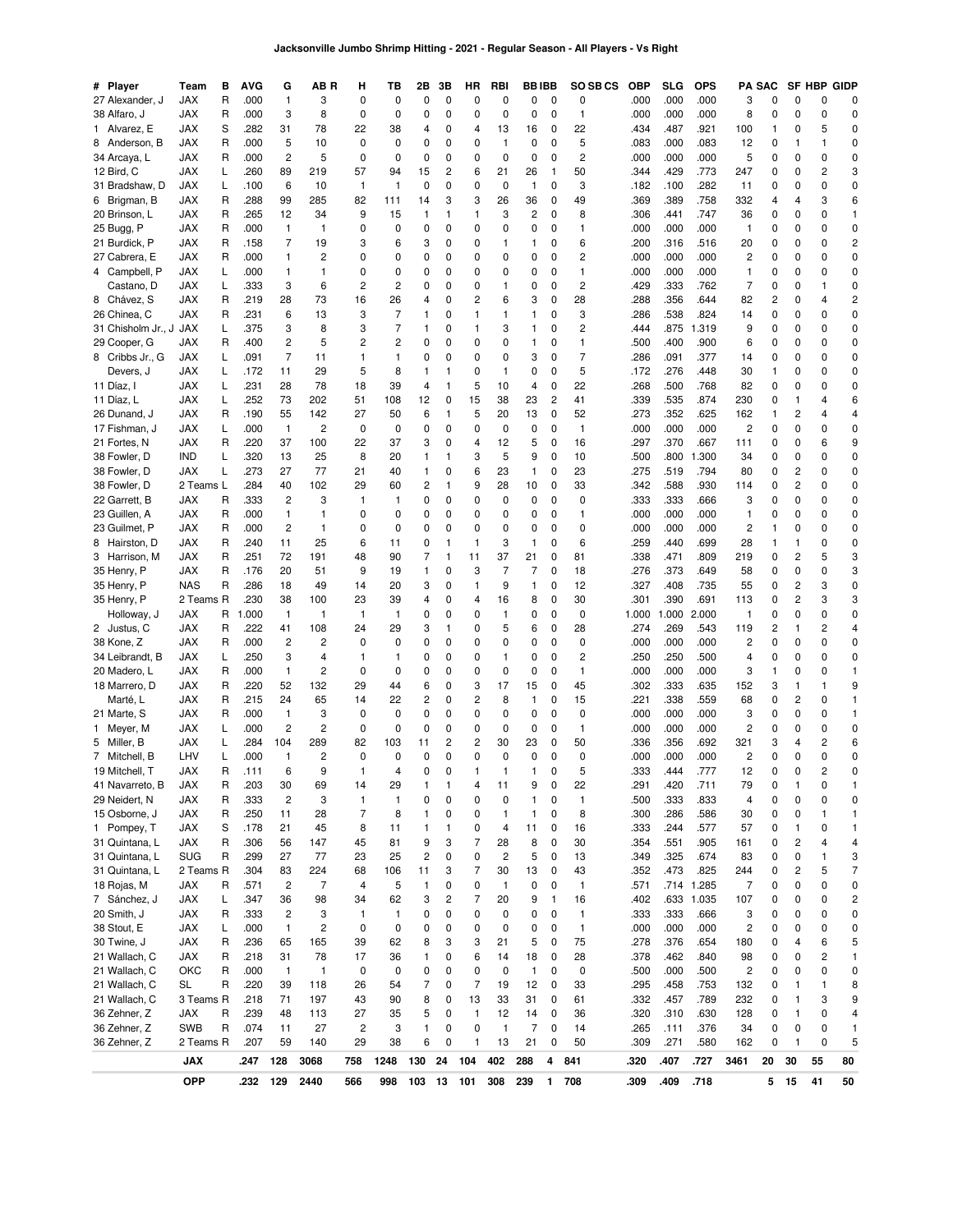|   | # Player        | Team       | т | <b>AVG</b> | AB R | н              | ΤВ             | 2Β             | 3B | HR             | RBI            | <b>BB IBB</b>  |              | SO SB CS | OBP  | <b>SLG</b> | <b>OPS</b> |      | <b>PA SAC</b> |             | SF HBP         | <b>GIDP</b>             |
|---|-----------------|------------|---|------------|------|----------------|----------------|----------------|----|----------------|----------------|----------------|--------------|----------|------|------------|------------|------|---------------|-------------|----------------|-------------------------|
|   | 27 Alexander, J | <b>JAX</b> | R | .200       | 25   | 5              | 5              | 0              | 0  | 0              | 2              | 0              | $\mathbf 0$  | 5        | .259 | .200       | .459       | 27   | 0             | 0           | 2              | 0                       |
|   | 28 Bellatti, A  | <b>JAX</b> | R | .137       | 51   | $\overline{7}$ | 9              | $\overline{c}$ | 0  | 0              | $\overline{c}$ | 4              | 0            | 15       | .241 | .176       | .417       | 58   | 0             | 0           | 3              | $\overline{c}$          |
|   | 25 Bugg, P      | <b>JAX</b> | R | .208       | 130  | 27             | 56             | 6              | 1  | 7              | 17             | 13             | 0            | 50       | .293 | .431       | .724       | 147  | 0             | 1           | 3              | 1                       |
|   | 27 Cabrera, E   | <b>JAX</b> | R | .186       | 70   | 13             | 27             | 5              | 0  | 3              | 5              | 9              | 0            | 35       | .278 | .386       | .664       | 79   | 0             | 0           | 0              | 0                       |
|   | 4 Campbell, P   | JAX        | R | .107       | 28   | 3              | $\overline{7}$ | $\mathbf{1}$   | 0  | 1              | $\mathbf{1}$   | 4              | $\Omega$     | 9        | .219 | .250       | .469       | 32   | 0             | 0           | 0              | 0                       |
|   | 45 Carroll, C   | <b>JAX</b> | R | .500       | 6    | 3              | 3              | 0              | 0  | 0              | 0              | 1              | 0            | 2        | .571 | .500       | 1.071      | 7    | 0             | 0           | 0              | 0                       |
|   | 45 Carroll, C   | <b>NOR</b> | R | .263       | 38   | 10             | 15             | 2              | 0  | 1              | 5              | $\overline{7}$ | 0            | 15       | .378 | .395       | .773       | 45   | 0             | 0           | 0              | 1                       |
|   | 45 Carroll, C   | 2 Teams R  |   | .295       | 44   | 13             | 18             | 2              | 0  | 1              | 5              | 8              | 0            | 17       | .404 | .409       | .813       | 52   | 0             | 0           | 0              | 1                       |
|   | Castano, D      | JAX        | L | .243       | 185  | 45             | 79             | 4              | 0  | 10             | 26             | 9              | 0            | 29       | .289 | .427       | .716       | 198  | 0             | 0           | 3              | 5                       |
|   | Eibner, B       | <b>JAX</b> | R | .250       | 28   | $\overline{7}$ | 9              | $\overline{2}$ | 0  | $\Omega$       | 6              | $\overline{c}$ | $\Omega$     | 6        | .323 | .321       | .644       | 31   | 0             | $\Omega$    | 1              | 1                       |
|   | 37 Eveld, T     | <b>JAX</b> | R | .221       | 86   | 19             | 38             | 4              | 0  | 5              | 14             | 9              | $\mathbf{1}$ | 32       | .296 | .442       | .738       | 98   | 0             | 2           | 1              | 2                       |
|   | 17 Fishman, J   | <b>JAX</b> | L | .222       | 117  | 26             | 54             | 6              | 2  | 6              | 22             | 14             | 0            | 28       | .336 | .462       | .798       | 137  | 0             | $\mathbf 0$ | 6              | $\overline{\mathbf{c}}$ |
|   | 22 Garrett, B   | <b>JAX</b> | L | .226       | 226  | 51             | 83             | 11             | 0  | 7              | 23             | 25             | 0            | 63       | .306 | .367       | .673       | 259  | 0             | 4           | 3              | 4                       |
|   | 32 Guenther, S  | <b>JAX</b> | L | .250       | 52   | 13             | 20             | 4              | 0  | 1              | 6              | 3              | 0            | 20       | .310 | .385       | .695       | 58   | 0             | 1           | 2              | 1                       |
|   | 39 Guerrero, A  | <b>JAX</b> | R | .256       | 39   | 10             | 17             | $\overline{4}$ | 0  | 1              | 3              | 4              | 0            | 11       | .348 | .436       | .784       | 47   | 1             | 1           | 2              | 3                       |
|   | 23 Guillen, A   | <b>JAX</b> | R | .309       | 55   | 17             | 24             | 4              | 0  | 1              | 5              | 6              | $\mathbf 0$  | 12       | .377 | .436       | .813       | 61   | 0             | 0           | 0              | 1                       |
|   | 23 Guilmet, P   | <b>JAX</b> | R | .191       | 89   | 17             | 35             | 1              | 1  | 5              | 12             | 5              | 0            | 37       | .240 | .393       | .633       | 96   | 0             | 1           | 1              | 0                       |
|   | 45 Guzman, J    | JAX        | R | .257       | 35   | 9              | 14             | 2              | 0  | 1              | 4              | 5              | $\mathbf 0$  | 14       | .350 | .400       | .750       | 40   | 0             | 0           | 0              | 0                       |
|   | 32 Hernandez, E | <b>JAX</b> | R | .067       | 45   | 3              | 4              | 1              | 0  | 0              | 0              | 2              | 0            | 23       | .106 | .089       | .195       | 47   | 0             | 0           | 0              | 1                       |
|   | 33 Hock, C      | JAX        | R | .400       | 35   | 14             | 20             | 3              | 0  | 1              | 9              | 1              | 0            | 6        | .432 | .571       | 1.003      | 37   | 0             | 0           | 1              | 2                       |
|   | Holloway, J     | <b>JAX</b> | R | .226       | 53   | 12             | 23             | 2              | 0  | 3              | 8              | 9              | 0            | 13       | .344 | .434       | .778       | 64   | 0             | 1           | 1              | 2                       |
|   | 35 Leban, Z     | JAX        | R | .222       | 18   | 4              | 5              | 1              | 0  | 0              | $\mathbf{1}$   | 5              | 0            | 5        | .391 | .278       | .669       | 23   | 0             | 0           | 0              | 1                       |
|   | 34 Leibrandt, B | JAX        | L | .275       | 131  | 36             | 61             | 5              | 1  | 6              | 15             | 13             | 0            | 25       | .349 | .466       | .815       | 148  | 2             | 0           | 2              | 3                       |
|   | 20 López, P     | <b>JAX</b> | R | .000       | 4    | 0              | 0              | 0              | 0  | 0              | 0              | 0              | 0            | 1        | .000 | .000       | .000       | 4    | 0             | 0           | 0              | 0                       |
|   | 20 Madero, L    | <b>JAX</b> | R | .183       | 115  | 21             | 36             | 3              | 3  | $\overline{2}$ | 11             | 6              | 0            | 34       | .230 | .313       | .543       | 123  | 1             | 0           | 1              | 1                       |
|   | McKenna, B      | <b>JAX</b> | R | .400       | 5    | 2              | 5              | 0              | 0  | 1              | $\mathbf{1}$   | 1              | 0            | 1        | .500 | 1.000      | 1.500      | 6    | 0             | 0           | 0              | 0                       |
|   | 40 Melotakis, M | <b>JAX</b> | L | .357       | 70   | 25             | 58             | 6              | 0  | 9              | 20             | 9              | 0            | 13       | .432 | .829       | 1.261      | 81   | 0             | 1           | 1              | 1                       |
|   | 45 Mesa Jr., J  | <b>JAX</b> | R | .400       | 20   | 8              | 14             | 0              | 0  | 2              | 5              | 3              | 0            | 2        | .478 | .700       | 1.178      | 23   | 0             | 0           | 0              | 0                       |
|   | 1 Meyer, M      | <b>JAX</b> | R | .150       | 20   | 3              | 5              | 2              | 0  | 0              | $\mathbf{1}$   | 2              | 0            | 11       | .227 | .250       | .477       | 22   | 0             | 0           | 0              | 1                       |
|   | 7 Mitchell, B   | <b>JAX</b> | R | .227       | 66   | 15             | 22             | 1              | 0  | 2              | 6              | 10             | 0            | 22       | .329 | .333       | .662       | 76   | 0             | 0           | 0              | 1                       |
|   | 7 Mitchell, B   | LHV        | R | .246       | 57   | 14             | 22             | 3              | 1  | 1              | 11             | 10             | $\mathbf 0$  | 10       | .348 | .386       | .734       | 69   | 0             | 2           | 0              | 6                       |
|   | 7 Mitchell, B   | 2 Teams R  |   | .236       | 123  | 29             | 44             | 4              | 1  | 3              | 17             | 20             | 0            | 32       | .338 | .358       | .696       | 145  | 0             | 2           | 0              | 7                       |
|   | 33 Morimando, S | JAX        | L | .261       | 211  | 55             | 99             | 9              | 1  | 11             | 27             | 21             | 0            | 54       | .329 | .469       | .798       | 234  | 0             | 1           | 1              | 6                       |
|   | 29 Neidert, N   | <b>JAX</b> | R | .211       | 123  | 26             | 37             | 2              | 0  | 3              | 16             | 10             | 0            | 24       | .283 | .301       | .584       | 139  | 1             | 2           | 3              | 6                       |
|   | 15 Okert, S     | <b>JAX</b> | L | .195       | 41   | 8              | 13             | 0              | 1  | 1              | 4              | 4              | 0            | 17       | .283 | .317       | .600       | 46   | 0             | 0           | 1              | 1                       |
|   |                 |            | R | .222       |      | 4              |                |                | 2  | 1              |                |                | 0            | 7        | .300 |            |            |      |               | 0           | 0              | 0                       |
|   | 29 Poteet, C    | <b>JAX</b> |   | .238       | 18   |                | 11             | 0              |    |                | 3              | 2              | 0            | 5        | .238 | .611       | .911       | 20   | 0             |             |                |                         |
|   | 4 Pruitt, A     | <b>JAX</b> | R |            | 21   | 5              | 8              | 0              | 0  | 1              | 3              | 0              |              |          |      | .381       | .619       | 21   | 0             | 0           | 0              | 1                       |
| 4 | Pruitt, A       | <b>SUG</b> | R | .250       | 16   | 4              | 7              | 0              | 0  | 1              | 3              | 0              | 0            | 3        | .250 | .438       | .688       | 16   | 0             | 0           | 0              | 1                       |
|   | 4 Pruitt, A     | 2 Teams R  |   | .243       | 37   | 9              | 15             | 0              | 0  | 2              | 6              | 0              | 0            | 8        | .243 | .405       | .648       | 37   | 0             | 0           | 0              | 2                       |
|   | 20 Smith, J     | <b>JAX</b> | R | .180       | 61   | 11             | 15             | 4              | 0  | 0              | $\overline{2}$ | 4              | 0            | 18       | .231 | .246       | .477       | 65   | 0             | $\Omega$    | $\Omega$       | 0                       |
|   | 38 Stout, E     | <b>JAX</b> | L | .296       | 54   | 16             | 34             | 3              | 0  | 5              | 15             | 10             | 0            | 17       | .415 | .630       | 1.045      | 65   | 0             | 0           | 1              | 1                       |
|   | 32 Thompson, Z  | <b>JAX</b> | R | .269       | 26   | 7              | 13             | 1              | 1  | 1              | 4              | 1              | 0            | 9        | .296 | .500       | .796       | 27   | 0             | 0           | 0              | $\mathbf 0$             |
|   | 28 Walters, J   | JAX        | R | .200       | 10   | 2              | 3              | 1              | 0  | 0              | $\mathbf{1}$   | 3              | $\mathbf 0$  | 5        | .467 | .300       | .767       | 15   | 0             | 0           | $\overline{2}$ | $\mathbf 0$             |
|   | 32 Zastryzny, R | JAX        | L | .239       | 71   | 17             | 32             | 3              | 0  | 4              | 8              | 10             | 0            | 28       | .333 | .451       | .784       | 81   | 0             | $\Omega$    | 0              | $\mathbf 0$             |
|   |                 | JAX        |   | .232       | 2440 | 566            | 998            | 103            | 13 | 101            | 308            | 239            | 1            | 708      | .309 | .409       | .718       | 2742 | 5             | 15          | 41             | 50                      |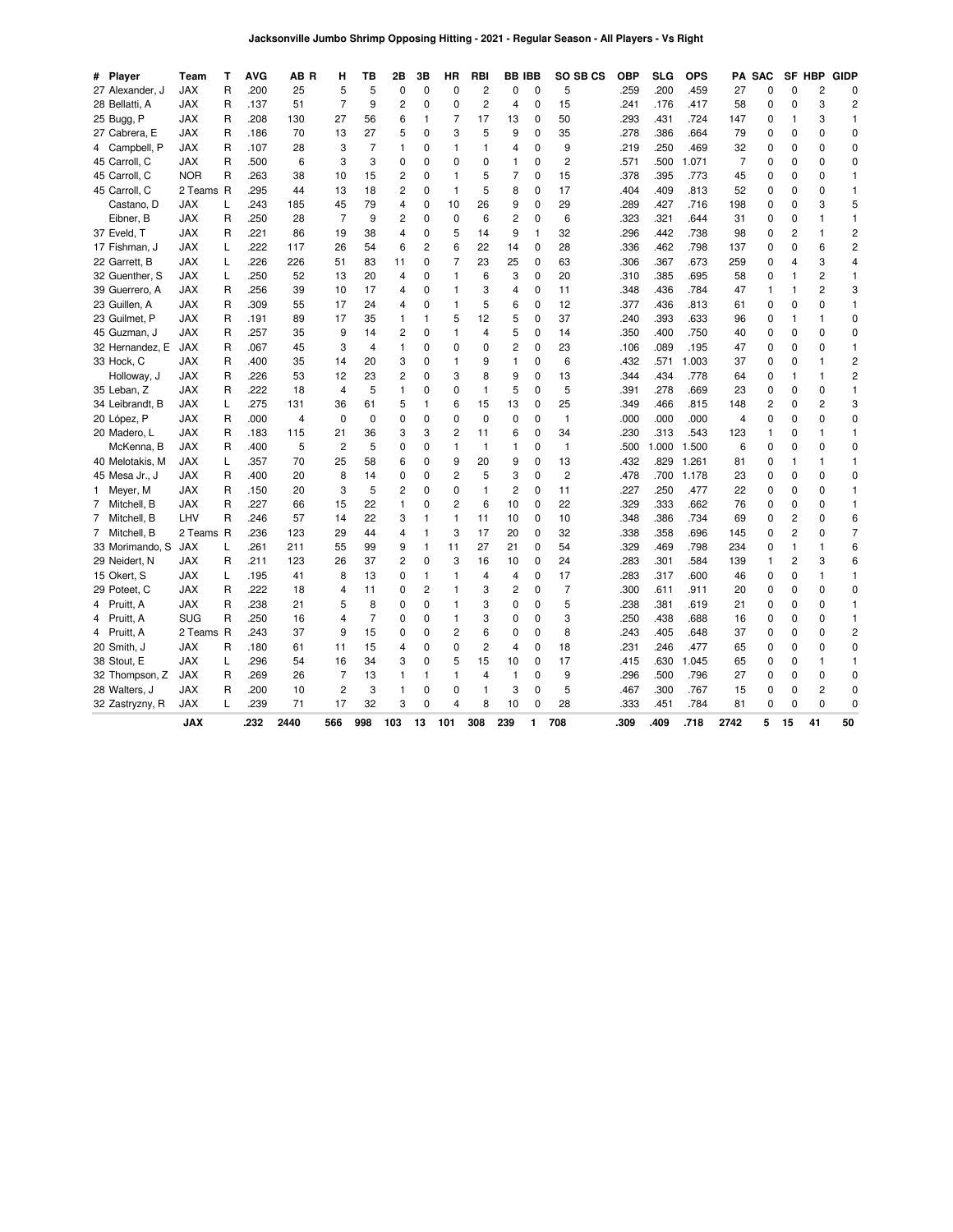| # | Player             | Team       | в              | <b>AVG</b> | G              | AB R           | н              | ΤВ             | 2Β             | 3В | HR             | RBI            | BB IBB         |              | SO SB CS       | <b>OBP</b> | <b>SLG</b> | <b>OPS</b> | РA           | <b>SAC</b>     |                | SF HBP         | <b>GIDP</b>    |
|---|--------------------|------------|----------------|------------|----------------|----------------|----------------|----------------|----------------|----|----------------|----------------|----------------|--------------|----------------|------------|------------|------------|--------------|----------------|----------------|----------------|----------------|
|   | 3 Araúz, J         | <b>WOR</b> | S              | .171       | 41             | 70             | 12             | 16             | 1              | 0  | 1              | 5              | 9              | $\Omega$     | 16             | .266       | .229       | .495       | 79           | 0              | $\Omega$       | $\Omega$       | $\overline{c}$ |
|   | 53 Arroyo, C       | <b>WOR</b> | R              | .000       | $\overline{7}$ | 12             | $\mathbf 0$    | $\mathbf 0$    | 0              | 0  | $\mathbf 0$    | $\overline{c}$ | 1              | 0            | $\overline{4}$ | .133       | .000       | .133       | 15           | 0              | 1              | 1              | $\mathbf 0$    |
|   | 47 Bandy, J        | <b>WOR</b> | R              | .211       | 24             | 38             | 8              | 12             | 1              | 0  | 1              | 5              | 3              | 0            | 12             | 286        | .316       | .602       | 44           | 0              | 0              | 1              | 0              |
|   | 36 Casas, T        | <b>WOR</b> | L              | .111       | 8              | 9              | $\mathbf{1}$   | 2              | 1              | 0  | $\mathbf 0$    | 2              | 1              | 0            | 2              | .182       | .222       | .404       | 11           | 0              | 1              | $\Omega$       | 0              |
|   | 17 Chavis, M       | <b>IND</b> | R              | .333       | 13             | 24             | 8              | 21             | 1              | 0  | $\overline{4}$ | 6              | 0              | 0            | 5              | .360       | .875       | 1.235      | 25           | 0              | 0              | $\mathbf{1}$   | 0              |
|   | 17 Chavis, M       | <b>WOR</b> | R              | .216       | 18             | 37             | 8              | 14             | 0              | 0  | $\overline{2}$ | 3              | 1              | 0            | 14             | 250        | .378       | .628       | 40           | 0              | 1              | $\mathbf{1}$   | $\Omega$       |
|   | 17 Chavis, M       | 2 Teams R  |                | 262        | 31             | 61             | 16             | 35             | 1              | 0  | 6              | 9              | 1              | $\mathbf 0$  | 19             | 292        | .574       | .866       | 65           | 0              | 1              | $\overline{c}$ | $\mathbf 0$    |
|   | 37 Cordero, F      | <b>WOR</b> | L              | .267       | 50             | 86             | 23             | 37             | 8              | 0  | $\overline{c}$ | 13             | 8              | 0            | 36             | .344       | .430       | .774       | 96           | 0              | 0              | $\overline{c}$ | 0              |
|   | 13 De La Guerra, C | <b>WOR</b> | L              | .238       | 23             | 42             | 10             | 17             | 4              | 0  | $\mathbf{1}$   | $\overline{7}$ | 6              | $\mathbf 0$  | 12             | 347        | .405       | .752       | 49           | 0              | 0              | $\mathbf{1}$   | $\Omega$       |
|   | 12 DeShields, D    | <b>RR</b>  | R              | .172       | 36             | 58             | 10             | 13             | 0              | 0  | $\mathbf{1}$   | $\overline{c}$ | 10             | $\mathbf 0$  | 19             | .290       | 224        | .514       | 70           | $\mathbf{1}$   | 1              | $\mathbf 0$    | 1              |
|   | 12 DeShields, D    | <b>WOR</b> | R              | .333       | 6              | 12             | 4              | 10             | 1              | 1  | 1              | 2              | 3              | 0            | 1              | .467       | .833       | 1.300      | 15           | 0              | 0              | $\mathbf 0$    | $\Omega$       |
|   | 12 DeShields, D    | 2 Teams R  |                | .200       | 42             | 70             | 14             | 23             | 1              | 1  | $\overline{c}$ | 4              | 13             | $\mathbf 0$  | 20             | 321        | .329       | .650       | 85           | $\mathbf{1}$   | 1              | $\mathbf 0$    | $\overline{1}$ |
|   | 2 Downs, J         | <b>WOR</b> | R              | .177       | 52             | 96             | 17             | 30             | 1              | 0  | 4              | 12             | 13             | 0            | 32             | .268       | .313       | .581       | 112          | 0              | 3              | $\mathbf 0$    | 1              |
|   | 24 Duran, J        | <b>WOR</b> | L              | .296       | 42             | 71             | 21             | 35             | 5              | 0  | 3              | 10             | 9              | 0            | 22             | 393        | .493       | .886       | 84           | 0              | 1              | 3              | 1              |
|   | 15 Fitzgerald, R   | <b>WOR</b> | L              | .364       | 6              | 11             | 4              | 6              | $\overline{c}$ | 0  | 0              | $\mathbf 0$    | 1              | 0            | 1              | .417       | .545       | .962       | 12           | 0              | 0              | 0              | 0              |
|   | Gettys, M          | <b>WOR</b> | R              | .178       | 28             | 45             | 8              | 9              | 1              | 0  | 0              | 6              | 6              | 0            | 13             | 264        | .200       | .464       | 53           | 0              | 2              | $\Omega$       | $\mathbf{1}$   |
|   | 17 Gonzalez, M     | <b>SUG</b> | S              | .000<br>-1 | $\mathbf{1}$   | 1              | $\mathbf{1}$   | 1              | 0              | 0  | $\mathbf 0$    | 0              | 0              | 0            | 0              | 1.000      | 1.000      | 2.000      | $\mathbf{1}$ | 0              | 0              | $\mathbf 0$    | 0              |
|   | 17 Gonzalez, M     | <b>WOR</b> | S              | .000       | $\overline{c}$ | 2              | $\mathbf C$    | 0              | 0              | 0  | 0              | 0              | 0              | 0            | 1              | .000       | .000       | .000       | 2            | 0              | 0              | $\mathbf 0$    | 0              |
|   | 17 Gonzalez, M     | 2 Teams S  |                | .333       | 3              | 3              | 1              | 1              | 0              | 0  | $\mathbf 0$    | 0              | 0              | $\Omega$     | $\mathbf{1}$   | .333       | .333       | .666       | 3            | 0              | 0              | $\mathbf 0$    | 0              |
|   | 52 Hernández, R    | <b>WOR</b> | R              | .000       | 3              | 2              | $\mathbf 0$    | 0              | 0              | 0  | $\mathbf 0$    | 0              | 1              | 0            | 1              | 333        | .000       | .333       | 3            | 0              | 0              | $\mathbf 0$    | 0              |
|   | 18 Herrmann, C     | <b>WOR</b> | L              | .240       | 30             | 50             | 12             | 28             | 5              | 1  | 3              | 6              | 4              | 0            | 18             | .316       | .560       | .876       | 57           | 0              | 1              | $\overline{c}$ | $\Omega$       |
|   | 16 López, J        | <b>WOR</b> | R              | .258       | 38             | 62             | 16             | 18             | $\overline{c}$ | 0  | $\Omega$       | $\overline{7}$ | $\overline{7}$ | $\mathbf 0$  | 14             | .347       | .290       | .637       | 72           | 0              | 1              | $\overline{2}$ | $\overline{c}$ |
|   | 35 Matheny, T      | <b>WOR</b> | R              | .275       | 30             | 51             | 14             | 24             | 7              | 0  | $\mathbf{1}$   | 13             | 5              | 0            | 17             | .339       | .471       | .810       | 56           | 0              | 0              | 0              | 0              |
|   | 65 Meneses, J      | <b>WOR</b> | R              | .270       | 17             | 37             | 10             | 13             | 3              | 0  | $\mathbf 0$    | 4              | 3              | 0            | 8              | .317       | 351        | .668       | 41           | 0              | 1              | $\mathbf 0$    | 1              |
|   | 39 Mieses, J       | <b>WOR</b> | R              | .244       | 25             | 45             | 11             | 25             | $\overline{c}$ | 0  | $\overline{4}$ | 11             | 6              | $\mathbf 0$  | 17             | .333       | 556        | .889       | 51           | 0              | 0              | $\mathbf 0$    | 0              |
|   | 32 Motter, T       | ABQ        | R              | .403       | 39             | 62             | 25             | 57             | 5              | 0  | 9              | 17             | 17             | 1            | 11             | .532       | .919       | 1.451      | 79           | 0              | 0              | $\Omega$       | 3              |
|   | 32 Motter, T       | <b>WOR</b> | $\overline{R}$ | .333       | 9              | 9              | 3              | $\overline{4}$ | 1              | 0  | $\mathbf 0$    | 5              | 3              | 0            | 3              | .500       | .444       | .944       | 12           | 0              | 0              | $\mathbf 0$    | $\mathbf 0$    |
|   | 32 Motter, T       | 2 Teams R  |                | .394       | 48             | 71             | 28             | 61             | 6              | 0  | 9              | 22             | 20             | $\mathbf{1}$ | 14             | .527       | .859       | 1.386      | 91           | 0              | 0              | $\mathbf 0$    | 3              |
|   | 60 Muñoz, Y        | <b>WOR</b> | R              | .294       | 52             | 102            | 30             | 52             | 7              | 3  | 3              | 13             | 6              | 0            | 11             | .333       | .510       | .843       | 112          | 1              | 2              | 1              | 1              |
|   | 30 Ockimey, J      | <b>WOR</b> | L              | .271       | 55             | 85             | 23             | 41             | 3              | 0  | 5              | 15             | 16             | $\mathbf 0$  | 30             | .379       | .482       | .861       | 103          | 0              | $\overline{c}$ | 0              | 0              |
|   | 28 Pereda, J       | <b>WOR</b> | R              | .350       | 11             | 20             | $\overline{7}$ | $\overline{7}$ | 0              | 0  | $\mathbf 0$    | 5              | $\mathbf{1}$   | 0            | 1              | 364        | .350       | .714       | 22           | 0              | 1              | $\mathbf 0$    | $\overline{2}$ |
|   | 25 Puello, C       | <b>SYR</b> | R              | .188       | 16             | 32             | 6              | 8              | 2              | 0  | $\mathbf 0$    | $\overline{c}$ | 2              | $\Omega$     | 6              | 257        | .250       | .507       | 35           | 0              | 0              | $\mathbf{1}$   | 1              |
|   | 25 Puello, C       | <b>WOR</b> | R              | .214       | 11             | 14             | 3              | 3              | 0              | 0  | 0              | $\mathbf 0$    | 4              | 0            | $\overline{2}$ | .389       | .214       | .603       | 18           | 0              | 0              | $\mathbf 0$    | 1              |
|   | 25 Puello, C       | 2 Teams R  |                | .196       | 27             | 46             | 9              | 11             | 2              | 0  | 0              | 2              | 6              | 0            | 8              | 302        | .239       | .541       | 53           | 0              | 0              | $\mathbf{1}$   | $\overline{c}$ |
|   | 53 Rivera, J       | <b>WOR</b> | S              | .189       | 21             | 37             | $\overline{7}$ | 12             | 5              | 0  | $\mathbf 0$    | $\overline{c}$ | 1              | 0            | 11             | 231        | .324       | .555       | 39           | 0              | 0              | $\mathbf{1}$   | $\mathbf 0$    |
|   | 53 Santana, D      | <b>WOR</b> | S              | .600       | 5              | 5              | 3              | 6              | 3              | 0  | $\mathbf 0$    | $\Omega$       | 1              | 0            | $\overline{c}$ | .667       | 1.200      | 1.867      | 6            | 0              | 0              | $\mathbf 0$    | 0              |
|   | Williams, G        | <b>WOR</b> | L              | .429       | 5              | $\overline{7}$ | 3              | 3              | 0              | 0  | $\mathbf 0$    | $\mathbf 0$    | 0              | $\Omega$     | $\mathbf{1}$   | .429       | .429       | .858       | 8            | $\mathbf{1}$   | 0              | $\mathbf 0$    | 0              |
|   | 12 Wilson, M       | <b>TAC</b> | R              | .333       | 27             | 33             | 11             | 25             | 2              | 0  | 4              | 13             | 9              | $\mathbf 0$  | 12             | .465       | .758       | 1.223      | 43           | 0              | 1              | $\mathbf 0$    | $\mathbf 0$    |
|   | 12 Wilson, M       | <b>WOR</b> | R              | .317       | 38             | 60             | 19             | 29             | 4              | 0  | $\overline{c}$ | 8              | 17             | 0            | 24             | .468       | .483       | .951       | 77           | 0              | 0              | $\mathbf 0$    | 0              |
|   | 12 Wilson, M       | 2 Teams R  |                | 323        | 65             | 93             | 30             | 54             | 6              | 0  | 6              | 21             | 26             | 0            | 36             | .467       | 581        | 1.048      | 120          | 0              | 1              | $\mathbf 0$    | $\mathbf 0$    |
|   | 7 Wong, C          | <b>WOR</b> | R              | .289       | 21             | 45             | 13             | 18             | 5              | 0  | 0              | 8              | 3              | 0            | 8              | .333       | .400       | .733       | 48           | 0              | 0              | $\mathbf 0$    | 0              |
|   |                    | <b>WOR</b> |                | .250       | 91             | 1162           | 290            | 471            | 72             | 5  | 33             | 164            | 139            | 0            | 334            | .333       | .405       | .738       | 1337         | 2              | 17             | 15             | 12             |
|   |                    | OPP        |                | .255       | 128            | 1806           | 461            | 764            | 97             | 13 | 60             | 256            | 217            | 2            | 507            | .347       | .423       | .770       |              | $\overline{2}$ | 13             | 44             | 26             |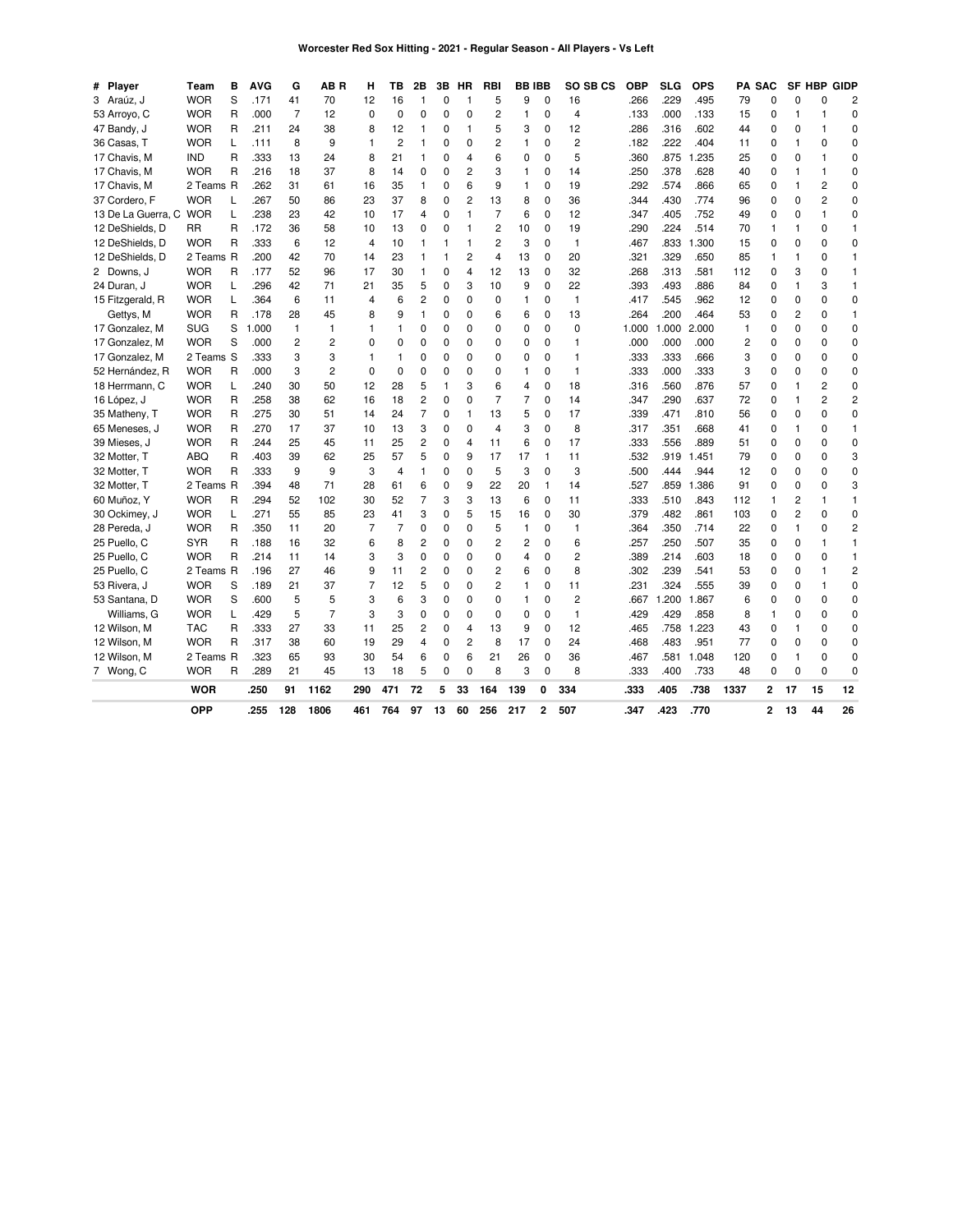| # Player                 | Team                     | т      | AVG          | AB R           | н              | тв       | 2Β                      | 3В             | HR             | RBI                     | BB IBB         |              | SO SB CS                | ОВР          | SLG           | OPS          |                | PA SAC |                | SF HBP            | <b>GIDP</b>    |
|--------------------------|--------------------------|--------|--------------|----------------|----------------|----------|-------------------------|----------------|----------------|-------------------------|----------------|--------------|-------------------------|--------------|---------------|--------------|----------------|--------|----------------|-------------------|----------------|
| 52 Adames, J             | <b>WOR</b>               | R      | .212         | 33             | 7              | 12       | 2                       | 0              | 1              | 6                       | 7              | 0            | 9                       | .366         | .364          | .730         | 41             | 0      | 0              | 1                 | 1              |
| 35 Andriese, M           | <b>WOR</b>               | R      | .143         | 7              | 1              | 1        | 0                       | 0              | 0              | 0                       | 0              | 0            | 1                       | .143         | .143          | .286         | 7              | 0      | 0              | 0                 | 0              |
| 32 Barnes, M             | <b>WOR</b>               | R      | .000         | 2              | 0              | 0        | 0                       | 0              | 0              | 0                       | 0              | 0            | 1                       | .333         | .000          | .333         | 3              | 0      | 0              | 1                 | 0              |
| Bazardo, E               | <b>WOR</b>               | R      | .391         | 23             | 9              | 18       | 4                       | 1              | 1              | 4                       | 1              | 0            | $\overline{7}$          | .462         | .783          | 1.245        | 26             | 0      | 0              | 2                 | 0              |
| 36 Blair, S              | <b>WOR</b>               | R      | .231         | 39             | 9              | 10       | 1                       | 0              | 0              | 5                       | 4              | 0            | 18                      | .412         | .256          | .668         | 51             | 0      | 0              | 8                 | 0              |
| Brasier, R               | <b>WOR</b>               | R      | .455         | 11             | 5              | 8        | 0                       | 0              | 1              | 3                       | 1              | 0            | 0                       | .500         | .727          | 1.227        | 12             | 0      | 0              | 0                 | 1              |
| 61 Brennan, B            | <b>WOR</b>               | R      | .370         | 73             | 27             | 40       | 5                       | 1              | 2              | 20                      | 9              | 0            | 10                      | .435         | .548          | .983         | 85             | 0      | $\overline{c}$ | 1                 | 1              |
| 62 Brewer, C             | <b>WOR</b>               | R      | .241         | 29             | 7              | 11       | 4                       | 0              | 0              | $\overline{\mathbf{c}}$ | 3              | 0            | 8                       | .313         | .379          | .692         | 32             | 0      | 0              | 0                 | 0              |
| 25 Brice, A              | <b>WOR</b>               | R      | .250         | 56             | 14             | 28       | 3                       | 1              | 3              | 7                       | 1              | 0            | 20                      | .311         | .500          | .811         | 61             | 0      | 0              | 4                 | 1              |
| 21 Claudio, A            | <b>WOR</b>               | L      | .211         | 19             | 4              | 4        | 0                       | 0              | 0              | $\overline{c}$          | 0              | 0            | 5                       | .211         | .211          | .422         | 19             | 0      | 0              | 0                 | 0              |
| 22 Crawford, K           | <b>WOR</b>               | R      | .286         | 91             | 26             | 46       | 12                      | 1              | 2              | 14                      | 9              | 0            | 38                      | .359         | .505          | .864         | 103            | 0      | 1              | 2                 | 0              |
| 37 De Jesus, E           | <b>WOR</b>               | Г      | .125         | 8              | 1              | 4        | 0                       | 0              | 1              | $\mathbf{1}$            | 1              | 0            | $\overline{\mathbf{c}}$ | .222         | .500          | .722         | 9              | 0      | 0              | 0                 | 0              |
| 55 Espinal, R            | WOR                      | R      | .185         | 211            | 39             | 72       | 8                       | $\overline{c}$ | $\overline{7}$ | 22                      | 25             | 0            | 58                      | .276         | .341          | .617         | 239            | 0      | 1              | 2                 | 1              |
| 60 Feliz, M              | LOU                      | R      | .158         | 19             | 3              | 4        | $\mathbf{1}$            | $\Omega$       | 0              | $\overline{c}$          | 0              | 0            | 4                       | .190         | .211          | .401         | 21             | 0      | 1              | 1                 | 0              |
| 60 Feliz, M              | <b>WOR</b>               | R      | .000         | 2              | 0              | 0        | 0                       | 0              | 0              | 0                       | 0              | 0            | 1                       | .000         | .000          | .000         | 2              | 0      | 0              | 0                 | 0              |
| 60 Feliz, M              | 2 Teams R                |        | .143         | 21             | 3              | 4        | $\mathbf{1}$            | 0              | 0              | 2                       | 0              | 0            | 5                       | .174         | .190          | .364         | 23             | 0      | 1              | 1                 | 0              |
| 53 Feltman, D            | <b>WOR</b>               | R      | .239         | 46             | 11             | 21       | 1                       | 0              | 3              | 5                       | 0              | 0            | 13                      | .239         | .457          | .696         | 46             | 0      | 0              | 0                 | 0              |
| 43 Gonsalves, S          | <b>WOR</b>               | L      | .222         | 90             | 20             | 33       | $\overline{c}$          | 1              | 3              | 12                      | 14             | 0            | 36                      | .333         | .367          | .700         | 107            | 2      | 0              | 1                 | 0              |
| 19 Gossett, D            | <b>WOR</b>               | R      | .259         | 170            | 44             | 76       | 8                       | 0              | 8              | 21                      | 27             | 0            | 35                      | .359         | .447          | .806         | 198            | 0      | 1              | 0                 | 4              |
| 53 Grotz, Z              | <b>WOR</b>               | R      | .647         | 17             | 11             | 20       | 3                       | 0              | $\overline{c}$ | 7                       | $\overline{c}$ | 0            | $\mathbf{1}$            | .700         | 1.176         | 1.876        | 20             | 0      | 0              | 1                 | 1              |
| 22 Hall, M               | <b>WOR</b>               | L      | .400         | 45             | 18             | 20       | $\overline{\mathbf{c}}$ | 0              | 0              | 12                      | 12             | 0            | 14                      | .508         | .444          | .952         | 61             | 0      | 3              | 1                 | 1              |
| 38 Hart, K               | <b>WOR</b>               | L      | .250         | 116            | 29             | 51       | 7                       | 0              | 5              | 16                      | 8              | 0            | 25                      | .328         | .440          | .768         | 131            | 0      | 1              | 6                 | 1              |
| 30 Hartlieb, G           | <b>IND</b>               | R      | .067         | 15             | 1              | 2        | $\mathbf{1}$            | 0              | 0              | 0                       | 1              | 0            | $\overline{7}$          | .125         | .133          | .258         | 16             | 0      | 0              | 0                 | 1              |
| 30 Hartlieb, G           | <b>SYR</b>               | R      | .222         | 27             | 6              | 12       | 0                       | 0              | 2              | 4                       | 4              | 0            | 7                       | .323         | .444          | .767         | 31             | 0      | 0              | 0                 | 0              |
| 30 Hartlieb, G           | <b>WOR</b>               | R      | .000         | 6              | 0              | 0        | 0                       | 0              | 0              | 1                       | 3              | 0            | $\mathbf{1}$            | .333         | .000          | .333         | 9              | 0      | 0              | 0                 | 0              |
| 30 Hartlieb, G           | 3 Teams R                |        | .146         | 48             | 7              | 14       | 1                       | 0              | 2              | 5                       | 8              | 0            | 15                      | .268         | .292          | .560         | 56             | 0      | 0              | 0                 | 1              |
| 53 Hernandez, D          | <b>WOR</b>               | L      | .000         | 2              | 0              | 0        | 0                       | 0              | 0              | 0                       | 1              | 0            | $\mathbf{1}$            | .333         | .000          | .333         | 3              | 0      | 0              | 0                 | 0              |
| Houck, T                 | <b>WOR</b>               | R      | .250         | 52             | 13             | 19       | 3                       | 0              | 1              | 6                       | 4              | 0            | 10                      | .328         | .365          | .693         | 58             | 0      | 0              | 2                 | 0              |
| 17 Kelly, Z              | <b>WOR</b>               | R      | .133         | 30             | 4              | 5        | $\mathbf{1}$            | 0              | 0              | 1                       | 2              | 0            | 16                      | .188         | .167          | .355         | 32             | 0      | 0              | 0                 | 0              |
| 31 Kent, M               | <b>WOR</b>               | L      | .125         | 16             | 2              | 3        | 1                       | 0              | 0              | $\overline{c}$          | 2              | 0            | 6                       | .263         | .188          | .451         | 19             | 0      | 0              | 1                 | 0              |
| 35 Matheny, T            | <b>WOR</b>               | R      | .500         | $\overline{c}$ | 1              | 1        | 0                       | 0              | 0              | 0                       | 0              | 0            | 0                       | .500         | .500          | 1.000        | 2              | 0      | 0              | 0                 | 0              |
| 40 McCarthy, K           | CLT                      | R      | .286         | 14             | 4              | 10       | 3                       | 0              | 1              | 4                       | 3              | 0            | $\mathbf{1}$            | .412         | .714          | 1.126        | 17             | 0      | 0              | 0                 | 0              |
| 40 McCarthy, K           | <b>WOR</b>               | R      | .329         | 76             | 25             | 46       | 6                       | 3              | 3              | 21                      | 3              | 0            | 16                      | .358         | .605          | .963         | 81             | 0      | 1              | 1                 | 0              |
| 40 McCarthy, K           | 2 Teams R                |        | .322         | 90             | 29             | 56       | 9                       | 3              | 4              | 25                      | 6              | 0            | 17                      | .367         | .622          | .989         | 98             | 0      | 1              | 1                 | 0              |
| 33 Ort, K                | <b>WOR</b>               | R      | .319         | 69             | 22             | 34       | 3                       | 0              | 3              | 14                      | 12             | $\mathbf{1}$ | 25                      | .429         | .493          | .922         | 84             | 0      | 1              | 2                 | 0              |
| 61 Peacock, B            | COL                      | R      | .284         | 67             | 19             | 33       | $\overline{c}$          | 0              | 4              | 11                      | 9              | 0            | 17                      | .388         | .493          | .881         | 80             | 0      | 1              | 3                 | 0              |
| 61 Peacock, B            | <b>WOR</b>               | R      | .667         | 3              | $\overline{c}$ | 5        | 0                       | 0              | 1              | $\mathbf{1}$            | 0              | 0            | $\mathbf{1}$            | .667         | 1.667         | 2.334        | 3              | 0      | 0              | 0                 | 0              |
| 61 Peacock, B            | 2 Teams R                |        | .300         | 70             | 21             | 38       | $\overline{\mathbf{c}}$ | 0              | 5              | 12                      | 9              | 0            | 18                      | .398         | .543          | .941         | 83             | 0      | 1              | 3                 | 0              |
| 54 Pérez, M              | <b>WOR</b>               | L      | .500         | $\overline{c}$ | 1              | 1        | 0                       | 0              | 0              | $\mathbf 0$             | 0              | 0            | 0                       | .500         | .500          | 1.000        | $\overline{c}$ | 0      | 0              | 0                 | 0              |
| 36 Poyner, B             | <b>WOR</b>               | L      | .563         | 16             | 9              | 19       | $\mathbf{1}$            | 0              | 3              | 11                      | 2              | 0            | $\mathbf{1}$            | .650         | 1.188         | 1.838        | 20             | 0      | 0              | 2                 | 0              |
| 29 Ríos, Y               | <b>DUR</b>               | R      | .200         | 25             | 5              | 7        | $\overline{\mathbf{c}}$ | 0              | 0              | 1                       | 1              | 0            | 8                       | .231         | .280          | .511         | 26             | 0      | 0              | 0                 | 0              |
| 29 Ríos, Y               | <b>WOR</b>               | R      | .286         | 14             | 4              | 6        | $\overline{c}$          | 0              | 0              | 1                       | 2              | 0            | 5                       | .375         | .429          | .804         | 16             | 0      | 0              | 0                 | 0              |
| 29 Ríos, Y               | 2 Teams R                |        | .231         | 39             | 9              | 13       | 4                       | 0              | 0              | 2                       | 3              | 0            | 13                      | .286         | .333          | .619         | 42             | 0      | 0              | 0                 | 0              |
| 41 Sale, C               | <b>WOR</b>               | L      | .167         | 12             | 2              | 3        | $\mathbf{1}$            | 0              | 0              | 0                       | 0              | 0            | 6                       | .167         | .250          | .417         | 12             | 0      | 0              | 0                 | 0              |
| 39 Sawamura, H           | <b>WOR</b>               | R      | .000         | 2              | 0              | 0        | 0                       | 0              | 0              | 0                       | 0              | 0            | 0                       | .000         | .000          | .000         | 2              | 0      | 0              | 0                 | 0              |
| 22 Schreiber, J          | <b>WOR</b>               | R      | .283         | 127            | 36             | 50       | 6                       | 1              | 2              | 14                      | 13             | 0            | 28                      | .352         | .394          | .746         | 142            | 0      | 1              | 1                 | 6              |
| 23 Seabold, C            | WOR                      | R      | .146         | 96             | 14             | 25       | 6                       | 1              | 1              | 6                       | 17             | 0            | 30                      | .287         | .260          | .547         | 116            | 0      | 0              | 2                 | 2              |
| Simpson, C               | WOR                      | R      | .158         | 19             | 3              | 3        | 0                       | $\Omega$       | 0              | $\overline{c}$          | 6              | 1            | 8                       | .385         | .158          | .543         | 26             | 0      | 0              | 1                 | 1              |
| 5 Valdez, P              | WOR                      | R      | .222         | 27             | 6              | 9        | 0                       | 0              | 1              | 3                       | 6              | 0            | 9                       | .353         | .333          | .686         | 34             | 0      | 1              | 0                 | 1              |
| 21 Walden, M             | <b>IOW</b>               | R      | .290         | 31             | 9              | 17       | $\overline{\mathbf{c}}$ | 0              | $\overline{c}$ | 6                       | $\mathbf{1}$   | 0            | 11                      | .313         | .548          | .861         | 32             | 0      | 0              | 0                 | 0              |
| 21 Walden, M             | <b>WOR</b>               | R      | .240         | 75             | 18             | 33       | 1                       | 1              | 4              | 7                       | 11             | 0            | 21                      | .345         | .440          | .785         | 87             | 0      | 0              | 1                 | 3              |
| 21 Walden, M             | 2 Teams R                |        | .255         | 106            | 27             | 50       | 3                       | 1              | 6              | 13                      | 12             | 0            | 32                      | .336         | .472          | .808         | 119            | 0      | 0              | 1                 | 3              |
| 5 Weber, R               | <b>NAS</b>               | R      | .444<br>.272 | 18             | 8              | 19       | 6                       | 1              | 1<br>6         | 4<br>15                 | 1              | 0<br>0       | 4                       | .474<br>.287 | 1.056<br>.464 | 1.530        | 19             | 0      | 0              | 0<br>$\mathbf{1}$ | 0<br>1         |
| 5 Weber, R<br>5 Weber, R | <b>TAC</b><br><b>WOR</b> | R<br>R | .271         | 125<br>48      | 34<br>13       | 58<br>22 | 6<br>3                  | 0<br>0         | 2              | 5                       | 2<br>6         | 0            | 35<br>10                | .364         | .458          | .751<br>.822 | 129<br>55      | 0<br>0 | 1<br>0         | 1                 | 1              |
| 5 Weber, R               | 3 Teams R                |        | .288         | 191            | 55             | 99       | 15                      | 1              | 9              | 24                      | 9              | 0            | 49                      | .325         | .518          | .843         | 203            | 0      | $\mathbf{1}$   | $\overline{c}$    | $\overline{c}$ |
| 21 Winckowski, J         | <b>WOR</b>               | R      | .118         | 17             | 2              | 3        | $\mathbf{1}$            | 0              | 0              | 1                       | 2              | 0            | 7                       | .211         | .176          | .387         | 19             | 0      | 0              | 0                 | 0              |
| Workman, B               | <b>WOR</b>               | R      | .286         | 7              | 2              | 2        | 0                       | 0              | 0              | $\mathbf{1}$            | 1              | 0            | 4                       | .375         | .286          | .661         | 8              | 0      | 0              | 0                 | 0              |
|                          | <b>WOR</b>               |        | .255         | 1806           | 461            | 764      | 97                      | 13             | 60             | 256                     | 217            | 2            | 507                     | .347         | .423          | .770         | 2083           | 2      | 13             | 44                | 26             |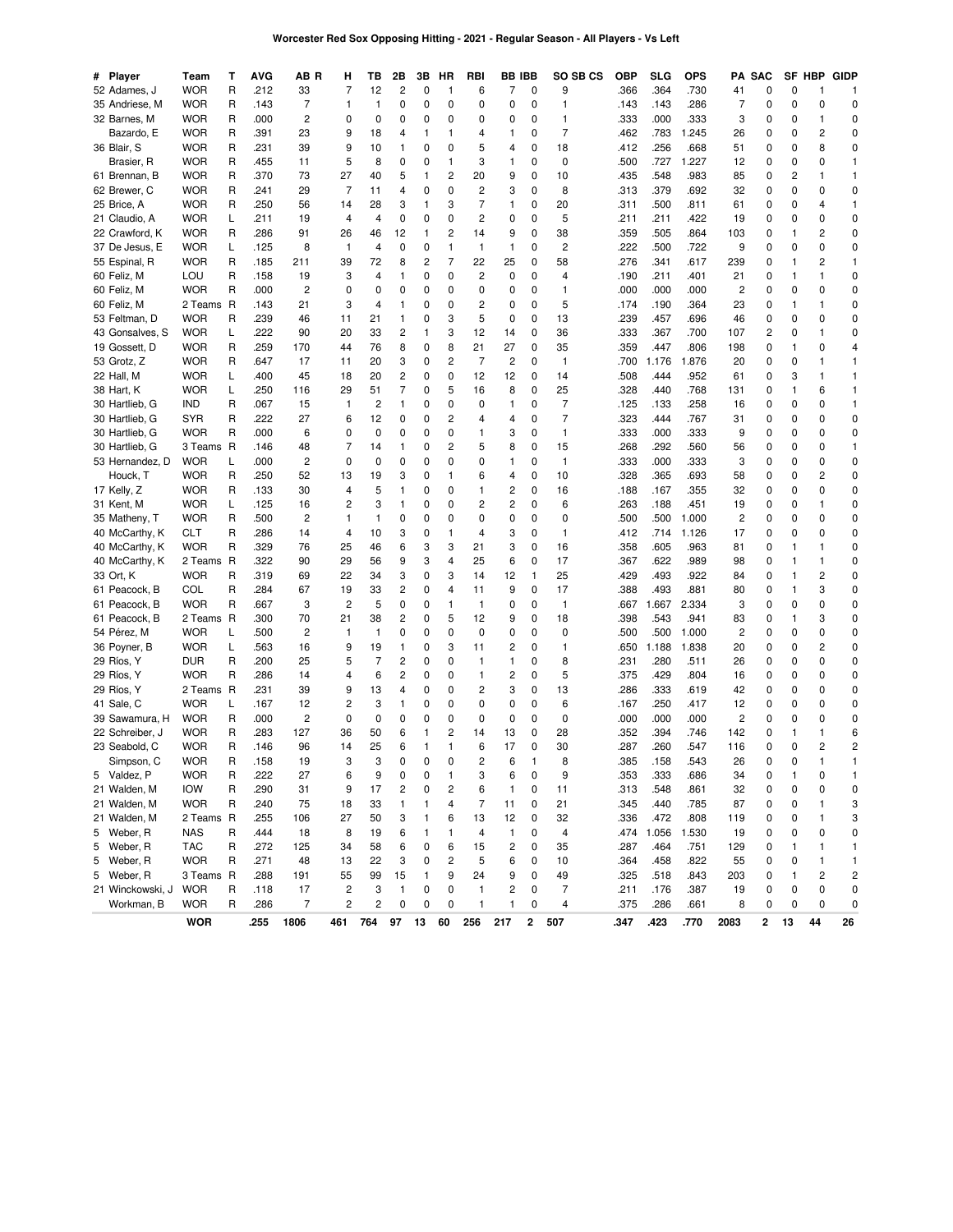| # | Player             | Team       | В              | AVG  | G              | AB R | н              | TВ             | 2Β             | 3B             | HR             | RBI            | <b>BBIBB</b>   |                |                | <b>SO SB CS</b> | <b>OBP</b> | SLG   | <b>OPS</b> |                | <b>PA SAC</b> |                |                | SF HBP GIDP    |
|---|--------------------|------------|----------------|------|----------------|------|----------------|----------------|----------------|----------------|----------------|----------------|----------------|----------------|----------------|-----------------|------------|-------|------------|----------------|---------------|----------------|----------------|----------------|
|   | 3 Araúz, J         | <b>WOR</b> | S              | 276  | 64             | 163  | 45             | 69             | 7              | $\mathbf{1}$   | 5              | 25             | 21             | 0              | 29             |                 | 351        | .423  | .774       | 188            | 0             | 4              | 0              | 5              |
|   | 53 Arroyo, C       | <b>WOR</b> | R              | .143 | 10             | 21   | 3              | $\overline{4}$ | 1              | 0              | $\Omega$       | $\mathbf 0$    | $\overline{1}$ | 0              | 8              |                 | .217       | .190  | .407       | 23             | 0             | 0              | 1              | $\mathbf 0$    |
|   | 47 Bandy, J        | <b>WOR</b> | R              | .206 | 31             | 63   | 13             | 21             | 2              | 0              | 2              | 11             | 8              | 1              | 22             |                 | .316       | .333  | .649       | 77             | 0             | 2              | 3              | 2              |
|   | 36 Casas, T        | <b>WOR</b> | L              | .292 | 9              | 24   | $\overline{7}$ | 14             | 2              | 1              | 1              | 5              | 7              | 0              | 6              |                 | .452       | .583  | 1.035      | 31             | 0             | 0              | 0              | 1              |
|   | 17 Chavis, M       | <b>IND</b> | R              | .260 | 23             | 73   | 19             | 36             | 5              | 0              | 4              | 14             | 6              | 0              | 21             |                 | 365        | .493  | .858       | 85             | 0             | 0              | 6              | 0              |
|   | 17 Chavis, M       | <b>WOR</b> | R              | .293 | 23             | 58   | 17             | 31             | 2              | 0              | 4              | 14             | 7              | $\mathbf 0$    | 16             |                 | .373       | .534  | .907       | 67             | 0             | 1              | 1              | 1              |
|   | 17 Chavis, M       | 2 Teams R  |                | .275 | 46             | 131  | 36             | 67             | $\overline{7}$ | 0              | 8              | 28             | 13             | 0              | 37             |                 | .368       | .511  | .879       | 152            | 0             | 1              | 7              | 1              |
|   | 37 Cordero, F      | <b>WOR</b> | L              | .313 | 76             | 201  | 63             | 116            | 16             | 2              | 11             | 43             | 34             | $\overline{c}$ | 58             |                 | .420       | .577  | .997       | 239            | 0             | 0              | 3              | 3              |
|   | 16 Cubillan, R     | <b>WOR</b> | S              | .000 | $\mathbf{1}$   | 1    | $\mathbf 0$    | 0              | 0              | 0              | $\mathbf 0$    | 0              | 0              | $\mathbf 0$    | $\mathbf{1}$   |                 | .000       | .000  | .000       | 1              | 0             | 0              | 0              | 0              |
|   | 13 De La Guerra, C | WOR        | L              | .182 | 45             | 110  | 20             | 35             | 7              | 1              | 2              | 6              | 17             | 0              | 45             |                 | .297       | .318  | .615       | 128            | 0             | 0              | 1              | 1              |
|   | 12 DeShields, D    | RR         | R              | .291 | 64             | 189  | 55             | 78             | 9              | 1              | 4              | 16             | 40             | $\mathbf 0$    | 43             |                 | .422       | .413  | .835       | 235            | 3             | 0              | 3              | 0              |
|   | 12 DeShields, D    | <b>WOR</b> | $\overline{R}$ | .180 | 18             | 50   | 9              | 12             | 3              | $\mathbf 0$    | $\mathbf 0$    | $\overline{c}$ | 10             | $\mathbf 0$    | 23             |                 | 328        | .240  | .568       | 61             | 0             | 0              | 1              | 1              |
|   | 12 DeShields, D    | 2 Teams R  |                | .268 | 82             | 239  | 64             | 90             | 12             | 1              | $\overline{4}$ | 18             | 50             | 0              | 66             |                 | .403       | .377  | .780       | 296            | 3             | 0              | 4              | 1              |
|   | 2 Downs. J         | <b>WOR</b> | R              | .195 | 96             | 261  | 51             | 89             | 8              | 0              | 10             | 27             | 25             | $\mathbf 0$    | 99             |                 | .274       | .341  | .615       | 293            | 1             | $\overline{c}$ | 4              | 6              |
|   | 24 Duran, J        | <b>WOR</b> | L              | .243 | 58             | 173  | 42             | 91             | 6              | 2              | 13             | 26             | 21             | 0              | 44             |                 | .342       | .526  | .868       | 199            | 0             | 0              | 5              | 0              |
|   | 15 Fitzgerald, R   | <b>WOR</b> | L              | .226 | 11             | 31   | $\overline{7}$ | 18             | 0              | 1              | 3              | 9              | 3              | $\mathbf 0$    | 12             |                 | .314       | .581  | .895       | 35             | 0             | 0              | 1              | 0              |
|   | Gettys, M          | <b>WOR</b> | R              | 212  | 42             | 104  | 22             | 43             | 6              | 0              | 5              | 8              | 6              | 0              | 47             |                 | 274        | .413  | .687       | 113            | 0             | 0              | 3              | 0              |
|   | 17 Gonzalez, M     | <b>SUG</b> | S              | .167 | $\overline{c}$ | 6    | 1              | 2              | 1              | 0              | 0              | 1              | $\mathbf{1}$   | $\mathbf 0$    | 2              |                 | .286       | .333  | .619       | 7              | 0             | 0              | 0              | 0              |
|   | 17 Gonzalez, M     | <b>WOR</b> | S              | .500 | $\overline{c}$ | 4    | $\overline{c}$ | 5              | 0              | 0              | 1              | $\mathbf{1}$   | $\mathbf{1}$   | 0              | 0              |                 | .600       | 1.250 | 1.850      | 5              | 0             | 0              | 0              | 0              |
|   | 17 Gonzalez, M     | 2 Teams S  |                | .300 | 4              | 10   | 3              | 7              | $\mathbf{1}$   | 0              | 1              | 2              | 2              | 0              | 2              |                 | .417       | .700  | 1.117      | 12             | 0             | 0              | 0              | 0              |
|   | 5 Hernández, K     | <b>WOR</b> | R              | .333 | $\overline{2}$ | 6    | $\overline{2}$ | 8              | $\Omega$       | 0              | 2              | 5              | $\Omega$       | $\Omega$       | 2              |                 | .429       | 1.333 | 1.762      | $\overline{7}$ | 0             | $\Omega$       | 1              | $\Omega$       |
|   | 52 Hernández, R    | <b>WOR</b> | R              | .360 | $\overline{7}$ | 25   | 9              | 12             | 3              | 0              | 0              | 5              | $\Omega$       | $\Omega$       | 6              |                 | .407       | .480  | .887       | 27             | 0             | 0              | $\overline{c}$ | $\Omega$       |
|   | 18 Herrmann, C     | <b>WOR</b> | L              | .214 | 45             | 103  | 22             | 38             | 4              | 0              | 4              | 14             | 18             | $\mathbf{1}$   | 38             |                 | .333       | .369  | .702       | 124            | 0             | 1              | 1              | 1              |
|   | 16 López, J        | <b>WOR</b> | R              | .280 | 63             | 161  | 45             | 68             | 12             | $\mathbf{1}$   | 3              | 26             | 12             | 0              | 40             |                 | .344       | .422  | .766       | 180            | 0             | 2              | 5              | 4              |
|   | 35 Matheny, T      | <b>WOR</b> | $\mathsf{R}$   | .206 | 53             | 131  | 27             | 49             | 8              | 1              | 4              | 15             | 15             | $\mathbf 0$    | 57             |                 | .288       | .374  | .662       | 146            | 0             | 0              | 0              | 2              |
|   | 65 Meneses, J      | <b>WOR</b> | R              | .257 | 37             | 109  | 28             | 53             | 6              | $\overline{c}$ | 5              | 23             | 10             | 0              | 31             |                 | .314       | .486  | .800       | 121            | 0             | 2              | $\overline{0}$ | $\overline{c}$ |
|   | 39 Mieses, J       | <b>WOR</b> | R              | .201 | 59             | 154  | 31             | 52             | $\overline{7}$ | 1              | $\overline{4}$ | 15             | 16             | $\mathbf 0$    | 47             |                 | .296       | .338  | .634       | 179            | 0             | 3              | 6              | 3              |
|   | 32 Motter, T       | ABQ        | R              | .303 | 59             | 152  | 46             | 104            | 11             | 1              | 15             | 40             | 32             | $\overline{c}$ | 39             |                 | .426       | .684  | 1.110      | 188            | 0             | 2              | 2              | 8              |
|   | 32 Motter, T       | <b>WOR</b> | R              | .194 | 13             | 36   | $\overline{7}$ | 8              | $\mathbf{1}$   | $\Omega$       | $\mathbf 0$    | $\mathbf{1}$   | 4              | $\mathbf 0$    | 10             |                 | .275       | .222  | .497       | 40             | 0             | 0              | 0              | 0              |
|   | 32 Motter, T       | 2 Teams R  |                | .282 | 72             | 188  | 53             | 112            | 12             | 1              | 15             | 41             | 36             | $\overline{c}$ | 49             |                 | .399       | .596  | .995       | 228            | 0             | 2              | 2              | 8              |
|   | 60 Muñoz, Y        | Wor        | R              | .313 | 86             | 249  | 78             | 104            | 9              | $\mathbf{1}$   | 5              | 23             | 11             | 0              | 42             |                 | .344       | .418  | .762       | 262            | 0             | 1              | 1              | 5              |
|   | 30 Ockimey, J      | <b>WOR</b> | L              | .207 | 93             | 208  | 43             | 81             | 8              | 0              | 10             | 30             | 46             | $\mathbf 0$    | 87             |                 | .350       | .389  | .739       | 257            | 0             | 2              | 1              | 3              |
|   | 28 Pereda, J       | <b>WOR</b> | R              | .211 | 24             | 57   | 12             | 14             | 2              | 0              | 0              | 6              | 8              | 0              | 9              |                 | .303       | .246  | .549       | 67             | 0             | 1              | 0              | 4              |
|   | 25 Puello, C       | <b>SYR</b> | R              | .277 | 27             | 47   | 13             | 18             | 2              | 0              | $\mathbf{1}$   | 8              | 3              | $\mathbf 0$    | 16             |                 | .346       | .383  | .729       | 52             | 0             | 0              | 2              | $\mathbf 0$    |
|   | 25 Puello, C       | <b>WOR</b> | R              | .125 | 15             | 24   | 3              | $\overline{4}$ | $\mathbf{1}$   | 0              | $\mathbf 0$    | $\overline{7}$ | 4              | $\Omega$       | 6              |                 | .361       | .167  | .528       | 36             | 0             | 2              | 6              | 0              |
|   | 25 Puello, C       | 2 Teams R  |                | .225 | 42             | 71   | 16             | 22             | 3              | 0              | -1             | 15             | 7              | 0              | 22             |                 | .352       | .310  | .662       | 88             | 0             | 2              | 8              | O              |
|   | 53 Rivera, J       | Wor        | S              | .300 | 45             | 100  | 30             | 38             | 2              | 0              | $\overline{c}$ | 10             | 14             | 0              | 17             |                 | .391       | .380  | .771       | 117            | 2             | 0              | 1              | 1              |
|   | 53 Santana, D      | <b>WOR</b> | S              | .257 | 12             | 35   | 9              | 17             | 2              | 0              | 2              | 4              | 6              | $\mathbf{1}$   | $\overline{7}$ |                 | .366       | .486  | .852       | 41             | 0             | 0              | 0              | 0              |
|   | Williams, G        | <b>WOR</b> | L              | .222 | 11             | 27   | 6              | 8              | 0              | $\mathbf{1}$   | 0              | 4              | 3              | 0              | 6              |                 | .300       | .296  | .596       | 31             | 1             | 0              | 0              | 0              |
|   | 12 Wilson, M       | <b>TAC</b> | R              | .207 | 38             | 111  | 23             | 29             | 6              | 0              | 0              | 9              | 18             | 0              | 46             |                 | .318       | .261  | .579       | 129            | 0             | 0              | 0              | 1              |
|   | 12 Wilson, M       | <b>WOR</b> | R              | .214 | 62             | 159  | 34             | 70             | 6              | 3              | 8              | 22             | 24             | $\Omega$       | 64             |                 | .330       | .440  | .770       | 188            | 0             | 1              | 4              | 3              |
|   | 12 Wilson, M       | 2 Teams R  |                | .211 | 100            | 270  | 57             | 99             | 12             | 3              | 8              | 31             | 42             | 0              | 110            |                 | .325       | .367  | .692       | 317            | 0             | 1              | 4              | 4              |
|   | 7 Wong, C          | <b>WOR</b> | R              | .247 | 49             | 154  | 38             | 70             | 8              | 0              | 8              | 18             | 6              | 0              | 50             |                 | .275       | .455  | .730       | 160            | 0             | 0              | 0              | 2              |
|   |                    | <b>WOR</b> |                | .242 | 127            | 3002 | 725            | 1242           | 139            | 18             | 114            | 405            | 358            | 5              | 929            |                 | .330       | .414  | .744       | 3443           | 4             | 24             | 51             | 50             |
|   |                    | <b>OPP</b> |                | .242 | 128            | 2401 | 581            | 937            | 109            | 11             | 75             | 301            | 254            | 3              | 654            |                 | .326       | .390  | .716       |                | 8             | 21             | 55             | 61             |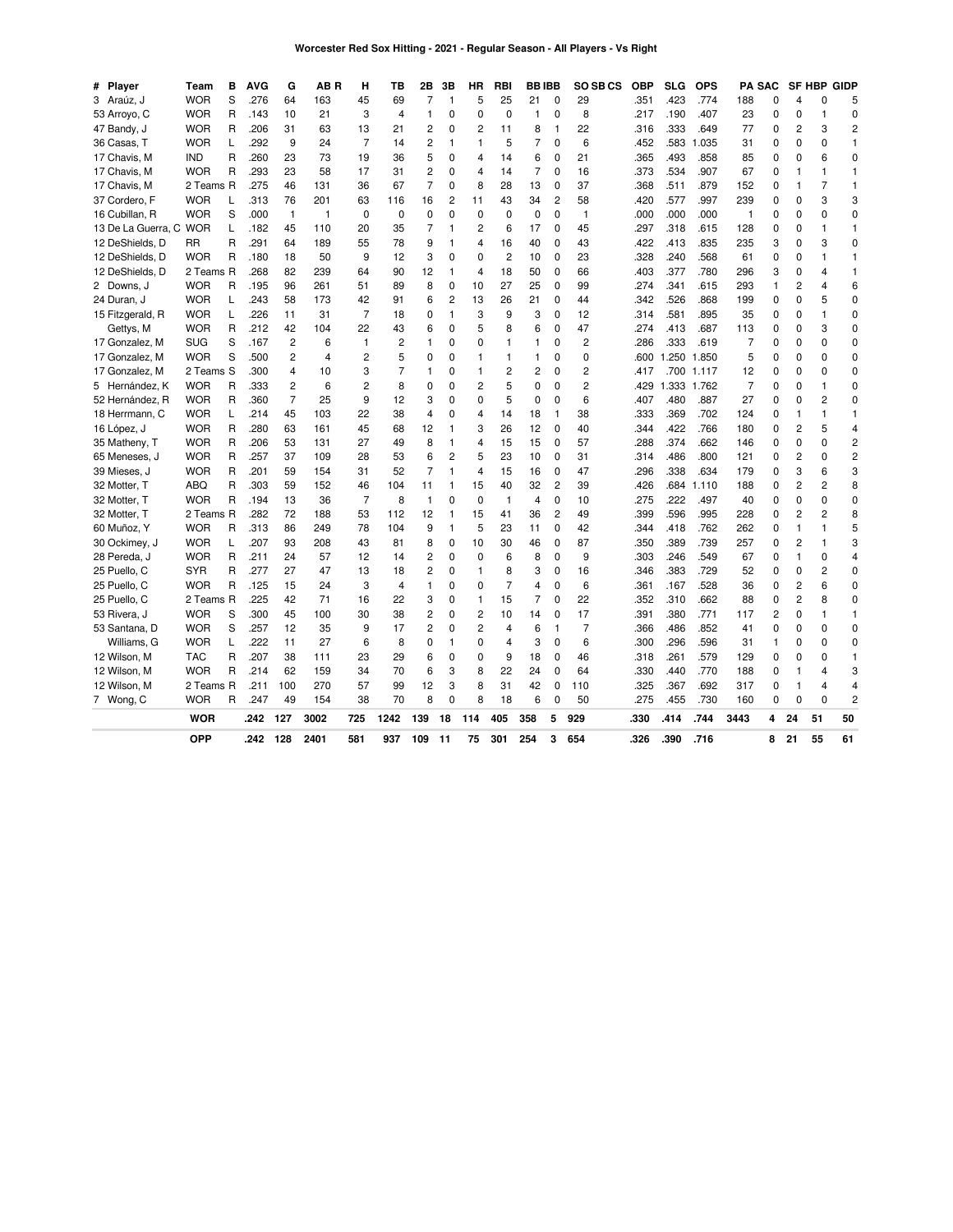| # Player         | Team       | т | AVG  | AB R           | н              | TВ           | 2В             | зв | HR             | <b>RBI</b>              |     | BB IBB       | SO SB CS       | <b>OBP</b> | SLG  | <b>OPS</b> |                | <b>PA SAC</b>  |    | SF HBP                  | <b>GIDP</b>             |
|------------------|------------|---|------|----------------|----------------|--------------|----------------|----|----------------|-------------------------|-----|--------------|----------------|------------|------|------------|----------------|----------------|----|-------------------------|-------------------------|
| 52 Adames, J     | <b>WOR</b> | R | .387 | 31             | 12             | 17           | 2              | 0  | 1              | 8                       | 5   | 0            | 10             | .500       | .548 | 1.048      | 38             | 0              | 0  | 2                       | 1                       |
| 35 Andriese, M   | <b>WOR</b> | R | .250 | 8              | $\overline{c}$ | 2            | 0              | 0  | 0              | 0                       | 0   | 0            | 3              | .250       | .250 | .500       | 8              | 0              | 0  | 0                       | 0                       |
| 32 Barnes, M     | WOR        | R | .000 | $\mathbf{1}$   | 0              | 0            | 0              | 0  | 0              | 0                       | 0   | 0            | 0              | .000       | .000 | .000       | $\mathbf{1}$   | 0              | 0  | 0                       | 0                       |
| Bazardo, E       | <b>WOR</b> | R | .269 | 26             | 7              | 16           | 3              | 0  | 2              | 7                       | 4   | 0            | 5              | .355       | .615 | .970       | 31             | 0              | 1  | 0                       | 0                       |
| 36 Blair, S      | WOR        | R | .178 | 45             | 8              | 12           | 1              | 0  | 1              | 5                       | 7   | 1            | 12             | .339       | .267 | .606       | 57             | 1              | 0  | 4                       | 1                       |
| Brasier, R       | WOR        | R | .364 | 11             | $\overline{4}$ | 6            | 2              | 0  | 0              | 4                       | 2   | 0            | 3              | .462       | .545 | 1.007      | 13             | 0              | 0  | 0                       | 0                       |
| 61 Brennan, B    | WOR        | R | .221 | 77             | 17             | 22           | $\overline{c}$ | 0  | 1              | 10                      | 6   | 0            | 27             | .307       | .286 | .593       | 88             | 0              | 1  | 4                       | 3                       |
| 62 Brewer, C     | WOR        | R | .211 | 38             | 8              | 16           | 2              | 0  | 2              | 5                       | 6   | 0            | 10             | .311       | .421 | .732       | 45             | 0              | 1  | 0                       | 0                       |
| 25 Brice, A      | WOR        | R | .177 | 62             | 11             | 17           | 1              | 1  | 1              | 4                       | 13  | 0            | 14             | .358       | .274 | .632       | 81             | 0              | 1  | 5                       | 1                       |
| 21 Claudio, A    | WOR        | L | .379 | 29             | 11             | 15           | 4              | 0  | 0              | 5                       | 3   | 0            | 8              | .424       | .517 | .941       | 33             | 0              | 1  | 0                       | $\mathbf{1}$            |
| 22 Crawford, K   | WOR        | R | .235 | 98             | 23             | 36           | 4              | 0  | 3              | 13                      | 6   | 0            | 29             | .283       | .367 | .650       | 106            | 0              | 1  | $\mathbf{1}$            | 2                       |
| 37 De Jesus, E   | WOR        | L | .250 | 12             | 3              | 6            | 0              | 0  | 1              | $\mathbf{1}$            | 0   | 0            | $\mathbf{1}$   | .250       | .500 | .750       | 12             | 0              | 0  | 0                       | 0                       |
| 55 Espinal, R    | WOR        | R | .219 | 215            | 47             | 74           | 12             | 0  | 5              | 25                      | 18  | 0            | 57             | .297       | .344 | .641       | 247            | 1              | 5  | 8                       | 3                       |
| 60 Feliz, M      | LOU        | R | .167 | 30             | 5              | 6            | $\mathbf{1}$   | 0  | $\mathbf 0$    | 1                       | 1   | 0            | 11             | .194       | .200 | .394       | 31             | 0              | 0  | 0                       | 0                       |
| 60 Feliz, M      | WOR        | R | .200 | 5              | -1             | 3            | 0              | 1  | 0              | 0                       | 0   | 0            | 3              | .200       | .600 | .800       | 5              | 0              | 0  | 0                       | 0                       |
| 60 Feliz, M      | 2 Teams R  |   | .171 | 35             | 6              | 9            | 1              | 1  | 0              | 1                       | 1   | 0            | 14             | .194       | .257 | .451       | 36             | 0              | 0  | 0                       | 0                       |
| 53 Feltman, D    | WOR        | R | .159 | 44             | 7              | 10           | 3              | 0  | 0              | 2                       | 4   | 0            | 12             | .229       | .227 | .456       | 48             | 0              | 0  | 0                       | 1                       |
| 43 Gonsalves, S  | <b>WOR</b> | L | .250 | 180            | 45             | 78           | 3              | 0  | 10             | 25                      | 38  | 0            | 67             | .395       | .433 | .828       | 223            | 0              | 0  | 5                       | 3                       |
| 19 Gossett, D    | WOR        | R | .242 | 207            | 50             | 83           | 9              | 3  | 6              | 25                      | 19  | 0            | 46             | .304       | .401 | .705       | 228            | 1              | 1  | 0                       | 8                       |
| 53 Grotz, Z      | WOR        | R | .214 | 28             | 6              | 10           | 1              | 0  | 1              | 5                       | 2   | 0            | 6              | .290       | .357 | .647       | 31             | 0              | 0  | $\mathbf{1}$            | 0                       |
| 22 Hall, M       | <b>WOR</b> | L | .296 | 108            | 32             | 49           | 3              | 1  | 4              | 25                      | 14  | 0            | 23             | .376       | .454 | .830       | 125            | 0              | 2  | $\mathbf{1}$            | 4                       |
| 38 Hart, K       | WOR        | L | .245 | 290            | 71             | 132          | 17             | 1  | 14             | 30                      | 39  | 0            | 65             | .337       | .455 | .792       | 334            | $\overline{c}$ | 1  | $\overline{c}$          | 8                       |
| 30 Hartlieb, G   | <b>IND</b> | R | .211 | 19             | $\overline{4}$ | 7            | 0              | 0  | 1              | $\overline{c}$          | 3   | 0            | 6              | .318       | .368 | .686       | 22             | 0              | 0  | 0                       | 0                       |
| 30 Hartlieb, G   | SYR        | R | .323 | 31             | 10             | 15           | 2              | 0  | 1              | 5                       | 5   | 0            | 7              | .417       | .484 | .901       | 36             | 0              | 0  | 0                       | 0                       |
| 30 Hartlieb, G   | WOR        | R | .000 | 4              | 0              | 0            | 0              | 0  | 0              | 0                       | 1   | 0            | 1              | .429       | .000 | .429       | 7              | 0              | 0  | 2                       | $\mathbf{1}$            |
| 30 Hartlieb, G   | 3 Teams R  |   | .259 | 54             | 14             | 22           | 2              | 0  | 2              | 7                       | 9   | 0            | 14             | .385       | .407 | .792       | 65             | 0              | 0  | $\overline{c}$          | $\mathbf{1}$            |
| 53 Hernandez, D  | <b>WOR</b> | L | .000 | $\mathbf{1}$   | 0              | 0            | 0              | 0  | 0              | 0                       | 0   | 0            | 0              | .000       | .000 | .000       | $\mathbf{1}$   | 0              | 0  | 0                       | 0                       |
|                  |            |   | .222 | 27             |                | 10           | 4              |    | 0              | 2                       | 3   | 0            |                |            |      | .683       |                | 0              | 1  | 1                       | 0                       |
| Houck, T         | WOR        | R |      |                | 6              |              |                | 0  |                |                         |     |              | 16             | .313       | .370 |            | 32             |                | 1  |                         |                         |
| 17 Kelly, Z      | WOR        | R | .237 | 38             | 9              | 14           | 2              | 0  | 1              | 8                       | 3   | 0            | 13             | .302       | .368 | .670       | 43             | 0              |    | 1                       | 0                       |
| 31 Kent, M       | WOR        | L | .259 | 27             | 7              | 13           | 3              | 0  | 1              | 4                       | 2   | 0            | 3              | .333       | .481 | .814       | 30             | 0              | 0  | 1                       | 1                       |
| 35 Matheny, T    | WOR        | R | .000 | $\overline{c}$ | 0              | 0            | 0              | 0  | 0              | 0                       | 0   | 0            | 0              | .000       | .000 | .000       | $\overline{c}$ | 0              | 0  | 0                       | 0                       |
| 40 McCarthy, K   | CLT        | R | .267 | 15             | 4              | 8            | 1              | 0  | 1              | 2                       | 0   | 0            | 5              | .267       | .533 | .800       | 15             | 0              | 0  | 0                       | 0                       |
| 40 McCarthy, K   | WOR        | R | .349 | 83             | 29             | 39           | 2              | 1  | $\overline{c}$ | 12                      | 3   | 0            | 19             | .393       | .470 | .863       | 89             | 0              | 0  | 3                       | 3                       |
| 40 McCarthy, K   | 2 Teams R  |   | .337 | 98             | 33             | 47           | 3              | 1  | 3              | 14                      | 3   | 0            | 24             | .375       | .480 | .855       | 104            | 0              | 0  | 3                       | 3                       |
| 33 Ort, K        | WOR        | R | .175 | 103            | 18             | 25           | 4              | 0  | 1              | 6                       | 8   | $\mathbf{1}$ | 37             | .252       | .243 | .495       | 116            | 1              | 1  | 3                       | 3                       |
| 61 Peacock, B    | COL        | R | .282 | 71             | 20             | 31           | 5              | 0  | 2              | 17                      | 5   | 0            | 21             | .338       | .437 | .775       | 80             | 0              | 2  | 2                       | 0                       |
| 61 Peacock, B    | WOR        | R | .333 | 6              | $\overline{c}$ | 5            | 0              | 0  | 1              | 2                       | 2   | 0            | $\overline{c}$ | .444       | .833 | 1.277      | 9              | 0              | 1  | 0                       | 0                       |
| 61 Peacock, B    | 2 Teams R  |   | .286 | 77             | 22             | 36           | 5              | 0  | 3              | 19                      | 7   | 0            | 23             | .348       | .468 | .816       | 89             | 0              | 3  | 2                       | 0                       |
| 54 Pérez, M      | WOR        | L | .000 | $\overline{c}$ | 0              | 0            | 0              | 0  | 0              | 0                       | 0   | 0            | $\mathbf{1}$   | .000       | .000 | .000       | $\overline{c}$ | 0              | 0  | 0                       | 0                       |
| 36 Poyner, B     | WOR        | L | .289 | 45             | 13             | 26           | 4              | 0  | 3              | 7                       | 0   | 0            | 11             | .304       | .578 | .882       | 46             | 0              | 0  | $\mathbf{1}$            | 0                       |
| 29 Ríos, Y       | DUR        | R | .136 | 22             | 3              | 6            | 0              | 0  | 1              | 1                       | 1   | 0            | 9              | .174       | .273 | .447       | 23             | 0              | 0  | 0                       | $\overline{\mathbf{c}}$ |
| 29 Ríos, Y       | <b>WOR</b> | R | .462 | 13             | 6              | 6            | 0              | 0  | 0              | 4                       | 1   | 0            | 3              | .467       | .462 | .929       | 15             | 0              | 1  | 0                       | 0                       |
| 29 Ríos, Y       | 2 Teams R  |   | .257 | 35             | 9              | 12           | 0              | 0  | 1              | 5                       | 2   | 0            | 12             | .289       | .343 | .632       | 38             | 0              | 1  | 0                       | 2                       |
| 41 Sale, C       | WOR        | L | .208 | 24             | 5              | 9            | 2              | 1  | 0              | 1                       | 4   | 0            | 9              | .321       | .375 | .696       | 28             | 0              | 0  | 0                       | 0                       |
| 39 Sawamura, H   | <b>WOR</b> | R | .000 | $\mathbf{1}$   | 0              | 0            | 0              | 0  | 0              | 0                       | 0   | 0            | $\mathbf{1}$   | .000       | .000 | .000       | $\mathbf{1}$   | 0              | 0  | 0                       | 0                       |
| 22 Schreiber, J  | WOR        | R | .200 | 125            | 25             | 36           | 6              | 1  | 1              | 11                      | 13  | 0            | 37             | .275       | .288 | .563       | 138            | 0              | 0  | 0                       | 5                       |
| 23 Seabold, C    | WOR        | R | .279 | 104            | 29             | 48           | 4              | 0  | 5              | 11                      | 2   | 0            | 22             | .318       | .462 | .780       | 111            | 1              | 0  | 4                       | 2                       |
| Simpson, C       | WOR        | R | .194 | 31             | 6              | 13           | 1              | 0  | $\overline{c}$ | 4                       | 2   | 0            | 13             | .286       | .419 | .705       | 35             | 0              | 0  | 2                       | 0                       |
| 5 Valdez, P      | Wor        | R | .233 | 30             | $\overline{7}$ | 11           | 1              | 0  | 1              | $\overline{\mathbf{c}}$ | 8   | 0            | $11$           | .395       | .367 | .762       | 38             | 0              | 0  | 0                       | 1                       |
| 21 Walden, M     | <b>IOW</b> | R | .417 | 36             | 15             | 26           | 5              | 0  | $\overline{c}$ | 4                       | 3   | 0            | 7              | .462       |      | .722 1.184 | 40             | $\mathbf{1}$   | 0  | 0                       | $\overline{\mathbf{c}}$ |
| 21 Walden, M     | WOR        | R | .292 | 96             | 28             | 36           | 3              | 1  | $\mathbf{1}$   | 14                      | 8   | 1            | 19             | .352       | .375 | .727       | 105            | 0              | 0  | 1                       | 1                       |
| 21 Walden, M     | 2 Teams R  |   | .326 | 132            | 43             | 62           | 8              | 1  | 3              | 18                      | 11  | $\mathbf{1}$ | 26             | .382       | .470 | .852       | 145            | 1              | 0  | $\mathbf{1}$            | 3                       |
| 5 Weber, R       | <b>NAS</b> | R | .294 | 17             | 5              | 5            | 0              | 0  | 0              | 2                       | 0   | 0            | 6              | .294       | .294 | .588       | 17             | 0              | 0  | 0                       | 1                       |
| 5 Weber, R       | TAC        | R | .190 | 105            | 20             | 35           | 6              | 0  | 3              | $\overline{7}$          | 0   | 0            | 24             | .198       | .333 | .531       | 106            | 0              | 0  | $\mathbf{1}$            | 2                       |
| 5 Weber, R       | <b>WOR</b> | R | .262 | 84             | 22             | 34           | 3              | 0  | 3              | 12                      | 4   | 0            | 23             | .308       | .405 | .713       | 92             | 1              | 1  | $\overline{\mathbf{c}}$ | 5                       |
| 5 Weber, R       | 3 Teams R  |   | .228 | 206            | 47             | 74           | 9              | 0  | 6              | 21                      | 4   | 0            | 53             | .252       | .359 | .611       | 215            | 1              | 1  | 3                       | 8                       |
| 21 Winckowski, J | <b>WOR</b> | R | .125 | 24             | 3              | 7            | 1              | 0  | 1              | 2                       | 1   | 0            | 6              | .192       | .292 | .484       | 26             | 0              | 0  | $\mathbf{1}$            | 1                       |
| Workman, B       | <b>WOR</b> | R | .063 | 16             | $\mathbf{1}$   | $\mathbf{1}$ | 0              | 0  | $\mathbf 0$    | 0                       | 3   | 0            | 6              | .211       | .063 | .274       | 19             | 0              | 0  | 0                       | $\overline{\mathbf{c}}$ |
|                  | <b>WOR</b> |   | .242 | 2401           | 581            | 937          | 109            | 11 | 75             | 301                     | 254 | 3            | 654            | .326       | .390 | .716       | 2739           | 8              | 21 | 55                      | 61                      |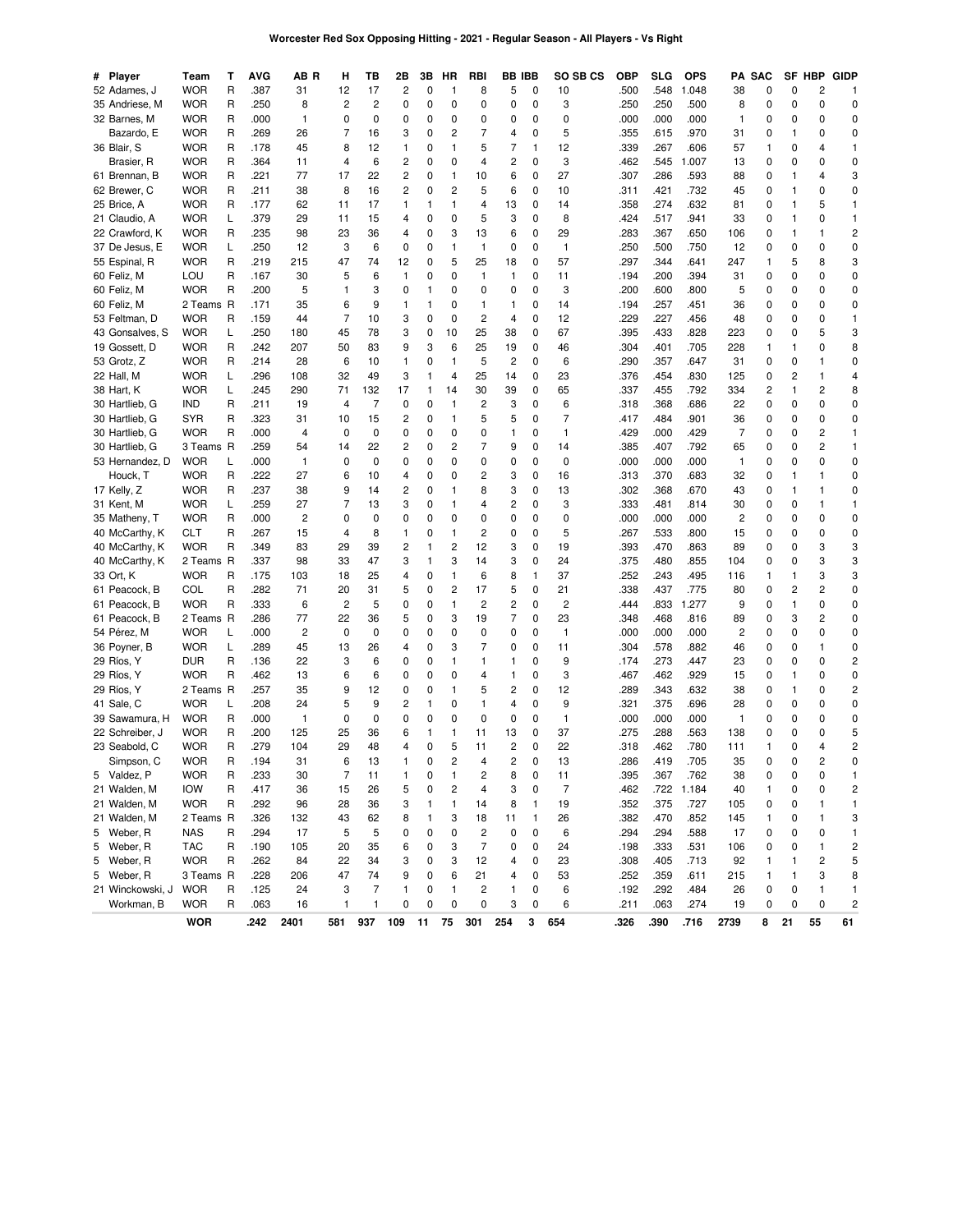| 36 Zehner, Z                       | <b>SWB</b>              | R      | .188          | 7                    | 16                  | 2                       | 3                    | 5                    | $\overline{c}$       | 0      | 0           | 4        | 7            | 0      | 8                             | 1              | 0      | .435         | .313         | .748          | 23           | 0          | 0      | 0      | 0              |
|------------------------------------|-------------------------|--------|---------------|----------------------|---------------------|-------------------------|----------------------|----------------------|----------------------|--------|-------------|----------|--------------|--------|-------------------------------|----------------|--------|--------------|--------------|---------------|--------------|------------|--------|--------|----------------|
| 32 Zastryzny, R<br>36 Zehner, Z    | <b>JAX</b><br>JAX       | R<br>R | .000<br>.242  | $\overline{c}$<br>26 | $\mathbf 0$<br>62   | 0<br>3                  | 0<br>15              | 0<br>23              | 0<br>3               | 0<br>1 | 0<br>1      | 0<br>4   | 0<br>4       | 0<br>0 | 0<br>22                       | 0<br>0         | 0<br>0 | .000<br>.279 | .000<br>.371 | .000<br>.650  | 0<br>68      | 0<br>0     | 0<br>2 | 0<br>0 | 0<br>1         |
| 21 Wallach, C                      | 2 Teams R               |        | .230          | 36                   | 122                 | 24                      | 28                   | 57                   | 5                    | 0      | 8           | 23       | 27           | 0      | 37                            | 0              | 0      | .379         | .467         | .846          | 153          | 0          | 1      | 3      | 3              |
| 21 Wallach, C<br>21 Wallach, C     | <b>JAX</b><br><b>SL</b> | R<br>R | .196<br>.250  | 16<br>20             | 46<br>76            | 4<br>20                 | 9<br>19              | 19<br>38             | 1<br>4               | 0<br>0 | 3<br>5      | 8<br>15  | 15<br>12     | 0<br>0 | 16<br>21                      | 0<br>0         | 0<br>0 | .422<br>.348 | .413<br>.500 | .835<br>.848  | 64<br>89     | 0<br>0     | 0<br>1 | 3<br>0 | 1<br>2         |
| 30 Twine, J                        | <b>JAX</b>              | R      | .170          | 33                   | 112                 | 13                      | 19                   | 33                   | 2                    | 3      | 2           | 12       | 2            | 0      | 51                            | 5              | 1      | .200         | .295         | .495          | 120          | 0          | 3      | 3      | 3              |
| 38 Stout, E                        | JAX                     | L      | .000          | $\mathbf{1}$         | $\mathbf{1}$        | 0                       | 0                    | 0                    | 0                    | 0      | 0           | 0        | 0            | 0      | 0                             | 0              | 0      | .000         | .000         | .000          | -1           | 0          | 0      | 0      | 0              |
| 7 Sánchez, J<br>20 Smith, J        | JAX<br>JAX              | L<br>R | .350<br>.000  | 21<br>$\mathbf{1}$   | 80<br>$\mathbf{1}$  | 13<br>0                 | 28<br>0              | 51<br>0              | 2<br>0               | 3<br>0 | 5<br>0      | 20<br>0  | 5<br>0       | 0<br>0 | 12<br>0                       | 1<br>0         | 0<br>0 | .395<br>.000 | .638<br>.000 | 1.033<br>.000 | 86<br>-1     | 0<br>0     | 0<br>0 | 1<br>0 | 2<br>0         |
| 31 Quintana, L                     | 2 Teams R               |        | .266          | 42                   | 128                 | 17                      | 34                   | 53                   | 6                    | 2      | 3           | 11       | 9            | 1      | 28                            | 2              | 0      | .329         | .414         | .743          | 140          | 0          | 0      | 3      | 4              |
| 31 Quintana, L                     | <b>SUG</b>              | R      | .289          | 11                   | 38                  | 4                       | 11                   | 11                   | 0                    | 0      | $\mathbf 0$ | 1        | 3            | 0      | 6                             | $\overline{c}$ | 0      | .341         | .289         | .630          | 41           | 0          | 0      | 0      | 1              |
| 4 Pruitt, A<br>31 Quintana, L      | JAX<br><b>JAX</b>       | R      | .256          | 31                   | 90                  | 13                      | 23                   | 42                   | 6                    | 2      | 3           | 10       | 6            | 1      | 22                            | 0              | 0      | .323         | .467         | .790          | 99           | 0          | 0      | 3      | 3              |
| 1 Pompey, T                        | <b>JAX</b>              | S<br>R | .214<br>.000  | 13<br>1              | 28<br>0             | 6<br>0                  | 6<br>0               | 8<br>0               | 2<br>0               | 0<br>0 | 0<br>0      | 1<br>0   | 8<br>0       | 0<br>0 | 13<br>0                       | 0<br>0         | 0<br>0 | .389<br>.000 | .286<br>.000 | .675<br>.000  | 36<br>0      | 0<br>0     | 0<br>0 | 0<br>0 | 1<br>0         |
| 15 Osborne, J                      | <b>JAX</b>              | R      | .118          | 6                    | 17                  | 0                       | 2                    | 3                    | 1                    | 0      | 0           | 1        | 0            | 0      | 5                             | 0              | 0      | .118         | .176         | .294          | 17           | 0          | 0      | 0      | 1              |
| 29 Neidert, N                      | JAX                     | R      | .000          | 1                    | 0                   | $\mathbf{1}$            | 0                    | 0                    | 0                    | 0      | 0           | 0        | 1            | 0      | 0                             | 0              | 0      | .000<br>-1   | .000         | 1.000         | $\mathbf{1}$ | 0          | 0      | 0      | 0              |
| 33 Morimando, S<br>41 Navarreto, B | JAX<br><b>JAX</b>       | L<br>R | .000<br>.192  | 1<br>17              | 2<br>52             | 0<br>9                  | 0<br>10              | 0<br>22              | 0<br>1               | 0<br>1 | 0<br>3      | 0<br>9   | 0<br>5       | 0<br>0 | $\overline{\mathbf{c}}$<br>19 | 0<br>0         | 0<br>0 | .000<br>.259 | .000<br>.423 | .000<br>.682  | 2<br>58      | 0<br>0     | 0<br>1 | 0<br>0 | 0<br>0         |
| 19 Mitchell, T                     | <b>JAX</b>              | R      | .000          | 3                    | 3                   | $\overline{\mathbf{c}}$ | 0                    | 0                    | 0                    | 0      | 0           | 0        | 1            | 0      | 2                             | 0              | 0      | .400         | .000         | .400          | 5            | 0          | 0      | 1      | 0              |
| 7 Mitchell, B                      | 2 Teams L               |        | .000          | 4                    | 0                   | 0                       | 0                    | 0                    | 0                    | 0      | 0           | 0        | 0            | 0      | 0                             | 0              | 0      | .000         | .000         | .000          | 0            | 0          | 0      | 0      | 0              |
| 7 Mitchell, B                      | LHV                     | L      | .000          | 3                    | 0                   | 0                       | 0                    | 0                    | 0                    | 0      | 0           | 0        | 0            | 0      | 0                             | 0              | 0      | .000         | .000         | .000          | 0            | 0          | 0      | 0      | 0              |
| 7 Mitchell, B                      | <b>JAX</b>              | L      | .000          | 1                    | 0                   | 0                       | 0                    | 0                    | 0                    | 0      | 0           | 0        | 0            | 0      | 0                             | 0              | 0      | .000         | .000         | .000          | 0            | 0          | 0      | 0      | 0              |
| 1 Meyer, M<br>5 Miller, B          | JAX<br><b>JAX</b>       | L<br>L | .000<br>.225  | 1<br>60              | $\mathbf{1}$<br>200 | 0<br>23                 | 0<br>45              | 0<br>58              | 0<br>9               | 0<br>2 | 0<br>0      | 0<br>17  | 0<br>16      | 0<br>0 | 1<br>46                       | 0<br>13        | 0<br>1 | .000<br>.282 | .000<br>.290 | .000<br>.572  | 1<br>225     | 0<br>5     | 0<br>3 | 0<br>1 | 0<br>3         |
| 40 Melotakis, M                    | JAX                     | R      | .000          | 2                    | 1                   | 0                       | 0                    | 0                    | 0                    | 0      | 0           | 0        | 0            | 0      | 0                             | 0              | 0      | .000         | .000         | .000          | 1            | 0          | 0      | 0      | 0              |
| 21 Marte, S                        | JAX                     | R      | .000          | 2                    | 6                   | 0                       | 0                    | 0                    | O                    | C      | n           | $\Omega$ | O            | 0      | 1                             | U              | O      | .000         | .000         | .000          | 6            | n          | 0      | O      | 1              |
| Marté, L                           | JAX                     | R      | .167          | 10                   | 30                  | 2                       | 5                    | 8                    | 0                    | 0      | -1          | 4        | O            | 0      | 8                             | 1              | O      | .156         | .267         | .423          | 32           | n          | 2      | 0      | 1              |
| 20 López, P<br>18 Marrero, D       | JAX                     | L<br>R | .263          | 28                   | 76                  | 9                       | 20                   | 36                   | 4                    | 0      | 4           | 12       | 11           | 0      | 23                            | 0              | 1      | .360         | .474         | .834          | 91           | 2          | 1      | 1      | 3              |
| 34 Leibrandt, B                    | JAX<br>JAX              | L      | .000<br>.000  | 1<br>1               | 1<br>0              | 0<br>0                  | 0<br>0               | 0<br>0               | 0<br>0               | 0<br>0 | 0<br>0      | 0<br>0   | 0<br>O       | 0<br>0 | 0<br>0                        | 0<br>0         | 0<br>0 | .000<br>.000 | .000<br>.000 | .000<br>.000  | 0            | 0<br>0     | 0<br>0 | 0<br>0 | 0<br>0         |
| 35 Leban, Z                        | JAX                     | R      | .000          | 2                    | 0                   | 0                       | 0                    | 0                    | 0                    | 0      | 0           | 0        | 0            | 0      | 0                             | 0              | 0      | .000         | .000         | .000          | 0            | 0          | 0      | 0      | 0              |
| 2 Justus, C                        | JAX                     | R      | .175          | 20                   | 63                  | 2                       | 11                   | 13                   | 2                    | 0      | 0           | 2        | 2            | 0      | 21                            | 0              | 2      | .212         | .206         | .418          | 66           | 0          | 0      | 1      | 0              |
| 33 Hock, C                         | <b>JAX</b>              | R      | .000          | 3                    | 0                   | 0                       | 0                    | 0                    | 0                    | 0      | 0           | 0        | 0            | 0      | 0                             | 0              | 0      | .000         | .000         | .000          | 0            | 0          | 0      | 0      | 0              |
| 35 Henry, P<br>35 Henry, P         | <b>NAS</b><br>2 Teams R | R      | .171<br>.157  | 12<br>24             | 35<br>70            | 5<br>7                  | 6<br>11              | 10<br>16             | 1<br>2               | 0<br>0 | 1           | 6<br>8   | 3<br>8       | 0<br>0 | 11<br>26                      | 0<br>0         | 0<br>1 | .262<br>.256 | .286<br>.229 | .548<br>.485  | 42<br>82     | 0<br>0     | 2<br>2 | 2<br>2 | 0<br>2         |
| 35 Henry, P                        | JAX                     | R      | .143          | 12                   | 35                  | $\overline{c}$          | 5                    | 6                    | 1                    | 0      | 0           | 2        | 5            | 0      | 15                            | 0              | 1      | .250         | .171         | .421          | 40           | 0          | 0      | 0      | $\overline{c}$ |
| 3 Harrison, M                      | <b>JAX</b>              | R      | .243          | 41                   | 140                 | 28                      | 34                   | 62                   | 4                    | 0      | 8           | 25       | 17           | 0      | 59                            | 13             | 1      | .340         | .443         | .783          | 162          | 0          | 1      | 4      | 2              |
| 8 Hairston, D                      | <b>JAX</b>              | R      | .167          | 8                    | 18                  | $\mathbf{1}$            | 3                    | 3                    | 0                    | 0      | 0           | 2        | 5            | 0      | 3                             | 0              | 0      | .333         | .167         | .500          | 24           | 0          | 1      | 0      | 0              |
| 23 Guilmet, P<br>45 Guzman, J      | JAX<br>JAX              | R<br>R | .000<br>.000  | 4<br>1               | 0<br>0              | 0<br>0                  | 0<br>0               | 0<br>0               | 0<br>0               | 0<br>0 | 0<br>0      | 0<br>0   | 0<br>0       | 0<br>0 | 0<br>0                        | 0<br>0         | 0<br>0 | .000<br>.000 | .000<br>.000 | .000<br>.000  | 0            | 1<br>0     | 0<br>0 | 0<br>0 | 0<br>0         |
| 23 Guillen, A                      | JAX                     | R      | .000          | 1                    | 1                   | 0                       | 0                    | 0                    | 0                    | 0      | 0           | 0        | 0            | 0      | 1                             | 0              | 0      | .000         | .000         | .000          |              | 0          | 0      | 0      | 0              |
| 39 Guerrero, A                     | <b>JAX</b>              | R      | .000          | 2                    | 0                   | 0                       | 0                    | 0                    | 0                    | 0      | 0           | 0        | 0            | 0      | 0                             | 0              | 0      | .000         | .000         | .000          | 0            | 0          | 0      | 0      | 0              |
| 32 Guenther, S                     | <b>JAX</b>              | L      | .000          | 2                    | 0                   | 0                       | 0                    | 0                    | 0                    | 0      | 0           | 0        | O            | 0      | 0                             | 0              | 0      | .000         | .000         | .000          | O            | 0          | 0      | 0      | 0              |
| 38 Fowler, D<br>22 Garrett. B      | 2 Teams L<br>JAX        | R      | .314<br>1.000 | 21<br>1              | 70<br>1             | 11<br>0                 | 22<br>1              | 35<br>1              | 0<br>$\Omega$        | 2<br>0 | 3<br>0      | 15<br>0  | 7<br>O       | 0<br>0 | 22<br>0                       | 0<br>0         | 0<br>0 | .380<br>.000 | .500<br>.000 | .880<br>2.000 | 79<br>2      | 0<br>1     | 1<br>0 | 1<br>0 | 0<br>0         |
| 38 Fowler, D                       | JAX                     | L      | .300          | 15                   | 50                  | 6                       | 15                   | 20                   | 0                    | 1      | 1           | 10       | 2            | 0      | 13                            | 0              | 0      | .333         | .400         | .733          | 54           | 0          | 1      | 1      | 0              |
| 38 Fowler, D                       | IND                     | L      | .350          | 6                    | 20                  | 5                       | 7                    | 15                   | 0                    | 1      | 2           | 5        | 5            | 0      | 9                             | 0              | 0      | .480         | .750         | 1.230         | 25           | 0          | 0      | 0      | 0              |
| 21 Fortes, N                       | JAX                     | R      | .231          | 23                   | 78                  | 9                       | 18                   | 26                   | 5                    | 0      |             | 10       | 6            | 1      | 10                            | 0              | 0      | .294         | .333         | .627          | 85           | 0          | 0      | 1      | 8              |
| 17 Fishman, J                      | JAX<br>JAX              | L      | .000          | 4                    | 0<br>0              | 0                       | 0                    | 0                    | 0                    | 0      | 0           | 0<br>0   | 0<br>0       | 0      | 0                             | 0<br>0         | 0      | .000         | .000         | .000          | 0            | 0<br>0     | 0      | 0      | 0              |
| 26 Dunand, J<br>37 Eveld, T        | <b>JAX</b>              | R<br>R | .204<br>.000  | 37<br>3              | 113                 | 9<br>0                  | 23<br>0              | 42<br>0              | 7<br>0               | 0<br>0 | 4<br>0      | 19       | 11           | 0<br>0 | 34<br>0                       | 0              | 0<br>0 | .289<br>.000 | .372<br>.000 | .661<br>.000  | 129<br>0     | 1          | 1<br>0 | 3<br>0 | 1<br>0         |
| 11 Díaz. L                         | JAX                     | L      | .248          | 36                   | 129                 | 21                      | 32                   | 63                   | 7                    | 0      | 8           | 26       | 15           | 1      | 26                            | 1              | 0      | .349         | .488         | .837          | 149          | 0          | 0      | 5      | 4              |
| 11 Díaz, I                         | JAX                     | L      | .214          | 17                   | 56                  | 8                       | 12                   | 25                   | 4                    | 0      | 3           | 6        | 8            | 0      | 19                            | 0              | 1      | .323         | .446         | .769          | 65           | 0          | 0      | 1      | 1              |
| Devers, J                          | JAX                     | L      | .333          | 3                    | 9                   | $\overline{c}$          | 3                    | 3                    | 0                    | 0      | 0           | 2        | 0            | 0      | 0                             | 0              | 0      | .333         | .333         | .666          | 9            | 0          | 0      | 0      | 0              |
| 29 Cooper, G<br>8 Cribbs Jr., G    | JAX<br><b>JAX</b>       | R<br>L | .400<br>.000  | 2<br>5               | 5<br>7              | 1<br>0                  | 2<br>0               | 2<br>0               | 0<br>0               | 0<br>0 | 0<br>0      | 0<br>0   | 1            | 0<br>0 | 1<br>4                        | 0<br>0         | 0      | .500<br>.125 | .400<br>.000 | .900<br>.125  | 6<br>8       | 0<br>0     | 0<br>0 | 0      | 0              |
| 26 Chinea, C                       | JAX                     | R      | .000          | 3                    | 11                  | 0                       | 0                    | 0                    | 0                    | 0      | 0           | 0        | 0            | 0      | 4                             | 0              | 0<br>0 | .000         | .000         | .000          | 11           | 0          | 0      | 0<br>0 | 0<br>0         |
| 8 Chávez, S                        | JAX                     | R      | .174          | 17                   | 46                  | 8                       | 8                    | 12                   | 1                    | 0      | 1           | 2        |              | 0      | 21                            | 0              | 0      | .255         | .261         | .516          | 52           | 1          | 0      | 4      | 0              |
| Castano, D                         | JAX                     | L      | .000          | 1                    | $\mathbf{1}$        | 0                       | 0                    | 0                    | 0                    | 0      | 0           | 0        | $\mathbf{0}$ | 0      | 0                             | 0              | 0      | .000         | .000         | .000          | 2            | 1          | 0      | 0      | 0              |
| 4 Campbell, P<br>45 Carroll, C     | JAX<br>JAX              | L<br>R | .000<br>.000  | 2<br>2               | 3<br>0              | 0<br>0                  | 0<br>0               | 0<br>0               | $\Omega$<br>$\Omega$ | 0<br>0 | 0<br>0      | 0<br>0   | O<br>O       | 0<br>0 | 2<br>0                        | 0<br>0         | 0<br>0 | .000<br>.000 | .000<br>.000 | .000<br>.000  | 3<br>0       | 0<br>0     | 0<br>0 | 0<br>0 | 0<br>0         |
| 27 Cabrera, E                      | <b>JAX</b>              | R      | .000          | 1                    | 2                   | 0                       | 0                    | 0                    | 0                    | 0      | 0           | 0        | 0            | 0      | 2                             | 0              | 0      | .000         | .000         | .000          | 2            | 0          | 0      | 0      | 0              |
| 21 Burdick, P                      | JAX                     | R      | .188          | 5                    | 16                  | 4                       | 3                    | 5                    | 2                    | 0      | 0           | 1        | 2            | 0      | 5                             | 0              | 0      | .278         | .313         | .591          | 18           | 0          | 0      | 0      | 1              |
| 25 Bugg, P                         | JAX                     | R      | .000          | 3                    | 0                   | 0                       | 0                    | 0                    | 0                    | 0      | 0           | 0        | 0            | 0      | 0                             | 0              | 0      | .000         | .000         | .000          | 0            | 0          | 0      | 0      | 0              |
| 20 Brinson, L                      | JAX                     | R      | .212          | 9                    | 33                  | $\overline{\mathbf{c}}$ | 7                    | 10                   |                      | 1      | 0           | 2        | 2            | 0      | 8                             | 2              | 0      | .257         | .303         | .560          | 35           | 0          | 0      | 0      | 0              |
| 31 Bradshaw, D<br>6 Brigman, B     | <b>JAX</b><br>JAX       | L<br>R | .182<br>.272  | 4<br>54              | 11<br>191           | $\mathbf{1}$<br>20      | $\overline{c}$<br>52 | $\overline{c}$<br>69 | 0<br>5               | 0<br>3 | 0<br>2      | 0<br>15  | 1<br>24      | 0<br>0 | 1<br>30                       | 0<br>2         | 0<br>1 | .250<br>.356 | .182<br>.361 | .432<br>.717  | 12<br>221    | 0<br>1     | 0<br>2 | 0<br>2 | 0<br>3         |
| 12 Bird, C                         | JAX                     | L      | .209          | 47                   | 129                 | 20                      | 27                   | 45                   | 4                    | 1      | 4           | 8        | 15           | 0      | 33                            | 7              | 0      | .297         | .349         | .646          | 145          | 0          | 0      | 1      | 1              |
| 28 Bellatti, A                     | JAX                     | R      | .000          | 2                    | 0                   | 0                       | 0                    | 0                    | 0                    | 0      | 0           | 0        | 0            | 0      | 0                             | 0              | 0      | .000         | .000         | .000          | 0            | 0          | 0      | 0      | 0              |
| 8 Anderson, B<br>34 Arcaya, L      | <b>JAX</b><br>JAX       | R<br>R | .167<br>.000  | 2<br>2               | 6<br>5              | 2<br>0                  | 1<br>0               | 1<br>0               | 0<br>0               | 0<br>0 | 0<br>0      | 0<br>0   | 0<br>0       | 0<br>0 | 1<br>2                        | 0<br>0         | 0<br>0 | .286<br>.000 | .167<br>.000 | .453<br>.000  | 7<br>5       | 0<br>0     | 0<br>0 | 1<br>0 | 0<br>0         |
| 1 Alvarez, E                       | JAX                     | S      | .366          | 12                   | 41                  | 12                      | 15                   | 19                   | 1                    | 0      | 1           | 4        | 12           | 1      | 12                            | 1              | 1      | .519         | .463         | .982          | 54           | 0          | 0      | 1      | 0              |
| 27 Alexander, J                    | JAX                     | R      | .000          | 1                    | $\mathbf 0$         | 0                       | 0                    | 0                    | $\Omega$             | C      | 0           | 0        | 0            | 0      | 0                             | 0              | 0      | .000         | .000         | .000          | 0            | 0          | 0      | 0      | 0              |
| # Player                           | Team                    | в      | AVG           | G                    | ΑВ                  | R                       | н                    | ΤВ                   | 2Β                   | 3В     | HR          | RBI      | <b>BBIBB</b> |        | so                            | SB             | СS     | <b>OBP</b>   | SLG          | OPS           | PА           | <b>SAC</b> |        | SF HBP | <b>GIDP</b>    |

**OPP .230 65 2155 285 496 850 96 9 80 272 209 1 622 44 13 .308 .394 .702 5 12 37 38**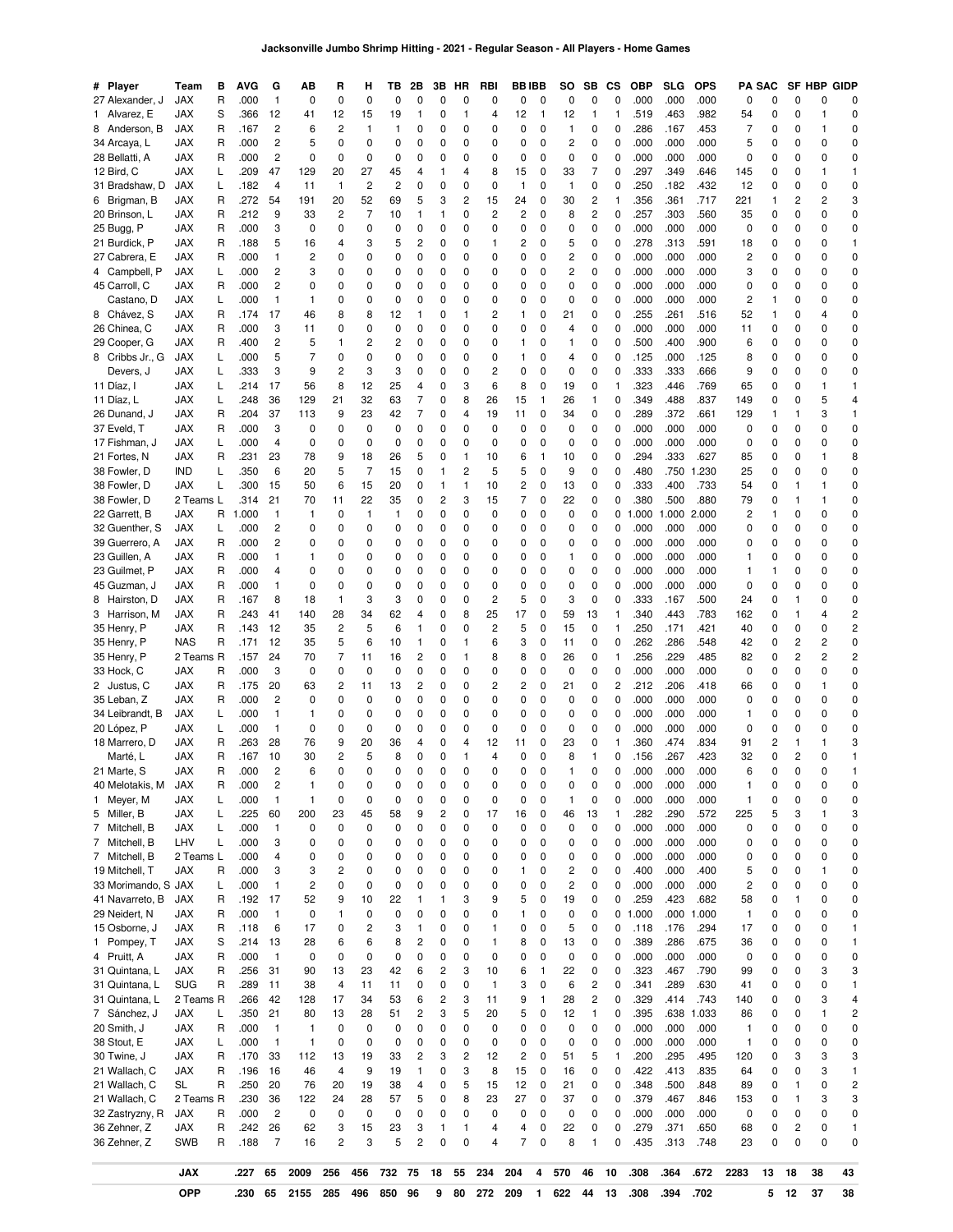| Player<br>#                 | Team            | в      | <b>AVG</b> |                     | G            | ΑВ             | R                   | н              |        | ΤВ                      | 2B             | 3В             | HR             | <b>RBI</b>                                                                            | <b>BBIBB</b>   | so             | SB      | СS             | <b>OBP</b>     | <b>SLG</b>              |         | <b>OPS</b>     | PA           | <b>SAC</b>          | SF           | HBP            | <b>GIDP</b>    |
|-----------------------------|-----------------|--------|------------|---------------------|--------------|----------------|---------------------|----------------|--------|-------------------------|----------------|----------------|----------------|---------------------------------------------------------------------------------------|----------------|----------------|---------|----------------|----------------|-------------------------|---------|----------------|--------------|---------------------|--------------|----------------|----------------|
| 36 Zehner, Z                | 2 Teams R       |        | .231       |                     | 33           | 78             | 5                   | 18             |        | 28                      | 5              |                | 1              | 8                                                                                     | 11             | 0<br>30        | 1       | 0              | .319           | .359                    |         | .678           | 91           | 0                   | 2            | 0              | 1              |
|                             | <b>JAX</b>      |        | .227       |                     | 65           | 2009           | 256                 | 456            | 732    | 75                      |                | 18             | 55             | 234<br>204                                                                            | 4              | 570            | 46      | 10             | .308           | .364                    |         | .672           | 2283         | 13                  | 18           | 38             | 43             |
|                             | <b>OPP</b>      |        | .230       |                     | 65           | 2155           | 285                 | 496            | 850    | 96                      |                | 9              | 80             | 209<br>272                                                                            | 1              | 622            | 44      | 13             | .308           | .394                    |         | .702           |              | 5                   | 12           | 37             | 38             |
|                             |                 |        |            |                     |              |                |                     |                |        |                         |                |                |                |                                                                                       |                |                |         |                |                |                         |         |                |              |                     |              |                |                |
|                             |                 |        |            |                     |              |                |                     |                |        |                         |                |                |                |                                                                                       |                |                |         |                |                |                         |         |                |              |                     |              |                |                |
|                             |                 |        |            |                     |              |                |                     |                |        |                         |                |                |                | Jacksonville Jumbo Shrimp Pitching - 2021 - Regular Season - All Players - Home Games |                |                |         |                |                |                         |         |                |              |                     |              |                |                |
|                             |                 |        |            |                     |              |                |                     |                |        |                         |                |                |                |                                                                                       |                |                |         |                |                |                         |         |                |              |                     |              |                |                |
|                             |                 |        |            |                     |              |                |                     |                |        |                         |                |                |                |                                                                                       |                |                |         |                |                |                         |         |                |              |                     |              |                |                |
| # Player                    | Team<br>т       |        | W          | L                   | ERA          |                |                     | G GS CG SHO    |        | <b>GF HLD</b>           |                |                | <b>SV SVO</b>  | IP                                                                                    | н              | R              |         | ER HR          | HВ             | BB IBB                  |         | so             | AVG WP BK    |                     |              | <b>GIDP</b>    | TBF            |
| 27 Alexander, J             | JAX             | R      | 0          | $\mathbf{1}$        | 6.00         | $\overline{c}$ | 1                   | $\Omega$       | O      | 0                       | 0              | 0              | 0              | 3.0                                                                                   | 4              | 2              | 2       | 0              | 2              | 0                       | 0       | 5              | .333         | 1                   | 0            | 1              | 14             |
| 28 Bellatti, A              | JAX             | R      | 1          | 0<br>$\overline{c}$ | 1.10<br>4.02 | 13<br>15       | 0<br>$\overline{c}$ | 0              | 0      | 8                       | 0<br>0         | 6<br>0         | 7<br>2         | 16.1<br>31.1                                                                          | 7              | 2              | 2<br>14 | 0              | 1<br>2         | 4                       | -1<br>0 | 19<br>41       | .127<br>.180 | 0<br>$\overline{c}$ | 0<br>0       | 1<br>1         | 60             |
| 25 Bugg, P<br>27 Cabrera, E | JAX<br>JAX      | R<br>R | 3<br>1     | 1                   | 2.04         | 3              | 3                   | 0<br>0         | 0<br>0 | 2<br>0                  | 0              | 0              | 0              | 17.2                                                                                  | 20<br>10       | 16<br>5        | 4       | 5<br>1         | 0              | 19<br>10                | 0       | 28             | .161         | 2                   | 0            | 0              | 133<br>73      |
| 4 Campbell, P               | JAX<br>R        |        | 0          | 0                   | 1.04         | 2              | 2                   | $\Omega$       | 0      | 0                       | 0              | 0              | 0              | 8.2                                                                                   | 3              | 1              | 1       | 1              | 0              | 5                       | 0       | 8              | .103         | 0                   | $\mathbf 0$  | 0              | 34             |
| 45 Carroll, C               | R<br>JAX        |        | 0          | 0                   | 0.00         | $\overline{c}$ | $\pmb{0}$           | 0              | 0      | 1                       | 1              | 0              | 0              | 2.0                                                                                   | 1              | 0              | 0       | 0              | 0              | 1                       | 0       | 5              | .143         | 0                   | 0            | 0              | 8              |
| 45 Carroll, C               | R<br><b>NOR</b> |        | 1          | 0                   | 2.70         | 10             | 0                   | 0              | 0      | 3                       | 1              | 0              | 0              | 10.0                                                                                  | 5              | 3              | 3       | 3              | 0              | 3                       | 0       | 12             | .147         | 1                   | 0            | 1              | 37             |
| 45 Carroll, C               | 2 Teams R       |        | 1          | 0                   | 2.25         | 12             | 0                   | 0              | 0      | 4                       | 2              | 0              | 0              | 12.0                                                                                  | 6              | 3              | 3       | 3              | 0              | 4                       | 0       | 17             | .146         | 1                   | 0            | 1              | 45             |
| Castano, D                  | JAX<br>L        |        | 1          | $\mathbf{1}$        | 4.11         | 6              | 6                   | 1              | 0      | 0                       | 0              | 0              | 0              | 30.2                                                                                  | 30             | 15             | 14      | 6              | 3              | $\overline{7}$          | 0       | 22             | .261         | 0                   | $\mathbf{1}$ | 4              | 127            |
| Eibner, B                   | JAX<br>R        |        | 1          | 1                   | 2.84         | 5              | 0                   | 0              | 0      | $\overline{\mathbf{c}}$ | 1              | 0              | 0              | 6.1                                                                                   | 5              | 3              | 2       | 0              | 1              | $\overline{\mathbf{c}}$ | 0       | 4              | .208         | 1                   | 0            | 1              | 27             |
| 37 Eveld, T                 | JAX             | R      | 3          | $\overline{c}$      | 2.13         | 18             | 0                   | 0              | 0      | 9                       | 2              | 1              | 2              | 25.1                                                                                  | 15             | 8              | 6       | 3              | $\overline{c}$ | 5                       | 0       | 31             | .170         | 0                   | 0            | $\overline{c}$ | 97             |
| 17 Fishman, J               | <b>JAX</b><br>L |        | 2          | 1                   | 3.18         | 19             | 1                   | 0              | 0      | 4                       | 2              | 0              | 0              | 28.1                                                                                  | 25             | 13             | 10      | 3              | 3              | 8                       | 0       | 27             | .234         | 1                   | $\mathbf 0$  | 3              | 118            |
| 22 Garrett, B               | JAX<br>L        |        | 3          | $\overline{c}$      | 3.45         | 9              | 9                   | 0              | 0      | 0                       | 0              | 0              | 0              | 44.1                                                                                  | 38             | 18             | 17      | 5              | 4              | 14                      | 0       | 48             | .235         | 1                   | 0            | 4              | 182            |
| 32 Guenther, S              | <b>JAX</b><br>L |        | 1          | 1                   | 9.00         | 8              | $\mathbf{1}$        | 0              | 0      | 3                       | 3              | $\mathbf{1}$   | 1              | 11.0                                                                                  | 16             | 12             | 11      | 1              | 1              | $\overline{c}$          | 0       | 12             | .340         | 0                   | 0            | 0              | 51             |
| 39 Guerrero, A              | JAX<br>R        |        | 0          | 0                   | 6.35         | 6              | 0                   | 0              | 0      | 1                       | 1              | 0              | 0              | 5.2                                                                                   | 8              | 5              | 4       | 2              | 3              | 3                       | 0       | 9              | 320          | 1                   | 0            | 1              | 31             |
| 23 Guillen, A               | JAX<br>R        |        | 0          | 0                   | 4.50         | 7              | 0                   | 0              | 0      | $\overline{c}$          | 1              | 1              | 1              | 14.0                                                                                  | 16             | $\overline{7}$ | 7       | 2              | 0              | 5                       | 0       | 12             | .276         | 0                   | 0            | 0              | 63             |
| 23 Guilmet, P               | <b>JAX</b>      | R      | 3          | 1                   | 2.30         | 16             | 0                   | 0              | 0      | 3                       | $\overline{c}$ | 0              | 0              | 27.1                                                                                  | 10             | 7              | 7       | 4              | 1              | 5                       | 0       | 37             | .111         | 1                   | 0            | 1              | 96             |
| 45 Guzman, J                | JAX             | R      | 0          | 0                   | 3.00         | 6              | 0                   | 0              | 0      | 4                       | 0              | 3              | 3              | 9.0                                                                                   | 8              | 4              | 3       | 1              | 0              | 6                       | 0       | 15             | .222         | 0                   | 0            | 0              | 42             |
| 32 Hernandez, E JAX         | R               |        | 0          | 1                   | 4.61         | 3              | 3                   | $\Omega$       | 0      | 0                       | 0              | 0              | 0              | 13.2                                                                                  | 9              | 8              | 7       | 3              | 0              | 1                       | 0       | 20             | .180         | 0                   | $\mathbf 0$  | 0              | 51             |
| 33 Hock, C                  | JAX             | R      | 1          | 1                   | -1<br>0.13   | 4              | $\mathbf 0$         | 0              | 0      | 1                       | 1              | 0              | $\overline{c}$ | 5.1                                                                                   | 12             | 7              | 6       | 1              | 1              | $\mathbf{1}$            | 0       | 4              | .444         | 0                   | $\mathbf 0$  | 1              | 29             |
| Holloway, J                 | <b>JAX</b><br>R |        | 0          | 4                   | 4.87         | 5              | 4                   | 0              | 0      | 0                       | 1              | 0              | 0              | 20.1                                                                                  | 18             | 12             | 11      | 3              | $\overline{c}$ | 10                      | 0       | 15             | .243         | 1                   | 0            | 3              | 87             |
| 35 Leban, Z                 | JAX             | R      | 0          | 0                   | 1.42         | 3              | 0                   | 0              | 0      | 1                       | 0              | 0              | 0              | 6.1                                                                                   | 5              | $\mathbf{1}$   | 1       | 0              | 0              | 5                       | 0       | $\overline{7}$ | .227         | 0                   | 0            | 1              | 27             |
| 34 Leibrandt, B             | <b>JAX</b><br>L |        | 1          | 4                   | 6.21         | 7              | 6                   | 0              | 0      | 1                       | 0              | 0              | 0              | 29.0                                                                                  | 37             | 21             | 20      | 7              | 1              | 11                      | 0       | 25             | .314         | 1                   | $\mathbf 0$  | 2              | 132            |
| 20 López, P                 | JAX<br>R        |        | 0          | 0                   | 0.00         | 1              | 1                   | 0              | 0      | 0                       | 0              | 0              | 0              | 2.0                                                                                   | 1              | 0              | 0       | 0              | 0              | 0                       | 0       | $\overline{c}$ | .143         | 0                   | 0            | 0              | $\overline{7}$ |
| 20 Madero, L                | R<br>JAX        |        | 2          | 3                   | 5.40         | 8              | 3                   | 0              | 0      | 0                       | 0              | 0              | 0              | 26.2                                                                                  | 32             | 25             | 16      | 4              | 1              | 14                      | 0       | 23             | .286         | $\overline{c}$      | 0            | 1              | 127            |
| 40 Melotakis, M             | <b>JAX</b><br>L |        | 1          | 1                   | 4.08         | 11             | 0                   | 0              | 0      | 5                       | 0              | 1              | 2              | 17.2                                                                                  | 17             | 10             | 8       | 5              | 0              | 6                       | 0       | 13             | .254         | 1                   | 0            | 1              | 74             |
| 45 Mesa Jr., J              | JAX             | R      | 0          | 0                   | 9.45         | 4              | 0                   | 0              | 0      | 1                       | 0              | 0              | 1              | 6.2                                                                                   | 13             | 7              | 7       | $\overline{c}$ | 0              | 4                       | 0       | 6              | .406         | 1                   | 0            | 0              | 36             |
| 1 Meyer, M                  | JAX<br>R        |        | 0          | 0                   | 1.80         | 1              | 1                   | 0              | 0      | 0                       | 0              | 0              | 0              | 5.0                                                                                   | $\overline{c}$ | $\mathbf{1}$   | 1       | 1              | 0              | 1                       | 0       | 10             | .118         | 0                   | 0            | 0              | 18             |
| 7 Mitchell, B               | JAX             | R      | 1          | 0                   | 1.37         | 7              | $\overline{c}$      | 0              | 0      | 1                       | 0              | 0              | 0              | 19.2                                                                                  | 10             | 3              | 3       | 1              | 0              | 8                       | 0       | 27             | .152         | 1                   | 0            | $\overline{c}$ | 74             |
| 7 Mitchell, B               | R<br>LHV        |        | 0          | 0                   | 4.63         | 9              | 0                   | 0              | 0      | 2                       | 0              | 1              | 1              | 11.2                                                                                  | 15             | 6              | 6       | 0              | 1              | 6                       | 0       | 12             | .341         | 2                   | $\mathbf 0$  | 5              | 52             |
| 7 Mitchell, B               | 2 Teams R       |        | 1          | 0                   | 2.59         | 16             | $\overline{c}$      | 0              | 0      | 3                       | 0              | 1              | $\mathbf{1}$   | 31.1                                                                                  | 25             | 9              | 9       | 1              | 1              | 14                      | 0       | 39             | .227         | 3                   | 0            | 7              | 126            |
| 33 Morimando,               | S JAX<br>L      |        | 2          | 1                   | 4.08         | $\overline{7}$ | 5                   | 0              | 0      | 1                       | 0              | 0              | 0              | 35.1                                                                                  | 27             | 17             | 16      | 7              | $\overline{c}$ | 9                       | 0       | 35             | .206         | 1                   | 0            | $\overline{c}$ | 142            |
| 29 Neidert, N               | JAX             | R      | 2          | 1                   | 3.34         | 6              | 6                   | 1              | 0      | 0                       | 0              | 0              | 0              | 29.2                                                                                  | 29             | 17             | 11      | 2              | 2              | 9                       | 0       | 23             | .252         | 2                   | 0            | 2              | 130            |
| 15 Okert, S                 | JAX<br>L        |        | 1          | 0                   | 2.79         | 8              | 0                   | 0              | 0      | 7                       | 0              | $\overline{c}$ | 2              | 9.2                                                                                   | 9              | 3              | 3       | 1              | 0              | 4                       | 0       | 14             | .257         | 1                   | 0            | 1              | 39             |
| 29 Poteet, C                | <b>JAX</b><br>R |        | 1          | 0                   | 3.38         | 2              | $\overline{c}$      | 0              | 0      | 0                       | 0              | 0              | 0              | 8.0                                                                                   | 6              | 3              | 3       | 1              | 0              | 3                       | 0       | 12             | .207         | $\pmb{0}$           | 0            | 1              | 32             |
| 4 Pruitt, A                 | <b>JAX</b>      | R      | 1          | 0                   | 1.50         | 5              | 0                   | 0              | 0      | 1                       | 1              | 0              | 0              | 6.0                                                                                   | 4              | 4              | 1       | 0              | 0              | $\overline{c}$          | 0       | 5              | .190         | 0                   | 0            | 1              | 24             |
| 4 Pruitt, A                 | <b>SUG</b><br>R |        | 0          | 0                   | 6.23         | 3              | 1                   | 0              | 0      | 0                       | 1              | $\Omega$       | 0              | 4.1                                                                                   | 6              | 3              | 3       | 1              | 0              | 1                       | 0       | 5              | 353          | 0                   | $\mathbf 0$  | 1              | 18             |
| 4 Pruitt, A                 | 2 Teams R       |        | 1          | 0                   | 3.48         | 8              | 1                   | 0              | 0      | 1                       | 2              | 0              | 0              | 10.1                                                                                  | 10             | $\overline{7}$ | 4       | 1              | 0              | 3                       | 0       | 10             | .263         | 0                   | 0            | $\overline{c}$ | 42             |
| 20 Smith, J                 | <b>JAX</b>      | R      | 1          | 0                   | 3.10         | 5              | 5                   | 0              | 0      | 0                       | 0              | 0              | 0              | 20.1                                                                                  | 13             | $\overline{7}$ | 7       | 1              | 1              | 8                       | 0       | 17             | .178         | 1                   | 0            | 0              | 82             |
| 38 Stout, E                 | JAX<br>L        |        | 0          |                     | 0 10.38      | 4              | 2                   | 0              | 0      | 0                       | 0              | 0              | 0              | 8.2                                                                                   | 9              | 10             | 10      | 2              | 1              | 10                      | 0       | 10             | .250         | 0                   | -1           | 0              | 47             |
| 32 Thompson, Z              | <b>JAX</b>      | R      | 0          | 0                   | 12.60        | 3              | 0                   | 0              | 0      | $\overline{c}$          | 0              | 0              | 1              | 5.0                                                                                   | 12             | 7              | 7       | 2              | 1              | 0                       | 0       | 6              | .444         | 0                   | 0            | 0              | 28             |
| 28 Walters, J               | JAX             | R      | 0          | 0                   | 0.00         | 1              | 0                   | 0              | 0      | 0                       | 0              | 0              | 0              | 5.0                                                                                   | 2              | 0              | 0       | 0              | 1              | 2                       | 0       | 6              | .118         | 1                   | 0            | 0              | 20             |
| 32 Zastryzny, R             | L<br><b>JAX</b> |        | 3          | 0                   | 2.77         | 11             | 0                   | 0              | 0      | 3                       | 0              | 0              | 0              | 13.0                                                                                  | 13             | $\overline{A}$ | 4       | 3              | 1              | 5                       | 0       | 19             | .255         | $\overline{c}$      | 0            | $\mathbf{1}$   | 57             |
|                             | JAX             |        | 36         | 29                  | 3.79         | 65             | 65                  | $\overline{2}$ | 4      | 63                      | 16             | 15             | 24             | 574.0                                                                                 | 496            | 285            | 242     | 80             | 37             | 209                     |         | 622            | .230         | 25                  | 2            | 38             | 2419           |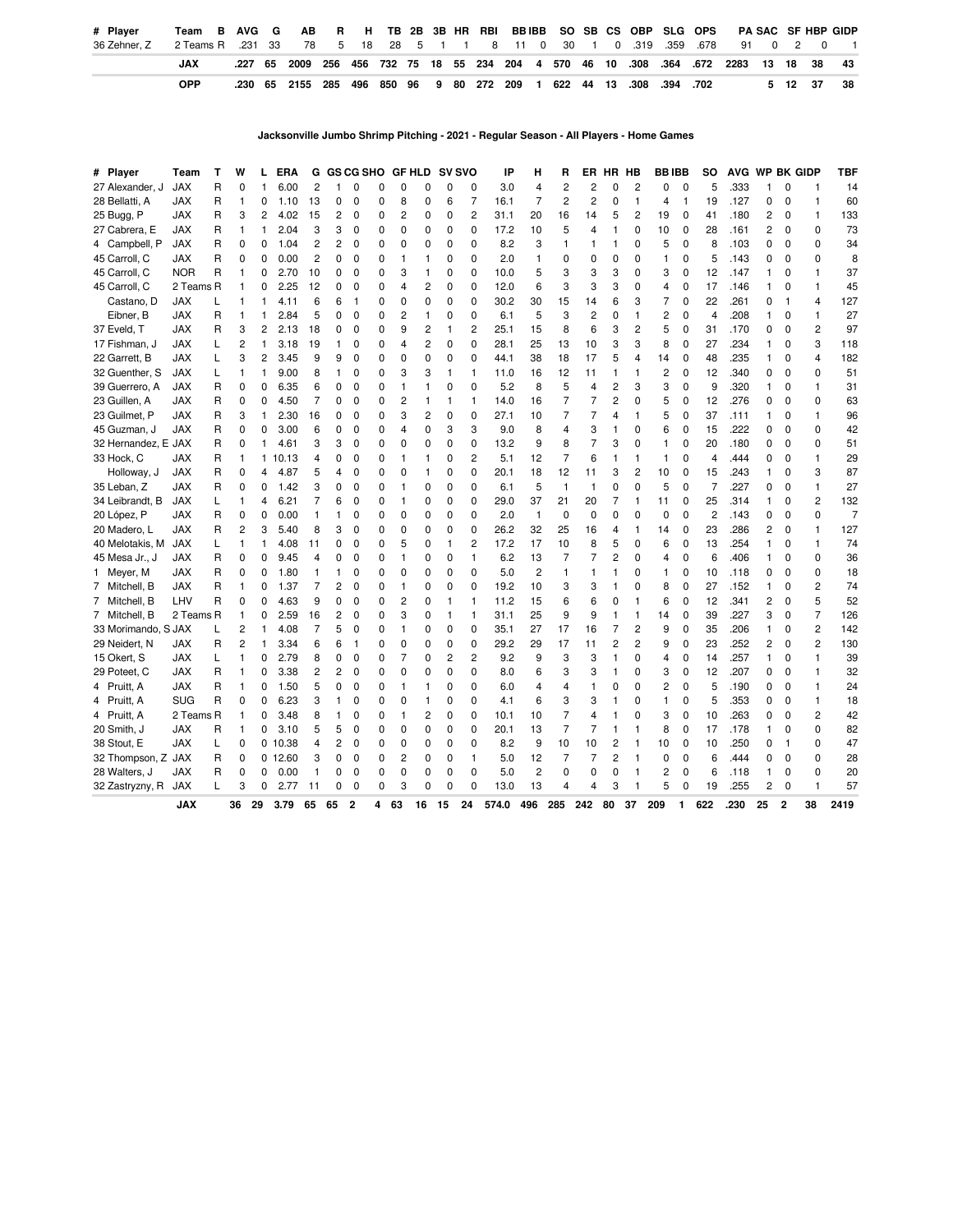|                                  | OPP                      |        | .240               | 65                           | 2096               | 293                     | 502                | 892 100            |              | 13     | 88                      | 271                  | 227     | 2                            | 580                     | 38     | 23                | .319         | .426         | .745          |                | 3                       | 19                           | 28                | 39                             |
|----------------------------------|--------------------------|--------|--------------------|------------------------------|--------------------|-------------------------|--------------------|--------------------|--------------|--------|-------------------------|----------------------|---------|------------------------------|-------------------------|--------|-------------------|--------------|--------------|---------------|----------------|-------------------------|------------------------------|-------------------|--------------------------------|
|                                  | JAX                      |        | .258               | 65                           | 2213               | 321                     | 570                | 950                | 107          | 15     | 81                      | 301                  | 202     | 3                            | 634                     | 66     | 25                | .329         | .429         | .758          | 2485           | 14                      | 14                           | 41                | 50                             |
| 36 Zehner, Z                     | <b>SWB</b>               | R      | .105               | 5                            | 19                 | $\overline{c}$          | $\overline{c}$     | 4                  | 0            | 1      | 0                       | 0                    | 3       | $\mathbf 0$                  | 7                       | 2      | 0                 | .227         | .211         | .438          | 22             | 0                       | 0                            | 0                 | $\mathbf{1}$                   |
| 36 Zehner, Z                     | JAX                      | R      | .269               | 34                           | 108                | 16                      | 29                 | 44                 | 6            | 0      | 3                       | 15                   | 16      | $\pmb{0}$                    | 33                      | 3      | 0                 | .363         | .407         | .770          | 124            | 0                       | 0                            | 0                 | 3                              |
| 32 Zastryzny, R                  | <b>JAX</b>               | R      | .000               | 5                            | 0                  | 0                       | 0                  | 0                  | 0            | 0      | 0                       | 0                    | 0       | $\mathbf 0$                  | 0                       | 0      | 0                 | .000         | .000         | .000          | 0              | 0                       | 0                            | 0                 | 0                              |
| 21 Wallach, C<br>21 Wallach, C   | SL<br>3 Teams R          | R      | .194<br>.197       | 19<br>35                     | 72<br>132          | 10<br>18                | 14<br>26           | 26<br>51           | 3<br>4       | 0<br>0 | 3<br>$\overline{7}$     | $\overline{7}$<br>16 | 8<br>17 | $\mathbf{1}$<br>$\mathbf{1}$ | 24<br>44                | 0<br>0 | 0<br>0            | .293<br>.303 | .361<br>.386 | .654<br>.689  | 82<br>152      | 0<br>0                  | 0<br>0                       | 2<br>3            | 6<br>$\overline{7}$            |
| 21 Wallach, C                    | OKC                      | R      | .000               | $\mathbf{1}$                 | 3                  | $\mathbf{1}$            | 0                  | 0                  | 0            | 0      | 0                       | 0                    | 1       | 0                            | $\mathbf{1}$            | 0      | 0                 | .250         | .000         | .250          | 4              | 0                       | 0                            | 0                 | 0                              |
| 21 Wallach, C                    | JAX                      | R      | .211               | 15                           | 57                 | 7                       | 12                 | 25                 | 1            | 0      | 4                       | 9                    | 8       | 0                            | 19                      | 0      | 0                 | .318         | .439         | .757          | 66             | 0                       | 0                            | 1                 | 1                              |
| 30 Twine, J                      | JAX                      | R      | .286               | 38                           | 119                | 22                      | 34                 | 53                 | 8            | 1      | 3                       | 14                   | 4       | 0                            | 46                      | 7      | 0                 | .323         | .445         | .768          | 127            | 0                       | $\mathbf{1}$                 | 3                 | 4                              |
| 38 Stout, E<br>32 Thompson, Z    | <b>JAX</b><br><b>JAX</b> | L<br>R | .000<br>.000       | $\mathbf{1}$<br>$\mathbf{1}$ | 2<br>0             | 0<br>0                  | 0<br>0             | 0<br>0             | 0<br>0       | 0<br>0 | 0<br>0                  | 0<br>0               | 0<br>0  | 0<br>0                       | 1<br>0                  | 0<br>0 | 0<br>0            | .000<br>.000 | .000<br>.000 | .000<br>.000  | 2<br>0         | 0<br>0                  | 0<br>0                       | 0<br>0            | 0<br>0                         |
| 20 Smith, J                      | <b>JAX</b>               | R      | .500               | 1                            | 2                  | 0                       | 1                  | 1                  | 0            | 0      | 0                       | 0                    | 0       | 0                            | 1                       | 0      | 0                 | .500         | .500         | 1.000         | 2              | 0                       | 0                            | 0                 | 0                              |
| 7 Sánchez, J                     | JAX                      | L      | .344               | 16                           | 61                 | 10                      | 21                 | 41                 | 3            | 1      | 5                       | 11                   | 7       | 1                            | 17                      | 0      | 0                 | .420         |              | .672 1.092    | 69             | 0                       | 0                            | $\mathbf{1}$      | 0                              |
| 18 Rojas, M                      | JAX                      | R      | .500               | $\overline{c}$               | 8                  | $\mathbf{1}$            | 4                  | 5                  | $\mathbf{1}$ | 0      | 0                       | $\mathbf{1}$         | 0       | 0                            | $\mathbf{1}$            | 0      | 0                 | .500         |              | .625 1.125    | 8              | 0                       | 0                            | 0                 | 0                              |
| 31 Quintana, L                   | 2 Teams R                |        | .324               | 50                           | 179                | 22                      | 58                 | 89                 | 11           | 1      | 6                       | 27                   | 14      | 0                            | 36                      | 0      | 0                 | .382         | .497         | .879          | 199            | 0                       | $\overline{\mathbf{c}}$      | 4                 | 3                              |
| 31 Quintana, L<br>31 Quintana, L | <b>JAX</b><br><b>SUG</b> | R<br>R | .325<br>.323       | 33<br>17                     | 114<br>65          | 15<br>7                 | 37<br>21           | 65<br>24           | 8<br>3       | 1<br>0 | 6<br>0                  | 24<br>3              | 8<br>6  | 0<br>0                       | 23<br>13                | 0<br>0 | 0<br>0            | .378<br>.389 | .570<br>.369 | .948<br>.758  | 127<br>72      | 0<br>0                  | $\overline{\mathbf{c}}$<br>0 | 3<br>$\mathbf{1}$ | $\mathbf{1}$<br>$\overline{c}$ |
| 4 Pruitt, A                      | <b>JAX</b>               | R      | .000               | $\mathbf{1}$                 | 0                  | 0                       | 0                  | 0                  | 0            | 0      | 0                       | 0                    | 0       | 0                            | 0                       | 0      | 0                 | .000         | .000         | .000          | 0              | 0                       | 0                            | 0                 | 0                              |
| 1 Pompey, T                      | JAX                      | S      | .179               | 12                           | 39                 | 3                       | 7                  | 10                 | 1            | 1      | 0                       | 5                    | 5       | 0                            | 12                      | 0      | 0                 | .267         | .256         | .523          | 45             | 0                       | $\mathbf{1}$                 | 0                 | $\mathbf{1}$                   |
| 15 Osborne, J                    | JAX                      | R      | .300               | 7                            | 20                 | $\overline{\mathbf{c}}$ | 6                  | 7                  | 1            | 0      | 0                       | 1                    | 1       | 0                            | 5                       | 0      | 0                 | .364         | .350         | .714          | 23             | 0                       | 0                            | 1                 | 0                              |
| 29 Neidert, N<br>15 Okert, S     | <b>JAX</b>               | L      | .000               | $\mathbf{1}$                 | 0                  | 0                       | 1<br>0             | 0                  | 0            | 0      | 0                       | 0                    | 0       | 0                            | 0                       | 0      | 0                 | .000         | .000         | .000          | 0              | 0                       | 0                            | 0                 | 0                              |
| 41 Navarreto, B                  | <b>JAX</b><br>JAX        | R<br>R | .239<br>.333       | 16<br>2                      | 46<br>3            | 6<br>0                  | 11                 | 19<br>1            | 2<br>0       | 0<br>0 | $\overline{c}$<br>0     | 8<br>0               | 7<br>1  | 0<br>0                       | 15<br>$\mathbf{1}$      | 0<br>0 | 0<br>0            | .345<br>.500 | .413<br>.333 | .758<br>.833  | 55<br>4        | 0<br>0                  | 1<br>0                       | 1<br>0            | $\mathbf{1}$<br>0              |
| 33 Morimando, S                  | <b>JAX</b>               | L      | .333               | 3                            | 3                  | 0                       | $\mathbf{1}$       | 1                  | 0            | 0      | 0                       | 1                    | 1       | 0                            | $\overline{\mathbf{c}}$ | 0      | 0                 | .500         | .333         | .833          | 4              | 0                       | 0                            | $\mathbf 0$       | 0                              |
| 19 Mitchell, T                   | JAX                      | R      | .133               | 6                            | 15                 | 3                       | $\overline{c}$     | 7                  | 0            | 1      | 1                       | 1                    | 1       | 0                            | 9                       | 0      | $\mathbf{1}$      | .278         | .467         | .745          | 18             | 0                       | 0                            | 2                 | 0                              |
| 7 Mitchell, B                    | LHV                      | L      | .000               | 3                            | 2                  | 0                       | 0                  | 0                  | 0            | 0      | 0                       | 0                    | 0       | 0                            | $\mathbf 0$             | 0      | $\mathbf 0$       | .000         | .000         | .000          | $\overline{c}$ | 0                       | 0                            | 0                 | 0                              |
| 5 Miller, B                      | <b>JAX</b>               | L      | 311                | 53                           | 196                | 30                      | 61                 | 76                 | 7            |        | $\overline{\mathbf{c}}$ | 17                   | 18      | 0                            | 42                      | 23     | 7                 | .370         | .388         | .758          | 218            | $\overline{\mathbf{c}}$ | 1                            | 1                 | 4                              |
| 1 Meyer, M                       | JAX                      | L      | .000               | 1                            | 2                  | 0                       | 0                  | 0                  | 0            | 0      | 0                       | 0                    | 0       | 0                            | 1                       | 0      | 0                 | .000         | .000         | .000          | 2              | 0                       | 0                            | $\Omega$          | C                              |
| Marté, L<br>40 Melotakis, M      | JAX<br><b>JAX</b>        | R<br>R | 222<br>.000        | 17<br>3                      | 54<br>0            | 5<br>0                  | 12<br>0            | 20<br>0            | 2<br>0       | 0<br>0 | 2<br>0                  | 7<br>0               | 2<br>0  | 0<br>0                       | 12<br>0                 | 2<br>0 | $\mathbf{1}$<br>0 | .250<br>.000 | .370<br>.000 | .620<br>.000  | 56<br>0        | 0<br>0                  | 0<br>0                       | 0<br>0            | 0<br>0                         |
| 18 Marrero, D                    | JAX                      | R      | .181               | 31                           | 105                | 14                      | 19                 | 25                 | 3            | 0      | 1                       | 9                    | 10      | 0                            | 37                      | 0      | 0                 | .252         | .238         | .490          | 116            |                         | 0                            | 0                 | 6                              |
| 20 Madero. L                     | JAX                      | R      | .000               | $\mathbf{1}$                 | 2                  | 0                       | 0                  | 0                  | 0            | 0      | 0                       | 0                    | 0       | 0                            | $\mathbf{1}$            | 0      | 0                 | .000         | .000         | .000          | 3              | 1                       | 0                            | $\mathbf 0$       | $\mathbf{1}$                   |
| 34 Leibrandt, B                  | <b>JAX</b>               | L      | .333               | 2                            | 3                  | 0                       | 1                  | 1                  | 0            | 0      | 0                       | 1                    | 0       | 0                            | 2                       | 0      | 0                 | .333         | .333         | .666          | 3              | 0                       | 0                            | 0                 | 0                              |
| 38 Kone, Z                       | JAX                      | R      | .333               | $\overline{c}$               | 3                  | 0                       | 1                  | 1                  | 0            | 0      | 0                       | 0                    | 1       | 0                            | 0                       | 0      | 0                 | .500         | .333         | .833          | 4              | 0                       | 0                            | 0                 | 0                              |
| Holloway, J<br>2 Justus, C       | <b>JAX</b><br><b>JAX</b> | R<br>R | .000<br>-1<br>.221 | $\overline{1}$<br>25         | $\mathbf{1}$<br>86 | 0<br>7                  | $\mathbf{1}$<br>19 | $\mathbf{1}$<br>23 | 0<br>2       | 0<br>1 | 0<br>0                  | 1<br>5               | 0<br>8  | 0<br>0                       | 0<br>24                 | 0<br>0 | 0<br>0            | .000<br>.299 | .000<br>.267 | 2.000<br>.566 | 1<br>99        | 0<br>$\overline{c}$     | 0<br>$\mathbf{1}$            | 0<br>2            | 0<br>4                         |
| 35 Henry, P                      | 2 Teams R                |        | 300                | 17                           | 60                 | 7                       | 18                 | 33                 | 3            | 0      | 4                       | 9                    | 6       | 0                            | 17                      | 0      | 0                 | .391         | .550         | .941          | 69             | 0                       | 0                            | 3                 | $\overline{c}$                 |
| 35 Henry, P                      | <b>NAS</b>               | R      | .385               | 7                            | 26                 | 2                       | 10                 | 12                 | 2            | 0      | 0                       | 3                    | 1       | 0                            | 6                       | 0      | 0                 | .448         | .462         | .910          | 29             | 0                       | 0                            | 2                 | 0                              |
| 35 Henry, P                      | JAX                      | R      | .235               | 10                           | 34                 | 5                       | 8                  | 21                 | 1            | 0      | 4                       | 6                    | 5       | 0                            | 11                      | 0      | 0                 | .350         | .618         | .968          | 40             | 0                       | 0                            | $\mathbf{1}$      | 2                              |
| 3 Harrison, M                    | JAX                      | R      | .240               | 33                           | 129                | 19                      | 31                 | 58                 | 4            | 1      | 7                       | 27                   | 14      | 0                            | 62                      | 11     | 2                 | .322         | .450         | .772          | 146            | 0                       | 1                            | 2                 | 2                              |
| 45 Guzman, J<br>8 Hairston, D    | <b>JAX</b><br>JAX        | R<br>R | .000<br>.182       | 6                            | 0<br>22            | 0<br>2                  | 4                  | 9                  | 0<br>0       | 1      | 1                       | 0<br>2               | 0       | 0                            | 0<br>9                  | 0      | 0                 | .000<br>.182 | .000<br>.409 | .000<br>.591  | 23             | 1                       | 0<br>0                       | 0                 | 0                              |
| 23 Guilmet, P                    | JAX                      | R      | .000               | 3<br>2                       | 1                  | 0                       | 0<br>0             | 0<br>0             | 0            | C<br>C | 0<br>0                  | 0                    | 0<br>0  | 0<br>0                       | 0                       | 0<br>0 | 0<br>0            | .000         | .000         | .000          | 1<br>0         | 0<br>0                  | 0                            | 0<br>0            | 0<br>0                         |
| 23 Guillen, A                    | JAX                      | R      | .000               | 3                            | 0                  | 0                       | 0                  | 0                  | 0            | 0      | 0                       | 0                    | 0       | 0                            | 0                       | 0      | 0                 | .000         | .000         | .000          | 0              | 0                       | 0                            | 0                 | 0                              |
| 39 Guerrero, A                   | JAX                      | R      | .000               | 1                            | 0                  | 0                       | 0                  | 0                  | 0            | C      | 0                       | 0                    | 0       | 0                            | 0                       | 0      | 0                 | .000         | .000         | .000          | 0              | 0                       | 0                            | 0                 | 0                              |
| 32 Guenther, S                   | JAX                      | L      | .000               | 1                            | 0                  | 0                       | 0                  | 0                  | 0            | 0      | 0                       | 0                    | 0       | 0                            | 0                       | 0      | 0                 | .000         | .000         | .000          | 0              | 0                       | 0                            | 0                 | 0                              |
| 22 Garrett, B                    | JAX                      | R      | .250               | 3                            | 4                  | 0                       | 1                  | 1                  | 0            | 0      | 0                       | 0                    | 0       | 0                            | 0                       | 0      | $\mathsf 0$       | .250         | .250         | .500          | 5              | 1                       | 0                            | 0                 | 0                              |
| 38 Fowler, D                     | 2 Teams L                |        | 264                | 20                           | 72                 | 10                      | 19                 | 41                 | 4            | 0      | 6                       | 15                   | 4       | 0                            | 27                      | 2      | 0                 | .308         | .569         | .877          | 78             | 0                       | 1                            | 1                 | 0                              |
| 38 Fowler, D<br>38 Fowler, D     | <b>IND</b><br>JAX        | L<br>L | .176<br>.291       | 7<br>13                      | 17<br>55           | 3<br>7                  | 3<br>16            | 8<br>33            | 2<br>2       | 0<br>0 | 1<br>5                  | 1<br>14              | 4<br>0  | 0<br>0                       | 7<br>20                 | 2<br>0 | 0<br>0            | .364<br>.286 | .471<br>.600 | .835<br>.886  | 22<br>56       | 0<br>0                  | 0<br>$\mathbf{1}$            | 1<br>0            | 0<br>0                         |
| 21 Fortes, N                     | <b>JAX</b>               | R      | .246               | 15                           | 57                 | 7                       | 14                 | 25                 | 2            | C      | 3                       | 11                   | 4       | 0                            | 8                       | 0      | 0                 | .358         | .439         | .797          | 67             | 0                       | 0                            | 6                 | 3                              |
| 17 Fishman, J                    | <b>JAX</b>               | L      | .000               | 5                            | 2                  | 0                       | 0                  | 0                  | 0            | 0      | 0                       | 0                    | 0       | 0                            | 1                       | 0      | 0                 | .000         | .000         | .000          | 2              | 0                       | 0                            | 0                 | 0                              |
| 37 Eveld. T                      | <b>JAX</b>               | R      | .000               | 6                            | 1                  | 0                       | 0                  | 0                  | 0            | 0      | 0                       | 0                    | 0       | 0                            | 1                       | 0      | 0                 | .000         | .000         | .000          | 1              | 0                       | 0                            | 0                 | 0                              |
| Eibner, B                        | <b>JAX</b>               | R      | .000               | 2                            | 0                  | 0                       | 0                  | 0                  | 0            | 0      | 0                       | 0                    | 0       | $\mathbf 0$                  | 0                       | 0      | 0                 | .000         | .000         | .000          | 0              | 0                       | 0                            | 0                 | 0                              |
| 26 Dunand, J                     | <b>JAX</b>               | R      | .198               | 27                           | 91                 | 11                      | 18                 | 34                 | 2            | 1      | 4                       | 13                   | 6       | 0                            | 36                      | 0      | 0                 | .260         | .374         | .634          | 100            | 0                       | 1                            | 2                 | 3                              |
| 11 Díaz, I<br>11 Díaz, L         | <b>JAX</b><br>JAX        | L<br>L | .277<br>248        | 12<br>38                     | 47<br>149          | 8<br>31                 | 13<br>37           | 25<br>81           | 4<br>8       | 0      | 2<br>12                 | 9<br>25              | 3<br>11 | 0<br>1                       | 11<br>34                | 0<br>1 | 1<br>0            | .333<br>.307 | .532<br>.544 | .865<br>.851  | 51<br>163      | 0<br>0                  | 0<br>1                       | 1<br>2            | 0<br>3                         |
| Devers, J                        | JAX                      | L      | .200               | 9                            | 30                 | $\overline{\mathbf{c}}$ | 6                  | 9                  | 1            |        | 0                       | 1                    | 1       | 0                            | 5                       | 0      | 0                 | .226         | .300         | .526          | 32             | 1                       | 0                            | 0                 | 0                              |
| 8 Cribbs Jr., G                  | <b>JAX</b>               | L      | .143               | 5                            | 7                  | 0                       | 1                  | 1                  | 0            | C      | 0                       | 0                    | 2       | 0                            | 4                       | 0      | $\mathbf{1}$      | .333         | .143         | .476          | 9              | 0                       | 0                            | 0                 | 0                              |
| 31 Chisholm Jr., J               | <b>JAX</b>               | L      | .444               | 3                            | 9                  | 3                       | 4                  | 8                  | 1            | C      | 1                       | 4                    | 1       | 0                            | $\overline{c}$          | 1      | $\overline{2}$    | .500         | .889         | 1.389         | 10             | 0                       | 0                            | 0                 | 0                              |
| 26 Chinea, C                     | JAX                      | R      | .333               | 5                            | 9                  | $\overline{\mathbf{c}}$ | 3                  | 7                  | 1            | C      | 1                       | 1                    | 1       | 0                            | $\overline{\mathbf{c}}$ | 0      | 0                 | .455         | .778         | 1.233         | 11             | 0                       | 0                            | 1                 | 0                              |
| Castano, D<br>8 Chávez, S        | JAX<br>JAX               | L<br>R | .333<br>.196       | 2<br>16                      | 6<br>51            | 0<br>6                  | 2<br>10            | 2<br>16            | 0<br>3       | 0<br>C | 0<br>1                  | 1<br>4               | 0<br>5  | 0<br>0                       | 2<br>17                 | 0<br>1 | 0<br>0            | .429<br>.281 | .333<br>.314 | .762<br>.595  | 7<br>58        | 0<br>1                  | 0<br>0                       | 1<br>1            | 0<br>$\overline{c}$            |
| 45 Carroll, C                    | JAX                      | R      | .000               | $\mathbf{1}$                 | 0                  | 0                       | 0                  | 0                  | 0            | C      | 0                       | 0                    | 0       | 0                            | 0                       | 0      | 0                 | .000         | .000         | .000          | 0              | 0                       | 0                            | 0                 | 0                              |
| 21 Burdick, P                    | JAX                      | R      | .083               | 3                            | 12                 | 1                       |                    | 2                  | 1            | 0      | 0                       | 0                    | 1       | 0                            | 6                       | 0      | 0                 | .154         | .167         | .321          | 13             | 0                       | 0                            | 0                 | 1                              |
| 25 Bugg, P                       | JAX                      | R      | .000               | 5                            | $\mathbf{1}$       | 0                       | 0                  | 0                  | 0            | 0      | 0                       | 0                    | 0       | 0                            | 1                       | 0      | 0                 | .000         | .000         | .000          | 1              | 0                       | 0                            | 0                 | 0                              |
| 20 Brinson, L                    | <b>JAX</b>               | R      | .462               | 3                            | 13                 | $\mathbf{1}$            | 6                  | 9                  | 0            | 0      | 1                       | 1                    | 0       | 0                            | 3                       | 0      | 0                 | .462         | .692         | 1.154         | 13             | 0                       | 0                            | 0                 | 1                              |
| 6 Brigman, B                     | <b>JAX</b>               | R      | .292               | 50                           | 185                | 34                      | 54                 | 81                 | 14           | 2      | 3                       | 18                   | 22      | 0                            | 38                      | 8      | 4                 | .367         | .438         | .805          | 213            | 3                       | $\overline{\mathbf{c}}$      | 1                 | 4                              |
| 31 Bradshaw, D                   | <b>JAX</b>               | L      | .000               | 3                            | 2                  | 0                       | 0                  | 0                  | 0            | 0      | 0                       | 0                    | 0       | 0                            | $\overline{\mathbf{c}}$ | 0      | 0                 | .000         | .000         | .000          | 2              | 0                       | 0                            | 0                 | 0                              |
| 28 Bellatti, A<br>12 Bird, C     | <b>JAX</b><br>JAX        | R<br>L | .000<br>.265       | 2<br>47                      | 0<br>151           | 0<br>27                 | 0<br>40            | 0<br>62            | 0<br>14      | 0<br>1 | 0<br>2                  | 0<br>16              | 0<br>22 | 0<br>1                       | 0<br>34                 | 0<br>8 | 0<br>2            | .000<br>.362 | .000<br>.411 | .000<br>.773  | 0<br>174       | 0<br>0                  | 0<br>0                       | 0<br>1            | 0<br>$\overline{c}$            |
| 8 Anderson, B                    | <b>JAX</b>               | R      | .000               | 3                            | 7                  | 0                       | 0                  | 0                  | 0            | 0      | 0                       | 1                    | 0       | 0                            | 5                       | 0      | 0                 | .000         | .000         | .000          | 8              | 0                       | 1                            | 0                 | 0                              |
| 1 Alvarez, E                     | JAX                      | S      | .243               | 19                           | 70                 | 11                      | 17                 | 30                 | 4            | 0      | 3                       | 12                   | 6       | 0                            | 15                      | 1      | 4                 | .361         | .429         | .790          | 84             | 1                       | 0                            | 7                 | 0                              |
| 38 Alfaro, J                     | <b>JAX</b>               | R      | .250               | 5                            | 16                 | 3                       | 4                  | 10                 | 0            | 0      | 2                       | 5                    | 0       | 0                            | $\mathbf{1}$            | 0      | 0                 | .250         | .625         | .875          | 16             | 0                       | 0                            | 0                 | $\mathbf{1}$                   |
| 27 Alexander, J                  | JAX                      | R      | .000               | $\mathbf{1}$                 | 3                  | 0                       | 0                  | 0                  | 0            | C      | 0                       | 0                    | 0       | 0                            | 0                       | 0      | 0                 | .000         | .000         | .000          | 3              | 0                       | 0                            | 0                 | 0                              |
| # Player                         | Team                     | в      | AVG                | G                            | AВ                 | R                       | н                  | ΤВ                 | 2В           | 3В     | нн                      | RBI                  | BB IBB  |                              | so                      | SB     | СS                | ОВР          | SLG          | <b>OPS</b>    |                | PA SAC                  |                              | SF HBP            | <b>GIDP</b>                    |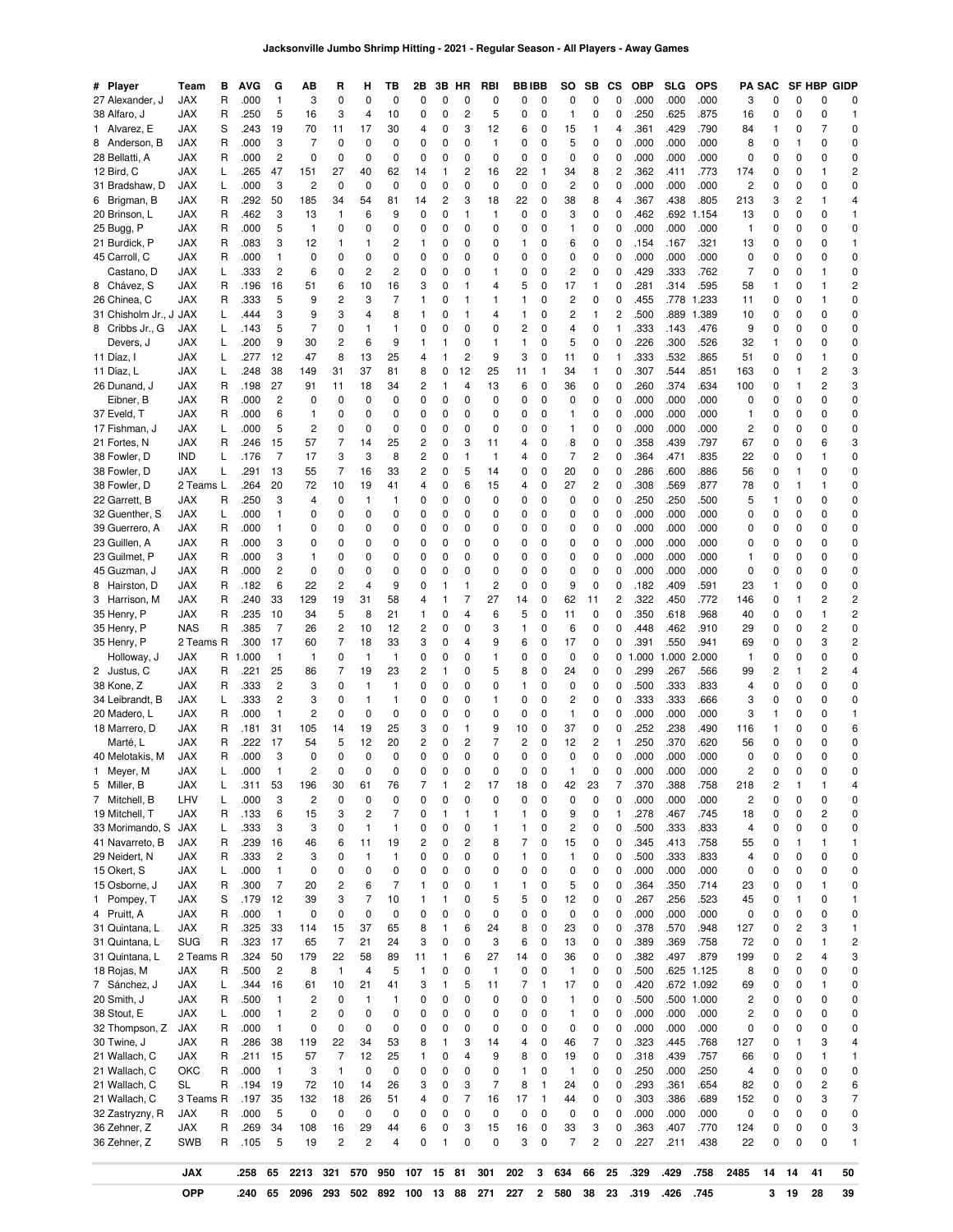| Player<br>#                       | Team       | в      |                | AVG                 | G            | AB             | R                       | н                | ΤВ       |                | 2Β     | 3В             | HR                      | <b>RBI</b>                                                                            | <b>BBIBB</b> |                | so                               | SB             | CS                  | <b>OBP</b>       |                | <b>SLG</b>                 | <b>OPS</b>          |              | PA SAC         |              | <b>SF HBP</b>  | <b>GIDP</b>    |
|-----------------------------------|------------|--------|----------------|---------------------|--------------|----------------|-------------------------|------------------|----------|----------------|--------|----------------|-------------------------|---------------------------------------------------------------------------------------|--------------|----------------|----------------------------------|----------------|---------------------|------------------|----------------|----------------------------|---------------------|--------------|----------------|--------------|----------------|----------------|
| 36 Zehner, Z                      | 2 Teams R  |        |                | .244                | 39           | 127            | 18                      | 31               |          | 48             | 6      | 1              | 3                       | 15                                                                                    | 19           | 0              | 40                               | 5              | 0                   | .342             |                | .378                       | .720                | 146          | 0              | 0            | 0              | Δ              |
|                                   | JAX        |        | .258           |                     | 65           | 2213           | 321                     | 570              | 950      |                | 107    | 15             | 81                      | 301                                                                                   | 202          | 3              | 634                              | 66             | 25                  | .329             | .429           |                            | .758                | 2485         | 14             | 14           | 41             | 50             |
|                                   | <b>OPP</b> |        | .240           |                     | 65           | 2096           | 293                     | 502              | 892      |                | 100    | 13             | 88                      | 271                                                                                   | 227          | 2              | 580                              | 38             | 23                  | .319             | .426           |                            | .745                |              | 3              | 19           | 28             | 39             |
|                                   |            |        |                |                     |              |                |                         |                  |          |                |        |                |                         |                                                                                       |              |                |                                  |                |                     |                  |                |                            |                     |              |                |              |                |                |
|                                   |            |        |                |                     |              |                |                         |                  |          |                |        |                |                         |                                                                                       |              |                |                                  |                |                     |                  |                |                            |                     |              |                |              |                |                |
|                                   |            |        |                |                     |              |                |                         |                  |          |                |        |                |                         | Jacksonville Jumbo Shrimp Pitching - 2021 - Regular Season - All Players - Away Games |              |                |                                  |                |                     |                  |                |                            |                     |              |                |              |                |                |
|                                   |            |        |                |                     |              |                |                         |                  |          |                |        |                |                         |                                                                                       |              |                |                                  |                |                     |                  |                |                            |                     |              |                |              |                |                |
| # Player                          | Team       | т      | w              | L                   | ERA          | G              |                         | <b>GS CG SHO</b> |          | <b>GF HLD</b>  |        |                | <b>SV SVO</b>           | IP                                                                                    |              | н              | R                                | ER.            | <b>HR</b>           | HB               | <b>BBIBB</b>   |                            | so                  | <b>AVG</b>   | <b>WP BK</b>   |              | <b>GIDP</b>    | TBF            |
| 27 Alexander, J<br>28 Bellatti, A | JAX<br>JAX | R      | 1<br>0         | 0<br>$\overline{c}$ | 0.77<br>2.03 | 3<br>13        | 3<br>0                  | 0<br>$\mathbf 0$ | 0<br>0   | 0<br>10        | 0<br>1 | 0<br>5         | 0<br>7                  | 11.2<br>13.1                                                                          |              | 8<br>8         | 3<br>5                           | 1<br>3         | 1<br>$\overline{c}$ | 0<br>2           | 3<br>6         | $\mathbf 0$<br>$\mathbf 0$ | 13<br>19            | .190<br>.174 | 2<br>1         | 0<br>0       | 1<br>2         | 45<br>55       |
| 25 Bugg, P                        | JAX        | R<br>R | 3              | 0                   | 4.84         | 18             | $\overline{c}$          | 0                | 0        | $\overline{c}$ | 2      | 0              | $\mathbf{1}$            | 35.1                                                                                  |              | 29             | 25                               | 19             | 5                   | 1                | 26             | 0                          | 44                  | .218         | 7              | $\mathbf{1}$ | 1              | 163            |
| 27 Cabrera, E                     | JAX        | R      | 0              | $\overline{c}$      | 6.17         | 3              | 3                       | 0                | 0        | 0              | 0      | 0              | 0                       | 11.2                                                                                  |              | 12             | 8                                | 8              | 3                   | 1                | 9              | 0                          | 20                  | .267         | 3              | 0            | 1              | 56             |
| 4 Campbell, P                     | JAX        | R      | 0              | 0                   | 0.00         | 1              | 1                       | 0                | 0        | 0              | 0      | 0              | 0                       | 2.0                                                                                   |              | 0              | 0                                | 0              | 0                   | 0                | 1              | 0                          | 1                   | .000         | 0              | 0            | 0              | 7              |
| 45 Carroll, C                     | JAX        | R      | 0              | 0                   | 18.00        | 1              | 0                       | 0                | 0        | 0              | 0      | 0              | 0                       | 1.0                                                                                   |              | 4              | $\overline{c}$                   | $\overline{c}$ | 1                   | 0                | 0              | 0                          | 1                   | 571          | 0              | 0            | 0              | $\overline{7}$ |
| 45 Carroll, C                     | <b>NOR</b> | R      | 1              | 0                   | 8.18         | 12             | 0                       | 0                | 0        | 5              | 0      | 0              | $\mathbf{1}$            | 11.0                                                                                  |              | 16             | 11                               | 10             | 2                   | 0                | 8              | 0                          | 11                  | .364         | 1              | 0            | 2              | 53             |
| 45 Carroll, C                     | 2 Teams R  |        | 1              | 0                   | 9.00         | 13             | 0                       | 0                | 0        | 5              | 0      | 0              | $\mathbf{1}$            | 12.0                                                                                  |              | 20             | 13                               | 12             | 3                   | 0                | 8              | 0                          | 12                  | .392         | 1              | $\mathbf 0$  | $\overline{c}$ | 60             |
| Castano, D                        | JAX        | L      | 6              | 1                   | 3.78         | 8              | 8                       | 0                | 0        | 0              | 0      | 0              | 0                       | 47.2                                                                                  |              | 39             | 20                               | 20             | 10                  | 1                | 9              | 0                          | 32                  | .218         | 0              | 1            | $\overline{c}$ | 189            |
| Eibner, B                         | JAX        | R      | 0              | 1                   | 4.05         | 6              | $\mathbf 0$             | 0                | 0        | 5              | 0      | 3              | 5                       | 6.2                                                                                   |              | 8              | 4                                | 3              | 0                   | 1                | 4              | 0                          | 10                  | .286         | 0              | 0            | 0              | 33             |
| 37 Eveld, T                       | JAX        | R      | 2              | 1                   | 5.59         | 19             | 0                       | 0                | 0        | 13             | 1      | 5              | 5                       | 19.1                                                                                  |              | 23             | 12                               | 12             | 5                   | 0                | 11             | 2                          | 23                  | .299         | 0              | 0            | 3              | 89             |
| 17 Fishman, J                     | JAX        | L      | 3              | $\mathbf 0$         | 4.18         | 15             | 1                       | 0                | 0        | 7              | 1      | $\mathbf{1}$   | 1                       | 28.0                                                                                  |              | 19             | 13                               | 13             | 4                   | 4                | 9              | 0                          | 24                  | .190         | 3              | -1           | 0              | 113            |
| 22 Garrett, B                     | JAX        | L      | $\overline{c}$ | $\overline{c}$      | 4.35         | 9              | 9                       | 0                | 0        | 0              | 0      | 0              | 0                       | 41.1                                                                                  |              | 35             | 23                               | 20             | 5                   | 0                | 18             | 0                          | 38                  | .227         | 0              | 0            | 1              | 175            |
| 32 Guenther, S                    | <b>JAX</b> | L      | 2              | 0                   | 0.77         | 7              | 0                       | 0                | 0        | 0              | 0      | 0              | 0                       | 11.2                                                                                  |              | 5              | 3                                | 1              | 1                   | 1                | 2              | 0                          | 16                  | .132         | $\pmb{0}$      | 0            | 1              | 42             |
| 39 Guerrero, A                    | JAX        | R      | 1              | 1                   | 3.72         | 5              | 0                       | 0                | 0        | 1              | 0      | 0              | 2                       | 9.2                                                                                   |              | $\overline{7}$ | 5                                | 4              | 1                   | 0                | 4              | 0                          | 5                   | .250         | 0              | 0            | $\overline{c}$ | 36             |
| 23 Guillen, A                     | JAX        | R      | 1              | 1                   | 7.59         | 6              | 1                       | $\Omega$         | $\Omega$ | 1              | 1      | $\Omega$       | 0                       | 10.2                                                                                  |              | 14             | 9                                | 9              | 2                   | 1                | 5              | 0                          | 9                   | 318          | 1              | $\mathbf 0$  | 1              | 50             |
| 23 Guilmet, P                     | JAX        | R      | $\overline{c}$ | 1                   | 5.40         | 16             | $\mathbf 0$             | 0                | 0        | 3              | 3      | 0              | $\mathbf{1}$            | 25.0                                                                                  |              | 27             | 17                               | 15             | 4                   | 0                | 8              | 0                          | 30                  | .267         | $\overline{c}$ | 0            | 0              | 110            |
| 45 Guzman, J                      | <b>JAX</b> | R      | 0              | $\mathbf{1}$        | 4.26         | 3              | 0                       | 0                | 0        | $\overline{c}$ | 0      | $\mathbf{1}$   | $\overline{2}$          | 6.1                                                                                   |              | 6              | 4                                | 3              | 0                   | 0                | 3              | 0                          | 5                   | .240         | 0              | $\mathbf{1}$ | 0              | 28             |
| 32 Hernandez, E                   | JAX        | R      | 0              | 0                   | 0.00         | 2              | $\overline{c}$          | $\Omega$         | 0        | 0              | 0      | 0              | $\Omega$                | 7.2                                                                                   |              | 2              | 0                                | 0              | 0                   | 0                | $\overline{c}$ | 0                          | 12                  | .083         | 0              | 0            | 1              | 26             |
| 33 Hock, C                        | JAX        | R      | 1              | 0                   | 1.50         | 4              | 0                       | 0                | 0        | 3              | 0      | 0              | 1                       | 6.0                                                                                   |              | 4              | $\mathbf{1}$                     | 1              | 0                   | 0                | 1              | 0                          | 5                   | .190         | 0              | 0            | 1              | 22             |
| Holloway, J                       | JAX        | R      | 0              | 1                   | 4.91         | 3              | $\overline{\mathbf{c}}$ | 0                | 0        | 0              | 0      | 0              | 0                       | 11.0                                                                                  |              | 11             | 8                                | 6              | $\overline{c}$      | 0                | 4              | 0                          | 14                  | .256         | 0              | 0            | $\overline{c}$ | 47             |
| 35 Leban, Z                       | JAX        | R      | 0              | 1                   | 6.20<br>-1   | 1              | 0                       | 0                | 0        | 0              | 0      | 0              | 0                       | 1.2                                                                                   |              | $\overline{c}$ | 3                                | 3              | 1                   | 0                | $\overline{c}$ | 0                          | $\mathbf{1}$        | .333         | 0              | 0            | 0              | 8              |
| 34 Leibrandt, B                   | <b>JAX</b> | L      | 1              | $\overline{c}$      | 4.13         | 7              | 5                       | $\mathbf{1}$     | $\Omega$ | 0              | 0      | $\Omega$       | 0                       | 28.1                                                                                  |              | 24             | 13                               | 13             | 5                   | 3                | 8              | 0                          | 28                  | .238         | 2              | 0            | 2              | 113            |
| 20 López, P                       | JAX        | R      | 0              | 0                   | 0.00         | 1              | $\mathbf{1}$            | 0                | 0        | 0              | 0      | 0              | 0                       | 3.0                                                                                   |              | 0              | $\mathbf 0$                      | 0              | 0                   | 1                | 0              | 0                          | 3                   | .000         | 0              | $\mathbf 0$  | 1              | 9              |
| 20 Madero, L                      | JAX        | R      | 5              | 0                   | 0.59         | 9              | 4                       | 0                | 0        | 1              | 0      | 0              | 0                       | 30.1                                                                                  |              | 14             | 3                                | 2              | 0                   | 0                | 10             | 0                          | 35                  | .137         | 0              | 0            | $\overline{c}$ | 113            |
| McKenna, B                        | JAX        | R      | 0              |                     | 020.25       | $\mathbf{1}$   | $\mathbf 0$             | 0                | 0        | 0              | 0      | 0              | 0                       | 1.1                                                                                   |              | 3              | 3                                | 3              | $\overline{c}$      | 0                | $\mathbf{1}$   | 0                          | $\mathbf{1}$        | 429          | $\pmb{0}$      | 0            | 0              | 8              |
| 40 Melotakis, M                   | JAX        | Г      | 2              | 0                   | 7.94         | 11             | 0                       | 0                | 0        | 4              | 1      | 1              | $\overline{c}$          | 11.1                                                                                  |              | 20             | 11                               | 10             | 4                   | 1                | 10             | 0                          | 10                  | 385          | 0              | 0            | 1              | 64             |
| 45 Mesa Jr., J                    | JAX        | R      | 0              |                     | 0 13.50      | 1              | 0                       | 0                | 0        | $\mathbf{1}$   | 0      | 0              | 0<br>0                  | 1.1                                                                                   |              | 2<br>4         | $\overline{c}$<br>$\overline{4}$ | 2<br>0         | 1<br>0              | 0<br>$\mathbf 0$ | 0              | 0                          | 1<br>$\overline{7}$ | .333         | 0              | 0            | 0              | 6<br>20        |
| 1 Meyer, M                        | JAX        | R<br>R | 0<br>0         | $\mathbf{1}$<br>0   | 0.00<br>5.59 | 1<br>4         | 1<br>1                  | 0<br>0           | 0<br>0   | 0<br>0         | 0<br>1 | 0<br>0         | 0                       | 5.0<br>9.2                                                                            |              | 10             | 6                                | 6              | $\overline{c}$      | 0                | 1<br>5         | 0<br>0                     | 10                  | .211<br>263  | 0<br>0         | 1<br>0       | 1<br>0         | 43             |
| 7 Mitchell, B                     | JAX<br>LHV | R      | 3              | 1                   | 7.02         | 11             | 0                       | 0                | 0        | 4              | 1      | 0              | 0                       | 16.2                                                                                  |              | 17             | 14                               | 13             | $\overline{c}$      | 0                | 10             | 1                          | 8                   | .274         | $\overline{c}$ | 0            | 1              | 75             |
| 7 Mitchell, B<br>7 Mitchell, B    | 2 Teams R  |        | 3              | $\mathbf{1}$        | 6.49         | 15             | 1                       | 0                | 0        | 4              | 2      | 0              | 0                       | 26.1                                                                                  |              | 27             | 20                               | 19             | 4                   | 0                | 15             | 1                          | 18                  | .270         | 2              | 0            | 1              | 118            |
| 33 Morimando,                     | S JAX      | L      | 1              | 3                   | 4.47         | 11             | 11                      | 0                | 0        | 0              | 0      | 0              | 0                       | 54.1                                                                                  |              | 63             | 28                               | 27             | 10                  | 0                | 22             | 0                          | 51                  | 290          | $\overline{c}$ | 0            | 5              | 240            |
| 29 Neidert, N                     | JAX        | R      | 4              | 3                   | 3.92         | 8              | 7                       | 0                | 0        | 1              | 0      | 0              | 0                       | 39.0                                                                                  |              | 42             | 24                               | 17             | 6                   | 5                | 12             | 0                          | 29                  | .273         | $\overline{c}$ | 0            | 6              | 173            |
| 15 Okert, S                       | JAX        | L      | 1              | 0                   | 0.87         | $\overline{7}$ | 0                       | 0                | 0        | 3              | 2      | $\overline{c}$ | $\overline{\mathbf{c}}$ | 10.1                                                                                  |              | 4              | $\mathbf{1}$                     | 1              | 0                   | $\overline{c}$   | 0              | 0                          | 15                  | .118         | 1              | $\mathbf{1}$ | 0              | 37             |
| 4 Pruitt, A                       | JAX        | R      | 0              | 0                   | 9.00         | 3              | $\mathbf 0$             | 0                | 0        | 0              | 0      | $\mathbf 0$    | $\mathbf{1}$            | 4.0                                                                                   |              | 5              | 5                                | 4              | 1                   | 0                | 1              | 0                          | 6                   | 294          | 0              | $\mathbf 0$  | 0              | 19             |
| 4 Pruitt, A                       | SUG        | R      | 1              | 0                   | 0.00         | 2              | 1                       | 0                | 0        | 0              | 0      | 0              | 0                       | 3.0                                                                                   |              | 1              | $\mathbf 0$                      | 0              | 0                   | 0                | 0              | $\mathbf 0$                | 1                   | .100         | 0              | $\mathbf 0$  | 0              | 10             |
| 4 Pruitt, A                       | 2 Teams R  |        | 1              | 0                   | 5.14         | 5              | 1                       | 0                | 0        | 0              | 0      | 0              | 1                       | 7.0                                                                                   |              | 6              | 5                                | 4              | 1                   | 0                | $\mathbf{1}$   | 0                          | $\overline{7}$      | .222         | 0              | 0            | 0              | 29             |
| 20 Smith, J                       | <b>JAX</b> | R      | 1              | 0                   | 2.19         | 3              | 1                       | 0                | 0        | 0              | 0      | 0              | 0                       | 12.1                                                                                  |              | 11             | 3                                | 3              | 0                   | 0                | 5              | 0                          | 13                  | .224         | 1              | 0            | 0              | 54             |
| 38 Stout, E                       | JAX        | L      | 0              |                     | 2 10.00      | 3              | $\overline{c}$          | 0                | 0        | 0              | 0      | 0              | 0                       | 9.0                                                                                   |              | 10             | 12                               | 10             | 4                   | 2                | 8              | 0                          | 11                  | 286          | 0              | $\mathbf 0$  | 1              | 45             |
| 32 Thompson, Z                    | <b>JAX</b> | R      | 0              | 0                   | 3.60         | 5              | $\mathbf 0$             | 0                | 0        | 2              | 2      | 1              | 1                       | 10.0                                                                                  |              | 10             | $\overline{4}$                   | 4              | $\overline{c}$      | 0                | $\overline{c}$ | $\mathbf 0$                | 15                  | .263         | 1              | $\mathbf 0$  | 0              | 41             |
| 28 Walters, J                     | JAX        | R      | 0              | 0                   | 0.00         | 1              | 0                       | 0                | 0        | 0              | 0      | 0              | 0                       | 2.0                                                                                   |              | $\mathbf{1}$   | $\mathbf{1}$                     | 0              | 0                   | 1                | 5              | 0                          | 1                   | .167         | 0              | 0            | 1              | 12             |
| 32 Zastryzny, R                   | <b>JAX</b> | L      | 0              | 0                   | 4.41         | 13             | 0                       | $\Omega$         | O        | 5              | 2      | $\overline{c}$ | 2                       | 16.1                                                                                  |              | 16             | 8                                | 8              | 4                   | 1                | 10             | 0                          | 22                  | .242         | 0              | 0            | $\Omega$       | 77             |
|                                   | JAX        |        | 39             | 26                  | 4.08         | 65             | 65                      | 1                | 5        | 64             | 17     | 21             | 33                      | 555.1                                                                                 | 502          |                | 293                              | 252            | 88                  | 28               | 227            | $\overline{2}$             | 580                 | 240          | 28             | 6            | 39             | 2375           |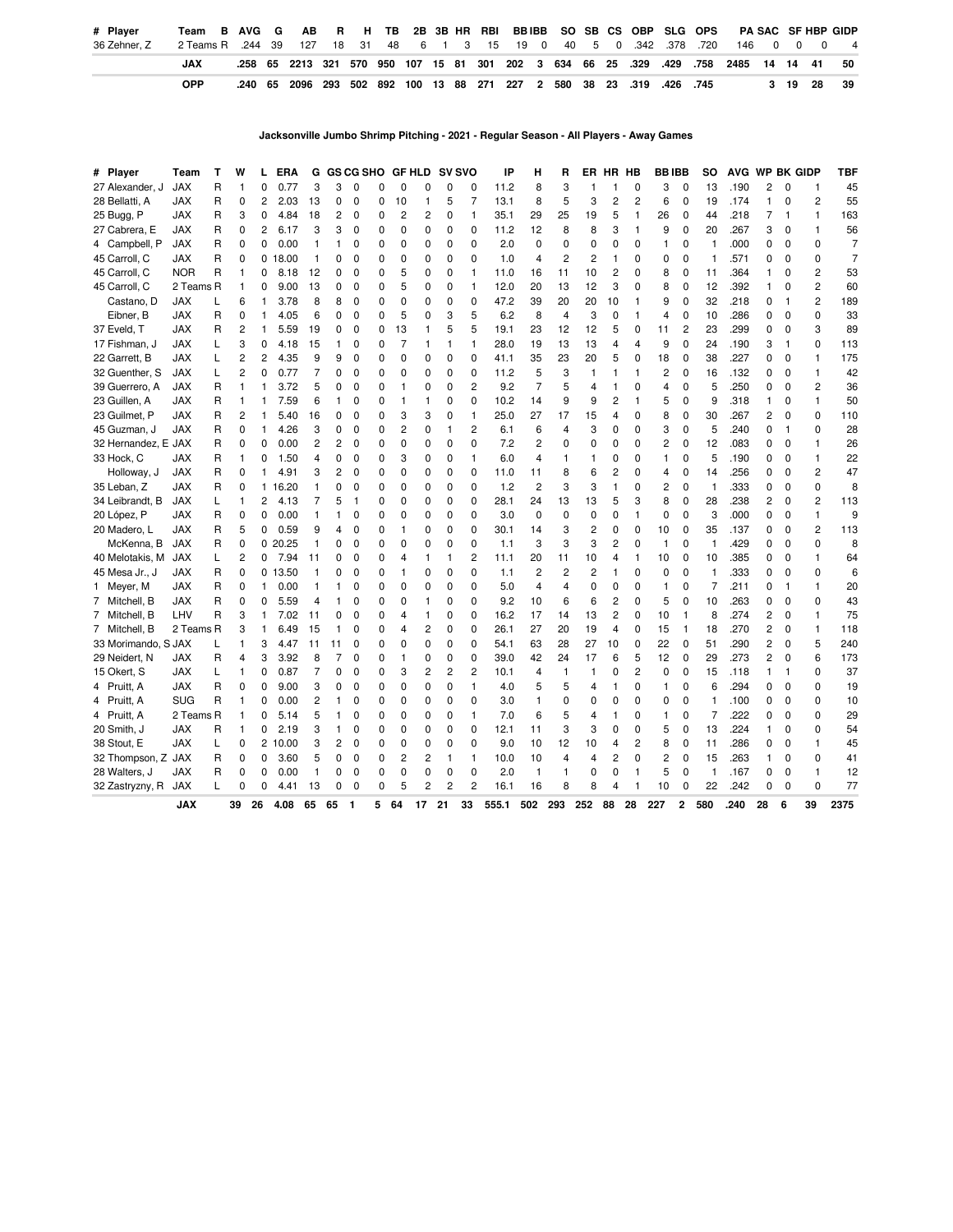| # | <b>Player</b>          | Team       | в              | AVG  | G              | АB             | R        | н              | ΤВ             | 2B  | 3В           | НR             | RBI            |          | <b>BBIBB</b>   | SO                      | <b>SB</b>      | CS             | <b>OBP</b> | <b>SLG</b> | <b>OPS</b>  |                | <b>PA SAC</b> |                | SF HBP         | <b>GIDP</b>    |
|---|------------------------|------------|----------------|------|----------------|----------------|----------|----------------|----------------|-----|--------------|----------------|----------------|----------|----------------|-------------------------|----------------|----------------|------------|------------|-------------|----------------|---------------|----------------|----------------|----------------|
|   | 3 Araúz, J             | <b>WOR</b> | S              | 221  | 29             | 95             | 10       | 21             | 27             | 3   | $\mathbf 0$  | 1              | 10             | 11       | 0              | 26                      | 2              | $\mathbf 0$    | 294        | .284       | .578        | 109            | 0             | 3              | $\Omega$       | 3              |
|   | 53 Arroyo, C           | <b>WOR</b> | R              | 091  | 8              | 22             | 3        | 2              | 3              | 1   | 0            | 0              | $\overline{2}$ | 2        | 0              | 8                       | 1              | $\Omega$       | .222       | .136       | .358        | 27             | 0             | $\mathbf{1}$   | $\overline{2}$ | $\Omega$       |
|   | 47 Bandy, J            | <b>WOR</b> | R              | .185 | 19             | 54             | 8        | 10             | 17             | 1   | 0            | $\overline{c}$ | 8              | 4        | 0              | 21                      | 0              | $\Omega$       | 279        | .315       | .594        | 63             | $\mathbf 0$   | $\mathbf 0$    | 3              | $\overline{2}$ |
|   | 36 Casas, T            | <b>WOR</b> | L              | 235  | 5              | 17             | 4        | 4              | 9              | 0   | $\mathbf{1}$ | 1              | 5              | 5        | 0              | 6                       | 1              | 0              | .409       | .529       | .938        | 22             | 0             | $\mathbf 0$    | $\Omega$       | $\Omega$       |
|   | 17 Chavis, M           | <b>IND</b> | R              | 225  | 10             | 40             | 7        | 9              | 18             | 0   | $\mathbf 0$  | 3              | 7              | 3        | $\Omega$       | 11                      | 0              | $\Omega$       | .295       | .450       | .745        | 44             | 0             | 0              | 1              | $\Omega$       |
|   | 17 Chavis, M           | <b>WOR</b> | R              | 216  | 9              | 37             | 6        | 8              | 11             | 0   | $\mathbf 0$  |                | 4              | 1        | 0              | 10                      | 1              | $\Omega$       | 250        | .297       | .547        | 40             | 0             | 1              | 1              | 1              |
|   | 17 Chavis, M           | 2 Teams R  |                | 221  | 19             | 77             | 13       | 17             | 29             | 0   | 0            | 4              | 11             | 4        | 0              | 21                      | 1              | 0              | 274        | .377       | 651         | 84             | 0             | $\mathbf{1}$   | 2              | $\mathbf{1}$   |
|   | 37 Cordero, F          | <b>WOR</b> | L              | 282  | 37             | 124            | 21       | 35             | 70             | 10  | 2            | 7              | 21             | 20       | 2              | 46                      | 5              | 0              | .386       | .565       | .951        | 145            | 0             | 0              | $\mathbf{1}$   | $\overline{c}$ |
|   | 13 De La Guerra, C WOR |            | L              | .113 | 21             | 53             | 6        | 6              | 9              | 0   | $\mathbf 0$  | 1              | $\mathbf{1}$   | 5        | $\Omega$       | 24                      | 1              | 0              | .203       | .170       | .373        | 59             | 0             | 0              | $\mathbf{1}$   | $\Omega$       |
|   | 12 DeShields, D        | RR         | R              | 263  | 34             | 118            | 18       | 31             | 50             | 2   | 1            | 5              | 12             | 25       | 0              | 32                      | 6              | $\mathbf{1}$   | .397       | .424       | .821        | 148            | 2             | 1              | 2              | 1              |
|   | 12 DeShields, D        | <b>WOR</b> | R              | .161 | 10             | 31             | 5        | 5              | 8              | 3   | 0            | 0              | $\mathbf{1}$   | 6        | 0              | 13                      | $\overline{c}$ | 0              | .297       | 258        | .555        | 37             | 0             | 0              | $\mathbf 0$    | $\mathbf{1}$   |
|   | 12 DeShields, D        | 2 Teams R  |                | .242 | 44             | 149            | 23       | 36             | 58             | 5   | $\mathbf{1}$ | 5              | 13             | 31       | 0              | 45                      | 8              | 1              | 377        | .389       | .766        | 185            | 2             | 1              | $\overline{2}$ | $\overline{2}$ |
|   | 2 Downs, J             | <b>WOR</b> | R              | .199 | 53             | 181            | 18       | 36             | 68             | 5   | 0            | 9              | 20             | 22       | 0              | 60                      | 9              | 3              | .293       | .376       | .669        | 205            | 0             | 0              | $\overline{c}$ | $\overline{4}$ |
|   | 24 Duran, J            | <b>WOR</b> | L              | 304  | 28             | 112            | 22       | 34             | 76             | 7   | 1            | 11             | 25             | 13       | 0              | 30                      | 8              | $\mathbf{1}$   | .391       | .679       | 1.070       | 128            | 0             | 0              | 3              | 0              |
|   | 15 Fitzgerald, R       | <b>WOR</b> | L              | .154 | 8              | 26             | 5        | $\overline{4}$ | 11             | 1   | 0            | $\overline{c}$ | 5              | 2        | 0              | 9                       | 0              | $\mathbf{1}$   | 214        | .423       | .637        | 28             | 0             | $\mathbf 0$    | $\mathbf 0$    | $\Omega$       |
|   | Gettys, M              | <b>WOR</b> | R              | 280  | 25             | 75             | 16       | 21             | 36             | 6   | 0            | 3              | 6              | 9        | 0              | 29                      | 2              | $\mathbf{1}$   | 372        | .480       | .852        | 86             | 0             | 0              | $\overline{2}$ | 0              |
|   | 17 Gonzalez, M         | <b>SUG</b> | S              | 286  | 2              | 7              | 1        | 2              | 3              |     | 0            | 0              | 1              | 1        | 0              | 2                       | 0              | 0              | .375       | .429       | .804        | 8              | 0             | 0              | $\Omega$       | 0              |
|   | 17 Gonzalez, M         | <b>WOR</b> | S              | 333  | $\overline{c}$ | 6              | 1        | $\overline{c}$ | 5              | 0   | $\mathbf 0$  | 1              | 1              | 1        | 0              | 1                       | 0              | $\Omega$       | 429        | .833       | 1.262       | $\overline{7}$ | $\Omega$      | $\mathbf 0$    | $\Omega$       | $\Omega$       |
|   | 17 Gonzalez, M         | 2 Teams S  |                | 308  | 4              | 13             | 2        | 4              | 8              |     | 0            | 1              | 2              | 2        | 0              | 3                       | 0              | 0              | .400       | .615       | 1.015       | 15             | 0             | 0              | 0              | 0              |
|   | 5 Hernández, K         | <b>WOR</b> | R              | 333  | 2              | 6              | 3        | 2              | 8              | 0   | $\mathbf 0$  | 2              | 5              | $\Omega$ | $\Omega$       | 2                       | 0              | 0              | .429       |            | 1.333 1.762 | $\overline{7}$ | 0             | 0              |                | $\Omega$       |
|   | 52 Hernández, R        | <b>WOR</b> | R              | 429  | 4              | 14             | 0        | 6              | 8              | 2   | $\mathbf 0$  | 0              | 3              | 1        | 0              | $\overline{\mathbf{4}}$ | 0              | $\Omega$       | 500        | .571       | 1.071       | 16             | 0             | 0              | 1              | $\Omega$       |
|   | 18 Herrmann, C         | <b>WOR</b> | L              | .197 | 23             | 71             | 8        | 14             | 26             | 3   | 0            | 3              | 9              | 9        | 1              | 28                      | 0              | 0              | .296       | .366       | .662        | 81             | 0             | 0              | 1              | $\mathbf{1}$   |
|   | 16 López, J            | <b>WOR</b> | R              | 266  | 45             | 143            | 16       | 38             | 57             | 10  | 0            | 3              | 23             | 9        | 0              | 37                      | 9              | 1              | 316        | .399       | .715        | 155            | 0             | 1              | 2              | 3              |
|   | 35 Matheny, T          | <b>WOR</b> | $\overline{R}$ | 234  | 24             | 64             | 9        | 15             | 27             | 6   | 0            | $\overline{c}$ | 10             | 8        | 0              | 26                      | $\overline{c}$ | 0              | 319        | .422       | .741        | 72             | 0             | $\mathbf 0$    | $\mathbf 0$    | $\mathbf{1}$   |
|   | 65 Meneses, J          | <b>WOR</b> | R              | 203  | 18             | 64             | 3        | 13             | 25             | 4   | 1            | 2              | 15             | 4        | 0              | 17                      | 0              | 0              | 246        | .391       | .637        | 69             | 0             | 1              | 0              | 1              |
|   | 39 Mieses, J           | <b>WOR</b> | R              | .172 | 32             | 99             | 14       | 17             | 26             | 4   |              | 1              | 6              | 12       | 0              | 30                      | 3              | 0              | .278       | .263       | .541        | 115            | 0             | $\mathbf{1}$   | 3              | 3              |
|   | 32 Motter, T           | <b>ABQ</b> | R              | 339  | 41             | 124            | 36       | 42             | 99             | 10  | 1            | 15             | 41             | 37       | 3              | 27                      | 0              | 0              | .488       | .798       | 1.286       | 164            | 0             | $\overline{c}$ | $\mathbf{1}$   | 9              |
|   | 32 Motter, T           | <b>WOR</b> | R              | 296  | 8              | 27             | 4        | 8              | 9              | 1   | O            | 0              | 3              | 6        | 0              | 8                       | 0              | 0              | 424        | .333       | .757        | 33             | 0             | 0              | $\Omega$       | 0              |
|   | 32 Motter, T           | 2 Teams R  |                | 331  | 49             | 151            | 40       | 50             | 108            | 11  | 1            | 15             | 44             | 43       | 3              | 35                      | $\mathbf 0$    | 0              | 477        | .715       | 1.192       | 197            | 0             | $\overline{2}$ | $\mathbf{1}$   | 9              |
|   | 60 Muñoz, Y            | <b>WOR</b> | R              | 310  | 46             | 171            | 21       | 53             | 78             | 9   | 2            | 4              | 14             | 5        | 0              | 31                      | 11             | 3              | .333       | .456       | .789        | 181            | $\mathbf{1}$  | 2              | 2              | 4              |
|   | 30 Ockimey, J          | <b>WOR</b> | L              | 221  | 48             | 136            | 22       | 30             | 67             | 4   | 0            | 11             | 24             | 31       | 0              | 60                      | 0              | 0              | .367       | .493       | .860        | 169            | 0             | $\mathbf{1}$   | $\mathbf{1}$   | 3              |
|   | 28 Pereda, J           | <b>WOR</b> | R              | 324  | 12             | 34             | 3        | 11             | 12             | 1   | 0            | 0              | 3              | 3        | $\Omega$       | 3                       | 1              | $\Omega$       | 359        | .353       | .712        | 40             | 0             | 2              | $\Omega$       | $\Omega$       |
|   | 25 Puello, C           | <b>SYR</b> | R              | 286  | 15             | 35             | 3        | 10             | 12             | 2   | 0            | 0              | 6              | 5        | 0              | 7                       | 2              | 0              | .390       | .343       | .733        | 41             | 0             | 0              | 1              | $\mathbf{1}$   |
|   | 25 Puello, C           | <b>WOR</b> | R              | .133 | 5              | 15             | 4        | $\overline{c}$ | $\overline{2}$ | 0   | 0            | 0              | 2              | 1        | 0              | 2                       | 4              | $\mathbf{1}$   | .316       | .133       | .449        | 19             | 0             | 0              | 3              | $\Omega$       |
|   | 25 Puello, C           | 2 Teams R  |                | 240  | 20             | 50             | 7        | 12             | 14             | 2   | 0            | 0              | 8              | 6        | $\Omega$       | 9                       | 6              | $\mathbf{1}$   | 367        | .280       | .647        | 60             | 0             | $\mathbf 0$    | $\overline{A}$ | $\overline{1}$ |
|   | 53 Rivera, J           | <b>WOR</b> | S              | 293  | 21             | 58             | 14       | 17             | 28             | 5   | 0            | 2              | 9              | 6        | 0              | 9                       | 1              | 0              | .369       | .483       | .852        | 66             | 1             | 0              | $\mathbf{1}$   | 0              |
|   | 53 Santana, D          | <b>WOR</b> | S              | 400  | 8              | 25             | 6        | 10             | 19             | 3   | 0            | $\overline{c}$ | 4              | 7        | 1              | 5                       | $\overline{c}$ | 0              | .531       | .760       | 1.291       | 32             | 0             | 0              | 0              | $\Omega$       |
|   | Williams, G            | <b>WOR</b> | L              | .000 | $\overline{c}$ | $\overline{4}$ | $\Omega$ | $\Omega$       | $\mathbf 0$    | 0   | $\mathbf 0$  | 0              | $\Omega$       | $\Omega$ | 0              | 3                       | 0              | 0              | .000       | .000       | .000        | 4              | 0             | $\mathbf 0$    | $\Omega$       | $\Omega$       |
|   | 12 Wilson, M           | <b>TAC</b> | R              | .193 | 17             | 57             | 11       | 11             | 22             | 2   | 0            | 3              | 6              | 12       | 0              | 22                      | 1              | $\overline{2}$ | .333       | .386       | .719        | 69             | 0             | 0              | $\mathbf 0$    | $\Omega$       |
|   | 12 Wilson, M           | <b>WOR</b> | R              | 208  | 35             | 120            | 17       | 25             | 50             | 5   | 1            | 6              | 13             | 18       | 0              | 50                      | 5              | 0              | .321       | .417       | .738        | 140            | 0             | 0              | 2              | 1              |
|   | 12 Wilson, M           | 2 Teams R  |                | 203  | 52             | 177            | 28       | 36             | 72             | 7   | $\mathbf{1}$ | 9              | 19             | 30       | 0              | 72                      | 6              | $\overline{2}$ | .325       | .407       | .732        | 209            | 0             | $\mathbf 0$    | $\overline{2}$ | 1              |
|   | 7 Wong, C              | <b>WOR</b> | R              | .211 | 25             | 90             | 5        | 19             | 30             | 8   | 0            | 1              | 7              | 4        | 0              | 30                      | 5              | $\Omega$       | .245       | .333       | .578        | 94             | 0             | $\Omega$       | $\Omega$       | 1              |
|   |                        | <b>WOR</b> |                | .237 | 64             | 1974           | 274      | 468            | 822            | 102 | g            | 78             | 259            | 225      |                | 628                     | 75             | 11             | .323       | .416       | .739        | 2249           | 2             | 13             | 32             | 31             |
|   |                        | OPP        |                | .238 | 64             | 2080           | 304      | 494            | 819            | 105 | 5            | 70             | 289            | 240      | $\overline{2}$ | 605                     | 68             | 18             | .332       | .394       | .726        |                | 6             | 15             | 61             | 48             |
|   |                        |            |                |      |                |                |          |                |                |     |              |                |                |          |                |                         |                |                |            |            |             |                |               |                |                |                |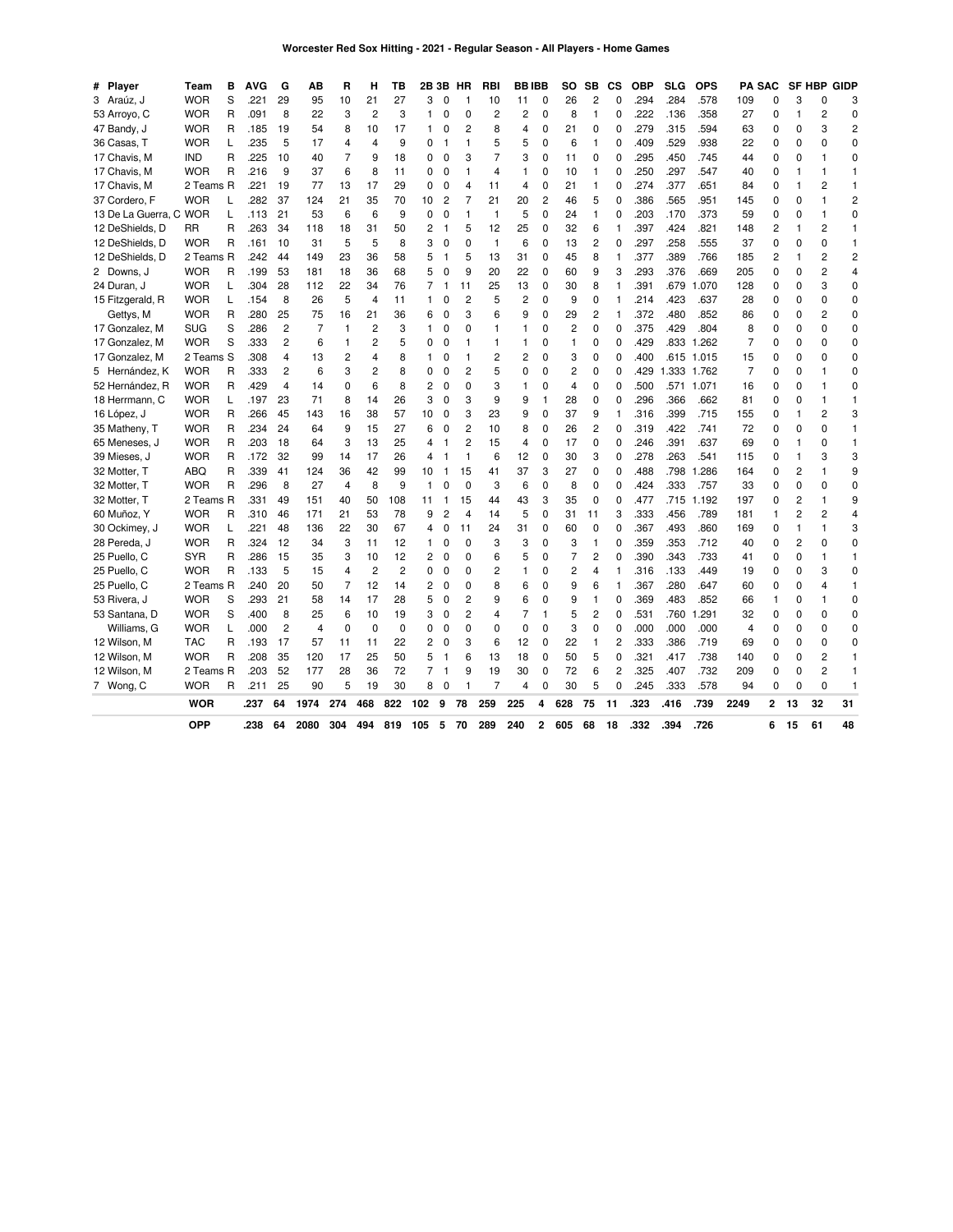| # Player             | Team            | т | W              | L  | ERA   | G  | GS             | CG SHO      |   | <b>GF HLD</b>           |              |                | <b>SV SVO</b>  | IP    | H              | R              | ER             | HR             | нв            | BB IBB                  |                | so                      | AVG  | <b>WP BK GIDP</b>       |             |                     | TBF      |
|----------------------|-----------------|---|----------------|----|-------|----|----------------|-------------|---|-------------------------|--------------|----------------|----------------|-------|----------------|----------------|----------------|----------------|---------------|-------------------------|----------------|-------------------------|------|-------------------------|-------------|---------------------|----------|
| 52 Adames, J         | <b>WOR</b>      | R | 1              | 0  | 8.59  | 7  | 0              | 0           | 0 | $\overline{\mathbf{c}}$ | 0            | 0              | 0              | 7.1   | 9              | 8              | 7              | 1              | 3             | 6                       | 0              | 9                       | .310 | $\overline{\mathbf{c}}$ | 0           | 1                   | 38       |
| 35 Andriese, M       | <b>WOR</b>      | R | 0              | 0  | 0.00  | 2  | 0              | 0           | 0 | 0                       | 0            | 0              | 0              | 3.0   | $\mathbf{1}$   | 0              | 0              | 0              | 0             | 0                       | 0              | 3                       | .100 | 0                       | 0           | 0                   | 10       |
| 32 Barnes, M         | <b>WOR</b>      | R | 0              | 0  | 0.00  | 1  | 0              | $\mathbf 0$ | 0 | 0                       | 0            | 0              | 0              | 1.0   | 0              | 0              | 0              | 0              | 1             | 0                       | $\mathbf 0$    | 1                       | .000 | 0                       | 0           | $\mathbf 0$         | 4        |
| Bazardo, E           | <b>WOR</b>      | R | 0              | 0  | 6.00  | 4  | 0              | 0           | 0 | 1                       | 0            | 1              | 1              | 3.0   | 3              | 2              | $\overline{c}$ | 1              | 1             | 1                       | $\pmb{0}$      | $\overline{\mathbf{c}}$ | .250 | 0                       | 0           | 0                   | 14       |
| 36 Blair, S          | <b>WOR</b>      | R | 1              | 1  | 5.56  | 9  | 1              | 0           | 0 | 3                       | 1            | 0              | 0              | 11.1  | 9              | 7              | 7              | 0              | 8             | 7                       | 1              | 15                      | .225 | 3                       | 0           | $\mathbf{1}$        | 56       |
| Brasier, R           | <b>WOR</b>      | R | 1              | 0  | 19.29 | 5  | 0              | 0           | 0 | 0                       | 0            | 0              | 0              | 4.2   | 9              | 10             | 10             | 1              | 0             | 3                       | 0              | 3                       | .409 | 0                       | 0           | 1                   | 25       |
| 61 Brennan, B        | <b>WOR</b>      | R | 0              | 0  | 5.24  | 19 | 0              | 0           | 0 | 5                       | 1            | 1              | 2              | 22.1  | 26             | 16             | 13             | 3              | 4             | 7                       | 0              | 25                      | .295 | 0                       | 0           | 4                   | 101      |
| 62 Brewer, C         | WOR             | R | 1              | 1  | 4.50  | 7  | 0              | 0           | 0 | $\mathbf{1}$            | 1            | 0              | 0              | 12.0  | 8              | 6              | 6              | $\overline{c}$ | 0             | 6                       | 0              | 12                      | .186 | $\overline{c}$          | 0           | 0                   | 50       |
| 25 Brice, A          | <b>WOR</b>      | R | 2              | 0  | 3.06  | 14 |                | $\mathbf 0$ | 0 | 7                       | 1            | $\overline{c}$ | 4              | 17.2  | 9              | 6              | 6              | 2              | 9             | 8                       | $\mathbf 0$    | 17                      | .153 | 1                       | 0           | 1                   | 76       |
| 21 Claudio, A        | <b>WOR</b><br>L |   | 0              | 0  | 4.15  | 4  | 0              | 0           | 0 | 0                       | 1            | 0              | 0              | 4.1   | $\overline{c}$ | 3              | $\overline{c}$ | 0              | 0             | 2                       | 0              | 5                       | .143 | 0                       | 0           | 0                   | 17       |
| 22 Crawford, K       | <b>WOR</b>      | R | 1              | 4  | 7.71  | 5  | 4              | 0           | 0 | 0                       | 0            | 0              | 0              | 23.1  | 29             | 20             | 20             | 4              | 2             | 9                       | 0              | 33                      | .309 | 1                       | 1           | $\mathbf{1}$        | 106      |
| 55 Espinal, R        | WOR             | R | 8              | 1  | 2.26  | 13 | 11             | 0           | 0 | 0                       | 0            | 0              | 0              | 67.2  | 40             | 19             | 17             | 4              | 5             | 27                      | 0              | 71                      | .172 | 3                       | 0           | 3                   | 269      |
| 53 Feltman, D        | <b>WOR</b>      | R | 0              | 0  | 1.00  | 7  | 0              | 0           | 0 | 4                       | 0            | 1              | 1              | 9.0   | 5              | 1              | 1              | 1              | 0             | 0                       | 0              | 13                      | .152 | 0                       | 0           | 0                   | 33       |
| 43 Gonsalves, S      | <b>WOR</b><br>L |   | 2              | 2  | 5.46  | 9  | 5              | 0           | 0 | 0                       | 2            | 0              | 0              | 31.1  | 29             | 20             | 19             | 8              | 1             | 17                      | 0              | 48                      | .244 | 3                       | 1           | $\mathbf{1}$        | 137      |
| 19 Gossett, D        | WOR             | R | 4              | 2  | 3.65  | 10 | 8              | 0           | 0 | 0                       | 0            | 0              | 0              | 49.1  | 40             | 22             | 20             | 5              | 0             | 29                      | 0              | 47                      | .219 | 1                       | $\mathbf 0$ | $\overline{7}$      | 213      |
|                      |                 | R |                |    | 18.00 | 2  | 0              |             | 0 |                         |              |                | 0              | 3.0   | 7              |                |                | 2              | 1             |                         | 0              | $\overline{c}$          | .467 |                         | 0           | 0                   |          |
| 53 Grotz, Z          | <b>WOR</b>      |   | 0              | 0  |       |    |                | 0           |   | 0                       | 0            | 0              |                |       |                | 6              | 6              |                |               | 3                       |                |                         |      | 0                       |             |                     | 19       |
| 22 Hall, M           | <b>WOR</b><br>L |   | 1              | 2  | 7.11  | 14 | O              | 0           | 0 | 4                       | 3            | 0              | 1              | 19.0  | 21             | 18             | 15             | 3              | 1             | 16                      | 0              | 19                      | .280 | 3                       | 0           | 3                   | 94       |
| 38 Hart, K           | WOR<br>L        |   | 3              | 5  | 4.20  | 11 | 11             | 1           | 0 | 0                       | 0            | 0              | 0              | 60.0  | 49             | 30             | 28             | 9              | 5             | 28                      | 0              | 45                      | .226 | 1                       | 1           | 6                   | 253      |
| 30 Hartlieb, G       | <b>IND</b>      | R | 1              | 0  | 0.00  | 3  | 0              | 0           | 0 | 1                       | 0            | 0              | 0              | 4.0   | $\overline{1}$ | 0              | 0              | 0              | 0             | 1                       | 0              | 6                       | .071 | 0                       | 0           | 0                   | 15       |
| 30 Hartlieb, G       | <b>SYR</b>      | R | 0              | 1  | 0.57  | 6  | 0              | 0           | 0 | $\overline{c}$          | 2            | 0              | 1              | 7.2   | 10             | 10             | 9              | 3              | 0             | 8                       | $\mathbf 0$    | 10                      | .286 | 2                       | 0           | 0                   | 43       |
| 30 Hartlieb, G       | <b>WOR</b>      | R | 0              | 0  | 0.00  | 1  | 0              | 0           | 0 | 0                       | 0            | 0              | 0              | 1.0   | $\mathbf 0$    | 1              | 0              | 0              | 1             | 1                       | 0              | $\mathbf 0$             | .000 | 0                       | 0           | 0                   | 5        |
| 30 Hartlieb, G       | 3 Teams R       |   | 1              | 1  | 6.39  | 10 | 0              | 0           | 0 | 3                       | 2            | 0              | 1              | 12.2  | 11             | 11             | 9              | 3              | 1             | 10                      | 0              | 16                      | .212 | 2                       | 0           | 0                   | 63       |
| 53 Hernandez, D      | <b>WOR</b><br>L |   | 0              | 0  | 0.00  | 1  | 0              | 0           | 0 | 0                       | 1            | 0              | 0              | 1.0   | 0              | 0              | 0              | 0              | 0             | 1                       | 0              | $\mathbf{1}$            | .000 | 0                       | 0           | 0                   | 4        |
| Houck, T             | WOR             | R | 0              | 0  | 2.45  | 3  | 3              | 0           | 0 | 0                       | 0            | 0              | 0              | 11.0  | 5              | 3              | 3              | 0              | 3             | 3                       | 0              | 13                      | .132 | 0                       | 0           | 0                   | 44       |
| 17 Kelly, Z          | <b>WOR</b>      | R | 0              | 0  | 1.29  | 5  | 0              | 0           | 0 | 0                       | 1            | 0              | 0              | 7.0   | 5              | 1              | 1              | 0              | 0             | 2                       | 0              | 15                      | .192 | 0                       | 0           | 0                   | 28       |
| 31 Kent, M           | <b>WOR</b><br>L |   | 0              | 0  | 6.75  | 2  | 1              | 0           | 0 | 0                       | 0            | 0              | 0              | 6.2   | $\overline{4}$ | 5              | 5              | 1              | 2             | 2                       | $\mathbf 0$    | 5                       | .167 | 1                       | 0           | 0                   | 28       |
| 35 Matheny, T        | <b>WOR</b>      | R | 0              | 0  | 0.00  | 1  | 0              | 0           | 0 | 1                       | 0            | 0              | 0              | 1.0   | $\mathbf{1}$   | 0              | 0              | 0              | 0             | 0                       | 0              | 0                       | .250 | 0                       | 0           | $\mathbf 0$         | 4        |
| 40 McCarthy, K       | CLT             | R | 0              | 0  | 13.50 | 4  | 0              | 0           | 0 | 0                       | 0            | 0              | 0              | 3.1   | $\overline{4}$ | 5              | 5              | 2              | 0             | 2                       | 0              | 4                       | .308 | 1                       | 0           | 0                   | 15       |
| 40 McCarthy, K       | <b>WOR</b>      | R | 1              | 2  | 10.19 | 14 | $\overline{c}$ | 0           | 0 | 5                       | 3            | 0              | 0              | 17.2  | 30             | 22             | 20             | 4              | 1             | 5                       | 0              | 20                      | .353 | 0                       | 0           | 0                   | 91       |
| 40 McCarthy, K       | 2 Teams R       |   | 1              | 2  | 10.71 | 18 | $\overline{c}$ | 0           | 0 | 5                       | 3            | 0              | 0              | 21.0  | 34             | 27             | 25             | 6              | 1             | 7                       | 0              | 24                      | .347 | 1                       | 0           | 0                   | 106      |
| 33 Ort, K            | <b>WOR</b>      | R | 1              | 1  | 2.70  | 19 | 0              | 0           | 0 | 16                      | 0            | 10             | 11             | 20.0  | 17             | 6              | 6              | 1              | 2             | 7                       | 0              | 29                      | .233 | 0                       | 0           | 3                   | 83       |
| 61 Peacock, B        | COL             | R | 0              | 0  | 3.57  | 5  | 5              | 0           | 0 | 0                       | 0            | 0              | $\mathbf 0$    | 17.2  | 15             | 8              | 7              | 3              | 1             | 5                       | $\mathbf 0$    | 18                      | .221 | 0                       | 0           | 0                   | 75       |
| 61 Peacock, B        | <b>WOR</b>      | R | 0              | 0  | 9.00  | 1  | 0              | 0           | 0 | 0                       | 1            | 0              | 0              | 1.0   | $\mathbf{1}$   | 1              | 1              | 0              | 0             | $\overline{\mathbf{c}}$ | 0              | 1                       | .333 | 0                       | 0           | $\mathbf 0$         | 6        |
| 61 Peacock, B        | 2 Teams R       |   | 0              | 0  | 3.86  | 6  | 5              | 0           | 0 | 0                       | 1            | 0              | 0              | 18.2  | 16             | 9              | 8              | 3              | 1             | 7                       | 0              | 19                      | .225 | 0                       | 0           | 0                   | 81       |
| 54 Pérez, M          | WOR<br>L        |   | 1              | 0  | 0.00  | 1  | 0              | 0           | 0 | 0                       | 0            | 0              | 0              | 1.0   | $\mathbf{1}$   | 0              | 0              | 0              | 0             | 0                       | 0              | $\mathbf{1}$            | .250 | 0                       | 0           | 0                   | $\Delta$ |
| 36 Poyner, B         | WOR<br>L        |   | 0              | 0  | 22.09 | 4  | 0              | 0           | 0 | $\overline{c}$          | 0            | 0              | 0              | 3.2   | 10             | 9              | 9              | 4              | 0             | 1                       | 0              | 3                       | .476 | 0                       | 0           | 0                   | 22       |
| 29 Ríos, Y           | <b>DUR</b>      | R | $\overline{c}$ | 0  | 1.17  | 6  | 0              | 0           | 0 | $\overline{4}$          | 0            | $\mathbf{1}$   | 1              | 7.2   | 5              | 2              | 1              | $\mathbf{1}$   | 0             | 2                       | 0              | 11                      | .185 | 1                       | 0           | $\mathbf{1}$        | 29       |
| 29 Ríos, Y           | <b>WOR</b>      | R | $\mathbf 0$    | 0  | 4.50  | 3  | 0              | 0           | 0 | $\overline{\mathbf{c}}$ | 0            | 1              | 1              | 4.0   | 6              | $\overline{c}$ | $\overline{c}$ | 0              | 0             | 2                       | $\mathbf 0$    | 7                       | .353 | 2                       | 0           | 0                   | 20       |
| 29 Ríos, Y           | 2 Teams R       |   | 2              | 0  | 2.31  | 9  | 0              | 0           | 0 | 6                       | 0            | $\overline{c}$ | $\overline{c}$ | 11.2  | 11             | 4              | 3              | 1              | 0             | 4                       | 0              | 18                      | .250 | 3                       | 0           | $\mathbf{1}$        | 49       |
| 41 Sale, C           | <b>WOR</b><br>L |   | 1              | 0  | 1.80  | 1  | 1              | 0           | 0 | 0                       | 0            | 0              | 0              | 5.0   | 5              | 1              | 1              | 0              | 0             | 1                       | 0              | 7                       | .250 | 0                       | 0           | 0                   | 21       |
| 39 Sawamura, H       | <b>WOR</b>      | R | 0              | 0  | 0.00  | 1  |                | 0           | 0 | 0                       | 0            | 0              | 0              | 1.0   | 0              | 0              | 0              | 0              | 0             | 0                       | 0              | -1                      | .000 | 0                       | 0           | 0                   | 3        |
| 22 Schreiber, J      | WOR             | R | 0              | 2  | 1.09  | 16 | 4              | 0           | 0 | 3                       | 1            | $\mathbf{1}$   | 2              | 33.0  | 27             | 7              | 4              | 1              | 1             | 11                      | 0              | 36                      | .218 | 0                       | 0           | 4                   | 136      |
| 23 Seabold, C        | <b>WOR</b>      | R | 1              | 2  | 4.81  | 5  | 5              | 0           | 0 | 0                       | 0            | 0              | 0              | 24.1  | 23             | 13             | 13             | 5              | 4             | 6                       | $\mathbf 0$    | 28                      | .250 | 2                       | 0           | 3                   | 102      |
| Simpson, C           | <b>WOR</b>      | R | 1              | 0  | 4.70  | 8  | 0              | 0           | 0 | 3                       | $\mathbf{1}$ | 0              | 0              | 7.2   | 3              | 4              | 4              | 1              | 3             | 5                       | $\mathbf{1}$   | 13                      | .115 | 3                       | 0           | 0                   | 34       |
| 5 Valdez, P          | <b>WOR</b>      | R | 1              | 0  | 6.23  | 9  | 0              | 0           | 0 | 1                       | 1            | 0              | 0              | 8.2   | 8              | 6              | 6              | 2              | 0             | 4                       | 0              | 11                      | .242 | 0                       | 0           | 0                   | 37       |
| 21 Walden, M         | <b>IOW</b>      | R | 0              | 1  | 10.13 | 5  | 0              | 0           | 0 | 0                       | 1            | 0              | 1              | 8.0   | 14             | 9              | 9              | $\overline{c}$ | 0             | 3                       | 0              | 10                      | .400 | 0                       | 0           | $\mathbf{1}$        | 39       |
| 21 Walden, M         | <b>WOR</b>      | R | 3              | 2  | 4.24  | 15 | $\overline{c}$ | 0           | 0 | $\overline{c}$          | 3            | 0              | 1              | 23.1  | 24             | 12             | 11             | 2              | 1             | 9                       | 0              | 21                      | .261 | 0                       | 0           | 3                   | 102      |
| 21 Walden, M         | 2 Teams R       |   | 3              | 3  | 5.74  | 20 | $\overline{c}$ | 0           | 0 | $\overline{c}$          | 4            | 0              | $\overline{c}$ | 31.1  | 38             | 21             | 20             | 4              | $\mathbf{1}$  | 12                      | 0              | 31                      | .299 | 0                       | 0           | 4                   | 141      |
| 5 Weber, R           | <b>NAS</b>      | R | 0              | 0  | 2.25  | 1  | 1              | 0           | 0 | 0                       | 0            | 0              | $\mathbf 0$    | 4.0   | $\overline{4}$ | 1              | 1              | 0              | 0             | 0                       | 0              | 4                       | .267 | 0                       | 0           | $\mathbf 0$         | 15       |
| 5 Weber, R           | <b>TAC</b>      | R | 2              | 0  | 1.72  | 5  | 5              | 0           | 0 | 0                       | 0            | 0              | 0              | 31.1  | 23             | 6              | 6              | 4              | 0             | 0                       | 0              | 30                      | .202 | 1                       | 0           | 3                   | 114      |
|                      |                 | R |                |    |       |    |                |             |   |                         |              |                |                |       |                |                |                |                |               | 5                       |                |                         |      |                         |             |                     |          |
| 5 Weber, R           | <b>WOR</b>      |   | 0<br>2         | 1  | 7.47  | 3  | 3              | 0           | 0 | 0                       | 0            | 0              | 0              | 15.2  | 22             | 14             | 13             | 3<br>7         | 1             | 5                       | 0              | 12                      | .355 | 0                       | 0           | 4                   | 70       |
| 5 Weber, R           | 3 Teams R       |   |                | 1  | 3.53  | 9  | 9              | 0           | 0 | 0                       | 0            | 0              | 0              | 51.0  | 49             | 21             | 20             |                | 1             |                         | 0              | 46                      | .257 | 1                       | 0           | 7                   | 199      |
| 21 Winckowski, J WOR |                 | R | 0              | 1  | 3.00  | 1  |                | 0           | 0 | 0                       | 0            | $\mathbf 0$    | 0              | 6.0   | 3              | 2<br>1         | 2<br>1         | 0              | 1<br>$\Omega$ | 0<br>4                  | 0              | 6                       | .143 | 0<br>0                  | $\mathbf 0$ | 0<br>$\overline{c}$ | 22       |
| Workman, B           | <b>WOR</b>      | R | 0              | 0  | 1.80  | 5  | 0              | $\mathbf 0$ | 0 | $\mathbf{1}$            | 2            | $\mathbf 0$    | 0              | 5.0   | 3              |                |                | 0              |               |                         | $\mathbf 0$    | 5                       | .176 |                         | $\mathbf 0$ |                     | 21       |
|                      | <b>WOR</b>      |   | 35             | 29 | 4.56  | 64 | 64             | 1           | 4 | 63                      | 24           | 17             | 24             | 554.0 | 494            | 304            | 281            | 70             | 61            | 240                     | $\overline{2}$ | 605                     | .238 | 28                      | 3           | 48                  | 2402     |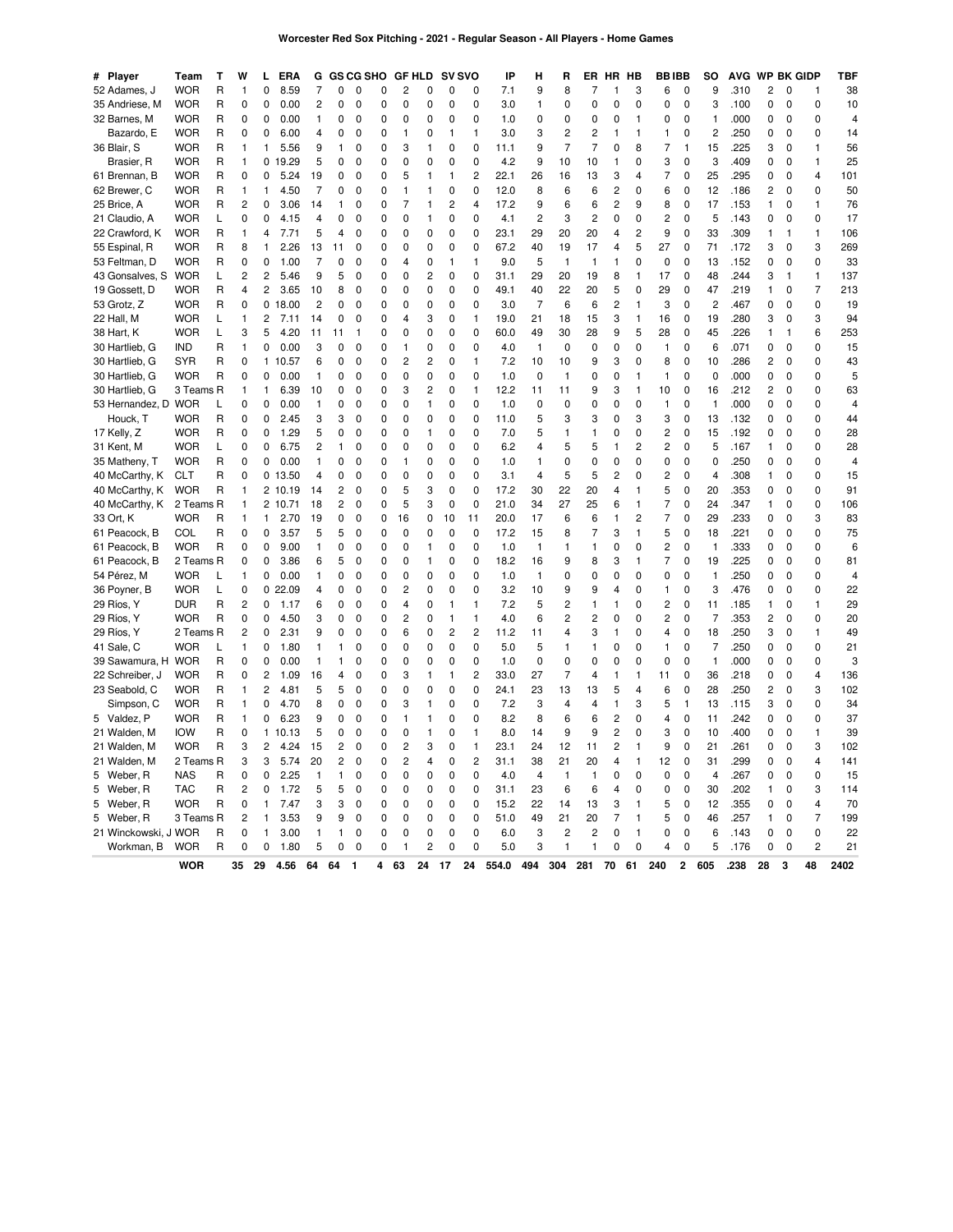| Player             | Team       | в                       | AVG  | G              | AB   | R              | н              | ΤВ             | 2Β           | 3В       | HR             | RBI            |                | <b>BBIBB</b> | SO  | SB       | СS             | <b>OBP</b> | SLG  | <b>OPS</b> |      | <b>PA SAC</b> |                |                | SF HBP GIDP    |
|--------------------|------------|-------------------------|------|----------------|------|----------------|----------------|----------------|--------------|----------|----------------|----------------|----------------|--------------|-----|----------|----------------|------------|------|------------|------|---------------|----------------|----------------|----------------|
| 3 Araúz. J         | <b>WOR</b> | S                       | .261 | 39             | 138  | 22             | 36             | 58             | 5            | 1        | 5              | 20             | 19             | 0            | 19  | 0        | 0              | .348       | .420 | .768       | 158  | 0             |                | $\Omega$       | Δ              |
| 53 Arroyo, C       | <b>WOR</b> | R                       | .091 | 3              | 11   | $\mathbf{1}$   | $\mathbf{1}$   | 1              | 0            | 0        | 0              | $\mathbf 0$    | 0              | 0            | 4   | 0        | 0              | .091       | .091 | .182       | 11   | 0             | 0              | $\Omega$       | $\Omega$       |
| 47 Bandy, J        | <b>WOR</b> | R                       | 234  | 15             | 47   | 8              | 11             | 16             | 2            | 0        | 1              | 8              | 7              | 1            | 13  | 0        | $\Omega$       | .333       | .340 | .673       | 58   | 0             | 2              | 1              | O              |
| 36 Casas, T        | <b>WOR</b> | L                       | .250 | $\overline{4}$ | 16   | 2              | $\overline{4}$ | $\overline{7}$ | 3            | 0        | 0              | $\overline{c}$ | 3              | 0            | 2   | 0        | C              | .350       | .438 | .788       | 20   | 0             | 1              | 0              | 1              |
| 17 Chavis, M       | <b>IND</b> | R                       | .316 | 15             | 57   | 12             | 18             | 39             | 6            | 0        | 5              | 13             | 3              | 0            | 15  | 1        |                | .409       | .684 | 1.093      | 66   | 0             | 0              | 6              | $\Omega$       |
| 17 Chavis, M       | <b>WOR</b> | $\overline{\mathsf{R}}$ | .293 | 15             | 58   | 13             | 17             | 34             | 2            | 0        | 5              | 13             | 7              | $\mathbf 0$  | 20  | 0        | 0              | .373       | .586 | .959       | 67   | 0             | 1              | 1              | $\Omega$       |
| 17 Chavis, M       | 2 Teams R  |                         | .304 | 30             | 115  | 25             | 35             | 73             | 8            | 0        | 10             | 26             | 10             | 0            | 35  | 1        |                | .391       | .635 | 1.026      | 133  | 0             | 1              | 7              | $\Omega$       |
| 37 Cordero, F      | <b>WOR</b> |                         | 313  | 41             | 163  | 32             | 51             | 83             | 14           | $\Omega$ | 6              | 35             | 22             | 0            | 48  | 7        |                | .407       | .509 | .916       | 190  | 0             | 0              | 4              | 1              |
| 16 Cubillan, R     | <b>WOR</b> | S                       | .000 | $\overline{1}$ | 1    | $\mathbf 0$    | $\mathbf 0$    | 0              | $\mathbf 0$  | 0        | 0              | $\mathbf 0$    | 0              | 0            | 1   | 0        | $\Omega$       | .000       | .000 | .000       | 1    | 0             | 0              | 0              | $\Omega$       |
| 13 De La Guerra, C | <b>WOR</b> | L                       | .242 | 28             | 99   | 16             | 24             | 43             | 11           | 1        | 2              | 12             | 18             | 0            | 33  | 5        | 0              | .364       | .434 | .798       | 118  | 0             | 0              | 1              | $\overline{1}$ |
| 12 DeShields, D    | <b>RR</b>  | R                       | .264 | 32             | 129  | 28             | 34             | 41             | 7            | 0        | 0              | 6              | 25             | 0            | 30  | 10       | 1              | .387       | .318 | .705       | 157  | 2             | 0              | 1              | $\Omega$       |
| 12 DeShields, D    | <b>WOR</b> | R                       | .258 | 8              | 31   | 5              | 8              | 14             | $\mathbf{1}$ | 1        | 1              | 3              | 7              | 0            | 11  | 3        |                | .410       | .452 | .862       | 39   | 0             | 0              | 1              | $\Omega$       |
| 12 DeShields, D    | 2 Teams R  |                         | .263 | 40             | 160  | 33             | 42             | 55             | 8            |          | 1              | 9              | 32             | 0            | 41  | 13       | $\overline{2}$ | .392       | .344 | .736       | 196  | 2             | 0              | $\overline{c}$ | $\Omega$       |
| 2 Downs, J         | <b>WOR</b> | R                       | .182 | 46             | 176  | 21             | 32             | 51             | 4            | 0        | 5              | 19             | 16             | 0            | 71  | 9        | $\Omega$       | 251        | .290 | .541       | 200  | 1             | 5              | $\overline{c}$ | 3              |
| 24 Duran, J        | <b>WOR</b> | L                       | 220  | 32             | 132  | 24             | 29             | 50             | 4            |          | 5              | 11             | 17             | 0            | 36  | 8        | $\overline{2}$ | 329        | .379 | .708       | 155  | 0             |                | 5              | 1              |
| 15 Fitzgerald, R   | <b>WOR</b> | L                       | .438 | 5              | 16   | 4              | 7              | 13             | 1            |          | 1              | $\overline{4}$ | 2              | 0            | 4   | $\Omega$ | 0              | 526        | .813 | 1.339      | 19   | 0             | 0              | 1              | $\Omega$       |
| Gettys, M          | <b>WOR</b> | R                       | .122 | 21             | 74   | 8              | 9              | 16             | 1            | 0        | 2              | 8              | 3              | 0            | 31  | 5        | 0              | .163       | .216 | .379       | 80   | 0             | 2              | 1              | $\mathbf{1}$   |
| 52 Hernández, R    | <b>WOR</b> | R                       | .231 | 3              | 13   | $\mathbf{1}$   | 3              | 4              | 1            | $\Omega$ | $\mathbf 0$    | $\overline{c}$ | 0              | 0            | 3   | 0        | $\Omega$       | .286       | .308 | .594       | 14   | 0             | $\mathbf 0$    | $\mathbf{1}$   | $\Omega$       |
| 18 Herrmann, C     | <b>WOR</b> | L                       | .244 | 25             | 82   | 18             | 20             | 40             | 6            | 1        | 4              | 11             | 13             | 0            | 28  | 0        | C              | 354        | .488 | .842       | 100  | 0             | 2              | 2              | $\Omega$       |
| 16 López, J        | <b>WOR</b> | R                       | 288  | 23             | 80   | 13             | 23             | 29             | 4            | 1        | $\Omega$       | 10             | 10             | 0            | 17  | 6        | 1              | 392        | .363 | .755       | 97   | 0             | 2              | 5              | 3              |
| 35 Matheny, T      | <b>WOR</b> | R                       | .220 | 38             | 118  | 18             | 26             | 46             | 9            | 1        | 3              | 18             | 12             | 0            | 48  | 2        | 1              | .292       | .390 | .682       | 130  | 0             | 0              | 0              | $\mathbf{1}$   |
| 65 Meneses, J      | <b>WOR</b> | R                       | 305  | 20             | 82   | 11             | 25             | 41             | 5            | 1        | 3              | 12             | 9              | 0            | 22  | 0        | $\Omega$       | .366       | .500 | .866       | 93   | 0             | 2              | $\Omega$       | $\overline{2}$ |
| 39 Mieses, J       | <b>WOR</b> | R                       | .250 | 27             | 100  | 14             | 25             | 51             | 5            | 0        | $\overline{7}$ | 20             | 10             | $\Omega$     | 34  | $\Omega$ | 1              | .330       | .510 | .840       | 115  | 0             | 2              | 3              | $\Omega$       |
| 32 Motter. T       | <b>ABQ</b> | R                       | .322 | 27             | 90   | 18             | 29             | 62             | 6            | 0        | 9              | 16             | 12             | 0            | 23  | $\Omega$ | 0              | 408        | .689 | 1.097      | 103  | 0             | 0              | 1              | $\overline{c}$ |
| 32 Motter, T       | <b>WOR</b> | R                       | .111 | 6              | 18   | $\overline{1}$ | $\overline{2}$ | 3              | 1            | 0        | 0              | 3              | 1              | 0            | 5   | 0        | 0              | .158       | .167 | .325       | 19   | 0             | 0              | 0              | $\Omega$       |
| 32 Motter, T       | 2 Teams R  |                         | .287 | 33             | 108  | 19             | 31             | 65             | 7            | 0        | 9              | 19             | 13             | 0            | 28  | 0        | 0              | .369       | .602 | .971       | 122  | 0             | 0              | 1              | $\overline{2}$ |
| 60 Muñoz, Y        | <b>WOR</b> | R                       | .306 | 42             | 180  | 24             | 55             | 78             | 7            | 2        | 4              | 22             | 12             | 0            | 22  | 7        | 2              | .347       | .433 | .780       | 193  | 0             | 1              | 0              | $\overline{2}$ |
| 30 Ockimey, J      | <b>WOR</b> | L                       | .229 | 50             | 157  | 13             | 36             | 55             | 7            | $\Omega$ | 4              | 21             | 31             | 0            | 57  | $\Omega$ | $\Omega$       | .351       | .350 | .701       | 191  | 0             | 3              | 0              | $\Omega$       |
| 33 Ort, K          | <b>WOR</b> | R                       | .000 | $\overline{1}$ | 0    | $\mathbf 0$    | $\mathbf{0}$   | 0              | 0            | 0        | 0              | $\mathbf 0$    | 0              | 0            | 0   | 0        | $\Omega$       | .000       | .000 | .000       | 0    | 0             | 0              | 0              | $\Omega$       |
| 28 Pereda, J       | <b>WOR</b> | R                       | .186 | 13             | 43   | 5              | 8              | 9              | 1            | $\Omega$ | $\Omega$       | 8              | 6              | 0            | 7   | 0        | $\Omega$       | .286       | .209 | .495       | 49   | 0             | 0              | $\Omega$       | 6              |
| 25 Puello, C       | <b>SYR</b> | R                       | .205 | 18             | 44   | $\overline{7}$ | 9              | 14             | 2            | 0        | 1              | 4              | 0              | 0            | 15  | 1        | 0              | .239       | .318 | .557       | 46   | 0             | 0              | 2              | $\Omega$       |
| 25 Puello, C       | <b>WOR</b> | R                       | .174 | 10             | 23   | 2              | $\overline{4}$ | 5              | 1            | $\Omega$ | 0              | 5              | 7              | 0            | 6   | 2        | 0              | .400       | .217 | .617       | 35   | 0             | 2              | 3              | 1              |
| 25 Puello, C       | 2 Teams R  |                         | .194 | 28             | 67   | 9              | 13             | 19             | 3            | $\Omega$ | 1              | 9              | $\overline{7}$ | 0            | 21  | 3        | $\Omega$       | .309       | .284 | .593       | 81   | 0             | $\overline{c}$ | 5              | 1              |
| 53 Rivera, J       | <b>WOR</b> | S                       | .253 | 24             | 79   | 9              | 20             | 22             | 2            | 0        | 0              | 3              | 9              | 0            | 19  | 2        | $\Omega$       | .337       | .278 | .615       | 90   | 1             | 0              | 1              | 1              |
| 53 Santana, D      | <b>WOR</b> | S                       | .133 | 4              | 15   | 2              | $\overline{c}$ | 4              | 2            | $\Omega$ | 0              | $\Omega$       | 0              | 0            | 4   | $\Omega$ | O              | .133       | .267 | .400       | 15   | 0             | 0              | 0              | $\Omega$       |
| Williams, G        | <b>WOR</b> | L                       | .300 | 9              | 30   | 5              | 9              | 11             | 0            | 1        | 0              | $\overline{4}$ | 3              | 0            | 4   | 2        | 1              | .364       | .367 | .731       | 35   | 2             | 0              | 0              | $\Omega$       |
| 12 Wilson, M       | <b>TAC</b> | R                       | 264  | 22             | 87   | 14             | 23             | 32             | 6            | 0        | 1              | 16             | 15             | 0            | 36  | 4        | C              | .369       | .368 | .737       | 103  | 0             | 1              | 0              | $\mathbf{1}$   |
| 12 Wilson, M       | <b>WOR</b> | R                       | 283  | 29             | 99   | 17             | 28             | 49             | 5            | 2        | 4              | 17             | 23             | 0            | 38  | 5        |                | .424       | .495 | .919       | 125  | 0             | 1              | 2              | $\overline{c}$ |
| 12 Wilson, M       | 2 Teams R  |                         | .274 | 51             | 186  | 31             | 51             | 81             | 11           | 2        | 5              | 33             | 38             | 0            | 74  | 9        |                | .399       | .435 | .834       | 228  | 0             | 2              | $\overline{c}$ | 3              |
| 7 Wong, C          | <b>WOR</b> | R                       | .294 | 25             | 109  | 17             | 32             | 58             | 5            | $\Omega$ | $\overline{7}$ | 19             | 5              | 0            | 28  | 2        |                | .325       | .532 | .857       | 114  | 0             | $\Omega$       | $\Omega$       | $\overline{1}$ |
|                    | <b>WOR</b> |                         | .250 | 64             | 2190 | 326            | 547            | 891            | 109          | 14       | 69             | 310            | 272            |              | 635 | 65       | 12             | .338       | .407 | .745       | 2531 | 4             | 28             | 34             | 31             |
|                    | <b>OPP</b> |                         | .258 | 64             | 2127 | 296            | 548            | 882            | 101          | 19       | 65             | 268            | 231            | 3            | 556 | 48       | 16             | .338       | .415 | .753       |      | 4             | 19             | 38             | 39             |
|                    |            |                         |      |                |      |                |                |                |              |          |                |                |                |              |     |          |                |            |      |            |      |               |                |                |                |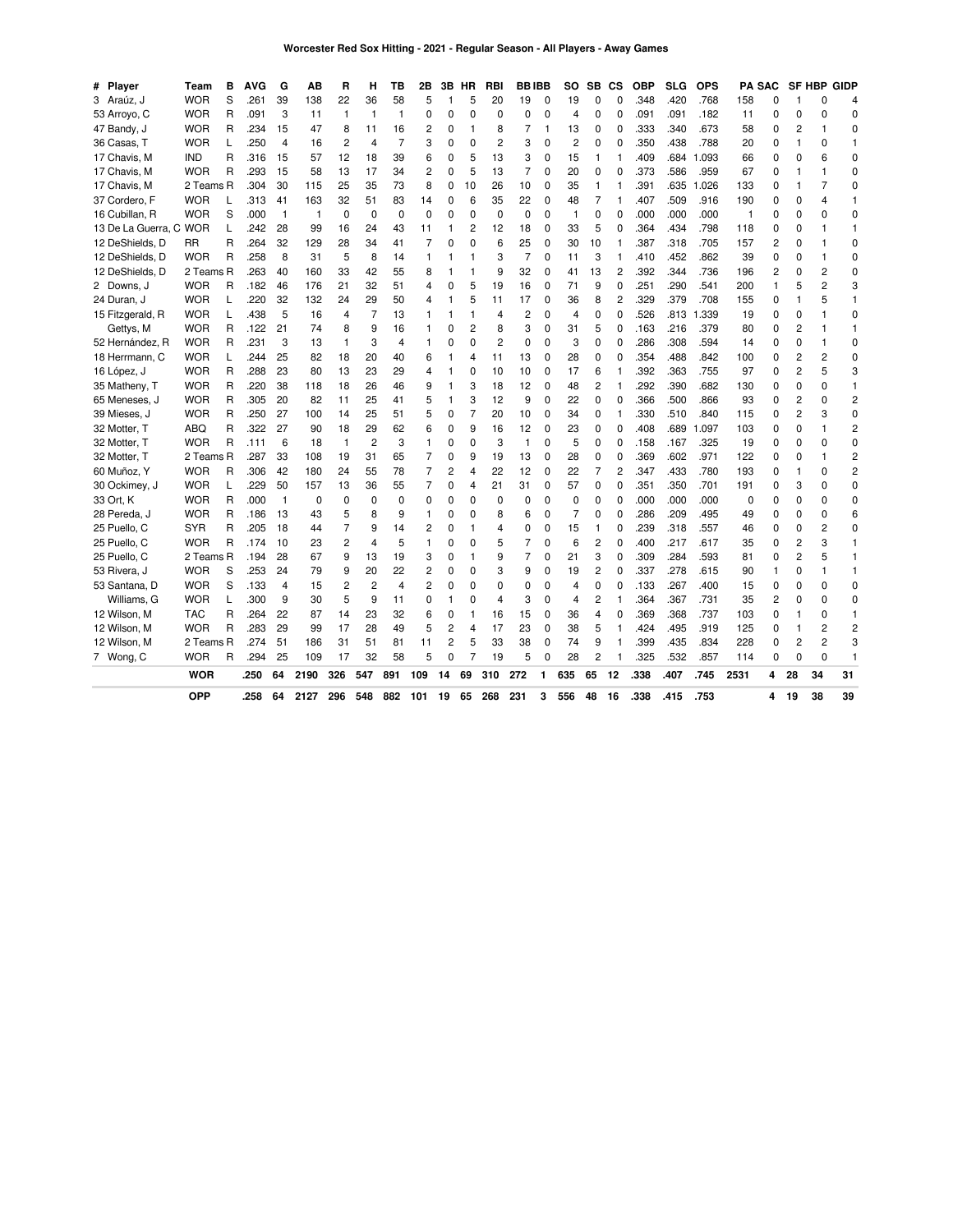| # Player             | Team       | т              | w  | L              | ERA     | G              |              | <b>GS CG SHO</b> |   |                         | GF HLD         |    | <b>SV SVO</b>  | IP    | н              | R              | ER                      | HR.          | HB             | <b>BBIBB</b>   |                | so             | AVG  | <b>WP BK GIDP</b> |                     |                | <b>TBF</b> |
|----------------------|------------|----------------|----|----------------|---------|----------------|--------------|------------------|---|-------------------------|----------------|----|----------------|-------|----------------|----------------|-------------------------|--------------|----------------|----------------|----------------|----------------|------|-------------------|---------------------|----------------|------------|
| 52 Adames, J         | <b>WOR</b> | R              | 1  | 0              | 4.32    | 9              | ŋ            | 0                | 0 | 3                       | -1             | 0  | -1             | 8.1   | 10             | 7              | 4                       | 1            | 0              | 6              | 0              | 10             | .286 | 0                 | -1                  | 1              | 41         |
| 35 Andriese, M       | <b>WOR</b> | R              | 0  | 0              | 0.00    | 1              | 0            | 0                | 0 | 0                       | 0              | 0  | $\mathbf 0$    | 1.0   | 2              | 0              | 0                       | 0            | 0              | 0              | 0              | 1              | .400 | 0                 | $\mathbf 0$         | 0              | 5          |
| Bazardo, E           | <b>WOR</b> | R              | 1  | 1              | 9.72    | 7              | 0            | 0                | 0 | 3                       | 0              | 2  | 3              | 8.1   | 13             | 9              | 9                       | 2            | $\mathbf{1}$   | 4              | 0              | 10             | 351  | 1                 | 0                   | 0              | 43         |
| 36 Blair, S          | <b>WOR</b> | R              | 2  | 0              | 2.19    | 8              | 0            | 0                | 0 | 4                       | 2              | 0  | 0              | 12.1  | 8              | 4              | 3                       | 1            | 4              | 4              | 0              | 15             | .182 | 0                 | $\mathbf{1}$        | 0              | 52         |
| 61 Brennan, B        | <b>WOR</b> | R              | 1  | 2              | 7.04    | 13             | 0            | 0                | 0 | 1                       | 3              | 0  | $\overline{c}$ | 15.1  | 18             | 12             | 12                      | 0            | 1              | 8              | 0              | 12             | .290 | 0                 | 0                   | 0              | 72         |
| 62 Brewer, C         | <b>WOR</b> | R              | 0  | 0              | 3.00    | $\overline{4}$ | 0            | 0                | 0 | 1                       | 2              | 1  | $\mathbf{1}$   | 6.0   | $\overline{7}$ | $\overline{c}$ | $\overline{c}$          | $\Omega$     | $\Omega$       | 3              | 0              | 6              | 292  | 0                 | $\mathbf 0$         | 0              | 27         |
| 25 Brice, A          | <b>WOR</b> | R              | 1  | 0              | 3.52    | 12             | 1            | 0                | 0 | 3                       | $\overline{c}$ | 0  | 0              | 15.1  | 16             | 6              | 6                       | 2            | 0              | 6              | 0              | 17             | .271 | 0                 | 0                   | 1              | 66         |
| 21 Claudio, A        | <b>WOR</b> | L              | 0  | 0              | 7.36    | 4              | 2            | 0                | 0 | 1                       | 0              | 1  | $\mathbf{1}$   | 7.1   | 13             | 6              | 6                       | 0            | 0              | 1              | 0              | 8              | .382 | 0                 | $\mathbf{1}$        | 1              | 35         |
| 22 Crawford, K       | <b>WOR</b> | R              | 2  | 0              | 2.88    | 5              | 5            | 0                | 0 | 0                       | 0              | 0  | $\mathbf 0$    | 25.0  | 20             | 9              | 8                       | 1            | 1              | 6              | 0              | 34             | .211 | 0                 | 1                   | 1              | 103        |
| 37 De Jesus, E       | <b>WOR</b> | L              | 0  | $\mathbf{1}$   | 3.60    | $\mathbf{1}$   | 1            | 0                | 0 | 0                       | 0              | 0  | $\Omega$       | 5.0   | 4              | $\overline{c}$ | $\overline{\mathbf{c}}$ | 2            | 0              | 1              | $\Omega$       | 3              | .200 | 0                 | 0                   | 0              | 21         |
| 55 Espinal, R        | <b>WOR</b> | R              | 3  | 3              | 5.04    | 10             | 10           | 0                | 0 | 0                       | 0              | 0  | 0              | 50.0  | 46             | 31             | 28                      | 8            | 5              | 16             | 0              | 44             | 238  | 3                 | $\overline{c}$      | 1              | 217        |
| 60 Feliz, M          | LOU        | R              | 0  | 0              | 5.79    | $\overline{4}$ | 0            | 0                | 0 | 0                       | 1              | 0  | $\mathbf 0$    | 4.2   | 6              | 3              | 3                       | 0            | $\mathbf{1}$   | 0              | 0              | $\overline{4}$ | .316 | 0                 | $\mathbf{1}$        | 0              | 21         |
| 60 Feliz, M          | <b>WOR</b> | $\mathsf{R}$   | 1  | 0              | 0.00    | $\overline{c}$ | O            | 0                | 0 | 0                       | 1              | 0  | 0              | 2.0   | 1              | 0              | 0                       | 0            | 0              | 0              | 0              | 4              | .143 | 0                 | 0                   | 0              | 7          |
| 60 Feliz, M          | 2 Teams R  |                | 1  | 0              | 4.05    | 6              | 0            | 0                | 0 | 0                       | 2              | 0  | $\Omega$       | 6.2   | 7              | 3              | 3                       | 0            | 1              | 0              | 0              | 8              | .269 | 0                 | $\mathbf{1}$        | 0              | 28         |
| 53 Feltman, D        | <b>WOR</b> | R              | 2  | 1              | 3.52    | 10             | 0            | 0                | 0 | 3                       | 4              | 0  | $\mathbf{0}$   | 15.1  | 13             | 6              | 6                       | 2            | 0              | 4              | 0              | 12             | 228  | 1                 | $\mathbf 0$         | 1              | 61         |
| 43 Gonsalves, S      | <b>WOR</b> | L              | 3  | 2              | 4.10    | 13             | 5            | 0                | 0 | 2                       | 1              | 1  | 1              | 41.2  | 36             | 21             | 19                      | 5            | 5              | 35             | 0              | 55             | 238  | 0                 | 0                   | 2              | 193        |
| 19 Gossett, D        | WOR        | R              | 3  | 3              | 4.81    | 10             | 10           | 0                | 0 | 0                       | 0              | 0  | $\mathbf 0$    | 48.2  | 54             | 32             | 26                      | 9            | 0              | 17             | 0              | 34             | .278 | 3                 | 0                   | 5              | 213        |
| 53 Grotz, Z          | <b>WOR</b> | R              | 1  | 0              | 6.14    | 6              | 1            | 0                | 0 | 1                       | 0              | 0  | $\mathbf 0$    | 7.1   | 10             | 5              | 5                       | 1            | $\mathbf{1}$   | $\mathbf{1}$   | 0              | 5              | .333 | 0                 | 0                   | 1              | 32         |
|                      | <b>WOR</b> |                | 1  | 0              | 7.64    | 14             | 0            | 0                | 0 |                         | 2              | 1  | $\mathbf{1}$   | 17.2  | 29             |                | 15                      | 1            | $\mathbf{1}$   | 10             | $\Omega$       | 18             | .372 | 3                 |                     | $\overline{c}$ | 92         |
| 22 Hall, M           |            | L              |    |                | 4.24    |                |              |                  |   | 6                       |                |    | $\pmb{0}$      | 46.2  | 51             | 16<br>28       | 22                      |              |                | 19             |                |                | .270 | 1                 | 0<br>$\overline{c}$ | 3              | 212        |
| 38 Hart, K           | <b>WOR</b> | L              | 3  | 4              |         | 12             | 9            | 0                | 0 | 0                       | 1              | 0  |                |       |                |                |                         | 10           | 3              |                | 0              | 45             |      | 1                 |                     |                |            |
| 30 Hartlieb, G       | <b>IND</b> | R              | 0  | 1              | 3.18    | 6              | 0            | 0                | 0 | 1                       | 3              | 0  | $\mathbf 0$    | 5.2   | $\overline{4}$ | 2              | 2                       | 1            | $\mathbf 0$    | 3              | 0              | $\overline{7}$ | 200  |                   | 0                   | 1              | 23         |
| 30 Hartlieb, G       | <b>SYR</b> | R              | 1  | 0              | 0.00    | $\overline{4}$ | 0            | 0                | 0 | 0                       | 0              | 0  | 0              | 5.1   | 6              | 0              | 0                       | 0            | 0              | 1              | 0              | 4              | 261  | 0                 | 0                   | 0              | 24         |
| 30 Hartlieb, G       | <b>WOR</b> | $\overline{R}$ | 1  | 0              | 0.00    | 3              | 0            | 0                | 0 | 1                       | 0              | 0  | $\mathbf 0$    | 2.2   | 0              | 0              | 0                       | 0            | -1             | 3              | 0              | $\overline{c}$ | .000 | 0                 | 0                   | 1              | 11         |
| 30 Hartlieb, G       | 3 Teams R  |                | 2  | 1              | 1.32    | 13             | 0            | 0                | 0 | 2                       | 3              | 0  | $\mathbf 0$    | 13.2  | 10             | 2              | 2                       | 1            | 1              | 7              | 0              | 13             | .200 | 1                 | 0                   | $\overline{c}$ | 58         |
| Houck, T             | <b>WOR</b> | R              | 0  | 2              | 8.10    | 3              | 3            | 0                | 0 | 0                       | 0              | 0  | $\mathbf 0$    | 10.0  | 14             | 10             | 9                       | 1            | 0              | 4              | 0              | 13             | .341 | 0                 | 0                   | 0              | 46         |
| 17 Kelly, Z          | <b>WOR</b> | R              | 1  | 0              | 3.86    | 10             | 0            | 0                | 0 | $\overline{c}$          | 5              | 1  | $\overline{c}$ | 11.2  | 8              | 5              | 5                       | 1            | $\mathbf{1}$   | 3              | 0              | 14             | .190 | 3                 | 1                   | 0              | 47         |
| 31 Kent, M           | <b>WOR</b> | L              | 1  | $\mathbf 0$    | 3.60    | 1              | 1            | 0                | 0 | 0                       | 0              | 0  | $\Omega$       | 5.0   | 5              | 2              | 2                       | 0            | 0              | 2              | 0              | 4              | 263  | 0                 | 0                   | 1              | 21         |
| 40 McCarthy, K       | <b>CLT</b> | R              | 0  | 0              | 2.08    | 3              | 0            | 0                | 0 | $\overline{\mathbf{c}}$ | 0              | 0  | 0              | 4.1   | 4              | 1              | $\mathbf{1}$            | $\Omega$     | 0              | 1              | 0              | $\overline{2}$ | .250 | 0                 | $\mathbf 0$         | $\mathbf 0$    | 17         |
| 40 McCarthy, K       | <b>WOR</b> | R              | 0  | 0              | 4.08    | 14             | 0            | 0                | 0 | $\overline{\mathbf{c}}$ | 3              | 1  | 1              | 17.2  | 24             | 9              | 8                       | 1            | 3              | 1              | 0              | 15             | .324 | 1                 | 0                   | 3              | 79         |
| 40 McCarthy, K       | 2 Teams R  |                | 0  | 0              | 3.68    | 17             | 0            | 0                | 0 | 4                       | 3              | 1  | $\mathbf{1}$   | 22.0  | 28             | 10             | 9                       | 1            | 3              | $\overline{2}$ | 0              | 17             | .311 | 1                 | 0                   | 3              | 96         |
| 33 Ort, K            | <b>WOR</b> | R              | 0  | 2              | 3.20    | 23             | 0            | 0                | 0 | 19                      | 1              | 9  | 10             | 25.1  | 23             | 13             | 9                       | 3            | 3              | 13             | $\overline{c}$ | 33             | .232 | 1                 | $\mathbf 0$         | 0              | 117        |
| 61 Peacock, B        | COL        | R              | 0  |                | 4 12.12 | 6              | 5            | 0                | 0 | 0                       | 0              | 0  | $\mathbf 0$    | 16.1  | 24             | 22             | 22                      | 3            | $\overline{4}$ | 9              | $\mathbf 0$    | 20             | 343  | 0                 | 0                   | 0              | 85         |
| 61 Peacock, B        | <b>WOR</b> | R              | 0  |                | 0.18.00 | 1              | 0            | 0                | 0 | 1                       | 0              | 0  | 0              | 1.0   | 3              | $\overline{c}$ | $\overline{c}$          | 2            | 0              | 0              | 0              | $\overline{c}$ | .500 | 0                 | 0                   | 0              | 6          |
| 61 Peacock, B        | 2 Teams R  |                | 0  |                | 4 12.46 | $\overline{7}$ | 5            | 0                | 0 | 1                       | 0              | 0  | $\mathbf 0$    | 17.1  | 27             | 24             | 24                      | 5            | $\overline{4}$ | 9              | 0              | 22             | .355 | 0                 | 0                   | 0              | 91         |
| 36 Poyner, B         | <b>WOR</b> | L              | 0  | 0              | 4.82    | $\overline{4}$ | 0            | 0                | 0 | 0                       | 0              | 0  | $\mathbf 0$    | 9.1   | 12             | 6              | 5                       | 2            | 3              | 1              | 0              | 9              | .300 | 0                 | 0                   | 0              | 44         |
| 29 Ríos, Y           | <b>DUR</b> | R              | 0  | 0              | 0.00    | 6              | 0            | 0                | 0 | 3                       | 1              | 1  | 1              | 6.0   | 3              | 0              | 0                       | 0            | 0              | 0              | 0              | 6              | .150 | 0                 | $\mathbf 0$         | 1              | 20         |
| 29 Ríos, Y           | <b>WOR</b> | $\overline{R}$ | 0  | 0              | 13.50   | $\overline{2}$ | 0            | 0                | 0 | 0                       | 1              | 0  | $\mathbf 0$    | 2.0   | 4              | 3              | 3                       | 0            | $\mathbf 0$    | 1              | 0              | $\mathbf{1}$   | .400 | 1                 | 0                   | 0              | 11         |
| 29 Ríos, Y           | 2 Teams R  |                | 0  | 0              | 3.38    | 8              | 0            | 0                | 0 | 3                       | 2              | 1  | 1              | 8.0   | 7              | 3              | 3                       | 0            | 0              | 1              | 0              | $\overline{7}$ | 233  | 1                 | 0                   | 1              | 31         |
| 41 Sale, C           | <b>WOR</b> | L              | 0  | 0              | 0.00    | $\mathbf{1}$   | 1            | 0                | 0 | 0                       | 0              | 0  | $\mathbf 0$    | 4.2   | $\overline{c}$ | 0              | 0                       | 0            | 0              | 3              | 0              | 8              | .125 | 0                 | 0                   | $\mathbf 0$    | 19         |
| 22 Schreiber, J      | <b>WOR</b> | R              | 3  | 1              | 4.32    | 17             | 4            | 0                | 0 | 3                       | 1              | 0  | $\Omega$       | 33.1  | 34             | 16             | 16                      | 2            | $\mathbf 0$    | 15             | 0              | 29             | 266  | 2                 | $\mathbf 0$         | 7              | 144        |
| 23 Seabold, C        | <b>WOR</b> | R              | 3  | 1              | 2.43    | 6              | 6            | 0                | 0 | 0                       | 0              | 0  | 0              | 29.2  | 20             | 11             | 8                       | 1            | $\overline{c}$ | 13             | 0              | 24             | .185 | 0                 | 0                   | 1              | 125        |
| Simpson, C           | <b>WOR</b> | R              | 0  | 0              | 2.84    | 5              | 0            | 0                | 0 | 0                       | 0              | 0  | $\mathbf 0$    | 6.1   | 6              | 2              | 2                       | 1            | 0              | 3              | 0              | 8              | .250 | 0                 | 0                   | 1              | 27         |
| 5 Valdez, P          | <b>WOR</b> | R              | 0  | 0              | 1.23    | 8              | 0            | 0                | 0 | 4                       | $\mathbf{1}$   | 1  | 1              | 7.1   | 5              | 1              | 1                       | 0            | 0              | 10             | 0              | 9              | 208  | 1                 | 0                   | $\overline{c}$ | 35         |
| 21 Walden, M         | <b>IOW</b> | R              | 1  | 0              | 4.05    | 6              | 0            | 0                | 0 | $\overline{\mathbf{c}}$ | 1              | 0  | $\mathbf{1}$   | 6.2   | 10             | 7              | 3                       | 2            | 0              | $\mathbf{1}$   | 0              | 8              | 313  | 2                 | 0                   | 1              | 33         |
| 21 Walden, M         | <b>WOR</b> | R              | 2  | 1              | 3.72    | 12             | 1            | 0                | 0 | 3                       | 1              | 0  | $\overline{2}$ | 19.1  | 22             | 11             | 8                       | 3            | 1              | 10             | 1              | 19             | .278 | 1                 | $\mathbf 0$         | 1              | 90         |
| 21 Walden, M         | 2 Teams R  |                | 3  | 1              | 3.81    | 18             | 1            | 0                | 0 | 5                       | 2              | 0  | 3              | 26.0  | 32             | 18             | 11                      | 5            | $\mathbf{1}$   | 11             | 1              | 27             | .288 | 3                 | 0                   | 2              | 123        |
| 5 Weber, R           | <b>NAS</b> | R              | 0  |                | 1 11.25 | $\overline{1}$ | $\mathbf{1}$ | 0                | 0 | 0                       | 0              | 0  | $\mathbf 0$    | 4.0   | 9              | 5              | 5                       | $\mathbf{1}$ | 0              | 1              | 0              | 6              | .450 | 0                 | 0                   | $\mathbf{1}$   | 21         |
| 5 Weber, R           | <b>TAC</b> | R              | 2  | $\overline{c}$ | 5.59    | 5              | 5            | 0                | 0 | 0                       | 0              | 0  | $\mathbf 0$    | 29.0  | 31             | 20             | 18                      | 5            | $\overline{c}$ | 2              | 0              | 29             | .267 | 0                 | 0                   | 0              | 121        |
| 5 Weber, R           | <b>WOR</b> | R              | 2  | 1              | 2.33    | $\overline{4}$ | 3            | 0                | 0 | 0                       | 0              | 0  | $\mathbf 0$    | 19.1  | 13             | 8              | 5                       | 2            | $\overline{2}$ | 5              | $\Omega$       | 21             | .186 | 1                 | $\mathbf 0$         | $\overline{c}$ | 77         |
| 5 Weber, R           | 3 Teams R  |                | 4  | 4              | 4.82    | 10             | 9            | 0                | 0 | 0                       | 0              | 0  | 0              | 52.1  | 53             | 33             | 28                      | 8            | $\overline{4}$ | 8              | 0              | 56             | .257 | 1                 | 0                   | 3              | 219        |
| 21 Winckowski, J WOR |            | R              | 1  | 0              | 1.50    | 1              | 1            | 0                | 0 | 0                       | 0              | 0  | $\Omega$       | 6.0   | 2              | 1              | 1                       | 1            | 0              | 3              | 0              | 7              | .100 | 0                 | 0                   | 1              | 23         |
| Workman, B           | <b>WOR</b> | R              | 0  | $\mathbf 0$    | 0.00    | $\overline{2}$ | 0            | 0                | 0 | 1                       | 0              | 1  | 1              | 2.0   | $\Omega$       | $\Omega$       | 0                       | 0            | $\Omega$       | 0              | $\mathbf 0$    | 5              | .000 | 0                 | $\mathbf 0$         | 0              | 6          |
|                      | <b>WOR</b> |                | 39 | 25             | 4.20    | 64             | 64           | O                | 4 | 64                      | 32             | 19 | 27             | 546.0 | 548            | 296            | 255                     | 65           | 38             | 231            | ٩              | 556            | .258 | 23                | 9                   | 39             | 2420       |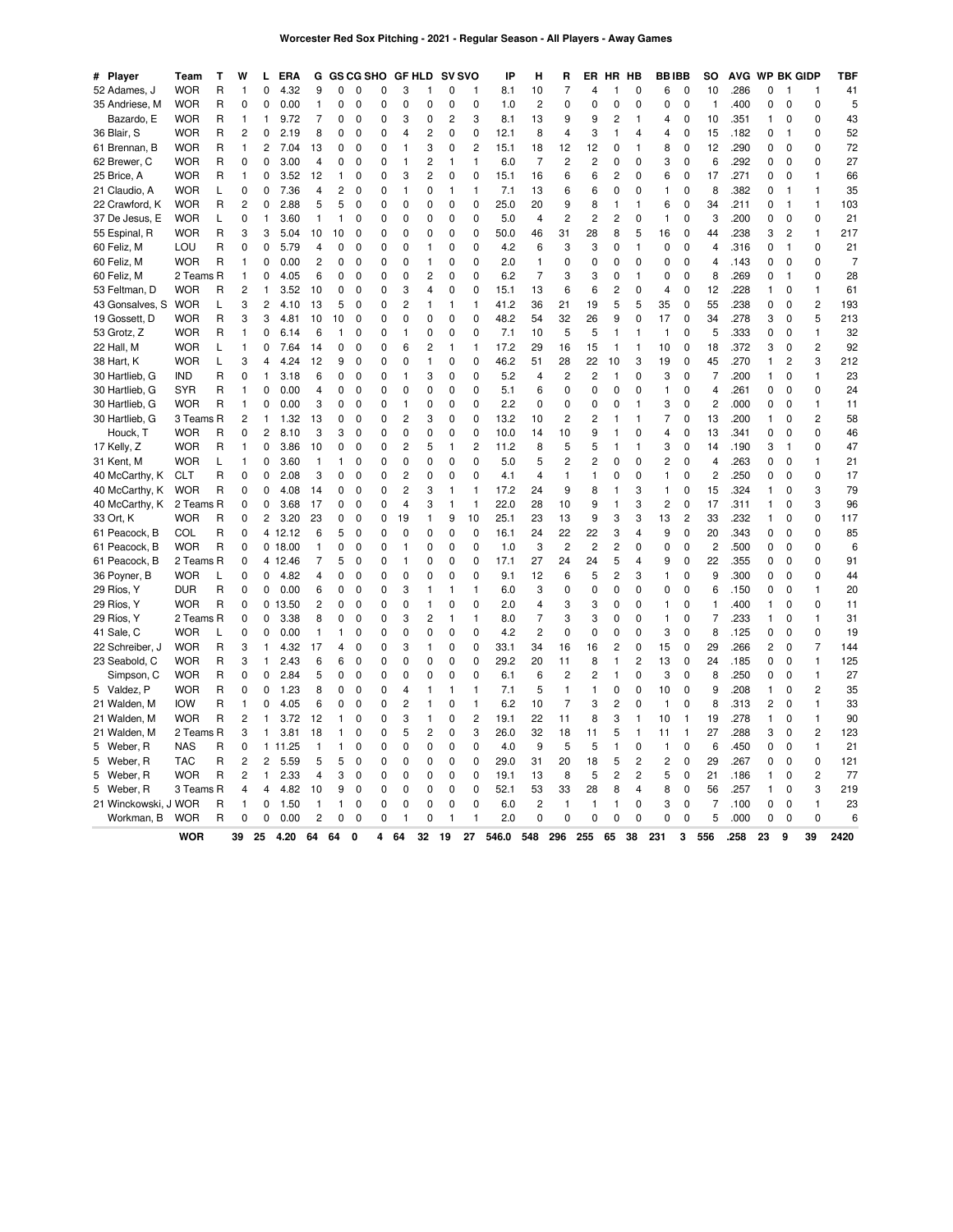| Date      | <b>GM#Team</b> | Opp        | w           | L              | ERA  | G              |                |              |          |             | <b>GS CG SHO SV SVO</b>   | IP    | н              | R              |    |                |                |             | ER HR HB BB IBB |             |     | <b>SO WHIP</b> | <b>AVG</b> |     |                |              | <b>AB WP BK GIDP</b> | TBF        | NP-S        |
|-----------|----------------|------------|-------------|----------------|------|----------------|----------------|--------------|----------|-------------|---------------------------|-------|----------------|----------------|----|----------------|----------------|-------------|-----------------|-------------|-----|----------------|------------|-----|----------------|--------------|----------------------|------------|-------------|
| 5/5/21    | PNS            | @MIS       | -1          | $\Omega$       | 0.00 |                |                | $\Omega$     | $\Omega$ | $\mathbf 0$ | $\Omega$                  | 5.0   | 1              | $\Omega$       |    | U              | $\Omega$       | $\Omega$    |                 | 0           | 5   | 0.40           | .067       | 15  | $\Omega$       | 0            |                      | 16         | $65 - 42$   |
| 5/11/21   | <b>PNS</b>     | BIR        | 0           | 1              | 5.00 |                | 1              | 0            | 0        | $\mathbf 0$ | $\Omega$                  | 4.0   | 8              | 5              |    | 5              | 1              | $\mathbf 0$ | $\overline{c}$  | 0           | 2   | 1.33           | .257       | 20  | -1             | 0            | 0                    | 22         | $71 - 40$   |
| 5/18/21   | PNS            | <b>RCT</b> | $\Omega$    | 0              | 3.07 |                | 1              | $\mathbf 0$  | 0        | 0           | $\Omega$                  | 5.2   | 5              | $\Omega$       |    | 0              | 0              | $\mathbf 0$ |                 | $\mathbf 0$ | 9   | 1.23           | .246       | 22  | 0              | 0            | 0                    | 23         | $84 - 55$   |
| 5/25/21   | <b>PNS</b>     | @BLX       | 1           | 0              | 2.29 |                |                | $\Omega$     | 0        | $\mathbf 0$ | $\Omega$                  | 5.0   | $\overline{c}$ | 0              |    | 0              | $\Omega$       | $\mathbf 0$ |                 | $\Omega$    | 3   | 1.07           | .219       | 16  | $\mathbf 0$    | $\Omega$     |                      | 17         | $68 - 41$   |
| 5/30/21   | <b>PNS</b>     | @BLX       | $\Omega$    | $\Omega$       | 1.96 |                |                | 0            | 0        | $\mathbf 0$ | O                         | 3.1   | $\Omega$       | $\Omega$       |    | 0              | $\Omega$       | 0           | 3               | $\Omega$    | 3   | 1.04           | .195       | 9   | $\mathbf 0$    | $\Omega$     | O                    | 12         | $47 - 25$   |
| May       | <b>PNS</b>     |            | 2           | 1              | 1.96 | 5              | 5              |              | 0        | O           | O                         | 23.0  | 16             | 5              |    | 5              | $\mathbf{1}$   | 0           | 8               | 0           | 22  | 1.04           | .195       | 82  | $\mathbf{1}$   | 0            | 2                    | 90         | 335 - 203   |
| Date      | <b>GM#Team</b> | Opp        | w           |                | ERA  | G              |                |              |          |             | <b>GS CG SHO SV SVO</b>   | IP    | н              | R              |    | ER HR HB       |                |             | <b>BBIBB</b>    |             |     | <b>SO WHIP</b> | <b>AVG</b> |     |                |              | <b>AB WP BK GIDP</b> | <b>TBF</b> | NP-S        |
| 6/5/21    | <b>PNS</b>     | <b>MIS</b> | 1           | 0              | 1.86 |                |                | $\Omega$     | 0        | 0           | 0                         | 6.0   | 3              |                |    |                |                | 0           | 1               | 0           | 9   | 0.97           | .184       | 21  | 0              | 0            | 0                    | 22         | $82 - 60$   |
| 6/11/21   | <b>PNS</b>     | @CHA       | $\mathbf 0$ | 0              | 1.59 |                |                | 0            | 0        | 0           | 0                         | 5.0   | 4              | 0              |    | 0              | 0              | 0           | $\overline{4}$  | 0           | 2   | 1.06           | .192       | 17  | 0              | 0            |                      | 21         | $82 - 43$   |
| 6/17/21   | PNS            | <b>MTG</b> | 0           | 0              | 1.42 |                |                | 0            | 0        | 0           | 0                         | 4.0   | 1              | 0              |    | 0              | $\Omega$       |             | 7               | 0           | 6   | 1.16           | .185       | 10  | -1             | 0            |                      | 18         | $90 - 40$   |
| 6/23/21   | PNS            | @BIR       | 0           | 0              | 2.09 | 1              |                | $\Omega$     | 0        | 0           | O                         | 5.0   | 5              | 4              |    | 4              |                | 0           | 3               | 0           | 5   | 1.21           | .195       | 19  | $\mathbf{1}$   | 0            | 1                    | 22         | $77 - 47$   |
| 6/29/21   | <b>PNS</b>     | <b>BLX</b> | 1           | 0              | 1.84 | 1              | 1              | 0            | 0        | $\mathbf 0$ | $\Omega$                  | 6.0   | 4              | 0              |    | 0              | $\Omega$       | $\Omega$    | $\mathbf{1}$    | 0           | 6   | 1.16           | .194       | 21  | 0              | 0            | 0                    | 22         | $72 - 51$   |
| June      | <b>PNS</b>     |            | 2           | 0              | 1.73 | 5              | 5              | O            | 0        | 0           | 0                         | 26.0  | 17             | 5              |    | 5              | $\overline{2}$ | 1           | 16              | 0           | 28  | 1.27           | .193       | 88  | $\mathbf{2}$   | 0            | 3                    | 105        | $403 - 241$ |
| Date      | GM # Team      | Opp        | w           |                | ERA  | G              |                |              |          |             | <b>GS CG SHO SV SVO</b>   | IP    | н              | R              |    | ER HR HB       |                |             | <b>BBIBB</b>    |             |     | <b>SO WHIP</b> | <b>AVG</b> |     |                |              | <b>AB WP BK GIDP</b> | <b>TBF</b> | NP-S        |
| 7/4/21    | <b>PNS</b>     | <b>BLX</b> | $\mathbf 0$ | 0              | 1.67 | 1              | 1              | $\Omega$     | 0        | 0           | $\Omega$                  | 5.0   | 4              | O              |    | U              | $\Omega$       | $\Omega$    | 3               | 0           | 4   | 1.19           | .198       | 17  | 0              | 0            |                      | 20         | $67 - 44$   |
| 7/15/21   | <b>PNS</b>     | <b>CHA</b> | $\mathbf 0$ | 0              | 1.65 |                |                | 0            | 0        | 0           | $\Omega$                  | 6.0   | 4              | 1              |    |                |                | 0           | 1               | 0           | 4   | 1.15           | .197       | 21  | 0              | 0            |                      | 22         | $77 - 47$   |
| 7/21/21   | <b>PNS</b>     | @MTG       | $\Omega$    | $\Omega$       | 1.80 |                |                | n            | 0        | $\mathbf 0$ | O                         | 5.0   | 6              | 3              |    | 2              |                | 0           |                 | $\Omega$    | g   | 1.17           | .205       | 21  | 0              | $\Omega$     | O                    | 22         | 79 - 54     |
| 7/28/21   | <b>PNS</b>     | <b>MIS</b> | $\Omega$    | $\Omega$       | 1.93 |                | 1              | n            | $\Omega$ | $\Omega$    | O                         | 5.0   | 5              | 2              |    | 2              | $\Omega$       | 0           | -1              | $\Omega$    | 7   | 1.17           | .211       | 18  | 3              | $\Omega$     |                      | 19         | 76 - 49     |
| July      | <b>PNS</b>     |            | 0           | 0              | 2.14 | 4              | 4              |              | 0        | O           | O                         | 21.0  | 19             | 6              |    | 5              | $\overline{2}$ | $\Omega$    | 6               | 0           | 24  | 1.19           | .247       | 77  | 3              | O            | 3                    | 83         | 299 - 194   |
| Date      | <b>GM#Team</b> | Opp        | w           | L              | ERA  |                |                |              |          |             | <b>G GS CG SHO SV SVO</b> | IP    | н              | R              |    | ER HR HB       |                |             | <b>BBIBB</b>    |             |     | <b>SO WHIP</b> | <b>AVG</b> |     |                |              | <b>AB WP BK GIDP</b> | <b>TBF</b> | NP-S        |
| 8/4/21    | <b>PNS</b>     | @BLX       | 1           | 0              | 1.92 |                |                | $\Omega$     | $\Omega$ | 0           | $\Omega$                  | 5.0   | 5              | 2              |    |                | $\Omega$       |             | 4               | $\mathbf 0$ | 6   | 1.21           | .214       | 19  | 0              | $\Omega$     | $\Omega$             | 24         | $89 - 55$   |
| 8/11/21   | <b>PNS</b>     | <b>MTG</b> | 1           | $\Omega$       | 2.00 |                |                | 0            | 0        | $\mathbf 0$ | $\Omega$                  | 6.0   | 4              | $\overline{c}$ |    | 2              | $\Omega$       | 0           | $\Omega$        | $\Omega$    | 9   | 1.17           | .212       | 22  | 0              | $\Omega$     | 0                    | 23         | $69 - 48$   |
| 8/18/21   | <b>PNS</b>     | <b>BLX</b> | $\Omega$    | $\Omega$       | 1.97 |                |                | 0            | 0        | 0           | $\Omega$                  | 6.0   | 6              | $\overline{c}$ |    |                | $\Omega$       | 0           | 1               | $\Omega$    | 4   | 1.17           | .216       | 22  | $\overline{c}$ | $\Omega$     | 0                    | 23         | $58 - 41$   |
| August    | <b>PNS</b>     |            | 2           | 0              | 2.12 | 3              | 3              | 0            | 0        | 0           | 0                         | 17.0  | 15             | 6              |    | Δ.             | $\Omega$       | -1          | 5               | 0           | 19  | 1.18           | .238       | 63  | $\mathbf{2}$   | 0            | 0                    | 70         | $216 - 144$ |
| Date      | <b>GM#Team</b> | Opp        | w           | L              | ERA  |                |                |              |          |             | G GS CG SHO SV SVO        | IP    | н              | R              |    | ER HR HB       |                |             | <b>BBIBB</b>    |             |     | <b>SO WHIP</b> | <b>AVG</b> |     |                |              | <b>AB WP BK GIDP</b> | <b>TBF</b> | NP-S        |
| 9/1/21    | <b>PNS</b>     | @MTG       | $\mathbf 0$ | 0              | 2.30 | 1              | 1              | $\Omega$     | 0        | 0           | $\Omega$                  | 3.0   | 5              | 5              |    | Δ              | $\overline{c}$ |             | 3               | $\mathbf 0$ | 6   | 1.22           | .222       | 15  | 0              | 0            | 0                    | 19         | $69 - 41$   |
| 9/8/21    | PNS            | <b>BLX</b> | 0           | 1              | 2.56 |                | 1              | 0            | 0        | 0           | $\Omega$                  | 5.0   | 7              | 4              |    | 4              | 0              | 0           | 2               | 0           | 7   | 1.25           | .228       | 22  | -1             | 0            | 0                    | 24         | $84 - 55$   |
| 9/15/21   | PNS            | @RCT       | 0           |                | 2.41 |                |                | $\mathbf 0$  | 0        | $\mathbf 0$ | 0                         | 6.0   | 5              | 4              |    | U              | 0              | 0           | 0               | 0           | 7   | 1.23           | .226       | 25  | 0              | 0            | 0                    | 25         | $81 - 60$   |
| 9/24/21   | <b>JAX</b>     | <b>MEM</b> | $\Omega$    | 0              | 1.80 |                |                | 0            | 0        | $\mathbf 0$ | O                         | 5.0   | 2              |                |    |                |                | 0           |                 | 0           | 10  | 0.60           | .118       | 17  | 0              | 0            | O                    | 18         | $73 - 52$   |
| September | <b>JAX</b>     |            | O           | 0              | 1.80 | 1              | 1              | O            | 0        | 0           | O                         | 5.0   | $\overline{2}$ |                |    |                |                | 0           | -1              | 0           | 10  | 0.60           | .118       | 17  | 0              | 0            | O                    | 18         | $73 - 52$   |
| September | <b>PNS</b>     |            | 0           | $\overline{2}$ | 5.14 | 3              | 3              |              | 0        | $\Omega$    | 0                         | 14.0  | 17             | 13             |    | 8              | 2              |             | 5               | 0           | 20  | 1.57           | .274       | 62  | 1              | O            | n                    | 68         | 234 - 156   |
| Date      | <b>GM#Team</b> | Opp        | W           |                | ERA  | G              |                |              |          |             | <b>GS CG SHO SV SVO</b>   | IP    | н              | R              |    | ER HR HB       |                |             | <b>BBIBB</b>    |             |     | <b>SO WHIP</b> | <b>AVG</b> |     |                |              | <b>AB WP BK GIDP</b> | <b>TBF</b> | NP-S        |
| 10/1/21   | <b>JAX</b>     | @GWN       | $\mathbf 0$ |                | 0.90 |                | 1              |              | 0        | 0           | $\Omega$                  | 5.0   | 4              | 4              |    | 0              | $\Omega$       | 0           | 1               | 0           | 7   | 0.80           | .167       | 19  | 0              |              |                      | 20         | $78 - 51$   |
| October   | <b>JAX</b>     |            | 0           | 1              | 0.00 | 1              | 1              | 0            | 0        | 0           | 0                         | 5.0   | 4              | 4              |    | 0              | 0              | 0           | 1               | 0           | 7   | 1.00           | .211       | 19  | 0              | 1            | 1                    | 20         | $78 - 51$   |
| Total     | <b>JAX</b>     | AAA        | 0           |                | 0.90 | $\overline{2}$ | $\overline{2}$ | 0            | 0        | 0           | 0                         | 10.0  | 6              | 5              |    | 1<br>1         | 0              |             | 2               | 0           | 17  | 0.80           | .167       | 36  | 0              | -1           | 1                    | 38         | $151 - 103$ |
| Total     | <b>PNS</b>     | AA         | 6           | 3              | 2.41 | 20             | 20             | $\mathbf{0}$ |          | $0\quad 0$  | 0                         | 101.0 | 84             | 35             | 27 | $\overline{7}$ | 3              |             | 40              | 0           | 113 | 1.23           | .226       | 372 | 9              | $\mathbf{0}$ | 8                    | 416        | 1487 - 938  |
| Total     | 2 Teams        | Minors     | 6           | 4              | 2.27 | 22             | 22             | 0            | 0        | $\Omega$    | 0                         | 111.0 | 90             | 40             | 28 | 8              | 3              |             | 42              | 0           | 130 | 1.19           | .221       | 408 | 9              | $\mathbf{1}$ | g                    | 454        | 1638 - 1041 |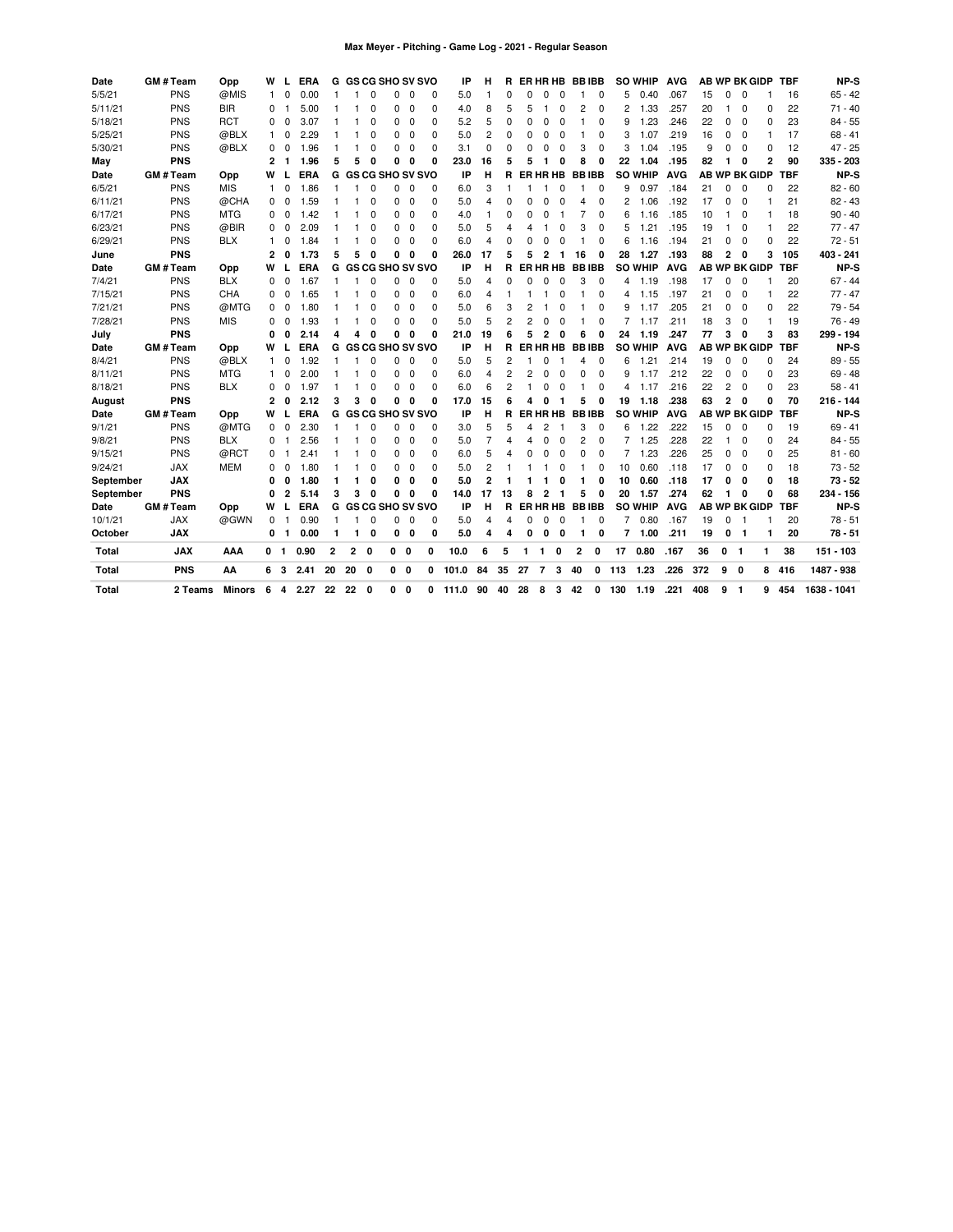| <b>Split</b>              | Team       |                |      |                |                |              | W L ERA G GS CG SHO SV |          | IP             |                |                |     |   |                |                | H RER HR HB BB IBB | <b>SO</b> | <b>WHIP AVG</b> |      | <b>AB</b> | <b>WP</b> |          | <b>BK GIDP</b> | <b>TBF</b> | <b>NP-S</b> |
|---------------------------|------------|----------------|------|----------------|----------------|--------------|------------------------|----------|----------------|----------------|----------------|-----|---|----------------|----------------|--------------------|-----------|-----------------|------|-----------|-----------|----------|----------------|------------|-------------|
| Home Games                | <b>PNS</b> | 3 2            | 2.45 | 11             | 11             | 0            | 0                      | 0        | 58.2 51        |                | 17             | 16  | 3 | 1              | 20             | 0                  | 67        | 1.21            | .236 | 216       | 8         | $\Omega$ | 4              | 238        | 830 - 530   |
| Home Games                | <b>JAX</b> | 00             | 1.80 |                |                | 0            | 0                      | 0        | 5.0            | 2              |                |     |   | 0              |                | 0                  | 10        | 0.60            | .118 | 17        | $\Omega$  | $\Omega$ | 0              | 18         | $73 - 52$   |
| Away Games                | <b>PNS</b> | 3 <sub>1</sub> | 2.34 | 9              | 9              | 0            | 0                      | 0        | 42.1           |                | 33 18          | 11  | 4 | 2              | -20            | $\Omega$           | 46        | 1.25            | .212 | 156       | 1         | $\Omega$ | 4              | 178        | $657 - 408$ |
| Away Games                | <b>JAX</b> | 0 <sub>1</sub> | 0.00 |                |                | 0            | 0                      | 0        | 5.0            | 4              | 4              | 0   | 0 | 0              |                | 0                  |           | 1.00            | .211 | 19        | 0         |          |                | 20         | $78 - 51$   |
| Day Games                 | <b>PNS</b> | 0 <sub>0</sub> | 0.00 | 2              | 2              | 0            | 0                      | 0        | 8.1            | 4              | 0              | 0   | 0 | 0              | 6              | 0                  |           | 1.20            | .154 | 26        | 0         | $\Omega$ |                | 32         | $114 - 69$  |
| <b>Night Games</b>        | <b>PNS</b> | 63             | 2.62 | 18             | 18             | 0            | 0                      | 0        | 92.2           | 80             | 35             | -27 |   | 3              | 34             | 0                  | 106       | 1.23            | .231 | 346       | 9         | $\Omega$ |                | 384        | 1373 - 869  |
| <b>Night Games</b>        | <b>JAX</b> | 0 <sub>1</sub> | 0.90 | $\overline{2}$ | $\overline{2}$ | $\Omega$     | 0                      | 0        | 10.0           | 6              | 5              |     |   | 0              | $\overline{2}$ | 0                  | 17        | 0.80            | .167 | 36        | 0         |          |                | 38         | $151 - 103$ |
| On Grass                  | <b>PNS</b> | 63             | 2.41 | 20             | 20             | 0            | 0                      | 0        | 101.0          |                | 84 35          | -27 |   | 3              | 40             | 0                  | 113       | 1.23            | .226 | 372       | 9         | $\Omega$ | 8              | 416        | 1487 - 938  |
| On Grass                  | <b>JAX</b> | 0 <sub>1</sub> | 0.90 | 2              | 2              | $\Omega$     | 0                      | 0        | 10.0           | 6              | 5              |     |   | 0              | 2              | 0                  | 17        | 0.80            | .167 | 36        | 0         |          |                | 38         | $151 - 103$ |
| May                       | <b>PNS</b> | 21             | 1.96 | 5              | 5              | 0            | 0                      | 0        | 23.0           | 16             | 5              | 5   |   | 0              | 8              | 0                  | 22        | 1.04            | .195 | 82        |           | 0        | 2              | 90         | $335 - 203$ |
| June                      | <b>PNS</b> | 20             | 1.73 | 5              | 5              | 0            | 0                      | 0        | 26.0 17        |                | 5              | 5   | 2 | 1              | 16             | 0                  | 28        | 1.27            | .193 | 88        | 2         | $\Omega$ | 3              | 105        | $403 - 241$ |
| July                      | <b>PNS</b> | 0 <sub>0</sub> | 2.14 | 4              | 4              | 0            | 0                      | 0        | 21.0 19        |                | 6              | 5   | 2 | 0              | 6              | 0                  | 24        | 1.19            | .247 | 77        | 3         | 0        | 3              | 83         | 299 - 194   |
| August                    | <b>PNS</b> | 20             | 2.12 | 3              | 3              | $\Omega$     | 0                      | 0        | 17.0           | 15             | 6              | 4   | 0 | 1              | 5              | 0                  | 19        | 1.18            | .238 | 63        | 2         | $\Omega$ | $\Omega$       | 70         | $216 - 144$ |
| September                 | <b>PNS</b> | 0 <sub>2</sub> | 5.14 | 3              | 3              | 0            | 0                      | 0        | 14.0 17 13     |                |                | 8   | 2 | 1              | 5              | 0                  | 20        | 1.57            | .274 | 62        | 1         | 0        | 0              | 68         | $234 - 156$ |
| September                 | <b>JAX</b> | 0 <sub>0</sub> | 1.80 |                |                | $\Omega$     | 0                      | $\Omega$ | 5.0            | $\overline{c}$ |                |     |   | 0              |                | 0                  | 10        | 0.60            | .118 | 17        | $\Omega$  | $\Omega$ | $\Omega$       | 18         | $73 - 52$   |
| October                   | <b>JAX</b> | 0 <sub>1</sub> | 0.00 |                |                | $\Omega$     | 0                      | $\Omega$ | 5.0            | 4              | $\overline{4}$ | 0   | 0 | 0              |                | 0                  |           | 1.00            | .211 | 19        | $\Omega$  |          |                | 20         | $78 - 51$   |
| On Tuesdays               | <b>PNS</b> | 21             | 2.18 | 4              | Δ              | <sup>0</sup> | 0                      | 0        | 20.2           | 19             | 5              | 5   |   | 0              | 5              | 0                  | 20        | 1.16            | .241 | 79        |           | $\Omega$ |                | 84         | 295 - 187   |
| On Wednesdays             | <b>PNS</b> | 3 2            | 3.53 | 10             | 10             | 0            | 0                      | 0        | 51.0           |                | 49 28          | 20  | 4 | $\overline{2}$ | 16             | 0                  | 65        | 1.27            | .247 | 198       | 7         | $\Omega$ | 3              | 217        | 747 - 492   |
| On Thursdays              | <b>PNS</b> | 0 <sub>0</sub> | 0.90 | $\overline{2}$ | $\overline{2}$ | 0            | 0                      | 0        | 10.0           | 5              |                |     |   |                | 8              | 0                  | 10        | 1.30            | .161 | 31        |           | 0        | 2              | 40         | $167 - 87$  |
| On Fridays                | <b>PNS</b> | 0 <sub>0</sub> | 0.00 |                |                | 0            | 0                      | 0        | 5.0            | 4              | 0              | 0   | 0 | 0              |                | 0                  | 2         | 1.60            | .235 | 17        | 0         | $\Omega$ |                | 21         | $82 - 43$   |
| On Fridays                | <b>JAX</b> | 0 <sub>1</sub> | 0.90 | 2              | 2              | 0            | 0                      | 0        | 10.0           | 6              | 5              |     |   | 0              | 2              | 0                  | 17        | 0.80            | .167 | 36        | 0         |          | 1              | 38         | $151 - 103$ |
| On Saturdays              | <b>PNS</b> | 10             | 1.50 |                |                | $\Omega$     | 0                      | $\Omega$ | 6.0            | 3              |                |     |   | 0              |                | 0                  | 9         | 0.67            | .143 | 21        | 0         | 0        | $\Omega$       | 22         | $82 - 60$   |
| On Sundays                | <b>PNS</b> | 0 <sub>0</sub> | 0.00 | 2              | 2              | 0            | 0                      | 0        | 8.1            | 4              | $\Omega$       | 0   | 0 | 0              | 6              | 0                  |           | 1.20            | .154 | 26        | $\Omega$  | $\Omega$ |                | 32         | $114 - 69$  |
| In games following a win  | <b>PNS</b> | 31             | 1.47 | 8              | 8              | 0            | 0                      | 0        | 43.0           | 34 13          |                | 7   | 2 | 1              | 17             | 0                  | 40        | 1.19            | .218 | 156       | 3         | $\Omega$ | 4              | 174        | $604 - 391$ |
| In games following a win  | <b>JAX</b> | 0 <sub>1</sub> | 0.90 | 2              | $\overline{2}$ | 0            | 0                      | 0        | 10.0           | 6              | 5              |     |   | 0              | $\overline{2}$ | 0                  | 17        | 0.80            | .167 | 36        | 0         |          |                | 38         | $151 - 103$ |
| In games following a loss | <b>PNS</b> | 22             | 3.40 | 11             | 11             | 0            | 0                      | 0        | 53.0           | 49             | 22             | 20  | 5 | $\overline{c}$ | 22             | 0                  | 68        | 1.34            | .244 | 201       | 6         | 0        | 3              | 226        | $818 - 505$ |
| Starter                   | <b>PNS</b> | 63             | 2.41 | -20            | 20             | 0            | 0                      | 0        | 101.0 84 35 27 |                |                |     |   | 3              | 40             |                    | 0, 113    | 1.23            | .226 | 372       | 9         | $\Omega$ | 8              | 416        | 1487 - 938  |
| Starter                   | <b>JAX</b> | 0 <sub>1</sub> | 0.90 | $\overline{2}$ | $\overline{2}$ | $\Omega$     | O                      | 0        | 10.0           | 6              | 5              |     |   | 0              | 2              | 0                  | 17        | 0.80            | .167 | 36        | $\Omega$  |          |                | 38         | $151 - 103$ |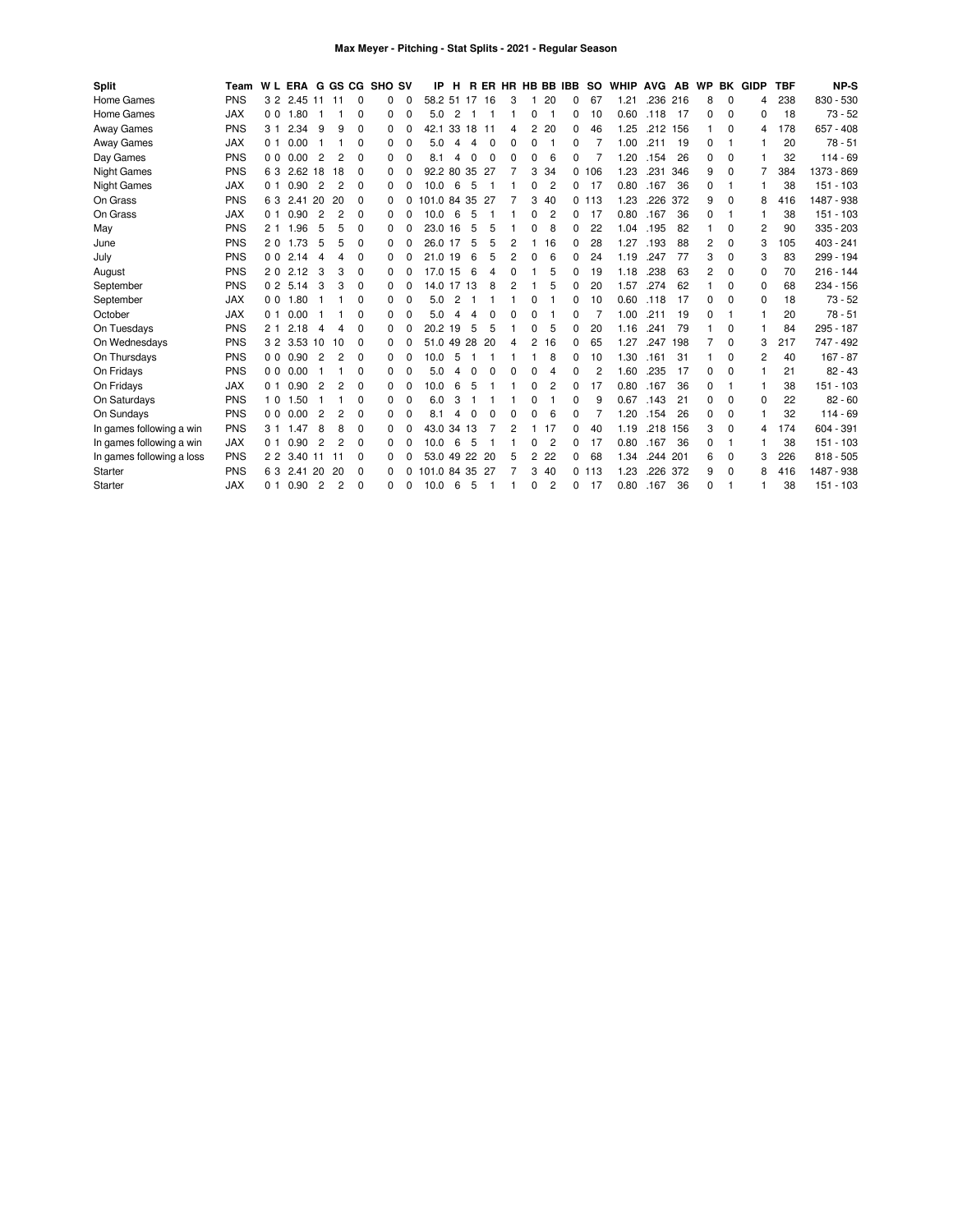| <b>Split</b>            | Team       | <b>AVG</b> | G              | AB R           |                | н  | 2Β             | 3Β             | HR             | RBI                     | BВ             | IBB         | so             | SB CS |   | ОВР   | SLG   | <b>OPS</b> | HBP | <b>SAC</b> | SF          | <b>GIDP</b>             |
|-------------------------|------------|------------|----------------|----------------|----------------|----|----------------|----------------|----------------|-------------------------|----------------|-------------|----------------|-------|---|-------|-------|------------|-----|------------|-------------|-------------------------|
| vs Left                 | <b>PNS</b> | .216       | 20             | 167            |                | 36 | 3              | 4              | $\overline{c}$ | 12                      | 29             | 0           | 54             |       |   | .332  | .317  | .649       | 0   | 0          | 0           | $\overline{c}$          |
| vs Left                 | <b>JAX</b> | .188       | $\overline{c}$ | 16             |                | 3  | 1              | 1              | $\overline{1}$ | 3                       | 0              | 0           | 6              |       |   | .188  | .563  | .751       | 0   | 0          | 0           | 0                       |
| vs Right                | <b>PNS</b> | .234       | 20             | 205            |                | 48 | 8              | $\overline{c}$ | 5              | 17                      | 11             | 0           | 59             |       |   | .282  | .366  | .648       | 3   | 0          | 1           | 6                       |
| vs Right                | JAX        | .150       | $\overline{c}$ | 20             |                | 3  | 2              | 0              | $\mathbf 0$    | 1                       | 2              | 0           | 11             |       |   | .227  | .250  | .477       | 0   | 0          | 0           | $\mathbf{1}$            |
| Team is ahead           | <b>PNS</b> | .234       | 13             | 145            |                | 34 | 2              | 5              | $\overline{c}$ | 13                      | 22             | 0           | 42             |       |   | .341  | .359  | .700       | 2   | 0          | 1           | 5                       |
| Team is ahead           | JAX        | .100       | $\mathbf{1}$   | 10             |                | 1  | 1              | 0              | $\mathbf 0$    | 0                       | 0              | 0           | 5              |       |   | .100  | .200  | .300       | 0   | 0          | 0           | 0                       |
| Team is behind          | <b>PNS</b> | .243       | 7              | 74             |                | 18 | 5              | 0              | $\overline{c}$ | 8                       | 6              | 0           | 21             |       |   | .309  | .392  | .701       | 1   | 0          | 0           | 1                       |
| Team is behind          | JAX        | .143       | $\overline{c}$ | 7              |                | 1  | 0              | $\mathbf{1}$   | $\mathbf 0$    | 2                       | 1              | 0           | 3              |       |   | .250  | .429  | .679       | 0   | 0          | 0           | $\mathbf{1}$            |
| Score is tied           | <b>PNS</b> | .209       | 17             | 153            |                | 32 | 4              | 1              | 3              | 8                       | 11             | 0           | 50             |       |   | .262  | .307  | .569       | 0   | 0          | 0           | $\overline{\mathbf{c}}$ |
| Score is tied           | <b>JAX</b> | .211       | $\overline{c}$ | 19             |                | 4  | $\overline{c}$ | $\mathbf 0$    | $\mathbf{1}$   | 2                       | $\mathbf{1}$   | 0           | 9              |       |   | .250  | .474  | .724       | 0   | 0          | 0           | 0                       |
| <b>Batting First</b>    | <b>PNS</b> | .167       | 20             | 54             |                | 9  | 0              | 0              | $\mathbf{1}$   | 1                       | 2              | 0           | 15             |       |   | .196  | .222  | .418       | 0   | 0          | 0           | $\overline{\mathbf{c}}$ |
| <b>Batting First</b>    | JAX        | .000       | $\overline{c}$ | 5              |                | 0  | 0              | 0              | $\mathbf 0$    | 0                       | 0              | $\mathbf 0$ | $\overline{c}$ |       |   | .000  | .000  | .000       | 0   | 0          | 0           | $\mathbf{1}$            |
| <b>Batting Second</b>   | <b>PNS</b> | .163       | 20             | 43             |                | 7  | 2              | 0              | 0              | 2                       | 11             | $\mathbf 0$ | 14             |       |   | .333  | .209  | .542       | 0   | 0          | $\Omega$    | $\mathbf 0$             |
| <b>Batting Second</b>   | JAX        | .400       | $\overline{c}$ | 5              |                | 2  | 1              | $\mathbf 0$    | 0              | 0                       | 0              | $\mathbf 0$ | $\overline{c}$ |       |   | .400  | .600  | 1.000      | 0   | 0          | $\Omega$    | 0                       |
| <b>Batting Third</b>    | <b>PNS</b> | .260       | 20             | 50             |                | 13 | 2              | 3              | $\mathbf{1}$   | 6                       | 3              | 0           | 15             |       |   | .302  | .480  | .782       | 0   | 0          | 0           | 1                       |
| <b>Batting Third</b>    | JAX        | .000       | $\overline{c}$ | 3              |                | 0  | 0              | 0              | 0              | 0                       | $\mathbf{1}$   | 0           | $\overline{c}$ |       |   | .250  | .000  | .250       | 0   | 0          | 0           | 0                       |
| <b>Batting Fourth</b>   | <b>PNS</b> | .286       | 20             | 49             |                | 14 | 0              | $\mathbf{1}$   | $\overline{c}$ | 5                       | 1              | 0           | 15             |       |   | .314  | .449  | .763       | 1   | 0          | 0           | 0                       |
| <b>Batting Fourth</b>   | JAX        | .250       | $\overline{c}$ | 4              |                | 1  | 1              | 0              | $\mathbf 0$    | 0                       | 0              | 0           | 0              |       |   | .250  | .500  | .750       | 0   | 0          | 0           | 0                       |
| <b>Batting Fifth</b>    | <b>PNS</b> | .220       | 20             | 41             |                | 9  | $\overline{c}$ | 0              | 0              | $\overline{\mathbf{c}}$ | 4              | 0           | 12             |       |   | .289  | .268  | .557       | 0   | 0          | 0           | 2                       |
| <b>Batting Fifth</b>    | JAX        | .250       | $\overline{c}$ | 4              |                | 1  | 1              | 0              | 0              | 1                       | 0              | 0           | $\overline{c}$ |       |   | .250  | .500  | .750       | 0   | 0          | 0           | 0                       |
| <b>Batting Sixth</b>    | <b>PNS</b> | .306       | 20             | 36             |                | 11 | 2              | 1              | 0              | 4                       | 5              | 0           | 12             |       |   | .381  | .417  | .798       | 0   | 0          | 1           | $\overline{\mathbf{c}}$ |
| <b>Batting Sixth</b>    | JAX        | .000       | $\overline{c}$ | 4              |                | 0  | 0              | 0              | 0              | 0                       | 0              | 0           | 1              |       |   | .000  | .000  | .000       | 0   | 0          | 0           | 0                       |
| <b>Batting Seventh</b>  | <b>PNS</b> | .257       | 20             | 35             |                | 9  | $\overline{c}$ | 0              | $\overline{c}$ | 5                       | 4              | 0           | 13             |       |   | .350  | .486  | .836       | 1   | 0          | 0           | 0                       |
| <b>Batting Seventh</b>  | JAX        | .500       | $\overline{2}$ | 4              |                | 2  | 0              | 1              | $\mathbf{1}$   | 3                       | 0              | 0           | 1              |       |   | .500  | 1.750 | 2.250      | 0   | 0          | 0           | 0                       |
| <b>Batting Eighth</b>   | <b>PNS</b> | .290       | 20             | 31             |                | 9  | 1              | 1              | $\mathbf{1}$   | 3                       | $\overline{7}$ | 0           | 4              |       |   | .421  | .484  | .905       | 0   | 0          | 0           | 1                       |
| <b>Batting Eighth</b>   | JAX        | .000       | $\overline{c}$ | 4              |                | 0  | 0              | 0              | $\mathbf 0$    | 0                       | 0              | 0           | 4              |       |   | .000  | .000  | .000       | 0   | 0          | 0           | $\mathbf 0$             |
| <b>Batting Ninth</b>    | <b>PNS</b> | .091       | 20             | 33             |                | 3  | 0              | 0              | 0              | 1                       | 3              | 0           | 13             |       |   | .189  | .091  | .280       | 1   | 0          | 0           | 0                       |
| <b>Batting Ninth</b>    | JAX        | .000       | $\overline{c}$ | 3              |                | 0  | 0              | 0              | 0              | 0                       | 1              | 0           | 3              |       |   | .250  | .000  | .250       | 0   | 0          | 0           | 0                       |
| Leading Off             | <b>PNS</b> | .213       | 20             | 94             |                | 20 | 1              | 1              | $\overline{c}$ | $\overline{c}$          | 8              | 0           | 29             |       |   | .275  | .309  | .584       | 0   | 0          | 0           | 0                       |
| Leading Off             | JAX        | .000       | $\overline{c}$ | 9              |                | 0  | 0              | 0              | $\mathbf 0$    | 0                       | 1              | 0           | 6              |       |   | .100  | .000  | .100       | 0   | 0          | $\Omega$    | 0                       |
| First Inning            | <b>PNS</b> | .197       | 20             | 71             | 8              | 14 | 0              | 1              | $\overline{c}$ | 5                       | 9              | 0           | 27             | 4     | 1 | .288  | .310  | .598       | 0   | 0          | $\Omega$    | $\overline{\mathbf{c}}$ |
| <b>First Inning</b>     | JAX        | .167       | $\overline{c}$ | 6              | $\mathbf 0$    | 1  | 0              | 0              | 0              | 0                       | 1              | 0           | 3              | 0     | 1 | .286  | .167  | .453       | 0   | 0          | $\Omega$    | 0                       |
| Second Inning           | <b>PNS</b> | .219       | 20             | 73             | -5             | 16 | 2              | 0              | 0              | 3                       | 3              | 0           | 27             | 0     | 1 | .278  | .247  | .525       | 3   | 0          | 0           | $\mathbf{1}$            |
|                         | JAX        | .000       | $\overline{c}$ | 6              | $\mathbf 0$    | 0  | 0              | 0              | 0              | 0                       | 0              | 0           | 3              | 0     | 0 | .000  | .000  | .000       | 0   | 0          | 0           | 0                       |
| Second Inning           | <b>PNS</b> | .197       | 20             | 71             | 7              |    |                | 1              | 3              | 7                       | 11             | 0           | 15             | 3     | 1 | .305  | .408  | .713       | 0   | 0          | 0           | $\overline{\mathbf{c}}$ |
| Third Inning            |            |            | $\overline{c}$ |                |                | 14 | 4              | $\mathbf 0$    |                | 0                       |                |             |                | 0     |   |       |       |            |     | 0          | 0           |                         |
| Third Inning            | <b>JAX</b> | .000       |                | 6              | $\mathbf 0$    | 0  | 0              |                | 0              |                         | 0              | 0           | 5              |       | 0 | .000  | .000  | .000       | 0   |            | 1           | 0                       |
| Fourth Inning           | <b>PNS</b> | .290       | 19             | 69             | $\overline{7}$ | 20 | 1              | 3              | $\mathbf{1}$   | 7                       | 11             | 0           | 21             | 0     | 1 | .383  | .435  | .818       | 0   | 0          |             | $\overline{\mathbf{c}}$ |
| Fourth Inning           | JAX        | .333       | $\overline{c}$ | 12             | 4              | 4  | 3              | 1              | 0              | 3                       | 0              | 0           | 4              | 0     | 0 | .333  | .750  | 1.083      | 0   | 0          | 0           | 0                       |
| Fifth Inning            | <b>PNS</b> | .226       | 16             | 62             | $\overline{7}$ | 14 | 4              | 1              | $\mathbf{1}$   | 7                       | 6              | 0           | 14             | 4     | 1 | .294  | .371  | .665       | 0   | 0          | 0           | $\mathbf{1}$            |
| Fifth Inning            | JAX        | .167       | $\overline{c}$ | 6              | -1             | 1  | 0              | 0              | $\mathbf{1}$   | 1                       | $\mathbf{1}$   | 0           | 2              | 0     | 0 | .286  | .667  | .953       | 0   | 0          | 0           | $\mathbf{1}$            |
| Sixth Inning            | <b>PNS</b> | .231       | 7              | 26             | -1             | 6  | 0              | 0              | 0              | 0                       | 0              | 0           | 9              | 0     | 0 | .231  | .231  | .462       | 0   | 0          | 0           | 0                       |
| <b>Bases Empty</b>      | <b>PNS</b> | .233       | 20             | 219            |                | 51 | 6              | 3              | 4              | 4                       | 25             | 0           | 63             |       |   | .317  | .342  | .659       | 2   | 0          | 0           | 0                       |
| <b>Bases Empty</b>      | JAX        | .120       | $\overline{c}$ | 25             |                | 3  | $\overline{c}$ | 0              | $\mathbf{1}$   | 1                       | 2              | 0           | 15             |       |   | .185  | .320  | .505       | 0   | 0          | 0           | 0                       |
| Runner at 1st           | <b>PNS</b> | .243       | 20             | 70             |                | 17 | $\overline{c}$ | 1              | $\mathbf 0$    | 3                       | 6              | 0           | 21             |       |   | .303  | .300  | .603       | 0   | 0          | 0           | 6                       |
| Runner at 1st           | JAX        | .000       | $\overline{2}$ | 3              |                | 0  | 0              | 0              | 0              | $\Omega$                | 0              | 0           | 1              |       |   | .000  | .000  | .000       | 0   | 0          | 0           | 1                       |
| Runner at 2nd           | <b>PNS</b> | .182       | 12             | 22             |                | 4  | 1              | $\mathbf 0$    | $\overline{c}$ | 5                       | 2              | 0           | $\overline{7}$ |       |   | .280  | .500  | .780       | 1   | 0          | 0           | 0                       |
| Runner at 2nd           | JAX        | .400       | $\overline{c}$ | 5              |                | 2  | 1              | $\Omega$       | $\Omega$       | 1                       | $\Omega$       | $\Omega$    | $\Omega$       |       |   | .400  | .600  | 1.000      | 0   | $\Omega$   | 0           | 0                       |
| Runner at 3rd           | PNS        | .240       | 3              | 25             |                | 6  |                |                |                |                         |                | 0           | ۱0             |       |   | .345  | .400  | .745       |     |            |             | O                       |
| Runner at 3rd           | JAX        | .000       | $\mathbf{1}$   | $\overline{c}$ |                | 0  | 0              | 0              | 0              | 0                       | 0              | 0           | 1              |       |   | .000  | .000  | .000       | 0   | 0          | $\mathbf 0$ | 0                       |
| Runners at 1st & 2nd    | <b>PNS</b> | .050       | 10             | 20             |                | 1  | 0              | 1              | 0              | 2                       | $\mathbf{1}$   | 0           | 8              |       |   | .095  | .150  | .245       | 0   | 0          | 0           | 1                       |
| Runners at 1st & 3rd    | <b>PNS</b> | .429       | 5              | $\overline{7}$ |                | 3  | 1              | 0              | 0              | 4                       | 0              | 0           | 1              |       |   | .375  | .571  | .946       | 0   | 0          | 1           | 0                       |
| Runners at 1st & 3rd    | JAX        | 1.000      | $\mathbf{1}$   | $\mathbf{1}$   |                | 1  | 0              | 1              | $\mathbf 0$    | $\overline{c}$          | 0              | 0           | 0              |       |   | 1.000 | 3.000 | 4.000      | 0   | 0          | 0           | 0                       |
| Runners at 2nd & 3rd    | <b>PNS</b> | .286       | 5              | $\overline{7}$ |                | 2  | 0              | 1              | 0              | 4                       | $\mathbf{1}$   | 0           | 3              |       |   | .375  | .571  | .946       | 0   | 0          | 0           | 0                       |
| <b>Bases Loaded</b>     | <b>PNS</b> | .000       | $\overline{c}$ | $\overline{c}$ |                | 0  | 0              | 0              | $\mathbf 0$    | 0                       | $\mathbf 0$    | 0           | 0              |       |   | .000  | .000  | .000       | 0   | 0          | 0           | $\mathbf{1}$            |
| Runners On              | <b>PNS</b> | .216       | 20             | 153            |                | 33 | 5              | 3              | 3              | 25                      | 14             | 0           | 50             |       |   | .284  | .346  | .630       | 1   | 0          | 1           | 8                       |
| Runners On              | JAX        | .273       | $\overline{c}$ | 11             |                | 3  | 1              | 1              | 0              | 3                       | $\mathbf 0$    | 0           | 2              |       |   | .273  | .545  | .818       | 0   | 0          | 0           | $\mathbf{1}$            |
| <b>Scoring Position</b> | <b>PNS</b> | .193       | 17             | 83             |                | 16 | 3              | 2              | 3              | 22                      | 8              | 0           | 29             |       |   | .269  | .386  | .655       | 1   | 0          | 1           | 2                       |
| <b>Scoring Position</b> | JAX        | .375       | $\overline{c}$ | 8              |                | 3  | 1              | 1              | 0              | 3                       | 0              | 0           | 1              |       |   | .375  | .750  | 1.125      | 0   | 0          | 0           | 0                       |
| No Outs                 | <b>PNS</b> | .194       | 20             | 124            |                | 24 | $\overline{c}$ | $\overline{c}$ | $\overline{c}$ | 5                       | 10             | 0           | 35             |       |   | .254  | .290  | .544       | 0   | 0          | 0           | 3                       |
| No Outs                 | JAX        | .091       | $\overline{c}$ | 11             |                | 1  | 0              | 0              | $\mathbf 0$    | 0                       | $\mathbf{1}$   | 0           | 6              |       |   | .167  | .091  | .258       | 0   | 0          | 0           | 1                       |
| One Out                 | <b>PNS</b> | .211       | 20             | 123            |                | 26 | 4              | $\overline{c}$ | 4              | 13                      | 18             | 0           | 42             |       |   | .315  | .374  | .689       | 1   | 0          | 1           | 5                       |
| One Out                 | JAX        | .182       | $\overline{c}$ | 11             |                | 2  | 1              | 0              | $\mathbf{1}$   | $\mathbf{1}$            | $\mathbf 0$    | 0           | 8              |       |   | .182  | .545  | .727       | 0   | 0          | 0           | 0                       |
| Two Outs                | <b>PNS</b> | .272       | 20             | 125            |                | 34 | 5              | $\overline{c}$ | $\mathbf{1}$   | 11                      | 11             | 0           | 36             |       |   | .341  | .368  | .709       | 2   | 0          | 0           | 0                       |
| Two Outs                | JAX        | .214       | $\overline{c}$ | 14             |                | 3  | 2              | 1              | $\mathbf 0$    | 3                       | $\mathbf{1}$   | 0           | 3              |       |   | .267  | .500  | .767       | 0   | 0          | $\Omega$    | 0                       |
| Ahead in Count          | <b>PNS</b> | .190       | 20             | 126            |                | 24 | $\overline{c}$ | 0              | 3              | 8                       | $\mathbf 0$    | 0           | 62             |       |   | .190  | .278  | .468       | 0   | 0          | $\Omega$    | $\mathbf{1}$            |
| Ahead in Count          | JAX        | .188       | $\overline{2}$ | 16             |                | 3  | 2              | 1              | 0              | 2                       | 0              | 0           | 8              |       |   | .188  | .438  | .626       | 0   | 0          | 0           | 0                       |
| Behind in Count         | <b>PNS</b> | .287       | 20             | 87             |                | 25 | 3              | 1              | 3              | 7                       | 39             | 0           | 17             |       |   | .512  | .448  | .960       | 1   | 0          | 0           | 5                       |
| <b>Behind in Count</b>  | <b>JAX</b> | .111       | $\overline{2}$ | 9              |                | 1  | 0              | 0              | 0              | 0                       | 2              | 0           | 5              |       |   | .273  | .111  | .384       | 0   | 0          | 0           | 0                       |
| 0-0 Count               | <b>PNS</b> | .313       | 19             | 67             |                | 21 | $\overline{c}$ | 3              | 0              | 4                       | 0              | 0           | 0              |       |   | .319  | .433  | .752       | 1   | 0          | 1           | 2                       |
| 0-0 Count               | JAX        | .400       | $\overline{2}$ | 5              |                | 2  | 1              | 0              | $\mathbf{1}$   | $\overline{c}$          | 0              | 0           | 0              |       |   | .400  | 1.200 | 1.600      | 0   | 0          | 0           | 1                       |
| 0-1 Count               | <b>PNS</b> | .414       | 15             | 29             |                | 12 | 1              | 0              | 0              | $\overline{c}$          | 0              | 0           | 0              |       |   | .414  | .448  | .862       | 0   | 0          | 0           | $\mathbf{1}$            |
| 0-1 Count               | JAX        | .000       | $\overline{c}$ | $\overline{c}$ |                | 0  | 0              | $\mathbf 0$    | 0              | 0                       | 0              | 0           | 0              |       |   | .000  | .000  | .000       | 0   | 0          | 0           | 0                       |
| 0-2 Count               | <b>PNS</b> | .071       | 18             | 42             |                | 3  | 1              | 0              | $\mathbf{1}$   | 3                       | 0              | 0           | 29             |       |   | .071  | .167  | .238       | 0   | 0          | 0           | 0                       |
| 0-2 Count               | JAX        | .250       | $\overline{2}$ | 8              |                | 2  | $\overline{c}$ | 0              | 0              | 0                       | 0              | 0           | 6              |       |   | .250  | .500  | .750       | 0   | 0          | 0           | 0                       |
| 1-0 Count               | <b>PNS</b> | .367       | 15             | 30             |                | 11 | 2              | 0              | $\mathbf{1}$   | 1                       | 0              | 0           | 0              |       |   | .367  | .533  | .900       | 0   | 0          | 0           | 0                       |
| 1-0 Count               | JAX        | .000       | $\overline{1}$ | $\mathbf{1}$   |                | 0  | 0              | 0              | 0              | 0                       | 0              | 0           | 0              |       |   | .000  | .000  | .000       | 0   | 0          | 0           | 0                       |
| 1-1 Count               | <b>PNS</b> | .282       | 16             | 39             |                | 11 | 4              | 1              | $\mathbf{1}$   | 8                       | 0              | 0           | 0              |       |   | .300  | .513  | .813       | 1   | 0          | 0           | 0                       |
| 1-1 Count               | JAX        | .000       | $\mathbf{1}$   | $\mathbf{1}$   |                | 0  | 0              | 0              | $\mathbf 0$    | 0                       | 0              | 0           | 0              |       |   | .000  | .000  | .000       | 0   | 0          | 0           | 0                       |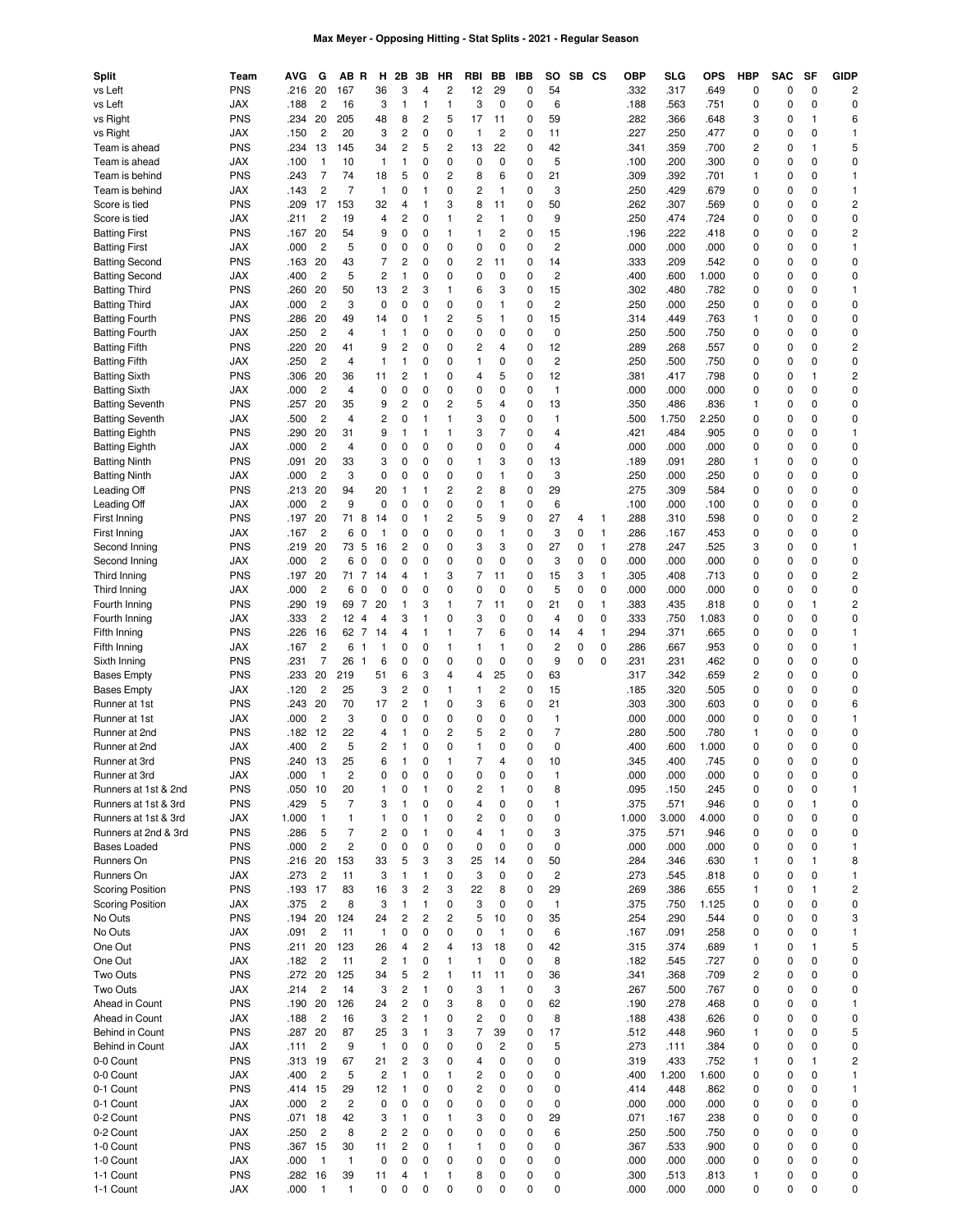| <b>Split</b> | Team       | <b>AVG</b> | G        | АΒ<br>R  | н  | 2Β | 3В | НR       | RBI      | BB | IBB      | so          | <b>SB</b> | <b>CS</b> | OBP   | SLG   | <b>OPS</b> | HBP | <b>SAC</b> | SF       | <b>GIDP</b>    |
|--------------|------------|------------|----------|----------|----|----|----|----------|----------|----|----------|-------------|-----------|-----------|-------|-------|------------|-----|------------|----------|----------------|
| 1-2 Count    | <b>PNS</b> | .164       | 18       | 55       | 9  | 0  | 0  |          | 3        | 0  | 0        | 33          |           |           | .164  | .273  | .437       | 0   | 0          | 0        | $\Omega$       |
| 1-2 Count    | <b>JAX</b> | .167       | 2        | 6        |    | 0  |    |          | 2        | 0  | 0        | 2           |           |           | .167  | .500  | .667       | 0   | 0          | 0        | 0              |
| 2-0 Count    | <b>PNS</b> | .200       | 5        | 5        |    | 0  | 0  |          | 0        | 0  | 0        | 0           |           |           | .200  | .200  | .400       | 0   | 0          | 0        | 0              |
| 2-0 Count    | <b>JAX</b> | 1.000      |          |          |    | 0  | 0  | $\Omega$ | $\Omega$ | 0  | $\Omega$ | 0           |           |           | 1.000 | 000.1 | 2.000      | 0   | 0          | $\Omega$ | 0              |
| 2-1 Count    | <b>PNS</b> | .438       | 10       | 16       |    | 0  | 0  |          | 3        | 0  | 0        | 0           |           |           | .438  | .625  | .063       | 0   | 0          | 0        | 2              |
| 2-1 Count    | <b>JAX</b> | .000       |          |          | 0  | 0  | 0  | 0        | 0        | 0  | 0        | 0           |           |           | .000  | .000  | .000       | 0   | 0          | $\Omega$ | 0              |
| 2-2 Count    | <b>PNS</b> | .057       | 20       | 53       | 3  | 0  |    |          | 2        | 0  | $\Omega$ | 34          |           |           | .057  | .094  | .151       | 0   | 0          | $\Omega$ | 0              |
| 2-2 Count    | <b>JAX</b> | .000       |          | 5        | 0  | 0  | 0  |          | 0        | 0  | 0        | 4           |           |           | .000  | .000  | .000       | 0   | 0          | 0        | 0              |
| 3-0 Count    | <b>PNS</b> | .000       | 8        |          | 0  | 0  | 0  | $\Omega$ | 0        | 8  | 0        | $\mathbf 0$ |           |           | .889  | .000  | .889       | 0   | 0          | 0        |                |
| 3-0 Count    | <b>JAX</b> | .000       | $\Omega$ | $\Omega$ | 0  | 0  | 0  | $\Omega$ | 0        | 0  | 0        | 0           |           |           | .000  | .000  | .000       | 0   | 0          | 0        | 0              |
| 3-1 Count    | <b>PNS</b> | .143       | 14       |          |    |    | 0  | $\Omega$ | 0        | 15 | $\Omega$ | 0           |           |           | .739  | .286  | 1.025      |     | 0          | $\Omega$ | $\overline{2}$ |
| 3-1 Count    | <b>JAX</b> | .000       |          |          | 0  | 0  | 0  | $\Omega$ | 0        | 0  | $\Omega$ | 0           |           |           | .000  | .000  | .000       | 0   | 0          | $\Omega$ | 0              |
| 3-2 Count    | <b>PNS</b> | .179       | 19       | 28       | 5  | O  |    |          | 3        | 16 | $\Omega$ | 17          |           |           | .477  | .357  | .834       | 0   | 0          | $\Omega$ | 0              |
| 3-2 Count    | <b>JAX</b> | .000       |          | 5        | 0  | 0  | 0  |          | 0        | 2  | 0        | 5           |           |           | 286   | .000  | .286       | 0   | 0          | 0        | 0              |
| Pitcher      | <b>PNS</b> | .226       | 20       | 372      | 84 |    | 6  |          | 29       | 40 | $\Omega$ | 113         |           |           | .305  | .344  | .649       | 3   | 0          |          | 8              |
| Pitcher      | <b>JAX</b> | .167       | 2        | 36       | 6  | 3  |    |          | 4        | 2  | 0        | 17          |           |           | .211  | .389  | .600       | 0   | 0          | 0        |                |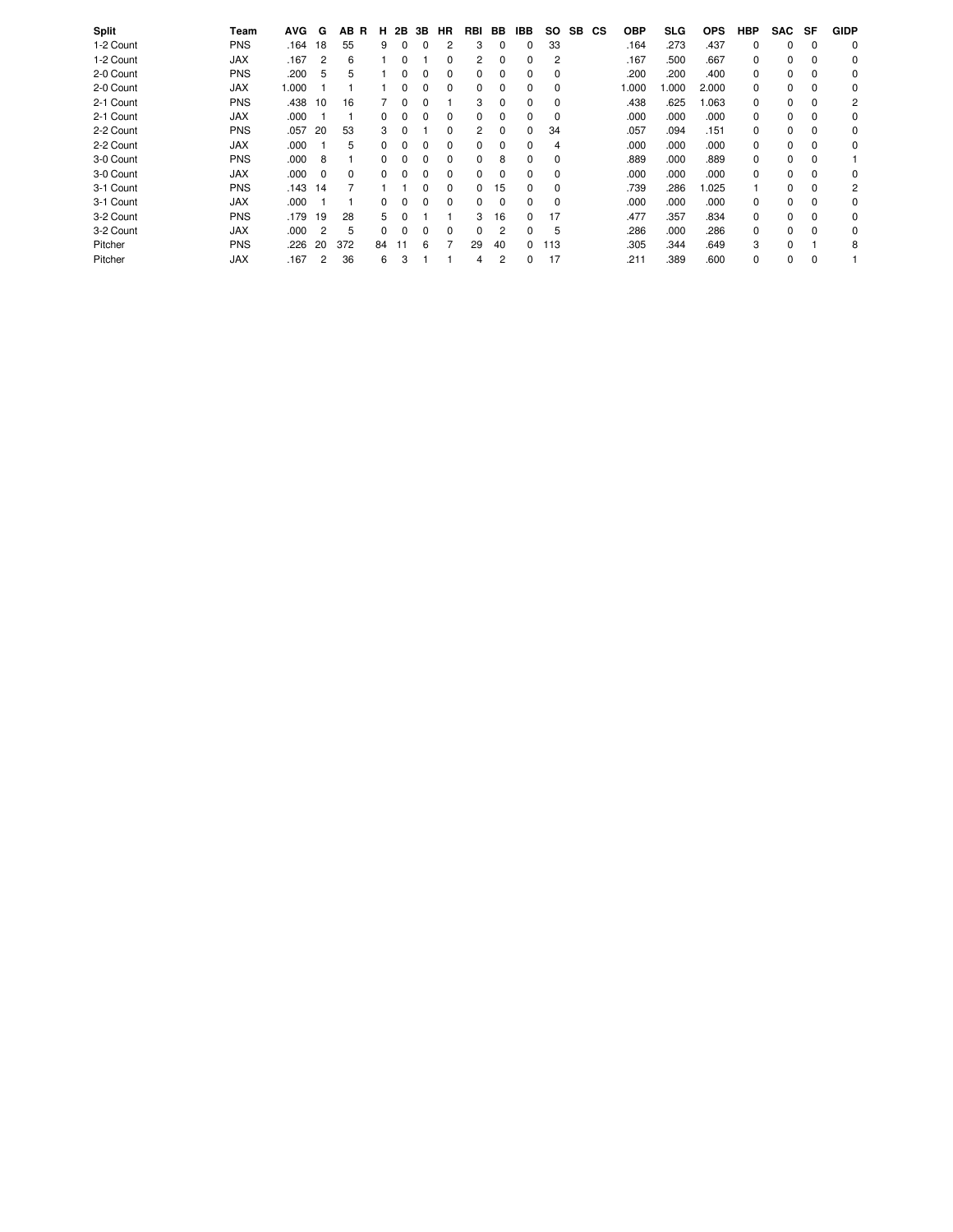| Date         | <b>GM#Team</b>             | Opp        | W                       | L            | ERA        |              |         |             |         |             | G GS CG SHO SV SVO        | IP   | н              | R,           |                         | ER HR HB                        |              | <b>BBIBB</b>      |             |                         | <b>SO WHIP</b>          | <b>AVG</b> |                |                         |                         | <b>AB WP BK GIDP</b>      | TBF            | NP-S          |
|--------------|----------------------------|------------|-------------------------|--------------|------------|--------------|---------|-------------|---------|-------------|---------------------------|------|----------------|--------------|-------------------------|---------------------------------|--------------|-------------------|-------------|-------------------------|-------------------------|------------|----------------|-------------------------|-------------------------|---------------------------|----------------|---------------|
| 4/3/21       | <b>BOS</b>                 | BAL        | 0                       | $\mathbf 0$  | 9.00       | $\mathbf{1}$ | 0       | $\mathbf 0$ | 0       | 0           | 0                         | 1.0  | $\overline{2}$ | 1            | 1                       | 0                               | $\mathbf 0$  | 0                 | 0           | 2                       | 2.00                    | .500       | 4              | 1                       | $\mathbf 0$             | 0                         | 5              | $15 - 11$     |
| 4/5/21       | <b>BOS</b>                 | TB         | 0                       | $\mathbf 0$  | 6.75       | $\mathbf{1}$ | 0       | 0           | 0       | $\mathbf 0$ | 0                         | 0.1  | 0              | 0            | $\mathbf{0}$            | 0                               | 0            | $\overline{c}$    | 0           | $\mathbf{1}$            | 3.00                    | .400       | $\mathbf{1}$   | 0                       | $\mathbf 0$             | 0                         | 3              | $14 - 4$      |
| 4/6/21       | <b>BOS</b>                 | TB         | 0                       | 0            | 3.86       | $\mathbf{1}$ | 0       | 0           | 0       | 0           | $\mathbf 0$               | 1.0  | 0              | $\mathbf 0$  | 0                       | 0                               | 0            | 2                 | 0           | 1                       | 2.57                    | .286       | 2              | 0                       | 0                       | 0                         | 4              | $19 - 8$      |
| 4/10/21      | <b>BOS</b>                 | @BAL       | 0                       | 0            | 2.45       | $\mathbf{1}$ | 0       | 0           | 0       | 0           | 0                         | 1.1  | 2              | 0            | 0                       | 0                               | 0            | $\mathbf{1}$      | 0           | $\overline{c}$          | 2.45                    | .308       | 6              | 0                       | 0                       | 0                         | $\overline{7}$ | 23 - 13       |
| 4/13/21      | <b>BOS</b>                 | @MIN       | 0                       | 0            | 1.93       | $\mathbf{1}$ | 0       | 0           | 0       | 0           | 0                         | 1.0  | 1              | 0            | 0                       | 0                               | 0            | $\mathbf{1}$      | 0           | 0                       | 2.36                    | .294       | 4              | 0                       | 0                       | 0                         | 5              | $13 - 6$      |
| 4/14/21      | <b>BOS</b><br>$\mathbf{1}$ | @MIN       | 0                       | 0            | 1.59       | 1            | 0       | 0           | 0       | 0           | 0                         | 1.0  | 0              | 0            | 0                       | 0                               | 0            | 0                 | $\mathbf 0$ | 0                       | 1.94                    | .250       | 3              | 0                       | 0                       | 0                         | 3              | $7 - 5$       |
| 4/15/21      | <b>BOS</b>                 | @MIN       | 0                       | 0            | 1.50       | $\mathbf{1}$ | 0       | 0           | 0       | 0           | 0                         | 0.1  | 0              | 0            | 0                       | 0                               | 0            | 0                 | 0           | 0                       | 1.83                    | .238       | 1              | 0                       | 0                       | 0                         | 1              | $3 - 2$       |
| 4/22/21      | <b>BOS</b>                 | <b>SEA</b> | 0                       | 1            | 5.14       | 1            | 0       | 0           | 0       | 0           | 0                         | 1.0  | 2              | 4            | 3                       | 1                               | 0            | $\overline{c}$    | 0           | 1                       | 2.14                    | .280       | 4              | 0                       | 0                       | 0                         | $\overline{7}$ | $30 - 15$     |
|              |                            |            |                         |              |            |              |         |             |         |             | 0                         |      |                |              |                         | 0                               |              |                   |             | 3                       |                         | .250       |                | 0                       |                         |                           | 3              | $13 - 9$      |
| 4/29/21      | <b>BOS</b>                 | @TEX       | 0                       | 0            | 4.50       | 1            | 0       | 0           | 0       | 0           |                           | 1.0  | 0              | 0            | 0                       |                                 | 0            | 0                 | 0           |                         | 1.88                    |            | 3              |                         | 0                       | 0                         |                |               |
| 4/30/21      | <b>BOS</b>                 | @TEX       | 0                       | 0            | 4.00       | $\mathbf{1}$ | 0       | 0           | 0       | 0           | 0                         | 1.0  | 1              | 0            | 0                       | 0                               | 0            | 0                 | 0           | 3                       | 1.78                    | .250       | 4              | 0                       | 0                       | 0                         | $\overline{4}$ | $16 - 14$     |
| April        | <b>BOS</b>                 |            | 0                       | $\mathbf{1}$ | 4.00       | 10           | 0       | 0           | 0       | 0           | 0                         | 9.0  | 8              | 5            | 4                       | 1                               | 0            | 8                 | 0           | 13                      | 1.78                    | .250       | 32             | 1                       | 0                       | 0                         | 42             | 153 - 87      |
| Date         | GM # Team                  | Opp        | w                       | L            | ERA        |              |         |             |         |             | <b>G GS CG SHO SV SVO</b> | IP   | н              | R            |                         | ER HR HB                        |              | <b>BBIBB</b>      |             |                         | <b>SO WHIP</b>          | <b>AVG</b> |                |                         |                         | <b>AB WP BK GIDP</b>      | TBF            | NP-S          |
| 5/2/21       | <b>BOS</b>                 | @TEX       | 0                       | 0            | 3.60       | 1            | 0       | 0           | 0       | 0           | 0                         | 1.0  | 1              | 0            | 0                       | 0                               | 0            | 0                 | 0           | $\overline{c}$          | 1.70                    | .250       | 4              | 0                       | 0                       | 0                         | 4              | $16 - 12$     |
| 5/4/21       | <b>BOS</b>                 | DET        | 0                       | 0            | 3.48       | $\mathbf{1}$ | 0       | 0           | 0       | 0           | 0                         | 0.1  | 0              | $\mathbf 0$  | $\mathbf 0$             | 0                               | 0            | $\overline{c}$    | 0           | $\mathbf 0$             | 1.84                    | .237       | 2              | 1                       | 0                       | 0                         | 4              | $19 - 10$     |
| 5/6/21       | <b>BOS</b>                 | DET        | 0                       | 0            | 3.18       | 1            | 0       | 0           | 0       | 0           | 1                         | 1.0  | 1              | 1            | 0                       | 0                               | 0            | $\mathbf 0$       | 0           | $\mathbf{1}$            | 1.76                    | .233       | 5              | 0                       | $\mathbf 0$             | 0                         | 5              | $20 - 14$     |
| 5/11/21      | <b>BOS</b>                 | OAK        | 0                       | 1            | 4.63       | $\mathbf{1}$ | 0       | 0           | 0       | 0           | 0                         | 0.1  | 2              | 2            | $\overline{2}$          | 0                               | 0            | $\mathbf{1}$      | 0           | 0                       | 1.97                    | .261       | 3              | 0                       | 0                       | 0                         | 4              | $16 - 7$      |
| 5/15/21      | <b>BOS</b>                 | LAA        | 0                       | 0            | 4.26       | $\mathbf{1}$ | 0       | 0           | 0       | 0           | 0                         | 1.0  | 0              | $\mathbf 0$  | $\mathbf 0$             | 0                               | 0            | $\overline{c}$    | 0           | $\mathbf{1}$            | 1.97                    | .245       | 3              | 1                       | $\mathbf 0$             | 0                         | 5              | $21 - 9$      |
| 5/20/21      | <b>BOS</b>                 | @TOR       | 0                       | 0            | 3.95       | $\mathbf{1}$ | 0       | $\mathbf 0$ | 0       | 0           | 0                         | 1.0  | 0              | $\mathbf 0$  | $\mathbf 0$             | 0                               | 0            | $\mathbf{1}$      | 0           | 1                       | 1.90                    | .231       | 3              | 0                       | 0                       | 0                         | 4              | 19 - 10       |
| 5/21/21      | <b>BOS</b>                 | @PHI       | 0                       | 0            | 3.68       | $\mathbf{1}$ | 0       | 0           | 0       | 0           | $\mathbf 0$               | 1.0  | 0              | 0            | 0                       | 0                               | 0            | $\mathbf{1}$      | 0           | 3                       | 1.84                    | .218       | 3              | 0                       | $\mathbf 0$             | 0                         | 4              | 23 - 14       |
| 5/22/21      | <b>BOS</b>                 | @PHI       | 0                       | 0            | 3.52       | $\mathbf{1}$ | 0       | 0           | 0       | 0           | $\mathbf 0$               | 0.2  | 0              | $\mathbf 0$  | 0                       | 0                               | 1            | 0                 | 0           | $\overline{2}$          | 1.76                    | .211       | $\overline{c}$ | 0                       | 0                       | 0                         | 3              | $10 - 7$      |
| 5/29/21      | <b>BOS</b>                 | MIA        | 0                       | 0            | 3.38       | $\mathbf{1}$ | 0       | 0           | 0       | 0           | $\mathbf 0$               | 0.2  | 0              | 0            | 0                       | 0                               | 0            | $\mathbf{1}$      | 0           | $\mathbf{1}$            | 1.75                    | .203       | $\overline{c}$ | 0                       | 0                       | 0                         | 3              | $15 - 9$      |
| May          | <b>BOS</b>                 |            | 0                       | 1            | 2.57       | 9            | 0       | $\mathbf 0$ | 0       | $\mathbf 0$ | 1                         | 7.0  | 4              | 3            | $\overline{2}$          | 0                               | $\mathbf{1}$ | 8                 | 0           | 11                      | 1.71                    | .148       | 27             | $\overline{\mathbf{2}}$ | 0                       | 0                         | 36             | 159 - 92      |
| Date         | GM # Team                  | Opp        | w                       | L            | ERA        |              |         |             |         |             | G GS CG SHO SV SVO        | IP   | н              | R.           |                         | ER HR HB                        |              | <b>BBIBB</b>      |             |                         | <b>SO WHIP</b>          | <b>AVG</b> |                |                         |                         | <b>AB WP BK GIDP</b>      | <b>TBF</b>     | NP-S          |
| 6/2/21       | <b>BOS</b>                 | @HOU       | 0                       | 0            | 3.18       | $\mathbf{1}$ | 0       | $\mathbf 0$ | 0       | $\mathbf 0$ | 0                         | 1.0  | 0              | 0            | $\Omega$                | 0                               | 0            | 0                 | 0           | 1                       | 1.65                    | .194       | 3              | 0                       | $\mathbf 0$             | 0                         | 3              | $13 - 11$     |
| 6/6/21       | <b>BOS</b>                 | @NYY       | 0                       | 0            | 3.00       | $\mathbf{1}$ | 0       | $\mathbf 0$ | 0       | $\mathbf 0$ | $\mathbf 0$               | 1.0  | 0              | 0            | 0                       | 0                               | 0            | $\overline{c}$    | $\mathbf 0$ | $\mathbf{1}$            | 1.67                    | .188       | 2              | 0                       | 0                       | 1                         | 4              | $20 - 10$     |
| 6/7/21       | <b>BOS</b>                 | MIA        | 0                       | 0            | 2.89       | $\mathbf{1}$ | 0       | 0           | 0       | 0           | $\mathbf 0$               | 0.2  | 1              | 0            | 0                       | 0                               | 1            | 0                 | 0           | 2                       | 1.66                    | .194       | 3              | 0                       | $\mathbf 0$             | 0                         | 4              | $17 - 12$     |
| 6/9/21       | <b>BOS</b>                 | HOU        | 0                       | 0            | 2.84       | $\mathbf{1}$ | 0       | 0           | 0       | 0           | $\mathbf 0$               | 0.1  | 0              | $\mathbf 0$  | 0                       | 0                               | 0            | 0                 | 0           | $\mathbf 0$             | 1.63                    | .191       | 1              | 0                       | 0                       | 0                         | 1              | $4 - 3$       |
| 6/10/21      | <b>BOS</b>                 | HOU        | 1                       | 0            | 3.15       | $\mathbf{1}$ | 0       | 0           | 0       | 0           | $\mathbf 0$               | 1.0  | 1              | 1            | 1                       | 1                               | 0            | 0                 | 0           | 2                       | 1.60                    | .194       | 4              | 0                       | 0                       | 0                         | 4              | $18 - 12$     |
| 6/15/21      | <b>BOS</b>                 | @ATL       | 0                       | 0            | 3.05       | $\mathbf{1}$ | 0       | 0           | 0       | $\mathbf 0$ | 1                         | 0.2  | 0              | 0            | 0                       | 0                               | 0            | 0                 | 0           | 0                       | 1.55                    | .192       | 1              | 0                       | 0                       | 0                         | $\overline{c}$ | $8 - 5$       |
| 6/16/21      | <b>BOS</b>                 | @ATL       | 0                       | 0            | 3.00       | $\mathbf{1}$ | 0       | 0           | 0       | 0           | $\mathbf 0$               | 0.1  | 0              | 0            | 0                       | 0                               | 0            | $\mathbf{1}$      | $\mathbf 0$ | 0                       | 1.57                    | .189       | 1              | 0                       | 0                       | 0                         | $\overline{c}$ | $10 - 4$      |
| 6/20/21      | <b>BOS</b>                 | @KC        | 0                       | 0            | 3.22       | $\mathbf{1}$ | 0       | 0           | 0       | $\mathbf 0$ | $\mathbf 0$               | 1.1  | $\overline{c}$ | 1            | 1                       | 0                               | 0            | $\mathbf{1}$      | 0           | $\mathbf{1}$            | 1.61                    | .203       | 5              | 0                       | 0                       | 0                         | 6              | $22 - 14$     |
| 6/22/21      | <b>BOS</b>                 | @TB        | 1                       | 0            | 3.04       | $\mathbf{1}$ | 0       | 0           | 0       | 0           | $\mathbf 0$               | 1.1  | 0              | 0            | 0                       | 0                               | 0            | 0                 | 0           | 0                       | 1.52                    | .193       | 4              | 0                       | 0                       | 0                         | 4              | $16 - 11$     |
| 6/24/21      | <b>BOS</b>                 | @TB        | 0                       | 0            | 3.00       | $\mathbf{1}$ | 0       | 0           | 0       | 0           | $\mathbf 0$               | 0.1  | 1              | 0            | 0                       | 0                               | 0            | $\mathbf{1}$      | 0           | $\mathbf{1}$            | 1.58                    | .200       | 2              | 0                       | 0                       | 0                         | 3              | $12 - 6$      |
| 6/27/21      | <b>BOS</b>                 | <b>NYY</b> | 0                       | 0            | 2.96       | $\mathbf{1}$ | 0       | 0           | 0       | 0           | $\mathbf 0$               | 0.1  | 1              | 0            | 0                       | 0                               | 0            | $\mathbf{1}$      | 0           | 1                       | 1.64                    | .207       | $\overline{c}$ | 0                       | $\mathbf 0$             | 0                         | 3              | $13 - 7$      |
| 6/29/21      | <b>BOS</b>                 | КC         | 0                       | 0            | 2.84       | $\mathbf{1}$ | 0       | 0           | 0       | 0           | 0                         | 1.0  | $\overline{c}$ | 0            | 0                       | 0                               | 0            | 0                 | 0           | 1                       | 1.66                    | .220       | 4              | 0                       | 0                       | 0                         | 4              | $17 - 13$     |
| 6/30/21      | <b>BOS</b>                 | КC         | 0                       | 0            | 2.73       | $\mathbf{1}$ | 0       | 0           | 0       | 0           | $\mathbf{0}$              | 1.0  | 0              | 0            | $\mathbf{0}$            | 0                               | 0            | 0                 | 0           | $\mathbf{1}$            | 1.59                    | .213       | 3              | 0                       | $\mathbf 0$             | 0                         | 3              | $17 - 10$     |
| June         | <b>BOS</b>                 |            | 2                       | 0            | 1.74       | 13           | 0       | 0           | 0       | 0           | 1                         | 10.1 | 8              | $\mathbf{2}$ | 2                       | 1                               | 1            | 6                 | 0           | 11                      | 1.35                    | .229       | 35             | 0                       | 0                       | 1                         | 43             | $187 - 118$   |
| Date         | GM # Team                  | Opp        | w                       | L            | ERA        |              |         |             |         |             | G GS CG SHO SV SVO        | IP   | н              | R            |                         | ER HR HB                        |              | <b>BBIBB</b>      |             |                         | <b>SO WHIP</b>          | <b>AVG</b> |                |                         |                         | <b>AB WP BK GIDP</b>      | TBF            | NP-S          |
| 7/3/21       | <b>BOS</b>                 | @OAK       | 0                       | 0            | 2.67       | $\mathbf{1}$ | 0       | 0           | 0       | 0           | 1                         | 0.2  | 1              | 0            | 0                       | 0                               | 0            | 1                 | 0           | 0                       | 1.63                    | .216       | 3              | 0                       | 0                       | 0                         | 4              | $25 - 14$     |
| 7/7/21       | <b>BOS</b>                 | @LAA       | 0                       | 0            | 2.89       | $\mathbf{1}$ | 0       | 0           | 0       | 0           | 0                         | 1.0  | 1              | 1            | 1                       | 1                               | 0            | 0                 | 0           | 1                       | 1.61                    | .218       | 4              | $\mathbf 0$             | 0                       | 0                         | 4              | $14 - 9$      |
| 7/9/21       | <b>BOS</b>                 | PHI        | 0                       | 0            | 2.79       | 1            | 0       | 0           | 0       | 0           | 0                         | 1.0  | 0              | 0            | 0                       | 0                               | 0            | 0                 | 0           | $\overline{c}$          | 1.55                    | .212       | 3              | 0                       | 0                       | 0                         | 3              | $11 - 8$      |
|              | <b>BOS</b>                 | PHI        | 0                       | 0            |            | 1            | 0       | 0           | 0       | 0           | 0                         | 1.0  | 0              | 0            | 0                       | 0                               | 0            | 0                 | 0           | $\mathbf{1}$            | 1.50                    | .206       |                | 0                       | 0                       | 0                         | 3              | $8 - 7$       |
| 7/11/21      |                            | @NYY       |                         |              | 2.70       |              |         |             |         |             |                           |      |                |              |                         |                                 |              |                   |             |                         |                         |            | 3              |                         |                         |                           |                |               |
| 7/18/21      | <b>BOS</b>                 |            | 0                       | 0            | 3.90       | 1            | 0       | 0           | 0       | 0           | 0                         | 0.0  | 2              | 4            | 4                       | 1                               | 0            | $\overline{c}$    | 0           | 0                       | 1.63                    | .220       | $\overline{c}$ | 0                       | 0                       | 0                         | 4              | $18 - 7$      |
| 7/19/21      | <b>BOS</b>                 | @TOR       | 0                       | 0            | 3.77       | 1            | 0       | 0           | 0       | 0           | $\mathbf 0$               | 1.0  | 0              | 0            | 0                       | 0                               | 0            | 0                 | 0           | $\overline{c}$          | 1.58                    | .214       | 3              | 0                       | 0                       | 0                         | 3              | $19 - 12$     |
| 7/22/21      | <b>BOS</b>                 | <b>NYY</b> | 0                       | 0            | 3.66       | 1            | 0       | 0           | 0       | 0           | 0                         | 1.0  | 0              | 0            | 0                       | 0                               | 0            | 0                 | 0           | 2                       | 1.53                    | .209       | 3              | 0                       | 0                       | 0                         | 3              | $12 - 8$      |
| 7/23/21      | <b>BOS</b>                 | <b>NYY</b> | 0                       | 0            | 3.55       | $\mathbf{1}$ | 0       | 0           | 0       | 0           | 0                         | 1.0  | 0              | 0            | 0                       | 0                               | 1            | 1                 | 0           | $\overline{c}$          | 1.52                    | .203       | 3              | 0                       | $\mathbf 0$             | 0                         | 5              | 23 - 15       |
| 7/29/21      | <b>BOS</b>                 | <b>TOR</b> | 0                       | 0            | 3.44       | 1            | 0       | 0           | 0       | 0           | 0                         | 1.0  | 1              | 0            | $\mathbf 0$             | 0                               | 0            | $\Omega$          | $\mathbf 0$ | $\mathbf{1}$            | 1.50                    | .205       | 4              | 0                       | 0                       | 0                         | $\overline{4}$ | $13 - 10$     |
| July         | <b>BOS</b>                 |            | 0                       | 0            | 5.87<br>ER | 9            | 0<br>cс | 0<br>CC.    | 0<br>cц | 0           | 1                         | 7.2  | 5              | 5            | 5                       | $\mathbf{2}$<br><b>ED UD UR</b> | 1            | 4<br><b>RRIRR</b> | 0           | 11                      | 1.17<br><b>SO WHIP</b>  | .179       | 28             | 0                       | 0                       | 0<br><b>AR WP RK GIDP</b> | 33             | 143 - 90      |
| Date         | GM # Team                  | Opp        | W L                     |              |            | G            |         |             |         |             | <b>O SV SVO</b>           | IP   | н              | R            |                         |                                 |              |                   |             |                         |                         | <b>AVG</b> |                |                         |                         |                           | <b>TBF</b>     | NP-S          |
| 9/7/21       | <b>WOR</b>                 | LHV        | 0                       | 0            | 0.00       | $\mathbf{1}$ | 0       | $\mathbf 0$ | 0       | $\mathbf 0$ | 0                         | 1.0  | 0              | 0            | 0                       | 0                               | 0            | 1                 | 0           | $\mathbf{1}$            | 1.00                    | .000       | 3              | 0                       | 0                       | 0                         | 4              | $15 - 8$      |
| 9/10/21      | <b>BOS</b>                 | @CWS       | $\mathbf 0$             | 0            | 3.31       | 1            | 0       | 0           | 0       | $\mathbf 0$ | 0                         | 1.1  | 0              | 0            | 0                       | 0                               | $\mathbf{1}$ | 1                 | 0           | $\overline{\mathbf{c}}$ | 1.47                    | .198       | 4              | 0                       | 0                       | 0                         | 6              | 24 - 14       |
| 9/12/21      | <b>BOS</b>                 | @CWS       | $\overline{\mathbf{0}}$ | 0            | 3.22       | 1            | 0       | 0           | 0       | 0           | 0                         | 1.0  | 0              | 0            | 0                       | 0                               | 0            | 1                 | 0           | $\mathbf{1}$            | 1.46                    | .194       | 3              | 0                       | 0                       | 0                         | 4              | $14 - 8$      |
| 9/14/21      | <b>BOS</b>                 | @SEA       | 0                       | 0            | 3.08       | $\mathbf{1}$ | 0       | 0           | 0       | 0           | 0                         | 1.2  | 0              | 0            | 0                       | 0                               | 0            | $\mathbf{1}$      | 0           | 2                       | 1.42                    | .187       | 5              | 0                       | 0                       | 0                         | 6              | 22 - 14       |
| 9/18/21      | <b>BOS</b>                 | BAL        | 0                       | 0            | 3.03       | 1            | 0       | 0           | 0       | 0           | 0                         | 0.2  | 1              | 0            | 0                       | 0                               | 0            | $\mathbf{1}$      | 0           | $\mathbf{1}$            | 1.45                    | .190       | 3              | 0                       | 0                       | 0                         | 4              | $14 - 8$      |
| 9/21/21      | <b>BOS</b>                 | <b>NYM</b> | 0                       | 0            | 2.97       | 1            | 0       | 0           | 0       | 0           | 0                         | 0.2  | 1              | 0            | 0                       | 0                               | 0            | 0                 | 0           | 1                       | 1.45                    | .193       | 3              | 0                       | 0                       | 0                         | 3              | $12 - 7$      |
| 9/25/21      | <b>BOS</b>                 | <b>NYY</b> | 0                       | 0            | 3.40       | 1            | 0       | 0           | 0       | 0           | 1                         | 0.1  | 1              | 2            | $\overline{\mathbf{c}}$ | 1                               | 1            | 0                 | 0           | 1                       | 1.46                    | .197       | 2              | 0                       | 0                       | 0                         | 3              | $11 - 5$      |
| September    | <b>BOS</b>                 |            | 0                       | 0            | 3.18       | 6            | 0       | 0           | 0       | 0           | 1                         | 5.2  | 3              | $\mathbf 2$  | 2                       | $\mathbf{1}$                    | 2            | 4                 | 0           | 8                       | 1.24                    | .150       | 20             | 0                       | 0                       | 0                         | 26             | 97 - 56       |
| September    | <b>WOR</b>                 |            | 0                       | 0            | 0.00       | $\mathbf 1$  |         | $0\quad 0$  |         | $0\quad 0$  | 0                         | 1.0  | 0              | 0            | 0                       | 0                               | $\mathbf 0$  | 1                 | 0           | 1                       | 1.00                    | .000       | 3              | 0                       | $\overline{\mathbf{0}}$ | 0                         | 4              | $15 - 8$      |
| Date         | GM # Team                  | Opp        | W                       | <b>L</b>     | <b>ERA</b> |              |         |             |         |             | G GS CG SHO SV SVO        | IP   | н              | R            |                         |                                 |              |                   |             |                         | ER HR HB BB IBB SO WHIP | <b>AVG</b> |                |                         |                         | <b>AB WP BK GIDP</b>      | TBF            | NP-S          |
| 10/1/21      | <b>BOS</b>                 | @WSH 0     |                         | 0            | 3.38       |              |         | $1 \t0 \t0$ |         | $0\quad 0$  | 0                         | 0.1  | 1              | 0            | 0                       | $\mathbf 0$                     | $\mathbf 0$  | 1                 | $\pmb{0}$   | 0                       | 1.50                    | .203       | 1              | 0                       | $\overline{\mathbf{0}}$ | 0                         | 2              | $15 - 8$      |
| October      | <b>BOS</b>                 |            | 0                       | 0            | 0.00       | 1            | 0       | 0           |         | $0\quad 0$  | 0                         | 0.1  | $\mathbf{1}$   | 0            | 0                       | $\mathbf 0$                     | 0            | 1                 | 0           | 0                       |                         | 6.00 1.000 | 1              | 0                       | $\overline{\mathbf{0}}$ | 0                         | 2              | $15 - 8$      |
| <b>Total</b> | <b>BOS</b>                 | <b>MLB</b> | 2 <sub>2</sub>          |              | 3.38       | 48           | 0       | 0           |         | $0\quad 0$  | 4                         | 40.0 | 29             |              | 17 15                   | 5                               | 5            | - 31              | 0           | 54                      | 1.50                    | .203       | 143            | 3                       | 0                       | 1.                        |                | 182 754 - 451 |
| Total        | WOR                        | AAA        |                         | $0\quad 0$   | 0.00       | $\mathbf 1$  |         | $0\quad 0$  |         | $0\quad 0$  | 0                         | 1.0  | 0              | 0            | 0                       | $0\quad 0$                      |              | $\overline{1}$    | 0           |                         | 1 1.00                  | .000       | 3              | $0\quad 0$              |                         | 0                         | 4              | $15 - 8$      |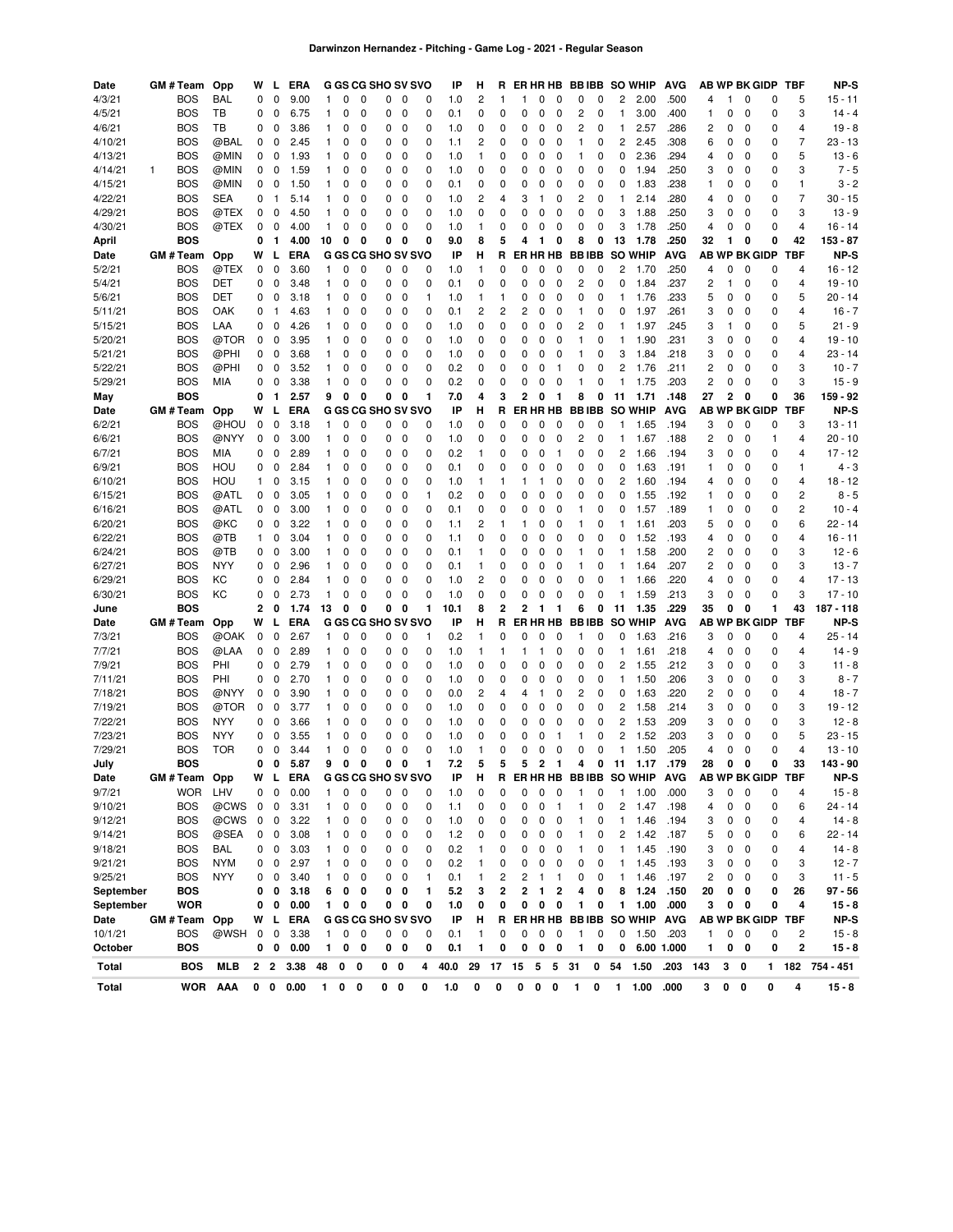| <b>Split</b>              | Team       | W L            | <b>ERA</b> | G   |          |          | GS CG SHO SV |              | IP         | н              | R        |                |          |                |    | ER HR HB BB IBB SO |    | <b>WHIP</b> | <b>AVG</b> | AB             | <b>WP</b> |             | <b>BK GIDP</b> | <b>TBF</b>     | NP-S        |
|---------------------------|------------|----------------|------------|-----|----------|----------|--------------|--------------|------------|----------------|----------|----------------|----------|----------------|----|--------------------|----|-------------|------------|----------------|-----------|-------------|----------------|----------------|-------------|
| Home Games                | <b>WOR</b> | 0 <sub>0</sub> | 0.00       |     | $\Omega$ | $\Omega$ | 0            | $\Omega$     | $\Omega$   | $\Omega$       | $\Omega$ | 0              | 0        | 0              |    | 0                  |    | 1.00        | .000       | 3              | $\Omega$  | $\Omega$    | 0              | $\overline{4}$ | $15 - 8$    |
| Home Games                | <b>BOS</b> | 12             | 4.58 23    |     | $\Omega$ | 0        | 0            | 0            | 17.2 16 11 |                |          | 9              | 3        | 3              | 15 | 0                  | 26 | 1.75        | .239       | 67             | 3         | $\Omega$    | 0              | 87             | $359 - 212$ |
| Away Games                | <b>BOS</b> | 10             | 2.42 25    |     | 0        | 0        | 0            | 0            | 22.1 13    |                | 6        | 6              | 2        | 2              | 16 | 0                  | 28 | 1.30        | .171       | 76             | 0         | 0           | 1              | 95             | 395 - 239   |
| Day Games                 | <b>BOS</b> | 0 <sub>0</sub> | 3.38 16    |     | 0        | 0        | 0            | 0            | 13.1 12    |                | 6        | 5              | 2        |                | 9  | 0                  | 14 | 1.58        | .235       | 51             | 2         | 0           | 0              | 62             | $231 - 140$ |
| <b>Night Games</b>        | <b>WOR</b> | 0 <sub>0</sub> | 0.00       |     | $\Omega$ | 0        | 0            | $\Omega$     | $\Omega$   | $\Omega$       | $\Omega$ | $\Omega$       | $\Omega$ | $\Omega$       |    | 0                  |    | 1.00        | .000       | 3              | 0         | $\Omega$    | 0              | $\overline{4}$ | $15 - 8$    |
| <b>Night Games</b>        | <b>BOS</b> | 2 <sub>2</sub> | 3.38 32    |     | 0        | 0        | 0            | 0            | 26.2 17 11 |                |          | 10             | 3        | 4              | 22 | 0                  | 40 | 1.46        | .185       | 92             |           | 0           | 1              | 120            | $523 - 311$ |
| On Grass                  | <b>WOR</b> | 0 <sub>0</sub> | 0.00       | -1  | $\Omega$ | 0        | 0            | 0            | .0<br>1    | $\Omega$       | 0        | 0              | $\Omega$ | 0              | 1  | 0                  |    | 1.00        | .000       | 3              | 0         | 0           | 0              | 4              | $15 - 8$    |
| On Grass                  | <b>BOS</b> | 12             | 3.82       | -43 | $\Omega$ | 0        | 0            | 0            | 35.1       | 26             | 17       | 15             | 5        | 5              | 30 | $\Omega$           | 45 | 1.58        | .206       | 126            | 3         | 0           |                | 164            | 681 - 399   |
| On Turf                   | <b>BOS</b> | 10             | 0.00       | 5   | 0        | 0        | 0            | 0            | 4.2        | 3              | 0        | 0              | 0        | 0              |    | 0                  | 9  | 0.86        | .176       | 17             | 0         | 0           | 0              | 18             | $73 - 52$   |
| April                     | <b>BOS</b> | 0 <sub>1</sub> | 4.00 10    |     | 0        | 0        | 0            | 0            | 9.0        | 8              | 5        | 4              |          | 0              | 8  | 0                  | 13 | 1.78        | .250       | 32             |           | 0           | 0              | 42             | $153 - 87$  |
| May                       | <b>BOS</b> | 0 <sub>1</sub> | 2.57       | 9   | $\Omega$ | 0        | 0            | $\Omega$     | 7.0        | 4              | 3        | $\overline{c}$ | O        |                | 8  | 0                  | 11 | 1.71        | .148       | 27             | 2         | $\mathbf 0$ | 0              | 36             | 159 - 92    |
| June                      | <b>BOS</b> | 20             | 1.74 13    |     | $\Omega$ | 0        | 0            | 0            | 01         | 8              | 2        | $\overline{c}$ |          |                | 6  | 0                  | 11 | 1.35        | .229       | 35             | $\Omega$  | $\Omega$    | 1              | 43             | $187 - 118$ |
| July                      | <b>BOS</b> | 0 <sub>0</sub> | 5.87       | 9   | $\Omega$ | 0        | 0            | 0            | 7.2        | 5              | 5        | 5              | 2        |                | 4  | 0                  | 11 | 1.17        | .179       | 28             | 0         | 0           | 0              | 33             | $143 - 90$  |
| September                 | <b>WOR</b> | 0 <sub>0</sub> | 0.00       |     | $\Omega$ | 0        | 0            | 0            | $\Omega$   | 0              | $\Omega$ | $\mathbf 0$    | 0        | 0              |    | 0                  |    | 1.00        | .000       | 3              | 0         | 0           | 0              | $\overline{4}$ | $15 - 8$    |
| September                 | <b>BOS</b> | 0 <sub>0</sub> | 3.18       | 6   | $\Omega$ | 0        | 0            | $\Omega$     | 5.2        | 3              | 2        | $\overline{c}$ |          | 2              | 4  | 0                  | 8  | 1.24        | .150       | 20             | $\Omega$  | $\Omega$    | 0              | 26             | $97 - 56$   |
| October                   | <b>BOS</b> | 0 <sub>0</sub> | 0.00       |     | O        | 0        | 0            | 0            | 01         |                | $\Omega$ | $\Omega$       | 0        | 0              |    | 0                  | 0  | 6.00        | .000       | 1              | $\Omega$  | 0           | 0              | $\overline{2}$ | $15 - 8$    |
| Pre All-Star              | <b>BOS</b> | 2 <sub>2</sub> | 2.70 36    |     | $\Omega$ | 0        | 0            | 0            | 30.0 22    |                | 11       | 9              | 3        | $\overline{c}$ | 23 | 0                  | 39 | 1.50        | .206       | 107            | 3         | $\Omega$    |                | 135            | 557 - 335   |
| Post All-Star             | <b>BOS</b> | 0 <sub>0</sub> | 5.40 12    |     | $\Omega$ | 0        | 0            | 0            | 10.0       |                | 6        | 6              | 2        | 3              | 8  | 0                  | 15 | 1.50        | .194       | 36             | $\Omega$  | $\Omega$    | 0              | 47             | 197 - 116   |
| On Mondays                | <b>BOS</b> |                | 00000      | 3   | 0        | 0        | 0            | $\Omega$     | 2.0        |                | $\Omega$ | 0              | 0        |                | 2  | 0                  | 5  | 1.50        | .143       | $\overline{7}$ | $\Omega$  | 0           | 0              | 10             | $50 - 28$   |
| On Tuesdays               | <b>WOR</b> | 0 <sub>0</sub> | 0.00       |     | $\Omega$ | 0        | 0            | $\Omega$     | 1.0        | $\Omega$       | $\Omega$ | 0              | 0        | 0              |    | 0                  |    | 1.00        | .000       | 3              | $\Omega$  | $\Omega$    | 0              | $\overline{4}$ | $15 - 8$    |
| On Tuesdays               | <b>BOS</b> | 11             | 2.25       | 9   | $\Omega$ | 0        | 0            | 0            | 8.0        | 6              | 2        | 2              | 0        | 0              | 7  | 0                  | 5  | 1.63        | .214       | 28             |           | 0           | 0              | 36             | 142 - 81    |
| On Wednesdays             | <b>BOS</b> | 0 <sub>0</sub> | 1.93       | 6   | 0        | 0        | 0            | $\Omega$     | 4.2        |                |          |                |          | 0              |    | 0                  | 3  | 0.43        | .067       | 15             | $\Omega$  | 0           | 0              | 16             | $65 - 42$   |
| On Thursdays              | <b>BOS</b> | 11             | 4.70       | 9   | 0        | 0        | 0            | 0            | 7.2        | 6              | 6        | 4              | 2        | 0              | 4  | 0                  | 12 | 1.30        | .207       | 29             | 0         | 0           | 0              | 34             | $140 - 86$  |
| On Fridays                | <b>BOS</b> | 0 <sub>0</sub> | 0.00       | 6   | $\Omega$ | 0        | $\Omega$     | $\Omega$     | 5.2        | 2              | $\Omega$ | $\Omega$       | 0        | 2              | 4  | 0                  | 12 | 1.06        | .111       | 18             | $\Omega$  | $\Omega$    | 0              | 24             | $112 - 73$  |
| On Saturdays              | <b>BOS</b> | 0 <sub>0</sub> | 4.26       | 8   | $\Omega$ | 0        | $\Omega$     | $\Omega$     | 6.1        | $\overline{7}$ | 3        | 3              |          | 2              | 6  | 0                  | 10 | 2.05        | .280       | 25             | 2         | $\Omega$    | 0              | 34             | $134 - 76$  |
| On Sundays                | <b>BOS</b> | 0 <sub>0</sub> | 7.94       |     | O        | 0        | 0            | 0            | 5.2        | 6              | 5        | 5              |          | 0              |    | 0                  |    | 2.29        | 286        | 21             | 0         | 0           | 1              | 28             | $111 - 65$  |
| In games following a win  | <b>WOR</b> | 0 <sub>0</sub> | 0.00       | -1  | $\Omega$ | 0        | $\Omega$     | $\Omega$     | $\Omega$   | $\Omega$       | $\Omega$ | 0              | 0        | $\Omega$       |    | 0                  |    | 1.00        | .000       | 3              | $\Omega$  | $\Omega$    | 0              | $\overline{4}$ | $15 - 8$    |
| In games following a win  | <b>BOS</b> | 0 <sub>0</sub> | 0.38       | 27  | $\Omega$ | 0        | 0            | 0            | 23.2       | 13             |          |                | 0        | 4              | 19 | 0                  | 31 | 1.35        | .165       | 79             |           | 0           |                | 103            | $427 - 251$ |
| In games following a loss | <b>BOS</b> | 22             | 7.71 21    |     | O        | 0        | 0            | 0            | 16.1 16    |                | 16       | 14             | 5        | 1              | 12 | 0                  | 23 | 1.71        | .250       | 64             | 2         | 0           | 0              | 79             | $327 - 200$ |
| Reliever                  | <b>WOR</b> | 0 <sub>0</sub> | 0.00       | -1  | O        | 0        | 0            | 0            | 1.0        | $\Omega$       | 0        | $\Omega$       | $\Omega$ | 0              |    | 0                  |    | 1.00        | .000       | 3              | $\Omega$  | $\Omega$    | 0              | 4              | $15 - 8$    |
| Reliever                  | <b>BOS</b> | 22             | 3.38 48    |     | $\Omega$ | $\Omega$ | 0            | <sup>0</sup> | 40.0 29 17 |                |          | 15             | 5        | 5              | 31 | 0                  | 54 | 1.50        | .203       | 143            | 3         | $\Omega$    |                | 182            | 754 - 451   |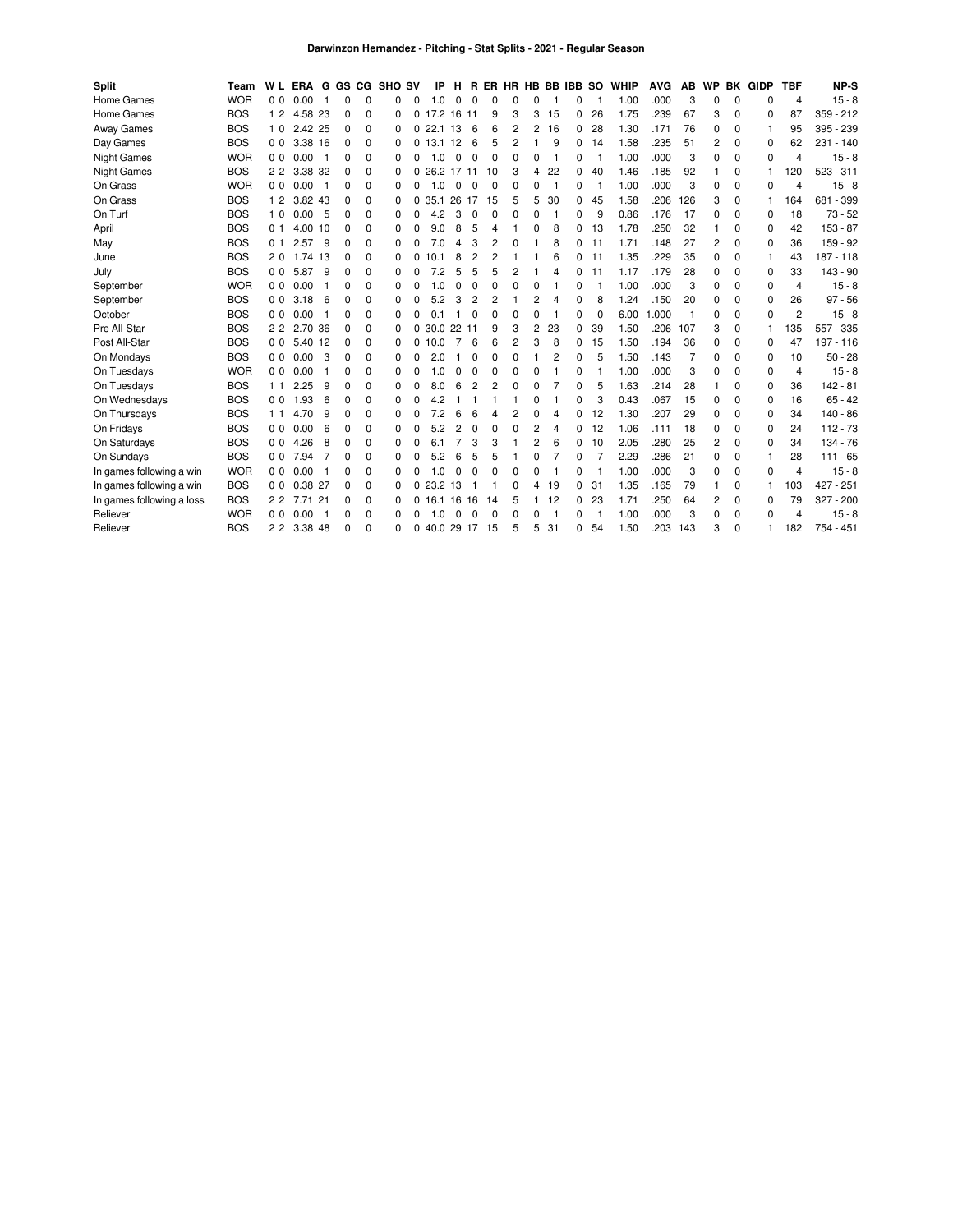## **Darwinzon Hernandez - Opposing Hitting - Stat Splits - 2021 - Regular Season**

| Split                               | Team                     | <b>AVG</b>   | G                    | AB.              | R<br>н                           | 2Β                      | 3В                         | HR             | RBI                 | BВ             | IBB                        | so                 | SB | cs           | ОВР           | SLG          | OPS          | HBP    | SAC                         | SF                   | <b>GIDP</b>       |
|-------------------------------------|--------------------------|--------------|----------------------|------------------|----------------------------------|-------------------------|----------------------------|----------------|---------------------|----------------|----------------------------|--------------------|----|--------------|---------------|--------------|--------------|--------|-----------------------------|----------------------|-------------------|
| vs Left                             | <b>WOR</b>               | .000         | $\mathbf{1}$         | 2                | 0                                | 0                       | 0                          | 0              | 0                   | 1              | $\mathbf 0$                | $\mathbf{1}$       |    |              | .333          | .000         | .333         | 0      | 0                           | 0                    | 0                 |
| vs Left                             | <b>BOS</b>               | .204         | 41                   | 54               | 11                               | 3                       | 0                          | 2              | 4                   | 13             | $\mathbf 0$                | 24                 |    |              | .371          | .370         | .741         | 2      | $\mathbf{1}$                | 1                    | 0                 |
| vs Right                            | <b>WOR</b>               | .000         | $\overline{1}$       | $\mathbf{1}$     | 0                                | 0                       | 0                          | 0              | 0                   | 0              | $\mathbf 0$                | 0                  |    |              | .000          | .000         | .000         | 0      | 0                           | 0                    | 0                 |
| vs Right                            | <b>BOS</b><br><b>WOR</b> | .202         | 47                   | 89<br>3          | 18                               | 2                       | 0                          | 3<br>0         | 16<br>$\mathbf 0$   | 18             | $\mathbf 0$                | 30                 |    |              | .351          | .326         | .677         | 3      | 0                           | 1<br>0               | $\mathbf{1}$      |
| Team is ahead<br>Team is ahead      | <b>BOS</b>               | .000<br>.200 | $\overline{1}$<br>26 | 70               | 0<br>14                          | 0<br>1                  | 0<br>0                     | 1              | 10                  | 1<br>15        | $\mathbf 0$<br>$\mathbf 0$ | $\mathbf{1}$<br>28 |    |              | .250<br>.367  | .000<br>.257 | .250<br>.624 | 0<br>4 | 0<br>0                      | 1                    | 0<br>0            |
| Team is behind                      | <b>BOS</b>               | .173         | 19                   | 52               | 9                                | $\overline{\mathbf{c}}$ | $\mathbf 0$                | 3              | 7                   | 12             | $\mathbf 0$                | 21                 |    |              | .333          | .385         | .718         | 1      | 0                           | 1                    | $\mathbf{1}$      |
| Score is tied                       | <b>BOS</b>               | .286         | 11                   | 21               | 6                                | $\overline{\mathbf{c}}$ | 0                          | 1              | 3                   | 4              | $\mathbf 0$                | 5                  |    |              | .400          | .524         | .924         | 0      | $\mathbf{1}$                | 0                    | 0                 |
| <b>Batting First</b>                | <b>WOR</b>               | .000         | $\overline{1}$       | $\mathbf{1}$     | 0                                | 0                       | 0                          | 0              | 0                   | 0              | $\mathbf 0$                | 0                  |    |              | .000          | .000         | .000         | 0      | 0                           | 0                    | $\pmb{0}$         |
| <b>Batting First</b>                | <b>BOS</b>               | .364         | 17                   | 11               | 4                                | 1                       | 0                          | $\overline{c}$ | 4                   | 5              | $\mathbf 0$                | $\overline{4}$     |    |              | .588          | 1.000        | 1.588        | 1      | 0                           | 0                    | 0                 |
| <b>Batting Second</b>               | <b>WOR</b>               | .000         | $\overline{1}$       | 1                | 0                                | 0                       | 0                          | 0              | 0                   | 0              | 0                          | $\mathbf{1}$       |    |              | .000          | .000         | .000         | 0      | 0                           | 0                    | 0                 |
| <b>Batting Second</b>               | <b>BOS</b>               | .167         | 13                   | 6                | 1                                | 0                       | 0                          | 0              | 3                   | 4              | $\mathbf 0$                | 4                  |    |              | .462          | .167         | .629         | 1      | 0                           | $\overline{c}$       | 0                 |
| <b>Batting Third</b>                | <b>WOR</b>               | .000         | $\mathbf{1}$         | 0                | 0                                | 0                       | $\mathbf 0$                | 0              | 0                   | 1              | $\mathbf 0$                | 0                  |    |              | 1.000         | .000         | 1.000        | 0      | 0                           | 0                    | 0                 |
| <b>Batting Third</b>                | <b>BOS</b>               | .071         | 16                   | 14               | 1                                | 0                       | $\mathbf 0$                | 1              | 1                   | 1              | $\mathbf 0$                | 8                  |    |              | .188          | .286         | .474         | 1      | 0                           | 0                    | 0                 |
| <b>Batting Fourth</b>               | <b>WOR</b>               | .000         | $\overline{1}$       | $\mathbf{1}$     | 0                                | 0                       | $\mathbf 0$                | 0              | 0                   | 0              | $\mathbf 0$                | 0                  |    |              | .000          | .000         | .000         | 0      | 0                           | 0                    | 0                 |
| <b>Batting Fourth</b>               | <b>BOS</b>               | .357         | 17                   | 14               | 5                                | 0                       | $\mathbf 0$                | 1              | 5                   | $\overline{2}$ | $\mathbf 0$                | 4                  |    |              | .471          | .571         | 1.042        | 1      | 0                           | 0                    | $\pmb{0}$         |
| <b>Batting Fifth</b>                | <b>BOS</b>               | .200         | 21                   | 15               | 3                                | 0                       | $\mathbf 0$                | 0              | 1                   | 5              | 0                          | $\overline{7}$     |    |              | .429          | .200         | .629         | 1      | $\mathbf 0$                 | $\Omega$             | $\pmb{0}$         |
| <b>Batting Sixth</b>                | <b>BOS</b>               | .294         | 21                   | 17               | 5                                | 1                       | $\mathbf 0$                | 0              | 2                   | 3              | $\mathbf 0$                | 5                  |    |              | .400          | .353         | .753         | 0      | $\mathbf{1}$                | 0                    | $\pmb{0}$         |
| <b>Batting Seventh</b>              | <b>BOS</b>               | .143         | 26                   | 21               | 3                                | 1                       | 0                          | 1<br>0         | 3<br>1              | 5              | 0                          | 8<br>8             |    |              | .308          | .333         | .641         | 0      | 0                           | 0<br>0               | 0                 |
| <b>Batting Eighth</b>               | <b>BOS</b><br><b>BOS</b> | .120<br>.200 | 27<br>24             | 25<br>20         | 3<br>4                           | 0<br>2                  | 0<br>0                     | 0              | 0                   | 2<br>4         | $\mathbf 0$<br>$\mathbf 0$ | 6                  |    |              | .185<br>.333  | .120<br>.300 | .305<br>.633 | 0<br>0 | 0<br>0                      | 0                    | $\mathbf{1}$<br>0 |
| <b>Batting Ninth</b><br>Leading Off | <b>WOR</b>               | .000         | $\overline{1}$       | $\mathbf{1}$     | 0                                | 0                       | 0                          | 0              | 0                   | 0              | $\mathbf 0$                | 0                  |    |              | .000          | .000         | .000         | 0      | 0                           | 0                    | 0                 |
| Leading Off                         | <b>BOS</b>               | .059         | 38                   | 34               | $\overline{c}$                   | 0                       | 0                          | 0              | 0                   | 6              | 0                          | 13                 |    |              | .200          | .059         | .259         | 0      | $\mathbf{1}$                | 0                    | 0                 |
| Fourth Inning                       | <b>BOS</b>               | .000         | $\overline{c}$       | 2                | 0<br>0                           | 0                       | 0                          | 0              | 0                   | 0              | $\mathbf 0$                | 0                  | 0  | 0            | .333          | .000         | .333         | 1      | 0                           | $\mathbf 0$          | $\pmb{0}$         |
| Fifth Inning                        | <b>BOS</b>               | .250         | 3                    | 8                | $\overline{c}$<br>$\mathbf 0$    | 1                       | 0                          | 0              | 0                   | 3              | $\mathbf 0$                | $\overline{4}$     | 0  | $\mathbf{1}$ | .455          | .375         | .830         | 0      | 0                           | 0                    | 0                 |
| Sixth Inning                        | <b>BOS</b>               | .172         | 12                   | 29               | $\overline{c}$<br>5              | 0                       | 0                          | 1              | 2                   | 3              | 0                          | 11                 | 0  | 0            | .265          | .276         | .541         | 1      | 0                           | 1                    | 1                 |
| Seventh Inning                      | <b>BOS</b>               | .271         | 18                   | 48               | 9<br>13                          | 1                       | 0                          | $\overline{c}$ | $\overline{7}$      | 9              | 0                          | 15                 | 1  | 0            | .390          | .417         | .807         | 1      | 0                           | 1                    | 0                 |
| Eighth Inning                       | <b>WOR</b>               | .000         | $\overline{1}$       | 3                | $\mathbf 0$<br>0                 | 0                       | 0                          | 0              | 0                   | 1              | 0                          | 1                  | 0  | 0            | .250          | .000         | .250         | 0      | 0                           | 0                    | 0                 |
| Eighth Inning                       | <b>BOS</b>               | .143         | 16                   | 42               | $\overline{c}$<br>6              | 2                       | 0                          | 1              | $\overline{7}$      | 13             | 0                          | 19                 | 0  | $\mathbf{1}$ | .368          | .262         | .630         | 2      | 0                           | 0                    | 0                 |
| Ninth Inning                        | <b>BOS</b>               | .167         | $\overline{c}$       | 6                | 0<br>1                           | 0                       | 0                          | 0              | 0                   | 1              | $\mathbf 0$                | 4                  | 1  | $\mathbf 0$  | .286          | .167         | .453         | 0      | 0                           | 0                    | 0                 |
| Extra Innings                       | <b>BOS</b>               | .250         | $\overline{c}$       | 8                | $\overline{c}$<br>$\overline{4}$ | 1                       | 0                          | 1              | 4                   | 2              | $\mathbf 0$                | $\mathbf{1}$       | 0  | 0            | .400          | .750         | 1.150        | 0      | $\mathbf{1}$                | 0                    | 0                 |
| <b>Bases Empty</b>                  | <b>WOR</b>               | .000         | $\mathbf{1}$         | 2                | 0                                | 0                       | $\mathbf 0$                | 0              | 0                   | 1              | $\mathbf 0$                | $\mathbf{1}$       |    |              | .333          | .000         | .333         | 0      | 0                           | 0                    | 0                 |
| <b>Bases Empty</b>                  | <b>BOS</b>               | .197         | 40                   | 76               | 15                               | 4                       | 0                          | $\overline{c}$ | $\overline{c}$      | 20             | $\mathbf 0$                | 33                 |    |              | .371          | .329         | .700         | 1      | 0                           | 0                    | $\pmb{0}$         |
| Runner at 1st                       | <b>WOR</b><br><b>BOS</b> | .000         | $\overline{1}$       | $\mathbf{1}$     | 0                                | 0<br>0                  | $\mathbf 0$<br>$\mathbf 0$ | 0              | 0                   | 0              | $\mathbf 0$                | 0                  |    |              | .000          | .000         | .000         | 0      | $\mathbf 0$                 | $\Omega$<br>$\Omega$ | 0                 |
| Runner at 1st                       | <b>BOS</b>               | .267<br>.083 | 25<br>13             | 30<br>12         | 8                                | 0                       | 0                          | 1<br>0         | 2<br>0              | 2<br>4         | $\mathbf 0$<br>0           | 12<br>4            |    |              | .333<br>.313  | .367<br>.083 | .700<br>.396 | 1<br>0 | 0<br>$\mathbf{1}$           | 0                    | 1<br>0            |
| Runner at 2nd<br>Runner at 3rd      | <b>BOS</b>               | .250         | 5                    | 4                | 1<br>1                           | 1                       | 0                          | 0              | 1                   | 1              | $\mathbf 0$                | 0                  |    |              | .400          | .500         | .900         | 0      | 0                           | 0                    | 0                 |
| Runners at 1st & 2nd                | <b>BOS</b>               | .111         | 9                    | 9                | 1                                | 0                       | 0                          | 1              | 3                   | 0              | $\mathbf 0$                | 2                  |    |              | .273          | .444         | .717         | 2      | 0                           | 0                    | 0                 |
| Runners at 1st & 3rd                | <b>BOS</b>               | .667         | 4                    | 3                | $\overline{c}$                   | 0                       | 0                          | 0              | 3                   | 1              | $\mathbf 0$                | 0                  |    |              | .600          | .667         | 1.267        | 0      | 0                           | 1                    | 0                 |
| Runners at 2nd & 3rd                | <b>BOS</b>               | .000         | 4                    | 2                | 0                                | 0                       | 0                          | 0              | 2                   | 1              | $\mathbf 0$                | 0                  |    |              | .250          | .000         | .250         | 0      | $\mathbf 0$                 | 1                    | 0                 |
| <b>Bases Loaded</b>                 | <b>BOS</b>               | .143         | 6                    | $\overline{7}$   | $\mathbf{1}$                     | 0                       | 0                          | 1              | $\overline{7}$      | $\overline{c}$ | $\mathbf 0$                | 3                  |    |              | .400          | .571         | .971         | 1      | 0                           | $\mathbf 0$          | $\pmb{0}$         |
| Runners On                          | <b>WOR</b>               | .000         | $\mathbf{1}$         | $\mathbf{1}$     | 0                                | 0                       | 0                          | 0              | 0                   | 0              | $\mathbf 0$                | $\mathbf 0$        |    |              | .000          | .000         | .000         | 0      | 0                           | 0                    | $\pmb{0}$         |
| Runners On                          | <b>BOS</b>               | .209         | 37                   | 67               | 14                               | 1                       | 0                          | 3              | 18                  | 11             | 0                          | 21                 |    |              | .345          | .358         | .703         | 4      | $\mathbf{1}$                | $\overline{c}$       | 1                 |
| <b>Scoring Position</b>             | <b>BOS</b>               | .162         | 27                   | 37               | 6                                | 1                       | 0                          | $\overline{c}$ | 16                  | 9              | $\mathbf 0$                | 9                  |    |              | .353          | .351         | .704         | 3      | $\mathbf{1}$                | $\overline{c}$       | 0                 |
| No Outs                             | <b>WOR</b>               | .000         | $\overline{1}$       | $\mathbf{1}$     | 0                                | 0                       | 0                          | 0              | 0                   | 0              | 0                          | 0                  |    |              | .000          | .000         | .000         | 0      | 0                           | 0                    | 0                 |
| No Outs                             | <b>BOS</b>               | .114         | 38                   | 44               | 5                                | 0<br>0                  | 0<br>$\mathbf 0$           | 1<br>0         | 3                   | 8<br>0         | 0                          | 16<br>$\mathbf{1}$ |    |              | .250          | .182         | .432         | 0      | $\mathbf{1}$<br>$\mathbf 0$ | 0<br>0               | $\mathbf{1}$      |
| One Out<br>One Out                  | <b>WOR</b><br><b>BOS</b> | .000<br>.292 | $\mathbf{1}$<br>39   | 1<br>48          | 0<br>14                          | 4                       | $\mathbf 0$                | 0              | 0<br>6              | 10             | 0<br>0                     | 21                 |    |              | .000<br>.410  | .000<br>.375 | .000<br>.785 | 0<br>1 | 0                           | $\overline{c}$       | 0<br>0            |
| Two Outs                            | <b>WOR</b>               | .000         | $\mathbf{1}$         | 1                | 0                                | 0                       | $\pmb{0}$                  | 0              | 0                   | 1              | $\pmb{0}$                  | $\mathbf 0$        |    |              | .500          | .000         | .500         | 0      | 0                           | 0                    | 0                 |
| Two Outs                            | <b>BOS</b>               | .196         | 42                   | 51               | 10                               | 1                       | 0                          | 4              | 11                  | 13             | $\mathbf 0$                | 17                 |    |              | .397          | .451         | .848         | 4      | $\mathbf 0$                 | 0                    | 0                 |
| Late / Close                        | <b>WOR</b>               | .000         | $\overline{1}$       | 3                | 0                                | 0                       | 0                          | 0              | 0                   | 1              | $\mathbf 0$                | $\mathbf{1}$       |    |              | .250          | .000         | .250         | 0      | 0                           | 0                    | 0                 |
| Late / Close                        | <b>BOS</b>               | .306         | 19                   | 49               | 15                               | 3                       | 0                          | 3              | 13                  | $\overline{7}$ | $\mathbf 0$                | 11                 |    |              | .397          | .551         | .948         | 1      | $\mathbf{1}$                | 1                    | $\pmb{0}$         |
| Ahead in Count                      | <b>WOR</b>               | .000         | $\overline{1}$       | $\overline{c}$   | 0                                | 0                       | 0                          | 0              | 0                   | 0              | 0                          | $\mathbf{1}$       |    |              | .000          | .000         | .000         | 0      | 0                           | 0                    | 0                 |
| Ahead in Count                      | <b>BOS</b>               | .172         | 37                   | 58               | 10                               | 0                       | 0                          | $\overline{c}$ | 4                   | 0              | $\mathbf 0$                | 30                 |    |              | .186          | .276         | .462         | 1      | 0                           | 0                    | 0                 |
| Behind in Count                     | <b>WOR</b>               | .000         | $\overline{1}$       | $\mathbf{1}$     | 0                                | 0                       | 0                          | 0              | 0                   | 1              | 0                          | 0                  |    |              | .500          | .000         | .500         | 0      | 0                           | 0                    | 0                 |
| <b>Behind in Count</b>              | <b>BOS</b>               | .208         | 35                   | 24               | 5                                | 0                       | 0                          | 0              | 4                   | 31             | $\mathbf 0$                | 4                  |    |              | .649          | .208         | .857         | 1      | $\mathbf{1}$                | 1                    | 0                 |
| 0-0 Count                           | <b>WOR</b>               | .000         | $\mathbf 0$          | $\mathbf 0$      | 0                                | 0                       | 0                          | 0              | 0                   | 0              | $\mathbf 0$                | 0                  |    |              | .000          | .000         | .000         | 0      | 0                           | 0                    | 0                 |
| 0-0 Count                           | <b>BOS</b>               | .375         | 16                   | 16               | 6                                | 1                       | 0                          | 3              | 8                   | 0              | 0                          | 0                  |    |              | .474          | 1.000        | 1.474        | 3      | 0                           | $\mathbf 0$          | $\pmb{0}$         |
| 0-1 Count                           | <b>WOR</b>               | .000         | $\overline{1}$       | $\mathbf{1}$     | 0                                | 0                       | 0                          | 0              | 0                   | 0              | $\mathbf 0$                | 0                  |    |              | .000          | .000         | .000         | 0      | 0                           | $\mathbf 0$          | $\pmb{0}$         |
| 0-1 Count<br>0-2 Count              | <b>BOS</b><br><b>WOR</b> | .143<br>.000 | 6<br>0               | 7<br>$\mathbf 0$ | 1<br>0                           | 0<br>0                  | 0<br>0                     | 0<br>0         | 0<br>0              | 0<br>0         | 0<br>$\mathbf 0$           | 0<br>0             |    |              | .250<br>.000  | .143<br>.000 | .393<br>.000 | 1<br>0 | 0<br>0                      | $\mathbf 0$<br>0     | 0<br>0            |
| 0-2 Count                           | <b>BOS</b>               | .100         | 19                   | 20               | 2                                | 0                       | 0                          | 2              | 4                   | 0              | 0                          | 13                 |    |              | .100          | .400         | .500         | 0      | 0                           | 0                    | 0                 |
| 1-0 Count                           | <b>WOR</b>               | .000         | 0                    | $\mathbf 0$      | 0                                | 0                       | $\mathbf 0$                | 0              | 0                   | 0              | $\mathbf 0$                | 0                  |    |              | .000          | .000         | .000         | 0      | 0                           | 0                    | 0                 |
| 1-0 Count                           | <b>BOS</b>               | .143         | 6                    | 7                | 1                                | 0                       | 0                          | 0              | 0                   | 0              | $\mathbf 0$                | 0                  |    |              | .143          | .143         | .286         | 0      | 0                           | 0                    | 0                 |
| 1-1 Count                           | <b>BOS</b>               | .429         | $\overline{7}$       | 7                | 3                                | $\overline{c}$          | 0                          | 0              | 1                   | 0              | $\mathbf 0$                | 0                  |    |              | .375          | .714         | 1.089        | 0      | 0                           | 1                    | 0                 |
| 1-2 Count                           | <b>WOR</b>               | .000         | $\overline{1}$       | 1                | 0                                | 0                       | 0                          | 0              | 0                   | 0              | $\mathbf 0$                | $\mathbf{1}$       |    |              | .000          | .000         | .000         | 0      | 0                           | 0                    | 0                 |
| 1-2 Count                           | <b>BOS</b>               | .226         | 21                   | 31               | 7                                | 0                       | $\mathbf 0$                | 0              | 0                   | 0              | $\mathbf 0$                | 17                 |    |              | .226          | .226         | .452         | 0      | $\pmb{0}$                   | 0                    | $\pmb{0}$         |
| 2-0 Count                           | <b>WOR</b>               | .000         | $\overline{1}$       | 1                | 0                                | 0                       | 0                          | 0              | 0                   | 0              | 0                          | 0                  |    |              | .000          | .000         | .000         | 0      | 0                           | 0                    | 0                 |
| 2-0 Count                           | <b>BOS</b>               | .500         | 3                    | 4                | $\overline{\mathbf{c}}$          | 0                       | 0                          | 0              | 1                   | 0              | $\mathbf 0$                | 0                  |    |              | .500          | .500         | 1.000        | 0      | 0                           | 0                    | $\pmb{0}$         |
| 2-1 Count                           | <b>WOR</b>               | .000         | 0                    | 0                | 0                                | 0                       | 0                          | 0              | 0                   | 0              | 0                          | 0                  |    |              | .000          | .000         | .000         | 0      | 0                           | 0                    | 0                 |
| 2-1 Count                           | <b>BOS</b>               | .000         | $\overline{4}$       | 3                | 0                                | 0                       | 0                          | 0              | 0                   | 0              | $\mathbf 0$                | 0                  |    |              | .000          | .000         | .000         | 0      | $\mathbf{1}$                | 0                    | $\pmb{0}$         |
| 2-2 Count                           | <b>BOS</b>               | .132         | 28                   | 38               | 5                                | 2                       | 0                          | 0              | 3                   | 0              | $\mathbf 0$                | 20                 |    |              | .132          | .184         | .316         | 0      | 0                           | 0                    | $\mathbf{1}$      |
| 3-0 Count                           | <b>BOS</b>               | .000         | 7                    | 0                | 0                                | 0                       | 0                          | 0              | 1                   | 7              | 0                          | 0                  |    |              | 1.000         | .000         | 1.000        | 0      | 0                           | $\mathbf 0$          | 0                 |
| 3-1 Count                           | <b>WOR</b><br><b>BOS</b> | .000<br>.000 | $\mathbf 0$<br>10    | 0<br>1           | 0<br>0                           | 0<br>0                  | 0<br>0                     | 0<br>0         | 0<br>$\overline{c}$ | 0<br>8         | $\mathbf 0$<br>0           | 0<br>0             |    |              | .000          | .000<br>.000 | .000<br>.818 | 0<br>1 | 0<br>0                      | 0<br>1               | 0<br>0            |
| 3-1 Count<br>3-2 Count              | <b>WOR</b>               | .000         | $\overline{1}$       | 0                | 0                                | 0                       | 0                          | 0              | 0                   | 1              | $\mathbf 0$                | 0                  |    |              | .818<br>1.000 | .000         | 1.000        | 0      | 0                           | $\pmb{0}$            | 0                 |
| 3-2 Count                           | <b>BOS</b>               | .222         | 20                   | 9                | 2                                | 0                       | 0                          | 0              | 0                   | 16             | 0                          | 4                  |    |              | .720          | .222         | .942         | 0      | 0                           | 0                    | 0                 |
| Pitcher                             | <b>WOR</b>               | .000         | $\overline{1}$       | 3                | 0                                | 0                       | 0                          | $\pmb{0}$      | 0                   | $\mathbf{1}$   | 0                          | $\mathbf{1}$       |    |              | .250          | .000         | .250         | 0      | 0                           | $\pmb{0}$            | 0                 |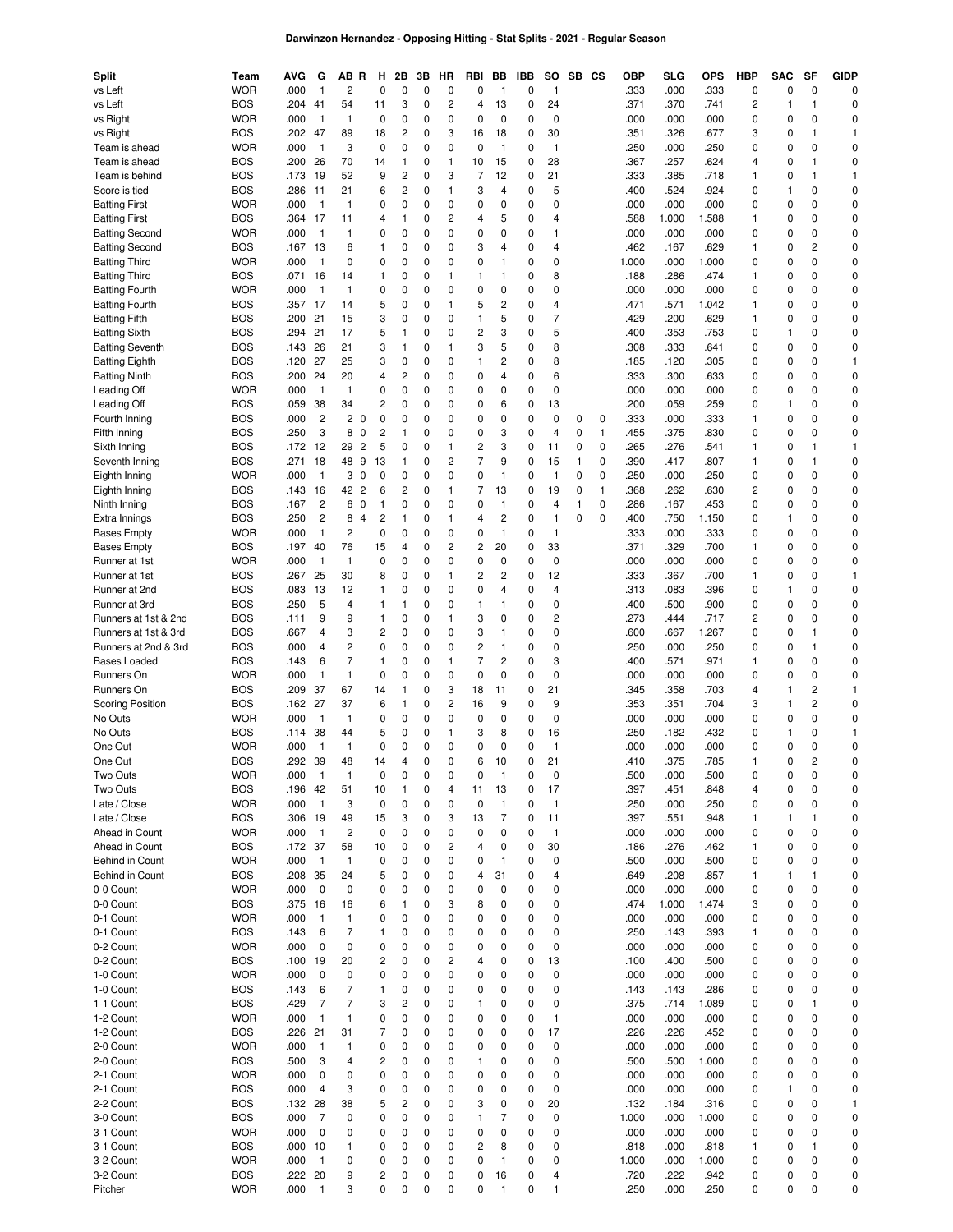| Split   | Team AVG G AB R H 2B 3B HR RBI BB IBB SO SB CS OBP SLG OPS HBP SAC SF GIDP |  |  |  |  |  |  |                        |  |  |  |
|---------|----------------------------------------------------------------------------|--|--|--|--|--|--|------------------------|--|--|--|
| Pitcher | BOS .203 48 143 29 5 0 5 20 31 0 54                                        |  |  |  |  |  |  | .359 .343 .702 5 1 2 1 |  |  |  |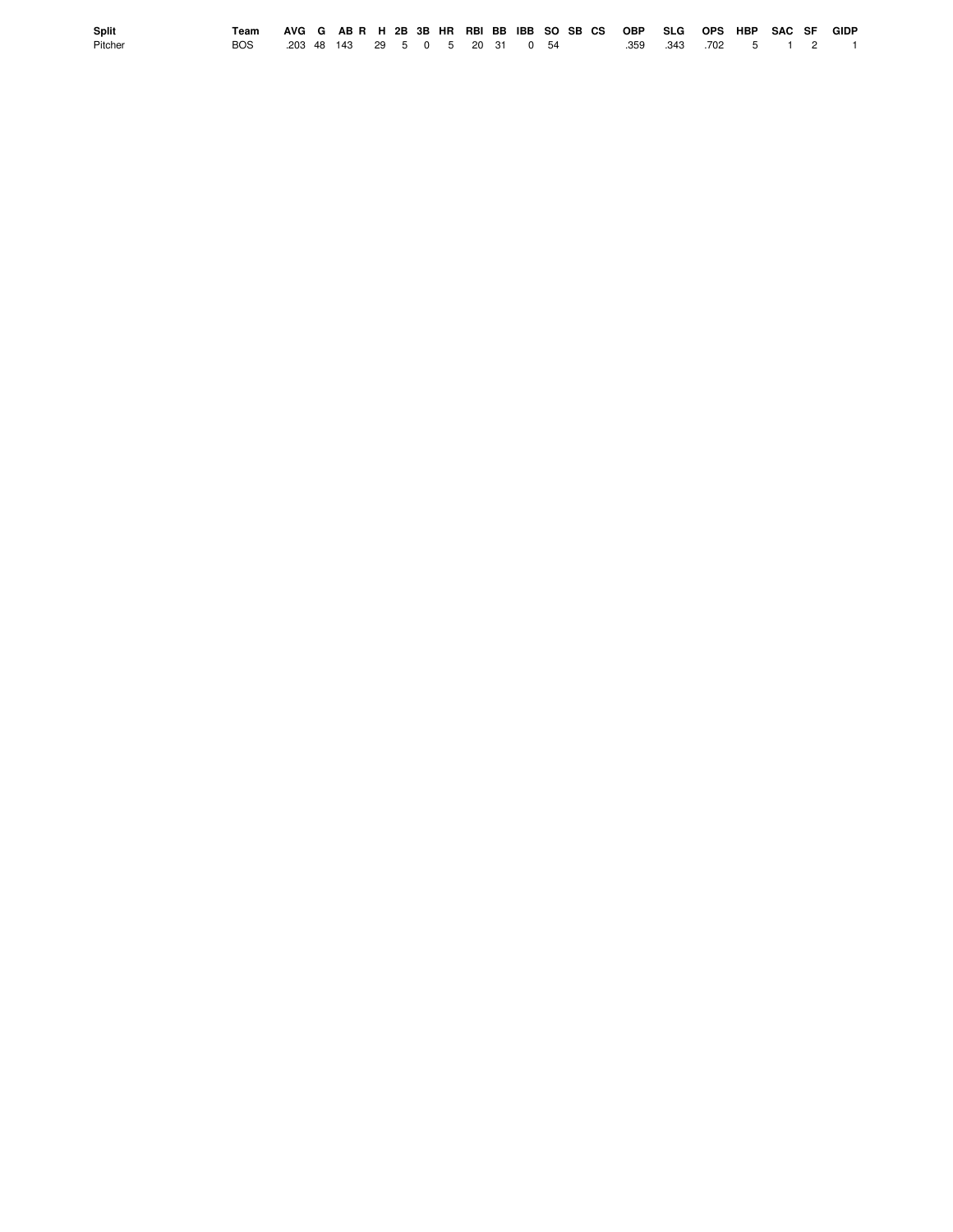| Date      |    | GM # Team   | Opp        | w            | L            | <b>ERA</b> |   |   |   | <b>G GS CG SHO SV SVO</b> |          |          | IP   | н  | R        |     |              |              |              |   |    | ER HR HB BB IBB SO WHIP | <b>AVG</b> |     |          |                      | <b>AB WP BK GIDP</b> | <b>TBF</b> | NP-S        |
|-----------|----|-------------|------------|--------------|--------------|------------|---|---|---|---------------------------|----------|----------|------|----|----------|-----|--------------|--------------|--------------|---|----|-------------------------|------------|-----|----------|----------------------|----------------------|------------|-------------|
| 5/8/21    |    | <b>WOR</b>  | @BUF       | $\Omega$     | $\Omega$     | 9.82       |   |   | O | $\Omega$                  | $\Omega$ | $\Omega$ | 3.2  | 7  |          | 4   |              | ŋ            |              | 0 | 6  | 2.18                    | .389       | 18  | $\Omega$ |                      | O                    | 19         | $71 - 47$   |
| 5/14/21   |    | <b>WOR</b>  | <b>SYR</b> | 0            | $\Omega$     | 3.72       |   |   | 0 | $\Omega$                  | $\Omega$ | $\Omega$ | 6.0  | 0  | $\Omega$ |     |              |              | 4            | O | 6  | 1.24                    | .194       | 18  | $\Omega$ | $\Omega$             | O                    | 23         | $103 - 58$  |
| 5/20/21   |    | <b>WOR</b>  | <b>BUF</b> |              | $\Omega$     | 2.70       |   |   | 0 | $\Omega$                  | $\Omega$ | $\Omega$ | 7.0  | 3  |          |     |              | 0            | 3            | 0 | 6  | 1.08                    | .169       | 23  | 0        | $\Omega$             |                      | 26         | $95 - 57$   |
| 5/26/21   |    | <b>WOR</b>  | @LHV       | 0            | -1           | 4.50       |   |   | O | $\Omega$                  | $\Omega$ | $\Omega$ | 3.1  | 6  |          |     |              | ŋ            | 3            |   | 5  | 1.35                    | .211       | 17  |          | $\Omega$             | O                    | 20         | $80 - 42$   |
| May       |    | <b>WOR</b>  |            | 1            | -1           | 4.50       | 4 | Δ |   | 0                         | 0        | o        | 20.0 | 16 | 10       | 10  | 2            | -1           | 11           | 0 | 23 | 1.35                    | .211       | 76  |          | 1                    |                      | 88         | 349 - 204   |
| Date      |    | GM#Team Opp |            | w            |              | <b>ERA</b> |   |   |   | <b>G GS CG SHO SV SVO</b> |          |          | IP   | н  | R        |     | ER HRHB      |              | <b>BBIBB</b> |   |    | <b>SO WHIP</b>          | <b>AVG</b> |     |          |                      | <b>AB WP BK GIDP</b> | <b>TBF</b> | NP-S        |
| 6/1/21    |    | <b>WOR</b>  | <b>ROC</b> | 0            |              | 5.26       |   |   | C | 0                         | 0        | $\Omega$ | 5.2  | 4  | 5        | 5   |              | ŋ            | 4            |   | 3  | 1.36                    | .208       | 20  | 0        | 0                    | O                    | 24         | $90 - 49$   |
| 6/6/21    |    | <b>WOR</b>  | <b>ROC</b> | 0            | -1           | 6.68       |   |   | 0 | 0                         | 0        | $\Omega$ | 5.1  | 7  | 9        | 8   | 4            |              | 2            |   | 3  | 1.42                    | .229       | 22  | 0        | 0                    | O                    | 26         | $86 - 56$   |
| 6/12/21   |    | <b>WOR</b>  | @SYR       | 1            | 0            | 5.92       |   | C | 0 | 0                         | 0        | $\Omega$ | 7.0  | 5  | 2        | 2   |              | -1           | 2            | 0 | 4  | 1.34                    | .224       | 25  | 0        | -1                   | 1                    | 28         | $109 - 64$  |
| 6/19/21   |    | <b>WOR</b>  | LHV        | 1            | $\Omega$     | 5.00       |   |   | 0 | $\Omega$                  | $\Omega$ | $\Omega$ | 7.0  | 3  | $\Omega$ | 0   | O            | 0            | 4            | 0 | 5  | 1.29                    | .212       | 22  | 0        | $\Omega$             | 1                    | 26         | $92 - 49$   |
| 6/25/21   |    | <b>WOR</b>  | @ROC       | 0            | -1           | 4.94       |   |   | 0 | 0                         | 0        | $\Omega$ | 6.0  | 5  | 3        | 3   | 3            | $\Omega$     | 4            | 0 | 2  | 1.31                    | .213       | 23  | 0        | 0                    | $\Omega$             | 27         | $113 - 68$  |
| June      |    | <b>WOR</b>  |            | 2            | 3            | 5.23       | 5 | 4 | o | 0                         | 0        | o        | 31.0 | 24 | 19       | 18  | 9            | 2            | 16           | o | 17 | 1.29                    | .214       | 112 | 0        | -1                   | 2                    | 131        | 490 - 286   |
| Date      |    | GM # Team   | Opp        | W            | L            | <b>ERA</b> |   |   |   | <b>G GS CG SHO SV SVO</b> |          |          | IP   | н  | R        | ER. | HR HB        |              | <b>BBIBB</b> |   |    | <b>SO WHIP</b>          | <b>AVG</b> |     |          |                      | <b>AB WP BK GIDP</b> | <b>TBF</b> | NP-S        |
| 7/3/21    |    | <b>WOR</b>  | <b>SWB</b> | 1            | 0            | 4.66       |   |   | 0 | 0                         | 0        | 0        | 5.0  | 5  |          |     | $\Omega$     | 0            | 5            |   | 4  | 1.38                    | .216       | 20  | 0        | 0                    | O                    | 25         | $106 - 61$  |
| 7/9/21    |    | <b>WOR</b>  | @LHV       | 0            | 0            | 4.58       |   | 0 | 0 | 0                         | 0        | $\Omega$ | 1.0  | 0  | $\Omega$ | 0   | 0            |              | 0            | 0 |    | 1.35                    | .212       | 4   | 0        | 0                    | 0                    | 5          | $15 - 7$    |
| 7/14/21   | -1 | <b>WOR</b>  | <b>SWB</b> | 0            | -1           | 4.64       |   |   |   | 0                         | 0        | 0        | 7.0  | 10 | 4        | 4   |              | 0            | 3            | 0 | 8  | 1.41                    | .228       | 29  | 0        | $\Omega$             | -1                   | 33         | $114 - 73$  |
| 7/20/21   |    | <b>WOR</b>  | @LHV       | 0            |              | 4.80       |   |   | 0 | 0                         | 0        | 0        | 1.2  | 5  | 3        | 2   | 0            | 0            | 0            | O |    | 1.45                    | .239       | 10  | 0        | 0                    | O                    | 10         | $42 - 27$   |
| July      |    | <b>WOR</b>  |            |              | 2            | 4.30       | 4 | 3 |   | 0                         | 0        | o        | 14.2 | 20 |          |     |              |              | 8            |   | 14 | 1.91                    | .317       | 63  | 0        | 0                    |                      | 73         | $277 - 168$ |
| Date      |    |             |            |              |              | <b>ERA</b> |   |   |   | <b>G GS CG SHO SV SVO</b> |          |          | IP   |    | R        |     | ER HRHB      |              | <b>BBIBB</b> |   |    | <b>SO WHIP</b>          | <b>AVG</b> |     |          | <b>AB WP BK GIDP</b> |                      |            | NP-S        |
|           |    | GM # Team   | Opp        | W            |              |            |   |   |   |                           |          |          |      | н  |          |     |              |              |              |   |    |                         |            |     |          |                      |                      | <b>TBF</b> |             |
| 8/6/21    |    | <b>WOR</b>  | @SWB       | 0            | $\Omega$     | 4.66       |   |   | C | $\Omega$                  | C        | $\Omega$ | 2.0  | 1  | O        |     | <sup>0</sup> | 0            | ŋ            |   |    | 1.42                    | .236       | 7   | $\Omega$ | $\Omega$             | n                    | 7          | $27 - 17$   |
| 8/13/21   | 1  | <b>WOR</b>  | <b>SYR</b> | 0            | 0            | 4.40       |   |   | 0 | $\Omega$                  | 0        | $\Omega$ | 4.0  | 2  | O        | C   | $\Omega$     | 2            | 0            |   | 0  | 1.37                    | .232       | 13  | 0        | $\Omega$             |                      | 15         | $43 - 27$   |
| 8/18/21   |    | <b>WOR</b>  | <b>SWB</b> | 0            | -1           | 4.56       |   |   | 0 | 0                         | 0        | 0        | 3.1  | 3  | 3        | З   |              | 0            |              | 0 | 2  | 1.36                    | .232       | 13  | 0        | $\mathbf{1}$         | 0                    | 14         | $60 - 35$   |
| 8/25/21   |    | <b>WOR</b>  | @BUF       |              | 0            | 4.39       |   |   | 0 | 0                         | 0        | 0        | 5.0  | 6  | 2        |     |              | 0            | 2            | 0 | 3  | 1.38                    | .238       | 19  | 0        | 0                    | 2                    | 21         | $89 - 53$   |
| 8/31/21   |    | <b>WOR</b>  | @ROC       | 0            | $\Omega$     | 4.24       |   |   | 0 | 0                         | 0        | $\Omega$ | 5.0  | 7  | 5        |     |              |              | 3            | 0 | 9  | 1.41                    | .243       | 22  | 0        | $\Omega$             | $\Omega$             | 27         | $100 - 61$  |
| August    |    | <b>WOR</b>  |            | 1            | -1           | 2.33       | 5 | 5 | 0 | 0                         | 0        | 0        | 19.1 | 19 | 10       |     | 3            | 3            | 6            | O | 15 | 1.29                    | .257       | 74  | 0        | -1                   | з                    | 84         | $319 - 193$ |
| Date      |    | GM # Team   | Opp        | W            | L            | <b>ERA</b> |   |   |   | <b>G GS CG SHO SV SVO</b> |          |          | IP   | н  | R        |     | ER HRHB      |              | <b>BBIBB</b> |   |    | <b>SO WHIP</b>          | <b>AVG</b> |     |          |                      | <b>AB WP BK GIDP</b> | <b>TBF</b> | NP-S        |
| 9/5/21    |    | <b>WOR</b>  | @ROC       | $\mathbf{1}$ | 0            | 4.05       |   |   | 0 | $\Omega$                  | $\Omega$ | 0        | 6.0  | 2  |          |     |              | <sup>0</sup> | 2            | 0 | 5  | 1.36                    | .235       | 20  | 0        | $\Omega$             | 0                    | 22         | $88 - 59$   |
| 9/11/21   | 1  | <b>WOR</b>  | LHV        | 0            | $\mathbf{1}$ | 4.45       |   |   | 0 | $\Omega$                  | $\Omega$ | $\Omega$ | 4.0  | 9  | 6        | 6   |              | 0            | 1            | 0 | 2  | 1.41                    | .248       | 18  | $\Omega$ | $\Omega$             | 2                    | 20         | $64 - 39$   |
| 9/17/21   |    | <b>WOR</b>  | @SYR       | 0            | -1           | 4.50       |   |   | 0 | 0                         | 0        | 0        | 5.0  | 7  | 3        | 3   | 2            | $\Omega$     | 2            | 0 | 5  | 1.43                    | .253       | 21  | 0        | 0                    | $\Omega$             | 23         | $85 - 54$   |
| 9/25/21   |    | <b>WOR</b>  | <b>ROC</b> | 0            | $\Omega$     | 4.26       |   |   | 0 | 0                         | 0        | $\Omega$ | 5.2  | 3  |          | O   | O            |              |              | 0 | 6  | 1.39                    | .248       | 19  | 1        | 0                    | O                    | 21         | $83 - 55$   |
| September |    | <b>WOR</b>  |            | 1            | 2            | 4.35       | 4 | 4 | 0 | 0                         | 0        | 0        | 20.2 | 21 | 11       | 10  | 4            |              | 6            | 0 | 18 | 1.31                    | .269       | 78  | 1        | 0                    | $\overline{2}$       | 86         | 320 - 207   |
| Date      |    | GM # Team   | Opp        | W            |              | <b>ERA</b> |   |   |   | <b>G GS CG SHO SV SVO</b> |          |          | IP   | н  | R        | ER. | HR HB        |              | <b>BBIBB</b> |   |    | <b>SO WHIP</b>          | <b>AVG</b> |     |          |                      | <b>AB WP BK GIDP</b> | <b>TBF</b> | NP-S        |
| 10/3/21   |    | <b>WOR</b>  | @LHV       | ŋ            | 0            | 4.22       |   | ŋ | C | $\Omega$                  | C        | $\Omega$ | 1.0  | 0  |          |     |              | ŋ            | ŋ            |   | 3  | 1.38                    | .246       | 3   | 0        | 0                    | O                    | 3          | $22 - 16$   |
| October   |    | <b>WOR</b>  |            | 0            | 0            | 0.00       | 1 | 0 | 0 | 0                         | 0        | 0        | 1.0  | O  | O        |     | O            | 0            | 0            |   | 3  | 0.00                    | .000       | 3   | 0        | 0                    | 0                    | 3          | $22 - 16$   |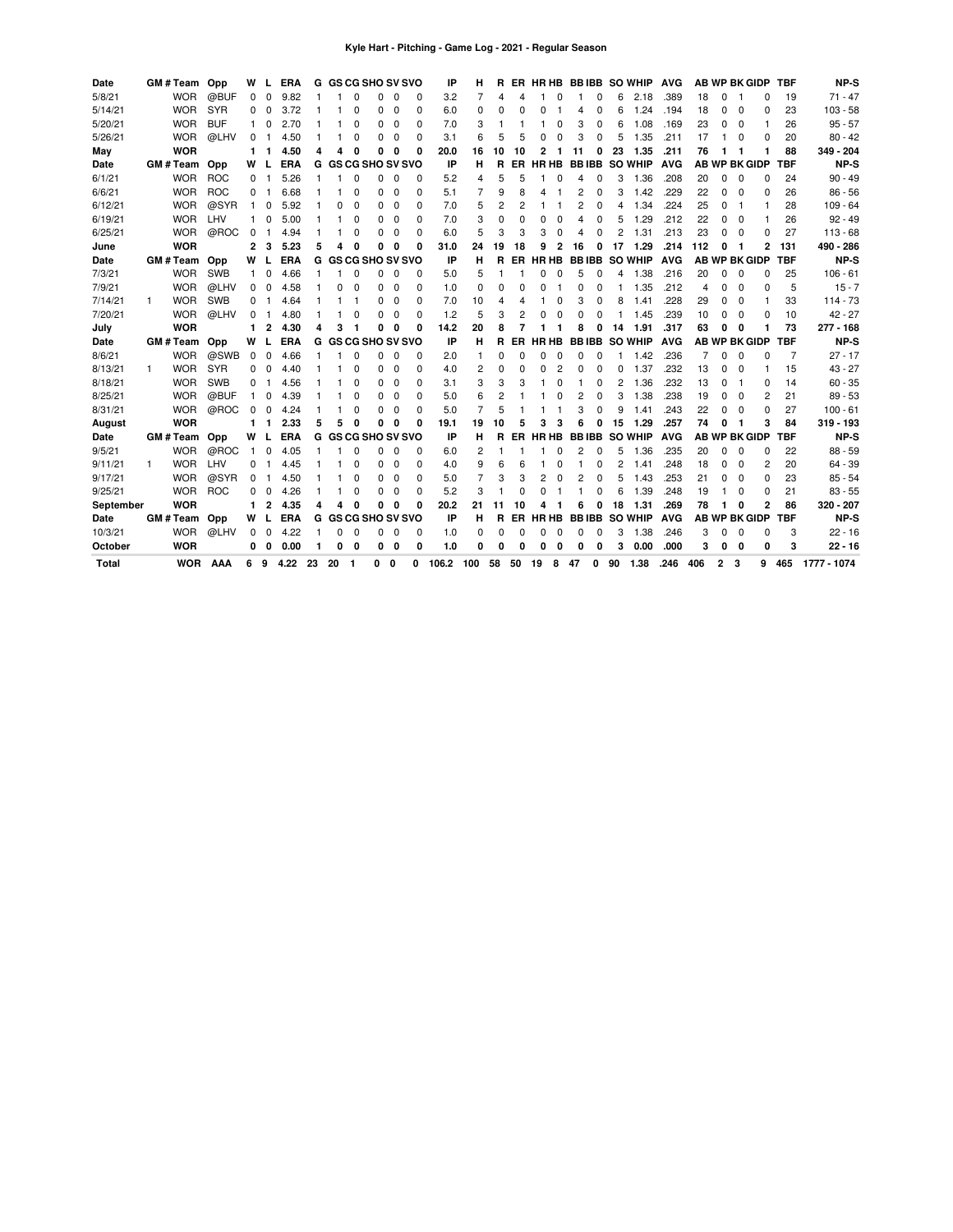| <b>Split</b>              | Team       |                |      |     |     |          | W L ERA G GS CG SHO SV |          | ΙP       | н      |          |    |    |          |          | R ER HR HB BB IBB SO |    | <b>WHIP</b> | <b>AVG</b> | AB WP |          |                | <b>BK GIDP</b> | <b>TBF</b> | <b>NP-S</b> |
|---------------------------|------------|----------------|------|-----|-----|----------|------------------------|----------|----------|--------|----------|----|----|----------|----------|----------------------|----|-------------|------------|-------|----------|----------------|----------------|------------|-------------|
| Home Games                | <b>WOR</b> | 35             | 4.20 | 11  | -11 |          | 0                      | O        | 60.0     | 49     | 30       | 28 | 9  | 5        | 28       | 0                    | 45 | .28         | .226       | 217   |          |                | 6              | 253        | $936 - 559$ |
| Away Games                | <b>WOR</b> | 34             | 4.24 | -12 | 9   | 0        | 0                      | $\Omega$ | 46.2     | 51     | 28       | 22 | 10 | 3        | 19       | 0                    | 45 | 1.50        | .270       | 189   |          | 2              |                | 212        | $841 - 515$ |
| Day Games                 | <b>WOR</b> | 33             | 4.00 | 9   | 8   |          |                        |          | 45.0     | 41     | 22       | 20 |    | 4        | 18       | 0                    | 36 | 1.31        | .247       | 166   |          | 0              | 5              | 191        | 698 - 435   |
| <b>Night Games</b>        | <b>WOR</b> | 36             | 4.38 | 14  | 12  | 0        |                        |          | .2<br>61 | 59     | 36       | 30 | 12 | 4        | 29       | 0                    | 54 | 1.43        | .246       | 240   |          | 3              | 4              | 274        | 1079 - 639  |
| On Grass                  | <b>WOR</b> | 69             | 4.22 | 23  | 20  |          |                        |          | 106.2    | 100 58 |          | 50 | 19 | 8        | 47       | 0                    | 90 | 1.38        | .246       | 406   | 2        | 3              | 9              | 465        | 1777 - 1074 |
| May                       | <b>WOR</b> | 11             | 4.50 | 4   | 4   | 0        |                        |          | 20.0     | 16     | 10       | 10 | 2  |          | 11       | 0                    | 23 | 1.35        | .211       | 76    |          |                |                | 88         | 349 - 204   |
| June                      | <b>WOR</b> | 23             | 5.23 | 5   | 4   | 0        |                        |          | 31.0     | 24     | 19       | 18 | 9  | 2        | 16       | 0                    | 17 | .29         | .214       | 112   |          |                |                | 131        | 490 - 286   |
| July                      | <b>WOR</b> | $\overline{2}$ | 4.30 | 4   | 3   |          |                        | $\Omega$ | 14.2     | 20     | 8        |    |    |          | 8        | 0                    | 14 | 1.91        | .317       | 63    | 0        | 0              |                | 73         | $277 - 168$ |
| August                    | <b>WOR</b> | -1             | 2.33 | 5   | 5   | 0        |                        | 0        | 19.1     | 19     | 10       | 5  | З  | 3        | 6        | $\Omega$             | 15 | .29         | .257       | 74    | 0        |                | 3              | 84         | $319 - 193$ |
| September                 | <b>WOR</b> | $\overline{2}$ | 4.35 |     | 4   | 0        |                        |          | 20.2     | 21     | 11       | 10 |    |          | 6        | 0                    | 18 | 1.31        | .269       | 78    |          | 0              | 2              | 86         | $320 - 207$ |
| October                   | <b>WOR</b> | 0 <sub>0</sub> | 0.00 |     | 0   | 0        | <sup>0</sup>           | $\Omega$ | 1.0      |        | $\Omega$ | 0  | 0  | $\Omega$ | $\Omega$ | 0                    | 3  | 0.00        | .000       | 3     | 0        | $\Omega$       | 0              | 3          | $22 - 16$   |
| On Tuesdays               | <b>WOR</b> | 0 <sub>2</sub> | 5.84 | З   | 3   | $\Omega$ |                        | O        | 12.1     | 16     | 13       |    |    |          |          | 0                    | 13 | 1.86        | .308       | 52    | $\Omega$ | 0              | 0              | 61         | 232 - 137   |
| On Wednesdays             | <b>WOR</b> | 3              | 6.27 | 4   | 4   |          |                        | 0        | 18.2     | 25     | 14       | 13 | 3  | $\Omega$ | 9        | 0                    | 18 | 1.82        | .321       | 78    |          |                | 3              | 88         | 343 - 203   |
| On Thursdays              | <b>WOR</b> | 10             | 1.29 |     |     | 0        | <sup>0</sup>           | $\Omega$ | 7.0      |        |          |    |    | 0        | 3        | 0                    | 6  | 0.86        | .130       | 23    | 0        | 0              |                | 26         | $95 - 57$   |
| On Fridays                | <b>WOR</b> | 0 <sub>2</sub> | 2.25 | 6   | 5   | 0        |                        |          | 24.0     | 15     | 6        | 6  | 5  | 4        | 10       | $\Omega$             | 15 | 1.04        | .174       | 86    | $\Omega$ | $\Omega$       |                | 100        | 386 - 231   |
| On Saturdays              | <b>WOR</b> | 3 <sub>1</sub> | 3.62 | 6   | 5   | $\Omega$ |                        |          | 32.1     | 32     | 14       | 13 | 3  | 2        | 14       | $\Omega$             | 27 | .42         | .262       | 122   |          | 2              | 4              | 139        | $525 - 315$ |
| On Sundays                | <b>WOR</b> | 11             | 6.57 | 3   |     | $\Omega$ |                        | 0        | 12.1     | 9      | 10       | 9  | 5  |          | 4        | $\Omega$             | 11 | 1.05        | .200       | 45    | $\Omega$ | $\Omega$       | 0              | 51         | 196 - 131   |
| In games following a win  | <b>WOR</b> | 4 2            | 3.09 | 10  | 8   | $\Omega$ |                        |          | 46.2     | 31     |          | 16 | 6  | 2        | 20       | $\Omega$             | 38 | 1.09        | .188       | 165   | 0        | 3              | 4              | 187        | 751 - 447   |
| In games following a loss | <b>WOR</b> | 27             | 5.10 | 13  | 12  |          |                        |          | 60.0     | 69     | -41      | 34 | 13 | 6        | -27      | 0                    | 52 | 1.60        | .286       | 241   | 2        | $\Omega$       | 5              | 278        | 1026 - 627  |
| Starter                   | <b>WOR</b> | 59             | 4.42 | 20  | 20  |          |                        |          | 97.2     |        | 95 56    | 48 | 18 | 6        | 45       | 0                    | 82 | .43         | .254       | 374   | 2        | $\overline{2}$ | 8              | 429        | 1631 - 987  |
| Reliever                  | <b>WOR</b> | $\mathbf 0$    | 2.00 | 3   | 0   | 0        |                        | $\Omega$ | 9.0      | 5      | 2        | 2  |    |          | 2        | 0                    | 8  | 0.78        | .156       | 32    | $\Omega$ |                |                | 36         | $146 - 87$  |